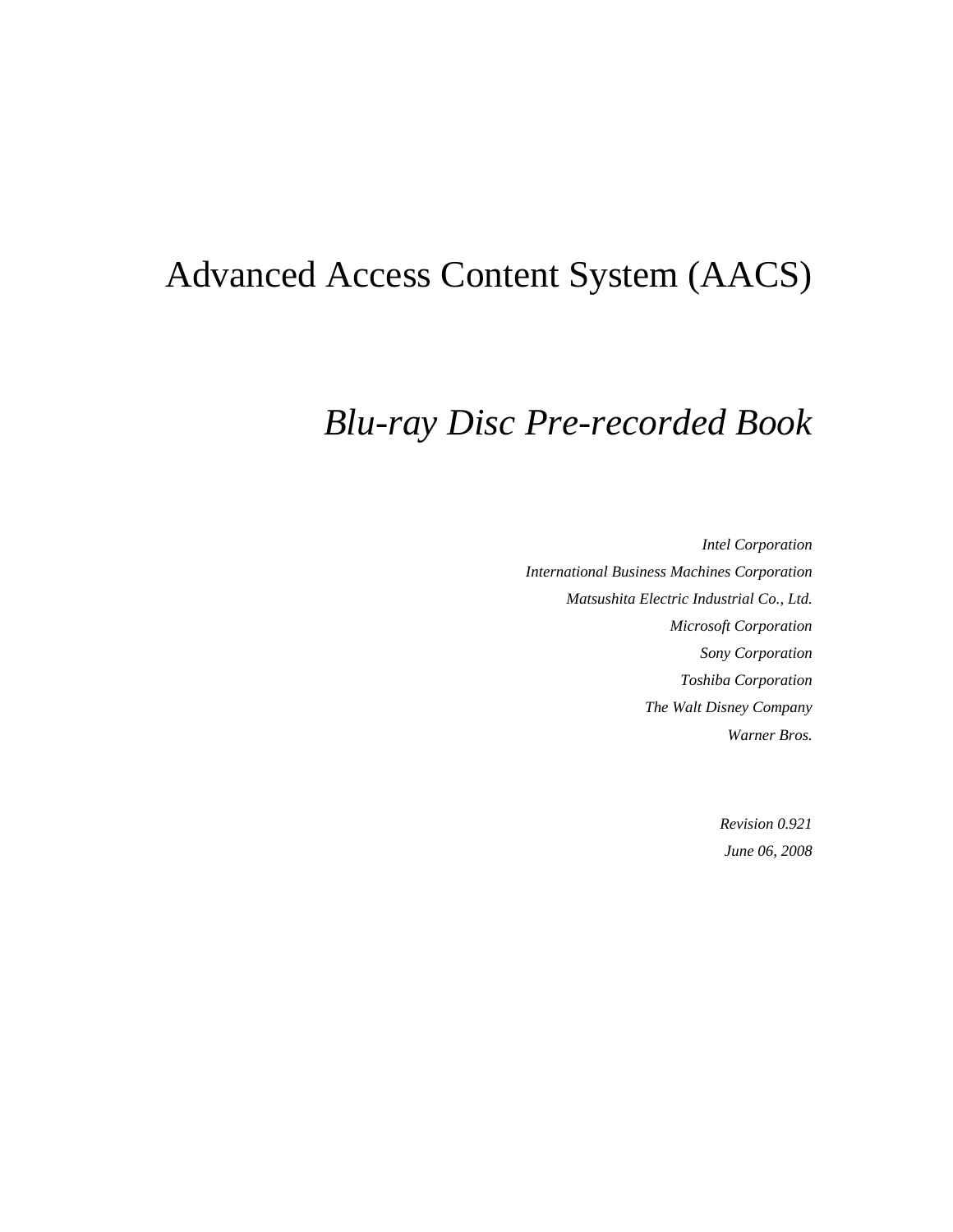This page is intentionally left blank.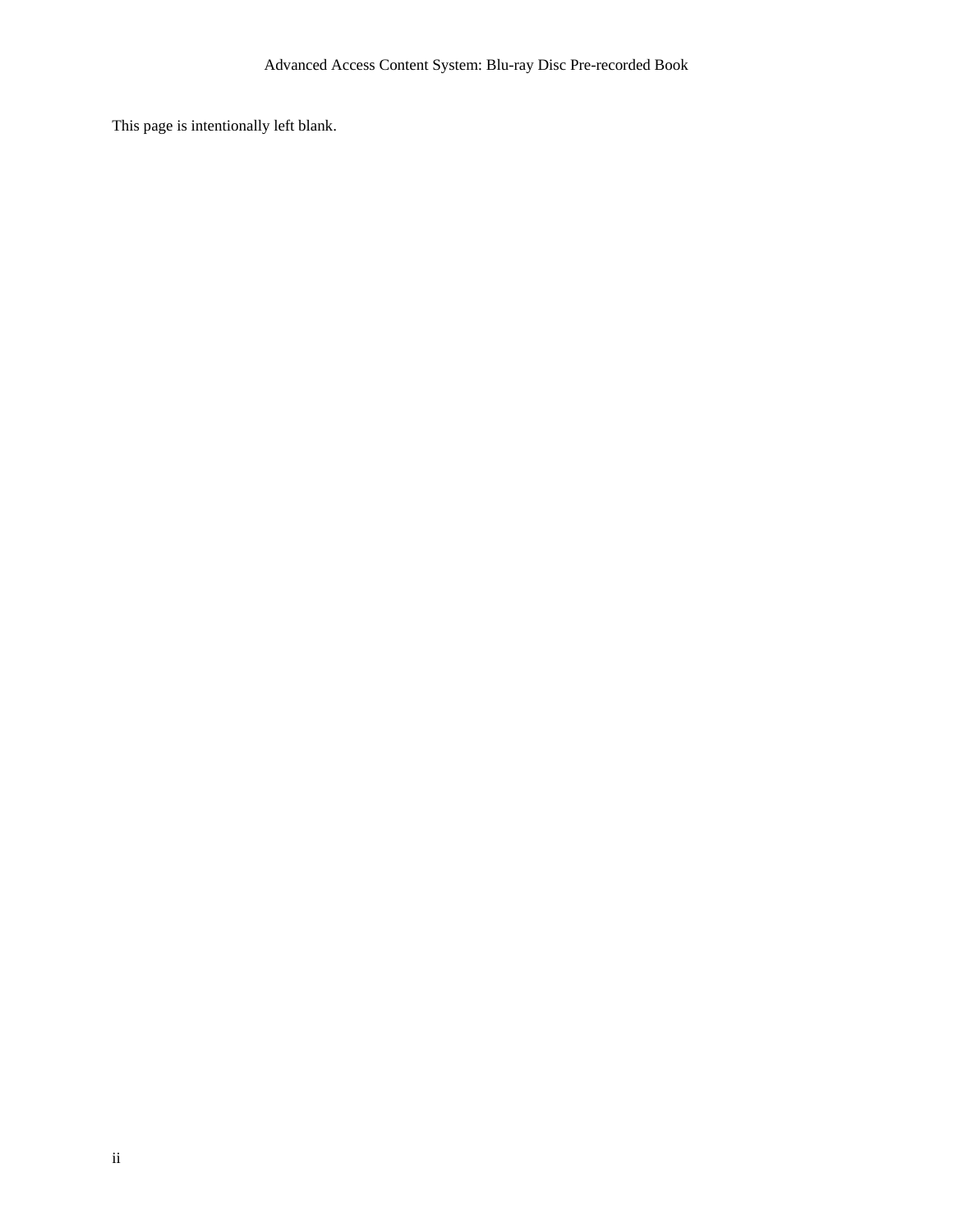# <span id="page-2-0"></span>**Preface**

#### **Notice**

THIS DOCUMENT IS PROVIDED "AS IS" WITH NO WARRANTIES WHATSOEVER, INCLUDING ANY WARRANTY OF MERCHANTABILITY, NONINFRINGEMENT, FITNESS FOR ANY PARTICULAR PURPOSE, OR ANY WARRANTY OTHERWISE ARISING OUT OF ANY PROPOSAL, SPECIFICATION OR SAMPLE. Intel Corporation, International Business Machines Corporation, Matsushita Electric Industrial Co., Ltd, Microsoft Corporation, Sony Corporation, Toshiba Corporation, The Walt Disney Company and Warner Bros. disclaim all liability, including liability for infringement of any proprietary rights, relating to use of information in this specification. No license, express or implied, by estoppel or otherwise, to any intellectual property rights are granted herein.

This document is subject to change under applicable license provisions.

Copyright © 2005-2008 by Intel Corporation, International Business Machines Corporation, Matsushita Electric Industrial Co., Ltd , Microsoft Corporation, Sony Corporation, Toshiba Corporation, The Walt Disney Company and Warner Bros. Third-party brands and names are the property of their respective owners.

## **Intellectual Property**

Implementation of this specification requires a license from AACS LA LLC.

## **Contact Information**

Please address inquiries, feedback, and licensing requests to AACS LA LLC:

- Licensing inquiries and requests should be addressed to [licensing@aacsla.com.](mailto:licensing@aacsla.com)
- Feedback on this specification should be addressed to [comment@aacsla.com.](mailto:comment@aacsla.com)

The URL for the AACS LA LLC web site is [http://www.aacsla.com.](http://www.aacsla.com/)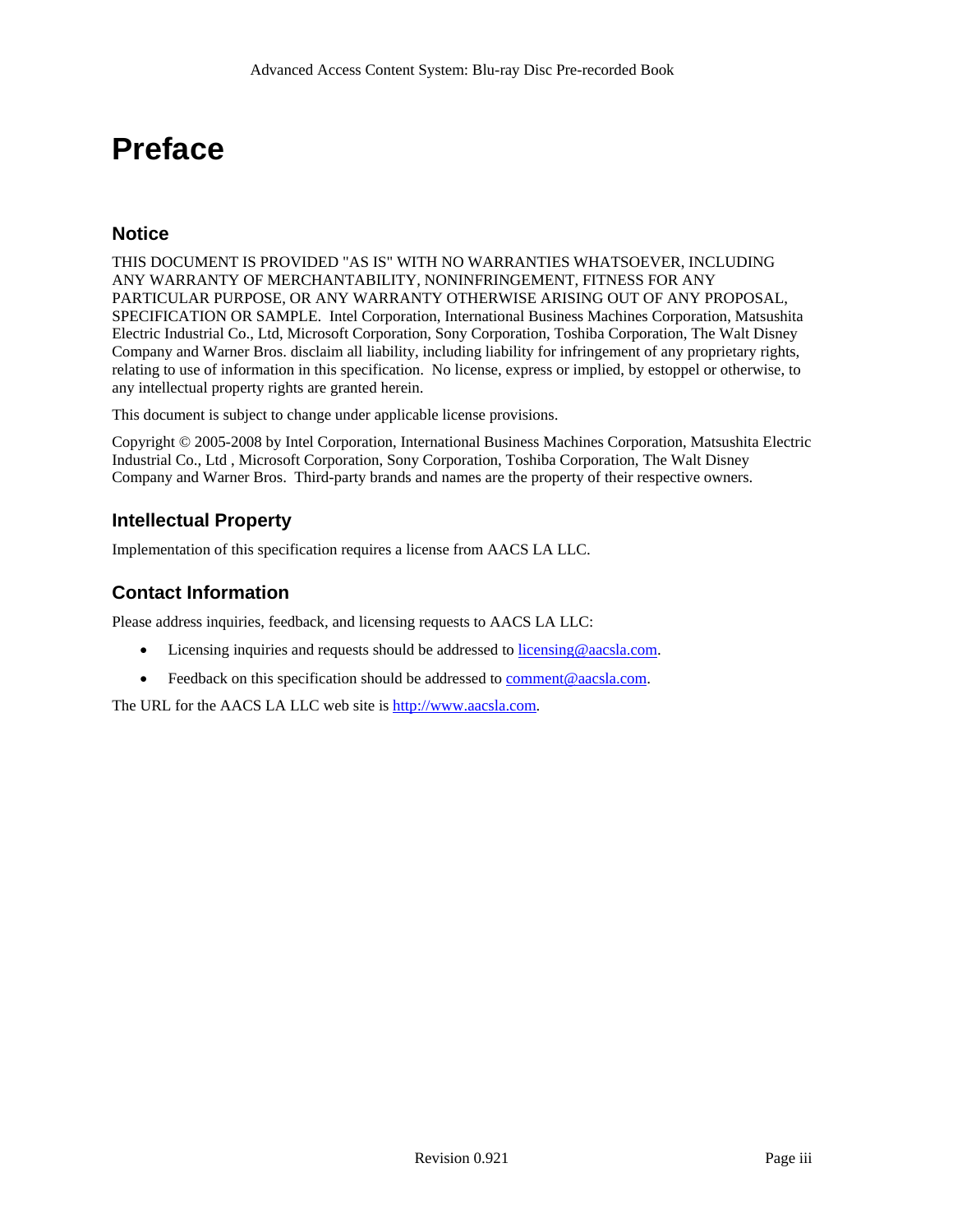This page is intentionally left blank.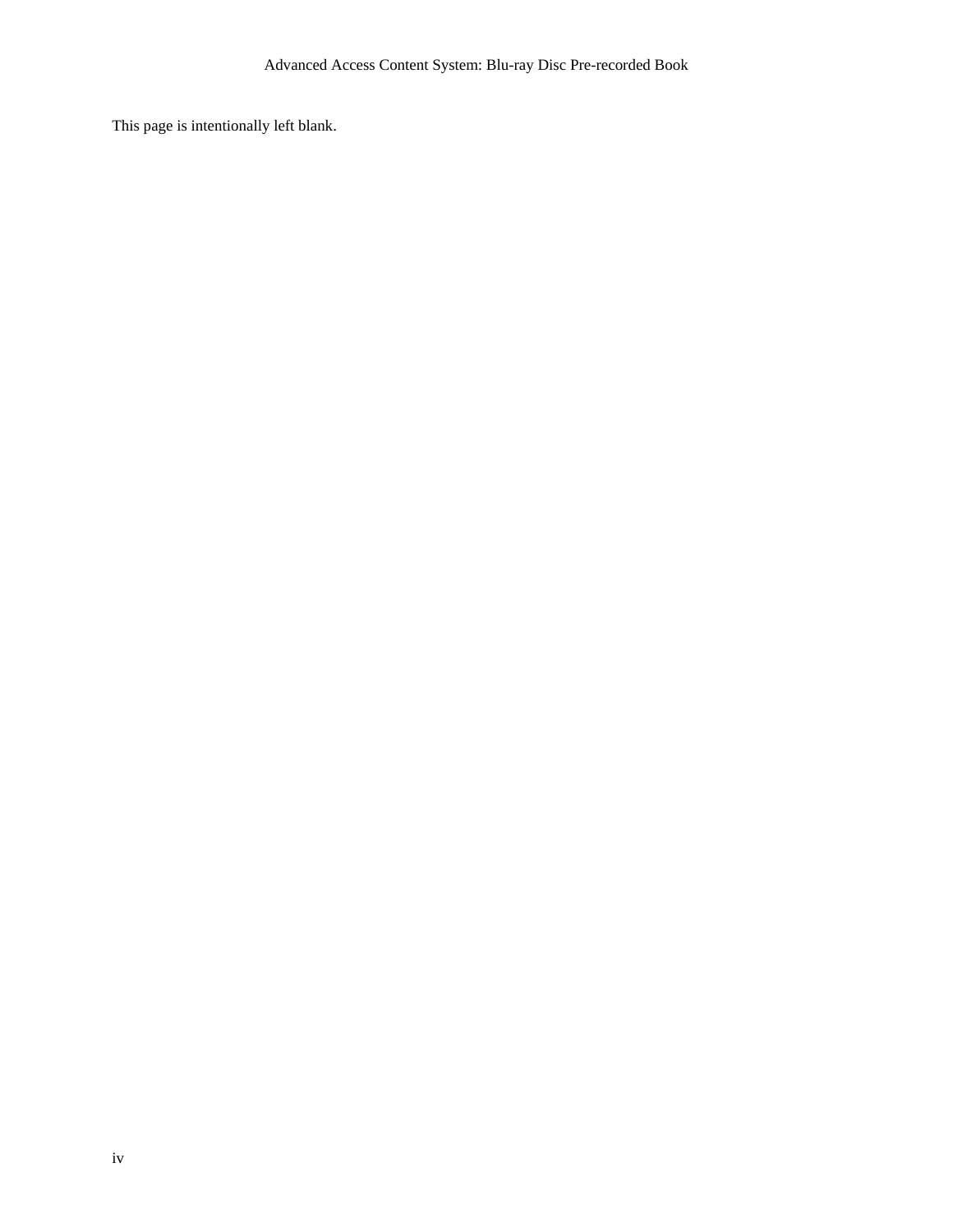# **Table of Contents**

| 1.1 |         |  |
|-----|---------|--|
| 1.2 |         |  |
| 1.3 |         |  |
| 1.4 |         |  |
| 1.5 |         |  |
| 1.6 |         |  |
| 1.7 |         |  |
| 1.8 |         |  |
| 1.9 |         |  |
|     |         |  |
|     |         |  |
| 2.  |         |  |
| 2.1 |         |  |
| 2.2 |         |  |
| 2.3 |         |  |
|     | 2.3.1   |  |
|     | 2.3.2   |  |
|     | 2.3.2.1 |  |
|     | 2.3.2.2 |  |
|     | 2.3.2.3 |  |
|     | 2.3.2.4 |  |
|     | 2.3.3   |  |
|     | 2.3.3.1 |  |
|     | 2.3.3.2 |  |
|     | 2.3.3.3 |  |
|     | 2.3.3.4 |  |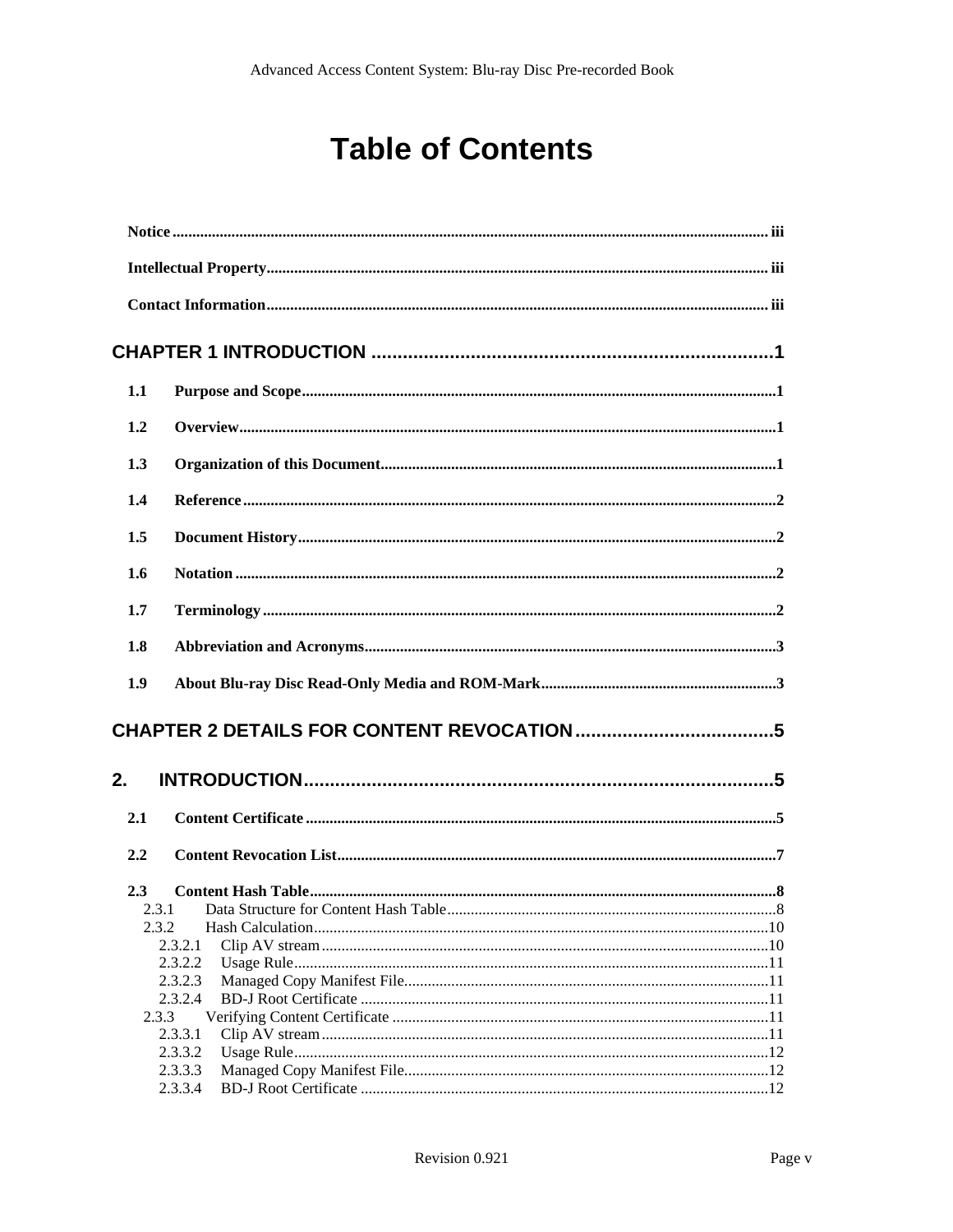# **CHAPTER 3 DETAILS FOR CONTENT ENCRYPTION AND DECRYPTION ...13**

| 3.                                                                                                                                                        |  |
|-----------------------------------------------------------------------------------------------------------------------------------------------------------|--|
| 3.1                                                                                                                                                       |  |
| 3.2                                                                                                                                                       |  |
| 3.3                                                                                                                                                       |  |
| 3.3.1                                                                                                                                                     |  |
| 3.4                                                                                                                                                       |  |
| Partial Media Key Block for Host Revocation List for BD25 Media 16<br>3.4.1<br>3.4.2<br>Partial Media Key Block for Host Revocation List for BD9 Media 17 |  |
| 3.5                                                                                                                                                       |  |
|                                                                                                                                                           |  |
| 3.6                                                                                                                                                       |  |
| 3.7                                                                                                                                                       |  |
| 3.8                                                                                                                                                       |  |
| 3.9                                                                                                                                                       |  |
| 3.9.1                                                                                                                                                     |  |
| 3.9.1.1                                                                                                                                                   |  |
| 3.9.1.2<br>3.9.1.3                                                                                                                                        |  |
| 3.9.1.4                                                                                                                                                   |  |
| 3.9.1.5                                                                                                                                                   |  |
| 3.9.1.6                                                                                                                                                   |  |
| 3.9.1.7                                                                                                                                                   |  |
| 3.9.1.8                                                                                                                                                   |  |
| 3.9.2                                                                                                                                                     |  |
| 3.9.3                                                                                                                                                     |  |
| 3.9.4                                                                                                                                                     |  |
| 3.9.4.1                                                                                                                                                   |  |
| 3.9.4.2                                                                                                                                                   |  |
| 3.9.4.3<br>3.9.4.4                                                                                                                                        |  |
| 3.9.4.5                                                                                                                                                   |  |
| 3.10                                                                                                                                                      |  |
| 3.10.1                                                                                                                                                    |  |
| 3.10.2                                                                                                                                                    |  |
| 3.11                                                                                                                                                      |  |
| 3.11.1                                                                                                                                                    |  |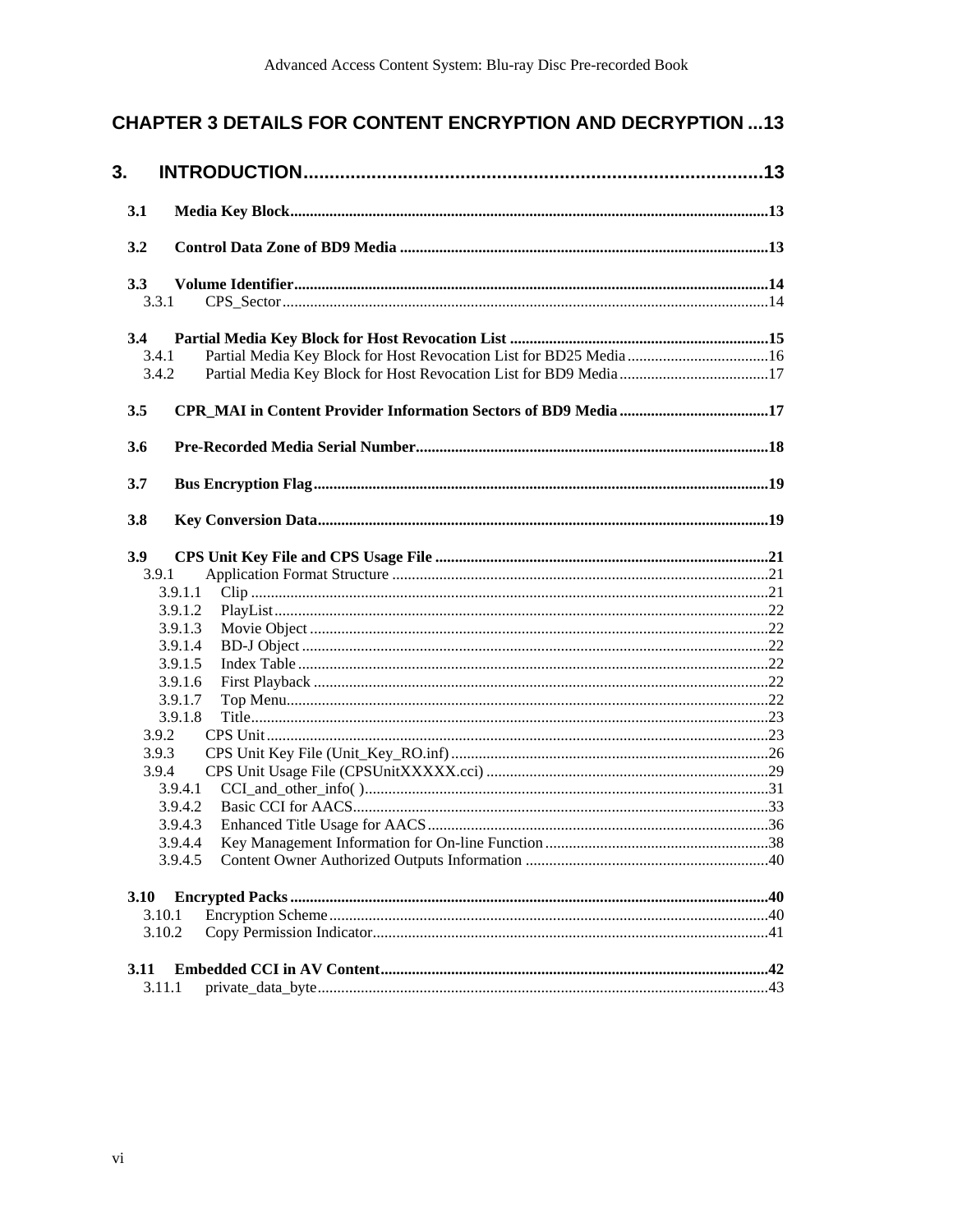| 4.                                                     |     |
|--------------------------------------------------------|-----|
|                                                        |     |
| 4.1                                                    |     |
| 4.1.1                                                  |     |
| 4.2                                                    |     |
| 4.3                                                    |     |
| 4.4                                                    |     |
| 4.4.1                                                  |     |
| 4.4.1.1                                                |     |
| 4.4.1.2                                                |     |
|                                                        |     |
|                                                        |     |
| 4.4.1.3                                                |     |
| 4.4.1.3.1                                              |     |
| 4.4.1.3.2                                              |     |
| 4.4.1.4                                                |     |
|                                                        |     |
|                                                        |     |
|                                                        |     |
| 4.4.1.5.1                                              |     |
| 4.4.1.5.2                                              |     |
| 4.5                                                    |     |
| 4.6                                                    |     |
| 4.6.1                                                  |     |
| 4.6.2                                                  |     |
| 4.6.3                                                  |     |
| 4.6.4                                                  |     |
| <b>CHAPTER 5 MANAGED COPY OF PRE-RECORDED CONTENT </b> |     |
| 5.                                                     | .72 |
| 5.1                                                    |     |
|                                                        |     |
| 5.2                                                    |     |
| 5.2.1                                                  |     |
| 5.2.1.1                                                |     |
| 5.2.1.2                                                |     |
| 5.2.1.2.1                                              |     |
|                                                        |     |
| 5.2.1.2.2                                              |     |
| 5.3                                                    |     |
| 5.3.1                                                  |     |
| 5.3.2                                                  |     |
| 5.4                                                    |     |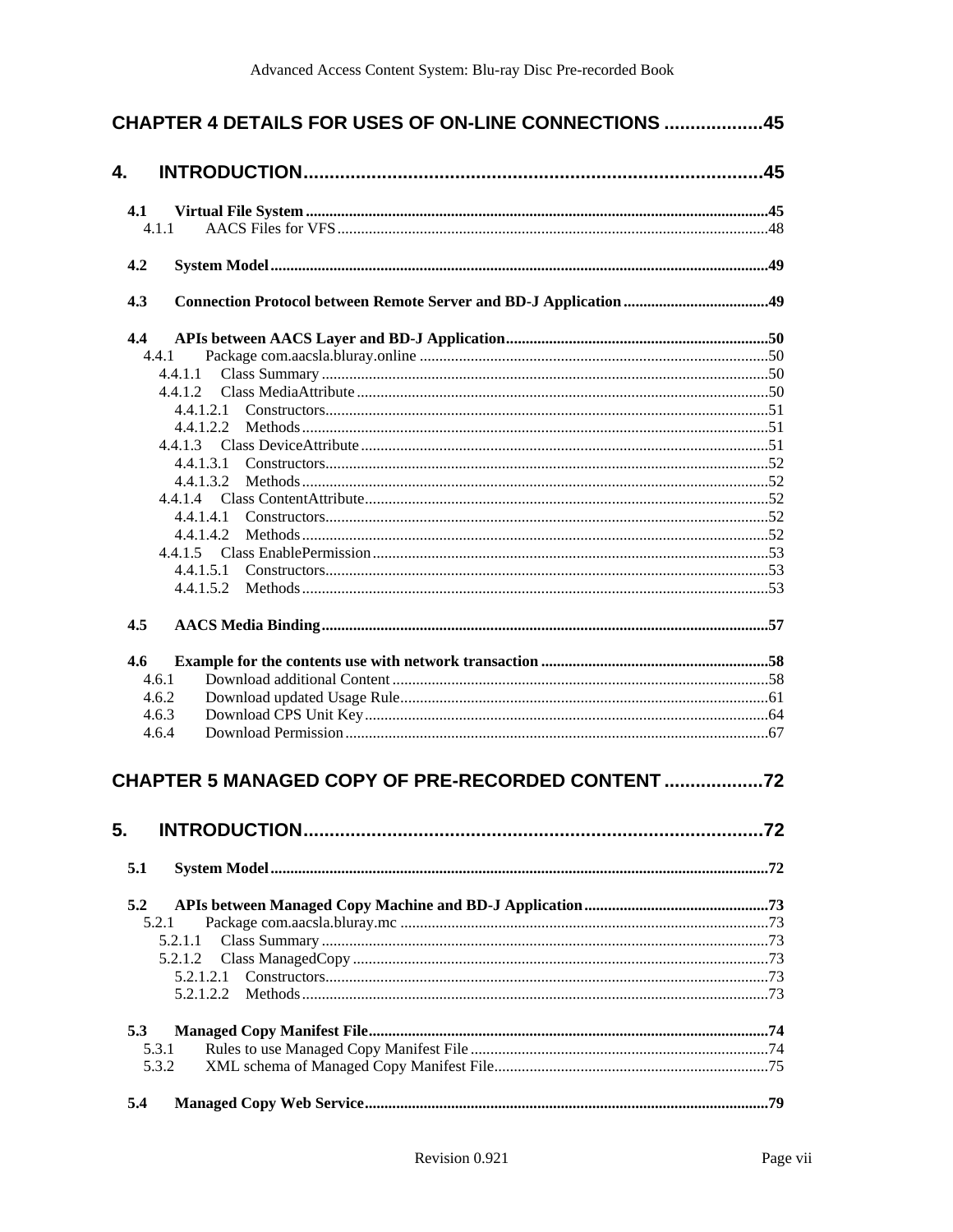| 5.4.1<br>5.4.2  |                                                                                   |  |
|-----------------|-----------------------------------------------------------------------------------|--|
|                 |                                                                                   |  |
|                 |                                                                                   |  |
| 6.              |                                                                                   |  |
| 6.1             |                                                                                   |  |
| 6.2             |                                                                                   |  |
| 6.2.1           |                                                                                   |  |
|                 | 6.2.1.1                                                                           |  |
| 6.2.2           | 6.2.1.2                                                                           |  |
|                 |                                                                                   |  |
| 6.3             |                                                                                   |  |
|                 | <b>CHAPTER 7 CLARIFICATIONS FOR AACS UNENCRYPTED CONTENTS 93</b>                  |  |
| 7.              |                                                                                   |  |
|                 |                                                                                   |  |
| 7.1<br>7.1.1    |                                                                                   |  |
|                 | 7.1.1.1                                                                           |  |
|                 | BD-ROM composed of both encrypted contents and unencrypted contents 94<br>7.1.1.2 |  |
| 7.2             |                                                                                   |  |
| 7.3             |                                                                                   |  |
| <b>ANNEX A.</b> | <b>RESTRICTION ON DATA ALLOCATION (INFORMATIVE)97</b>                             |  |
| <b>ANNEX B.</b> | <b>CARRIAGE OF SYSTEM RENEWABILITY MESSAGE99</b>                                  |  |
| B.1             |                                                                                   |  |
| B.2             |                                                                                   |  |
| B.3             |                                                                                   |  |
|                 | ANNEX C. MCM TRANSACTION FOR MANAGED COPY 101                                     |  |
|                 | ANNEX D. REQUIREMENTS FOR ON-LINE AND MANAGED COPY API .103                       |  |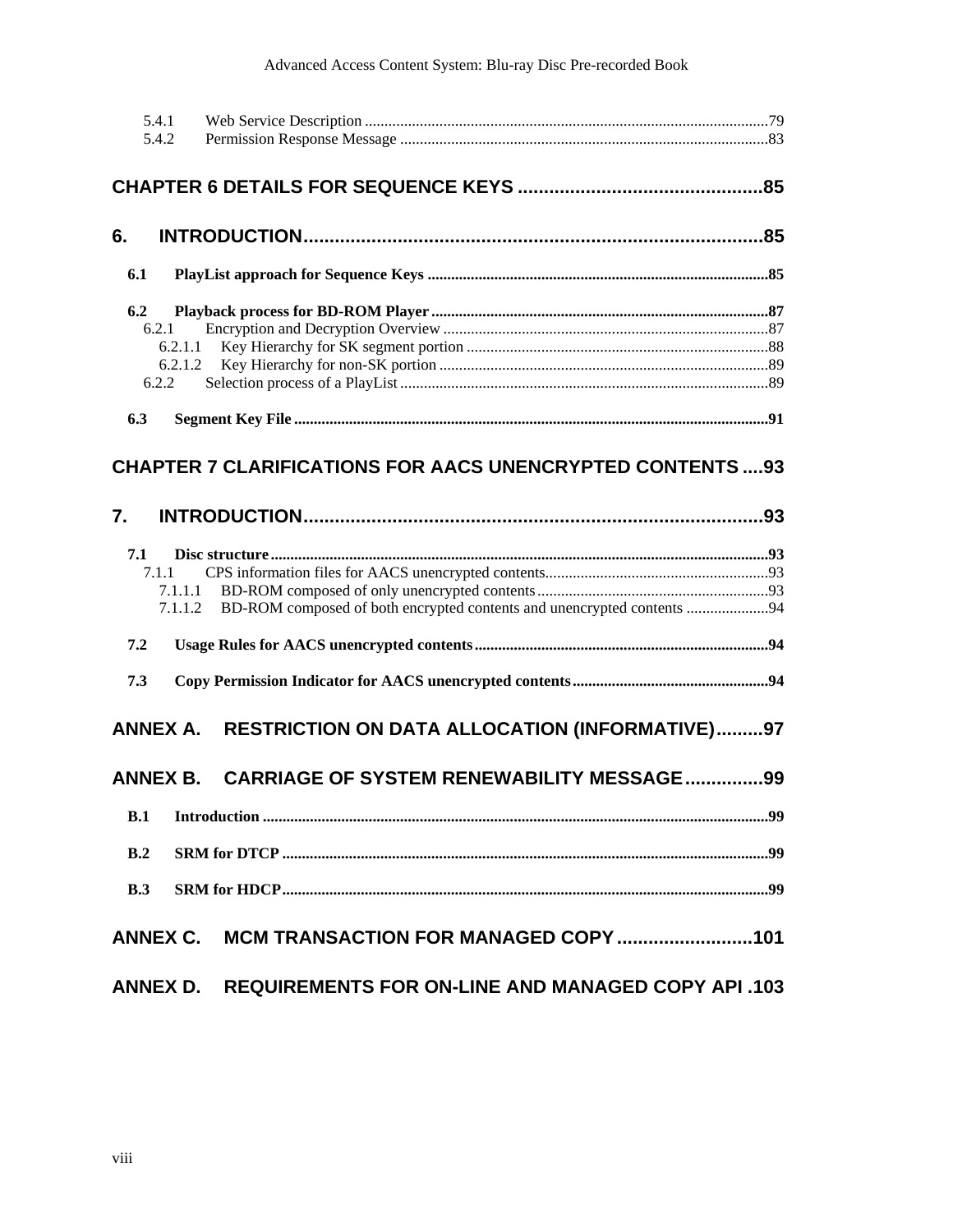# **List of Figures**

| Figure 3-2 Partial Media Key Block recording in AACS-protected BD9 Media 17 |  |
|-----------------------------------------------------------------------------|--|
|                                                                             |  |
|                                                                             |  |
|                                                                             |  |
|                                                                             |  |
|                                                                             |  |
|                                                                             |  |
|                                                                             |  |
|                                                                             |  |
|                                                                             |  |
|                                                                             |  |
|                                                                             |  |
|                                                                             |  |
|                                                                             |  |
|                                                                             |  |
|                                                                             |  |
|                                                                             |  |
|                                                                             |  |
|                                                                             |  |
|                                                                             |  |
|                                                                             |  |
|                                                                             |  |
|                                                                             |  |
|                                                                             |  |
|                                                                             |  |
|                                                                             |  |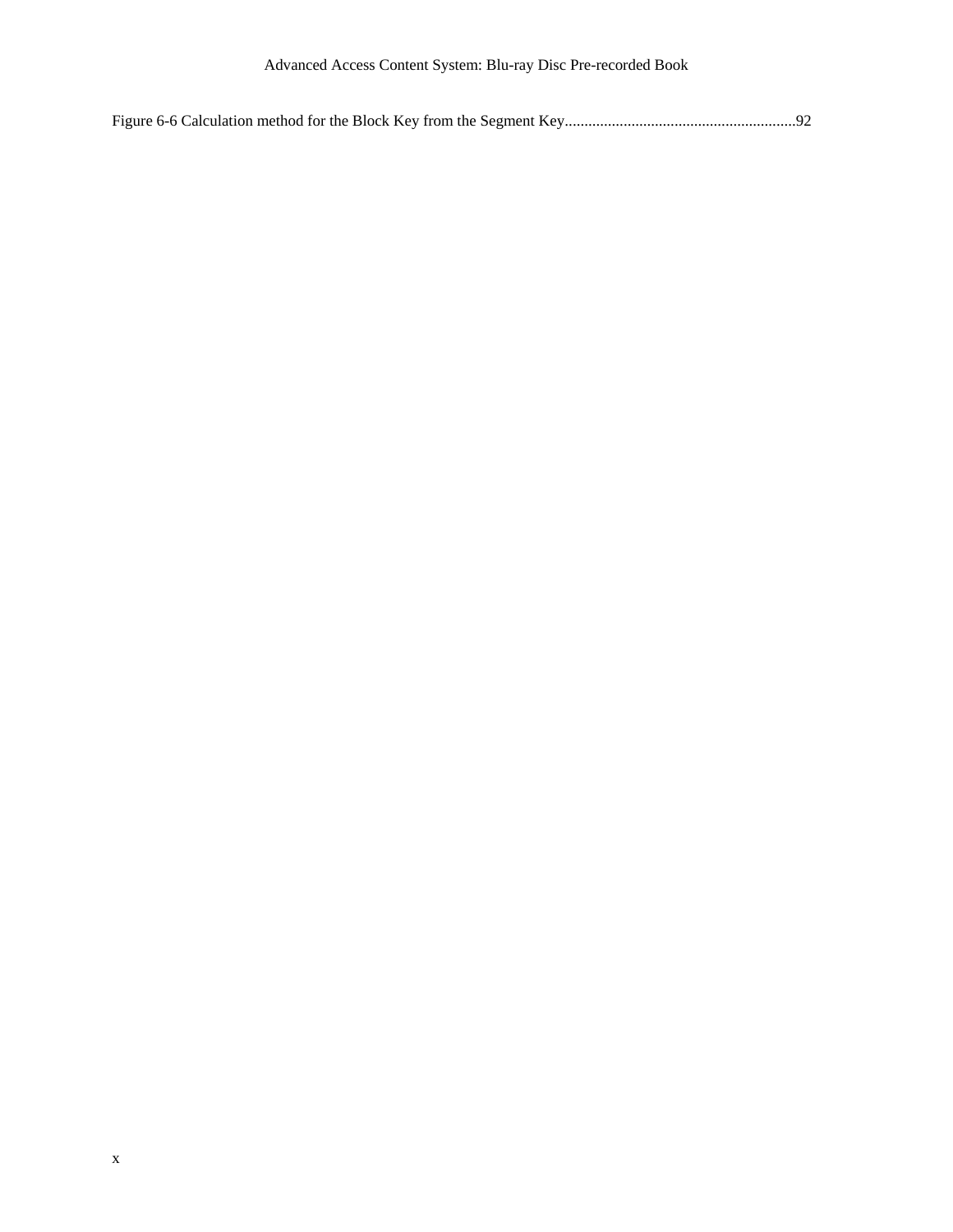This page is intentionally left blank.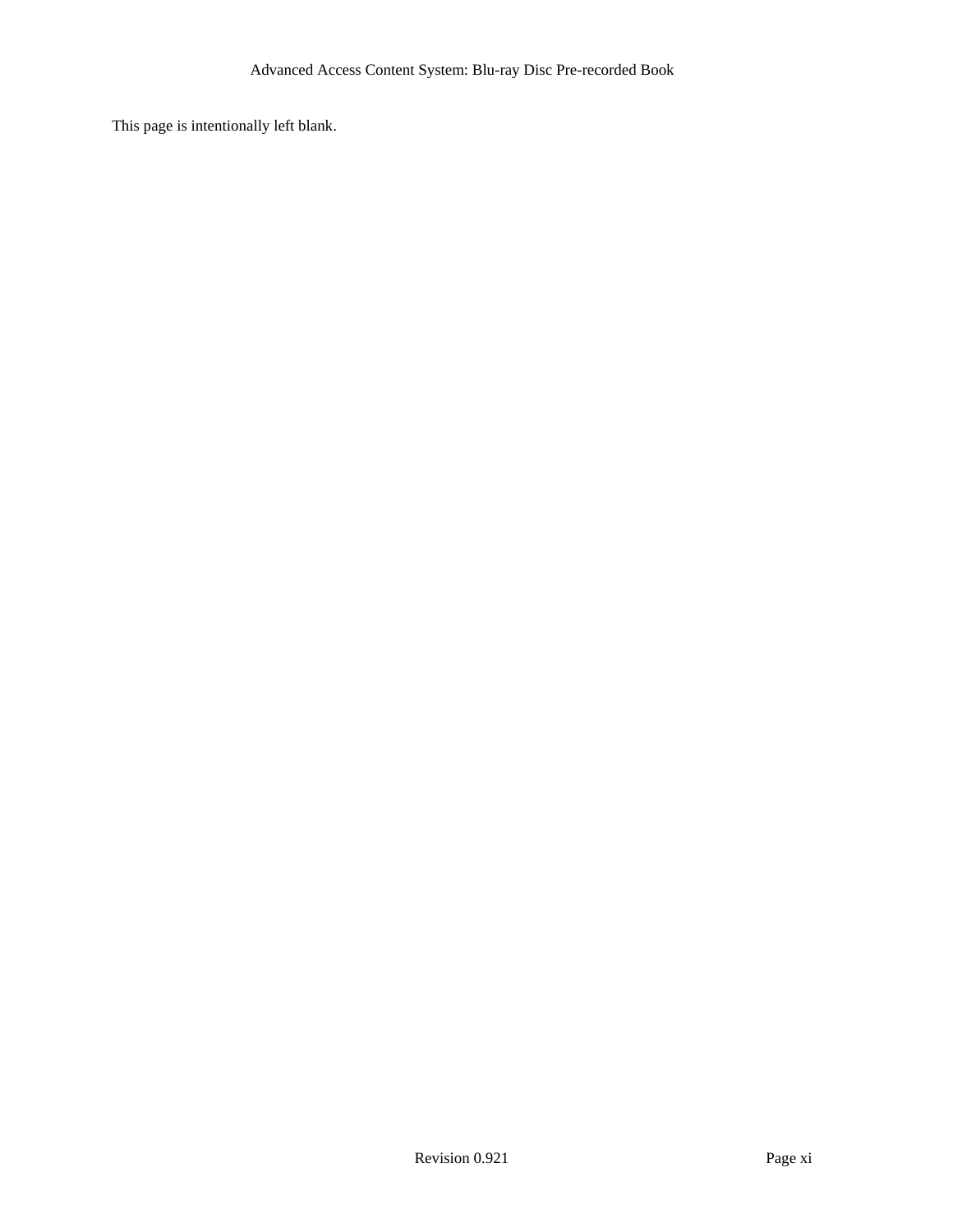# **List of Tables**

| Table 3-6 Data Format for CPR_MAI in Content Provider Information of BD9 Media17 |  |
|----------------------------------------------------------------------------------|--|
|                                                                                  |  |
|                                                                                  |  |
|                                                                                  |  |
|                                                                                  |  |
|                                                                                  |  |
|                                                                                  |  |
|                                                                                  |  |
|                                                                                  |  |
|                                                                                  |  |
|                                                                                  |  |
|                                                                                  |  |
|                                                                                  |  |
|                                                                                  |  |
|                                                                                  |  |
|                                                                                  |  |
|                                                                                  |  |
|                                                                                  |  |
|                                                                                  |  |
|                                                                                  |  |
|                                                                                  |  |
|                                                                                  |  |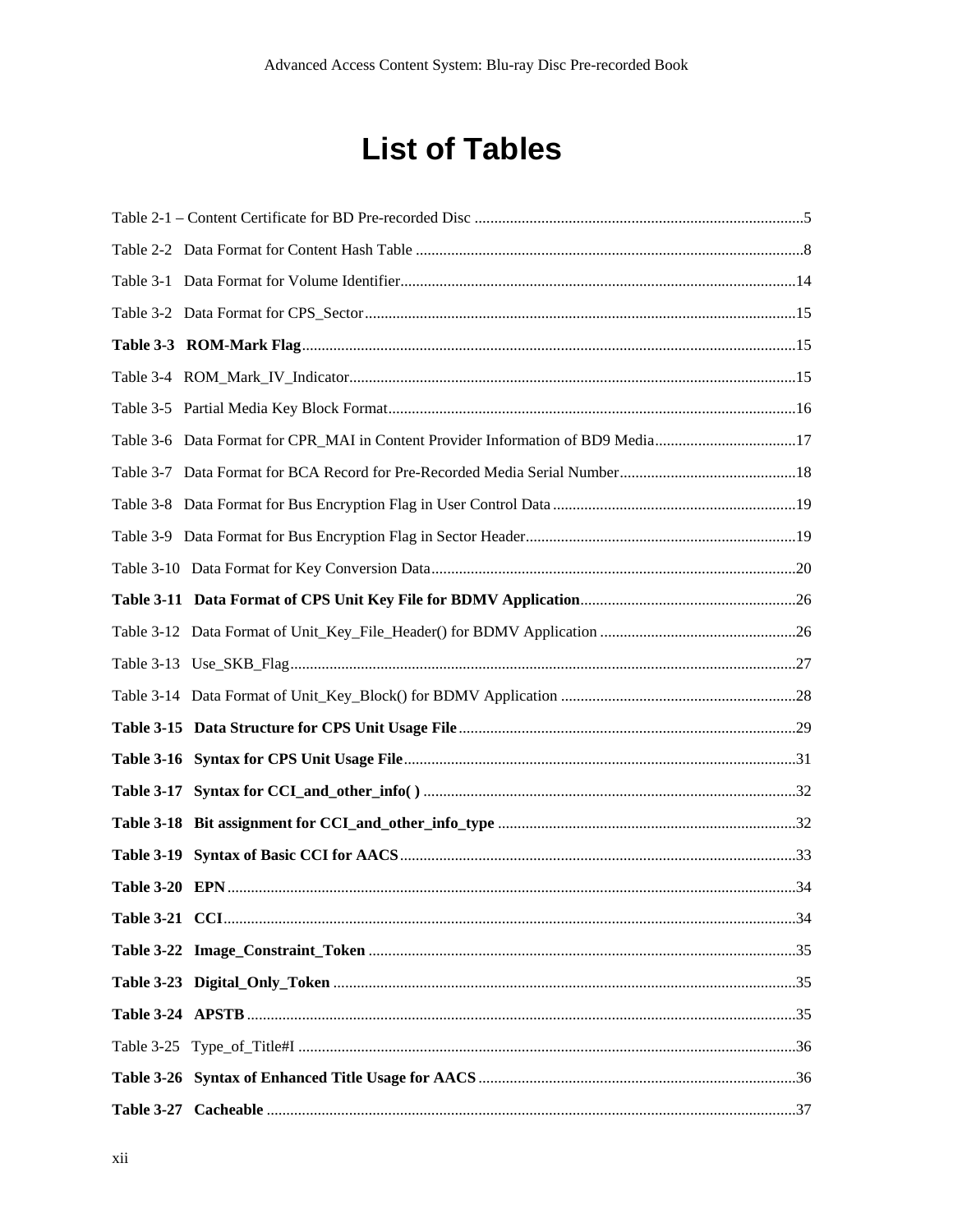#### Advanced Access Content System: Blu-ray Disc Pre-recorded Book

| Table D-2 System Property and API implementation for AACS Managed Copy105 |
|---------------------------------------------------------------------------|
|                                                                           |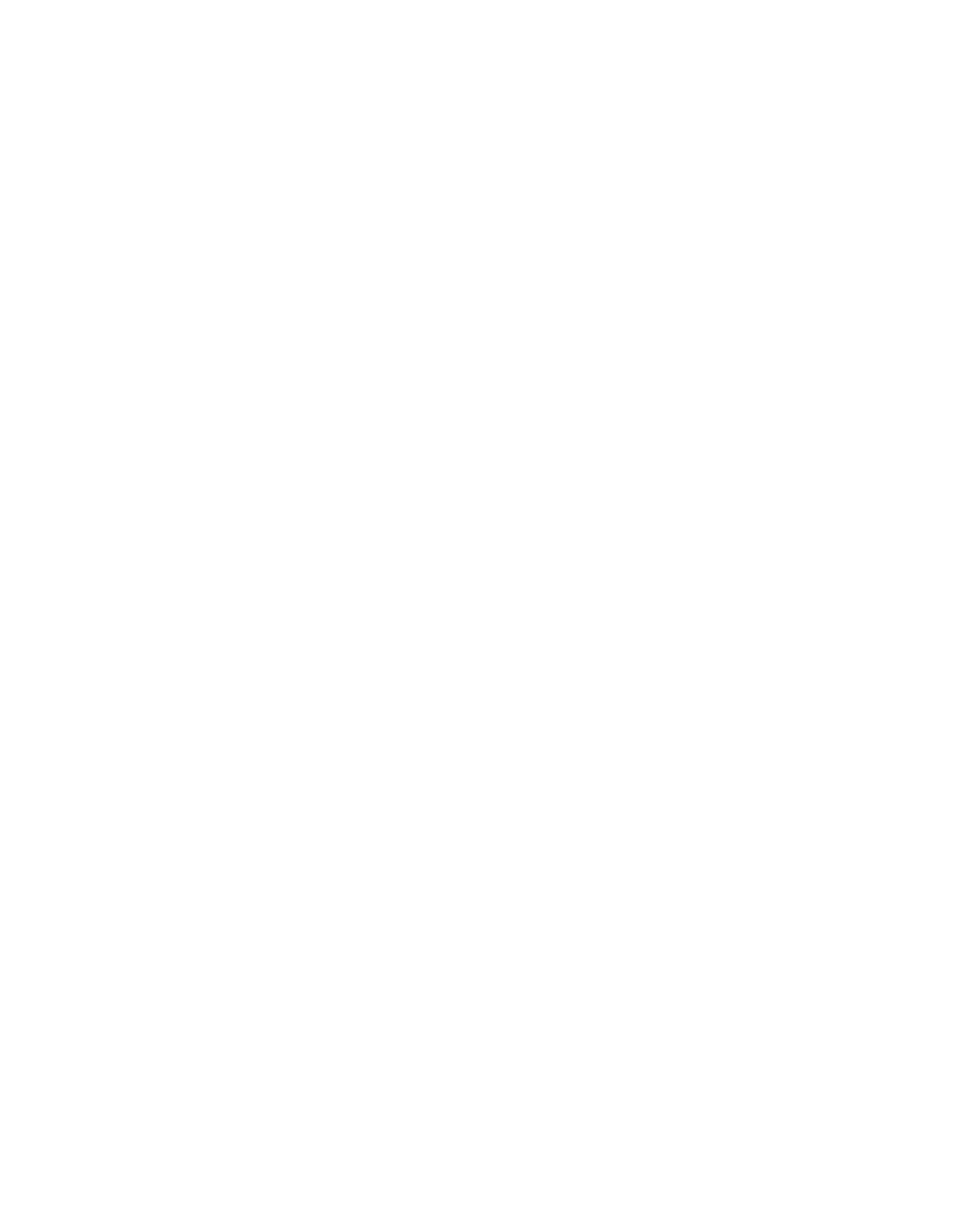# **Chapter 1 Introduction**

## <span id="page-14-0"></span>**1.1 Purpose and Scope**

The Advanced Access Content System (AACS) specification defines an advanced, robust and renewable method for protecting audiovisual entertainment content, including high-definition content. The specification is organized into several "books". The *Introduction and Common Cryptographic Elements* book defines cryptographic procedures that are common among the various defined uses of the protection system. The *Prerecorded Video Book* defines common details for using the system to protect audiovisual content distributed on any kind of pre-recorded (read-only) storage media. This document (the *Blu-ray Disc Pre-recorded Book*) specifies additional details for using the system to protect audiovisual content distributed on pre-recorded Bluray Disc Read-Only Media.

When there is a discrepancy between a format-independent book and this book then this book takes precedence.

The use of this specification and access to the intellectual property and cryptographic materials required to implement it will be the subject of a license. A license authority referred to as AACS LA is responsible for establishing and administering the content protection system based in part on this specification.

Note: In this specification the words "BD Pre-recorded Disc" means Blu-ray Disc Read-Only Media (BD-ROM).

#### **1.2 Overview**

In the Blu-ray Disc Pre-recorded Book, the following described procedures are required to protect AACS prerecorded video content.

- **Content Revocation**
- Content Encryption and Decryption
- Uses of On-line Connections
- Managed Copy
- Sequence Keys

This document is provided as a detailed description of procedures and data structures that are specific for the use of the AACS technology on Blu-ray Disc Read-Only Media.

#### **1.3 Organization of this Document**

This document is organized as follows:

- Chapter 1 provides an introduction and overview.
- Chapter 2 describes Blu-Ray Disc specific procedures related to the revocation of pre-recorded video.
- Chapter 3 describes Blu-Ray Disc specific procedures for the production (encryption) and off-line playback (decryption) of AACS video content on pre-recorded Blu-Ray Read Only Media.
- Chapter 4 describes Blu-Ray Disc specific procedures for the use of content with network transactions.
- Chapter 5 describes Blu-ray Disc specific procedure for the Managed Copy of Pre-recorded Content.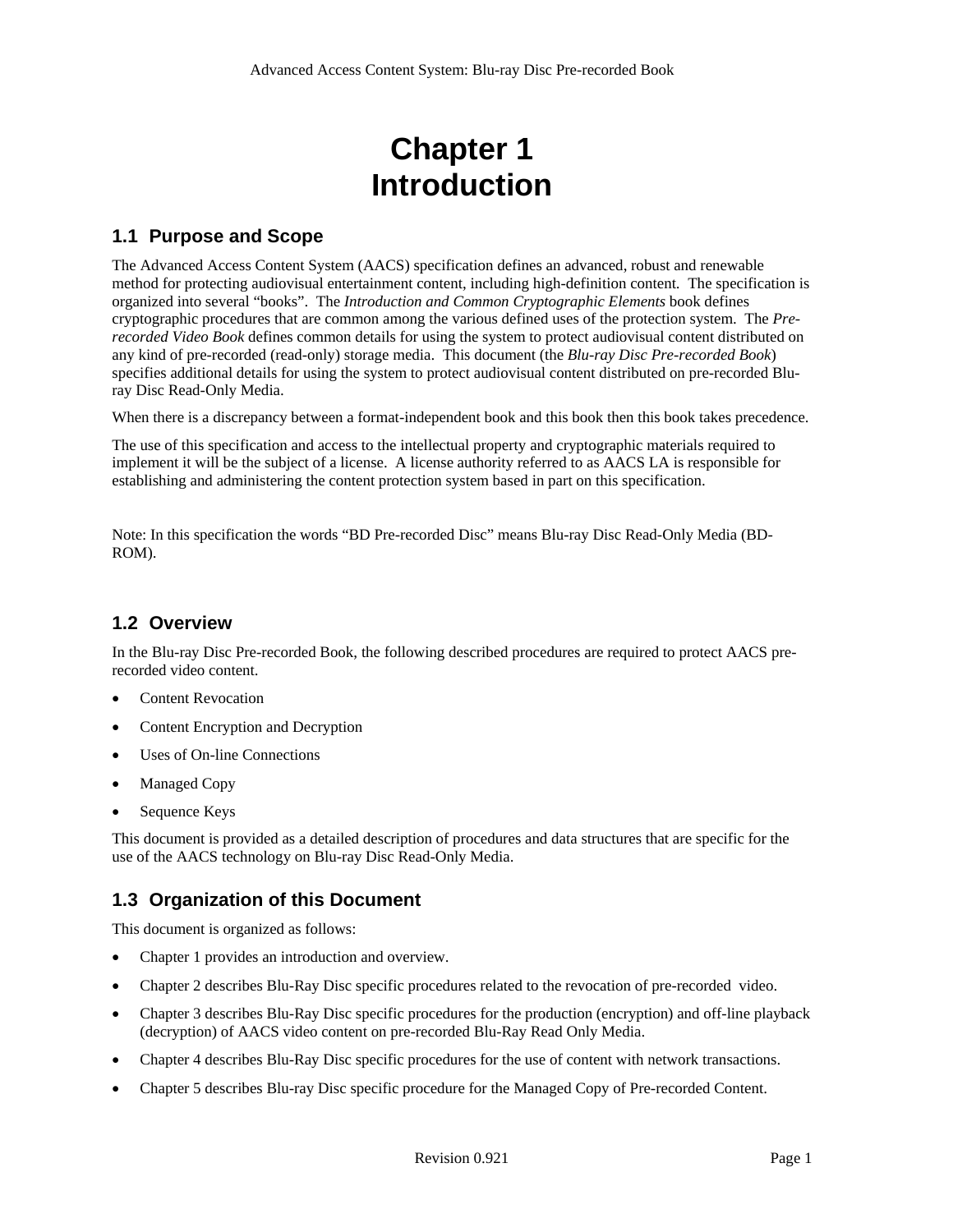- <span id="page-15-0"></span>• Chapter 6 describes Blu-ray Disc specific procedure for Sequence Keys.
- Chapter 7 describes clarifications for AACS unencrypted contents.

#### **1.4 Reference**

This specification shall be used in conjunction with the following publications. When the publications are superceded by an approved revision, the revision shall apply.

AACS LA, Introduction and Common Cryptographic Elements, Revision 0.91

AACS LA, Pre-recorded Video Book, Revision 0.92

Blu-ray Disc Association, System Description Blu-ray Disc Read-Only Format, part 1: Basic Format Specifications, version 1.3

Blu-ray Disc Association, System Description Blu-ray Disc Read-Only Format, part 2: File System Specifications, version 1.2

Blu-ray Disc Association, System Description Blu-ray Disc Read-Only Format, part 3: Audio Visual Basic Format Specifications, version 2.0

ROM-Mark Outline, version 1.0

KCD-Mark Outline, version 1.0

Digital Transmission Licensing Administrator, Digital Transmission Content Protection Specification Volume 1 Revision 1.4

## **1.5 Document History**

This document version 0.921 supersedes version 0.92 dated December 5, 2007. It contains editorial improvements and various clarifications since the 0.92 version. The major points are:

- A clarification of the order of precedence among the AACS Specification books in Chapter 1
- Clarifications of the coverage by the Content Certificate or the Content Hash Table in Chapter 2
- Clarifications to the Enhanced Title and on-line functions in Chapter 3 and Chapter 4
- Addition of an example of Movie Object for two SKBs in Chapter 6
- Notification of an additional obligation to the player with regard to the on-line function in Annex D.1

#### **1.6 Notation**

Except where specifically noted otherwise, this document uses the same notations and conventions for numerical values, operations, and bit/byte ordering as described in the *Introduction and Common Cryptographic Elements* book of this specification.

## **1.7 Terminology**

**Aligned Unit**: An Aligned unit consists of a series of 32 Source Packets.

**Block Key**: A Block Key is a key to encrypt and decrypt each Aligned unit.

**CPS Unit**: A CPS Unit is a group of titles, to which the same title key has been assigned.

**CPS Unit Key**: A CPS Unit Key is a Blu-ray Disc synonym for the Title Key.

**CPS Unit Usage file**: A CPS Unit Usage file is a Blu-ray Disc synonym for the Title Usage file.

**ECC Cluster**: An ECC Cluster consists of a series of 32 Physical Sectors.

**Hash Unit**: A Hash Unit consists of a series of 96 Logical Sectors.

**Hash Value**: A Hash Value is data, which has been calculated from a byte sequence in a Hash Unit.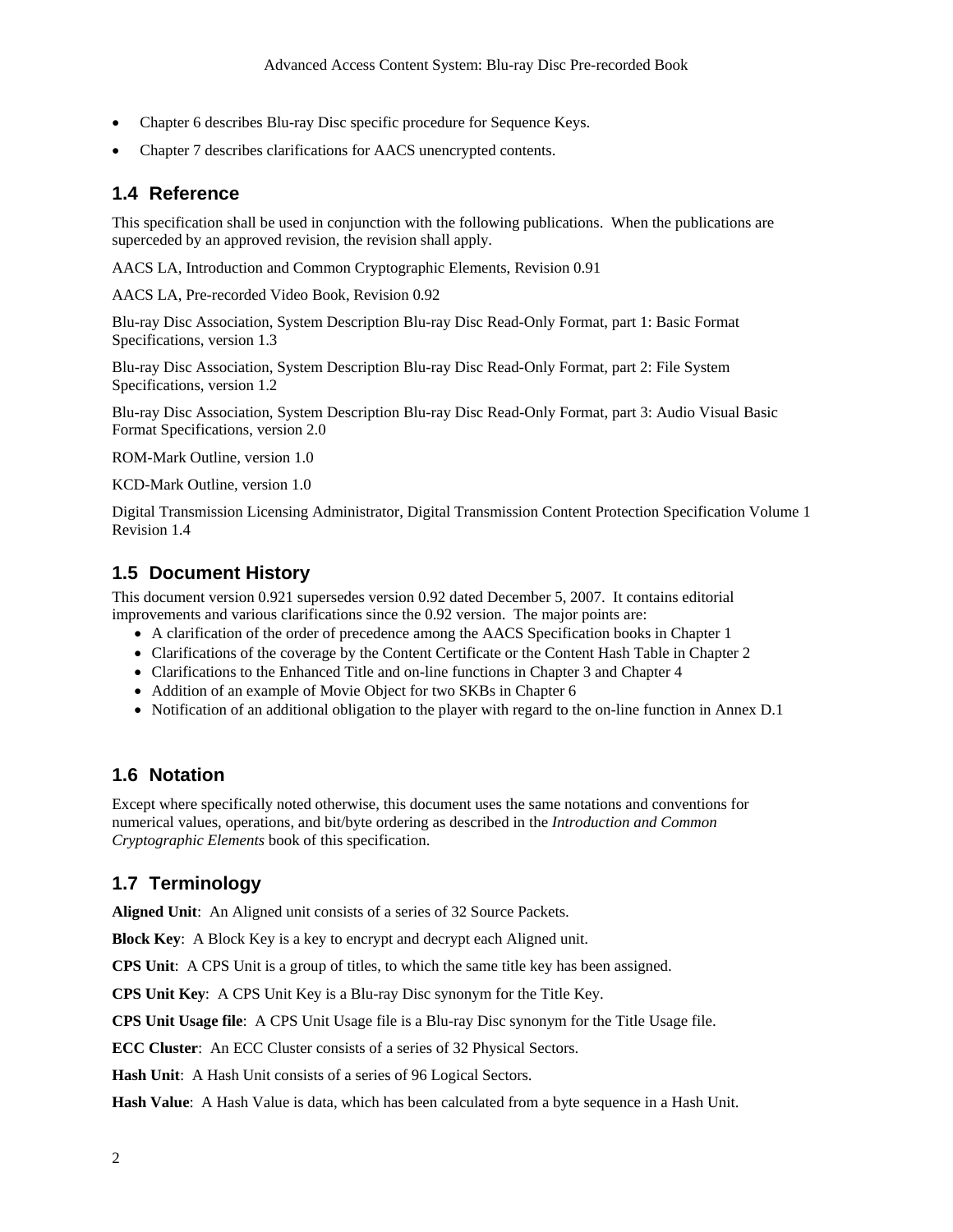<span id="page-16-0"></span>**Logical Sector**: A Logical Sector is a data field in a logical volume. All Logical Sectors in a logical volume shall have the same size.

**Reserved**: The term "Reserved", when used to define the syntax of the data structure, indicates that the field may be used for future extensions. All the bits of reserved field in the syntax of data structure shall be set to  $0<sub>2</sub>$ . The term "Reserved", when used to define the meaning of values, indicates that the reserved values may be used for future extensions. The reserved values shall never be used in this version.

**Segment Key**: A Segment Key is a Blu-ray Disc synonym for the Title Key for SK segment portion.

**Source Packet**: A Source Packet consists of a Source Packet header and a subsequent MPEG-2 transport packet.

#### **1.8 Abbreviation and Acronyms**

| <b>BD</b>     | <b>Blu-ray Disc</b>              |
|---------------|----------------------------------|
| <b>BDMV</b>   | <b>Blu-ray Disc Movie</b>        |
| <b>BD-ROM</b> | Blu-ray Disc Read-Only Media     |
| <b>CCI</b>    | Copy Control Information         |
| <b>CHT</b>    | Content Hash Table               |
| <b>CPS</b>    | <b>Content Protection System</b> |
| ECC           | Error Correction Code            |
| <b>MPEG</b>   | Moving Picture Experts Group     |
| <b>RMF</b>    | ROM-Mark Flag                    |
| <b>RMIVI</b>  | ROM_Mark_IV_Indicator            |
| VFS           | Virtual File System              |

# **1.9 About Blu-ray Disc Read-Only Media and ROM-Mark**

Blu-ray Disc Read–Only Media has two types of physical media. In this document "BD9" and "BD25" are used to identify these two types of physical media with the following definition.

BD9: Physical media based on ECMA-267 with capacity of 4.7 or 8.5 gigabytes. BD25: Physical media with capacity of 25.0 or 27.0 gigabytes in one Layer.

ROM-Mark is the method to record the Volume ID data for both BD9 and BD25.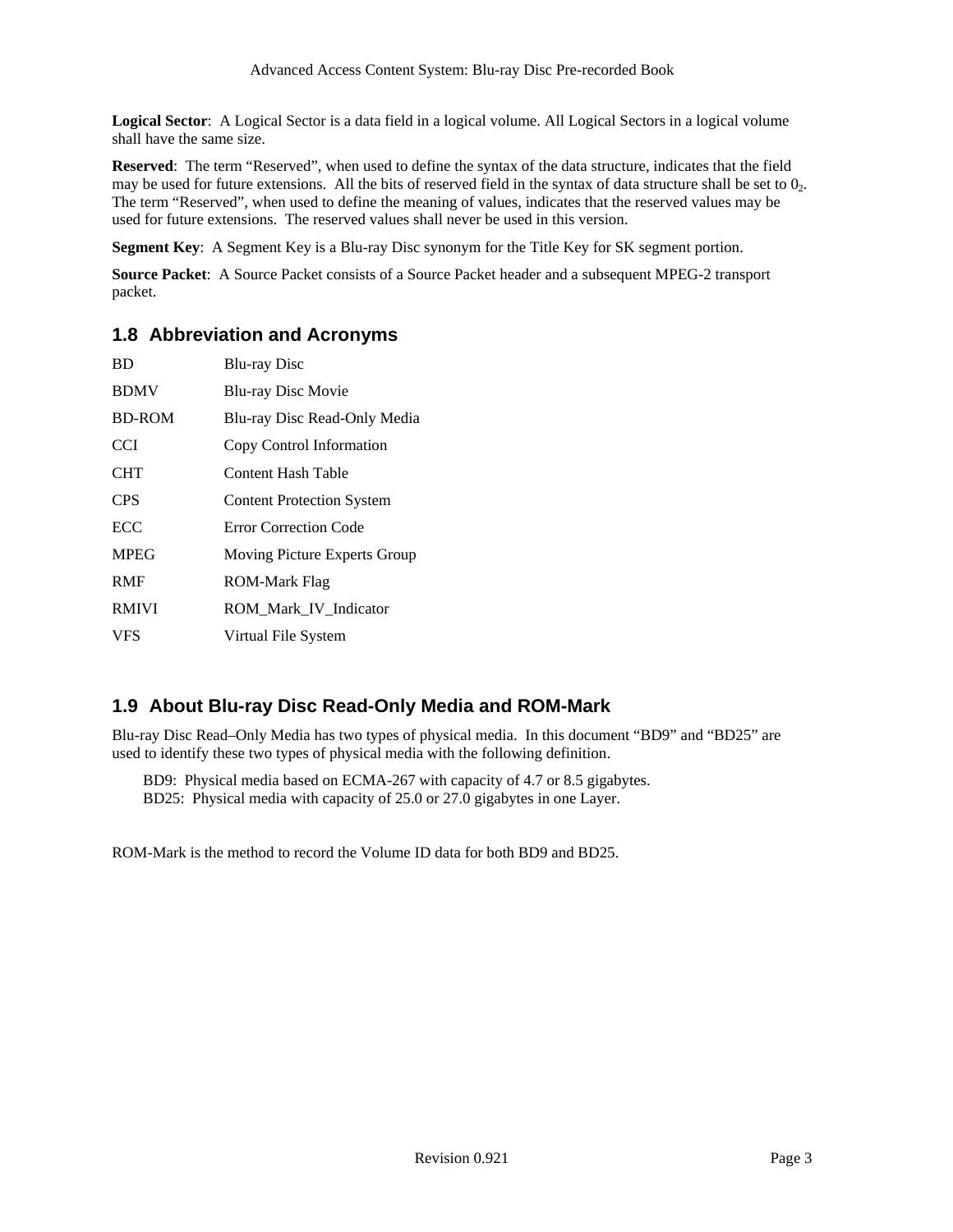This page is intentionally left blank.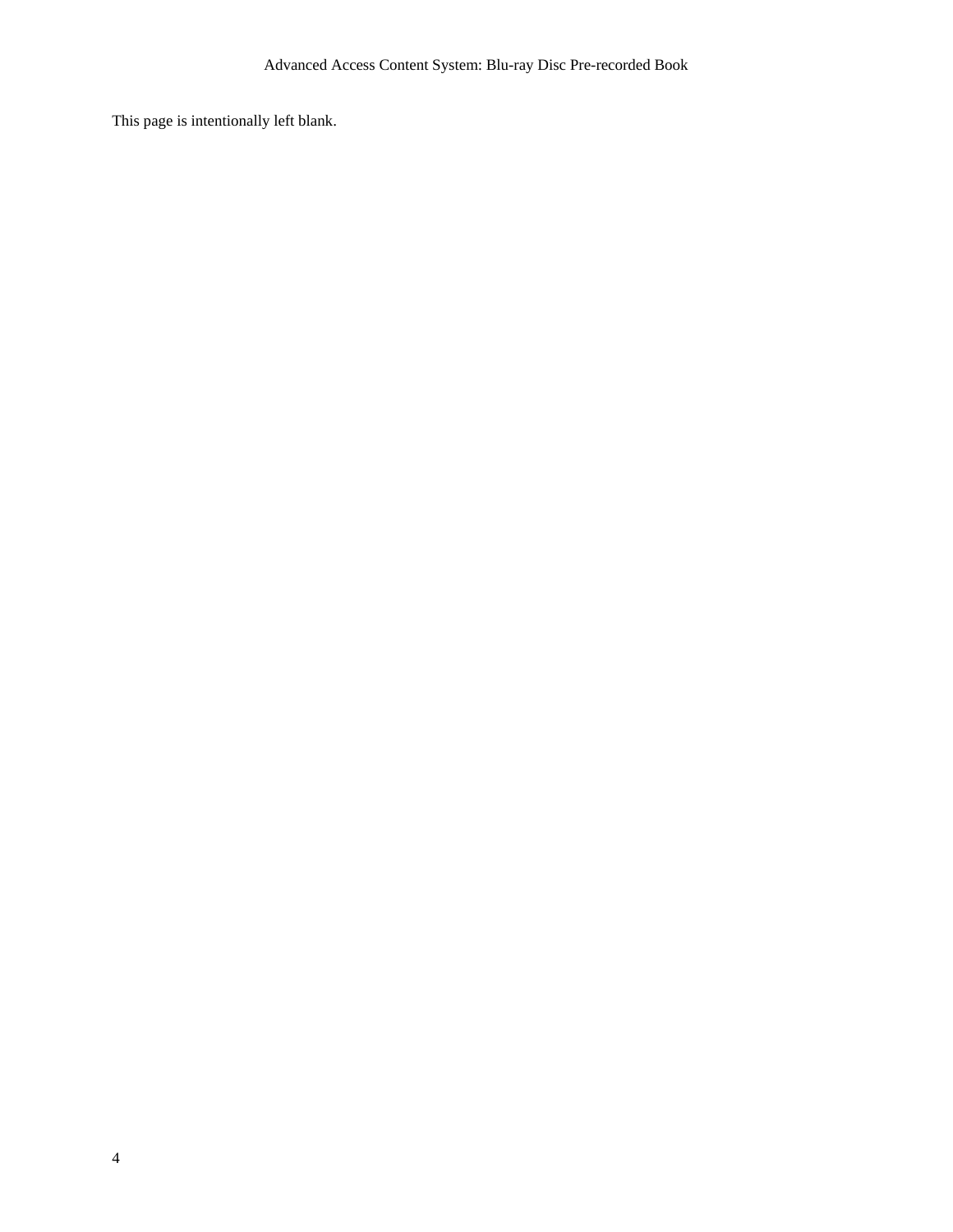# **Chapter 2 Details for Content Revocation**

# <span id="page-18-0"></span>**2. Introduction**

Content revocation requires the Content Certificate that is specified in Chapter 2 of the *Pre-recorded Video Book* of this specification. This chapter describes additional details of content revocation that are specific to the BDMV format.

As described in the *Pre-recorded Video Book*, every hash units of the AV contents in the BDMV format on the disc is hashed, and this hashed value is included in the Content Hash Table. Every part of the Content Hash Table, that corresponds to an AV content file, is then hashed, and this hashed value is included in the unsigned Content Certificate as a Content Hash Table Digest. This unsigned Content Certificate is finally signed by the AACS LA, and this becomes the Content Certificate.

A disc may contain both encrypted contents and unencrypted contents. The Content Certificate, however, shall cover all the Clip AV stream files under "\BDMV\STREAM" directory on the disc, whether they are encrypted or not.

# **2.1 Content Certificate**

In parallel with the "\BDMV" directory, a single Content Certificate shall be stored per physical layer in the "\AACS" directory and in the "\AACS\DUPLICATE" directory. The single-layer disc has a single file named "Content000.cer", while the dual-layer disc has two files named "Content000.cer" for Layer 0 and "Content001.cer" for Layer 1. Note that the Content000.cer and the Content001.cer are stored on Layer 0 and Layer 1 respectively.

The data format of the Content Certificate is defined in [Table 2-1](#page-18-1).

<span id="page-18-1"></span>

| <b>Bit</b>     | 7                   | 6                         | 5 | $\boldsymbol{4}$            | 3 | $\overline{2}$ |  | $\bf{0}$ |  |
|----------------|---------------------|---------------------------|---|-----------------------------|---|----------------|--|----------|--|
| <b>Byte</b>    |                     |                           |   |                             |   |                |  |          |  |
| 0              |                     |                           |   | Certificate Type: $00_{16}$ |   |                |  |          |  |
|                |                     | (reserved)                |   |                             |   |                |  |          |  |
| $\overline{2}$ |                     |                           |   |                             |   |                |  |          |  |
| $\ddotsc$      |                     | Total_Number_of_HashUnits |   |                             |   |                |  |          |  |
| 5              |                     |                           |   |                             |   |                |  |          |  |
| 6              |                     | Total_Number_of_Layers    |   |                             |   |                |  |          |  |
| 7              | Layer_Number        |                           |   |                             |   |                |  |          |  |
| 8              |                     |                           |   |                             |   |                |  |          |  |
| $\cdots$       | Number_of_HashUnits |                           |   |                             |   |                |  |          |  |
| 11             |                     |                           |   |                             |   |                |  |          |  |
| 12             |                     |                           |   |                             |   |                |  |          |  |
| 13             |                     | Number_of_Digests         |   |                             |   |                |  |          |  |

#### **Table 2-1 – Content Certificate for BD Pre-recorded Disc**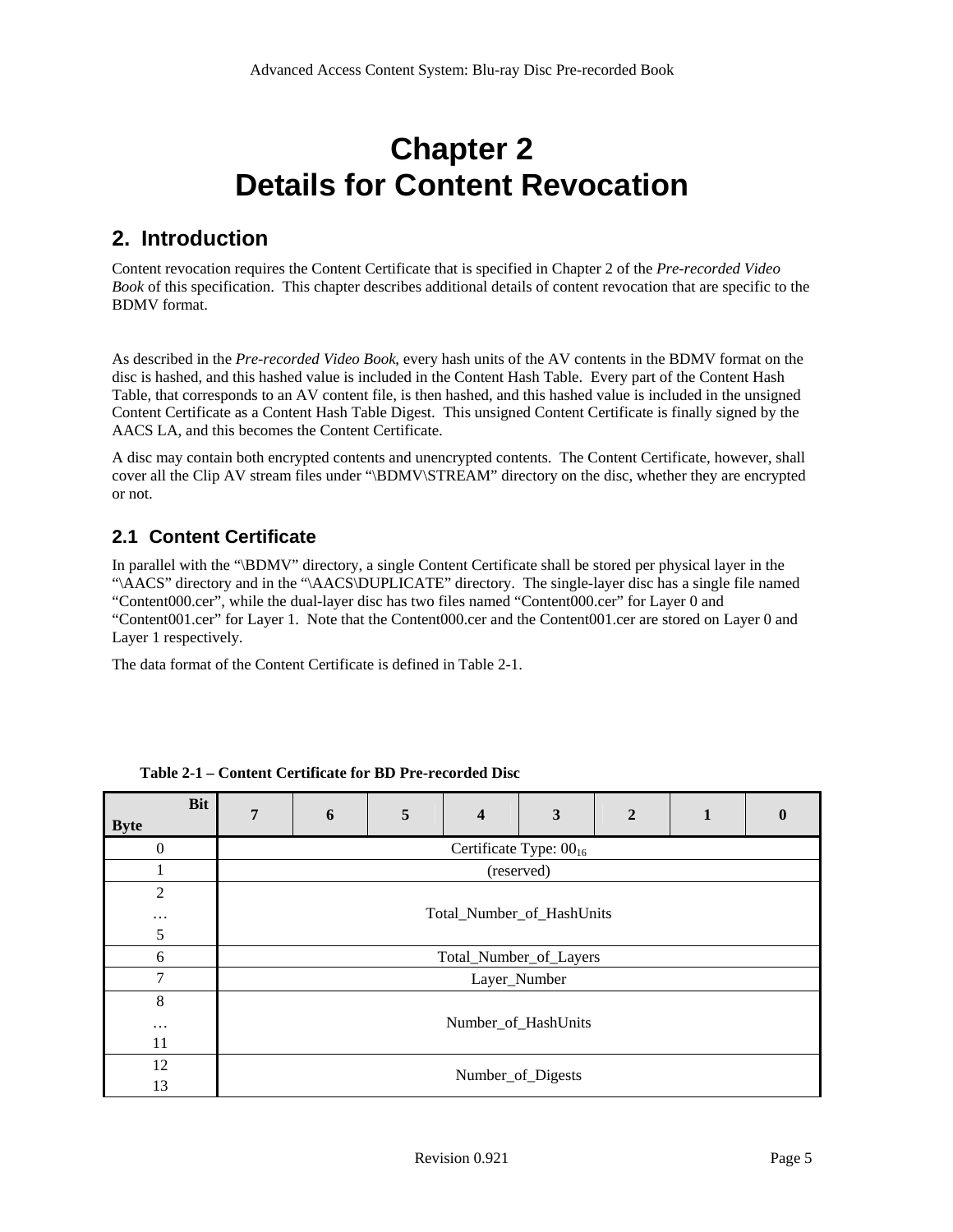| 14<br>15             | Applicant ID                 |                                     |                            |  |  |  |
|----------------------|------------------------------|-------------------------------------|----------------------------|--|--|--|
| 16                   | (msb)                        | CCSS ID                             | (lsb)<br>Sequence Number 1 |  |  |  |
| 17                   | Sequence Number 1            | (msb)                               |                            |  |  |  |
| 18                   |                              | Timestamp                           |                            |  |  |  |
| 19                   | (lsb)                        | Sequence Number 2                   |                            |  |  |  |
| 20                   |                              | Minimum CRL Version                 |                            |  |  |  |
| 21                   |                              |                                     |                            |  |  |  |
| 22                   |                              | (reserved)                          |                            |  |  |  |
| 23                   |                              |                                     |                            |  |  |  |
| 24                   |                              | Length_Format_Specific_Section      |                            |  |  |  |
| 25                   |                              |                                     |                            |  |  |  |
| 26                   |                              |                                     |                            |  |  |  |
| $\ddot{\cdot}$       |                              | Hash_Value_of_MC_Manifest_File      |                            |  |  |  |
| 45                   |                              |                                     |                            |  |  |  |
| 46                   |                              | Hash_Value_of_BDJ_Root_Cert         |                            |  |  |  |
| 65                   |                              |                                     |                            |  |  |  |
| 66                   |                              |                                     |                            |  |  |  |
| 67                   |                              | Num_of_CPS_Unit                     |                            |  |  |  |
| 68                   |                              |                                     |                            |  |  |  |
| $\cdots$             |                              | Hash_Value_of_CPS_Unit_Usage_File#1 |                            |  |  |  |
| 87                   |                              |                                     |                            |  |  |  |
|                      |                              |                                     |                            |  |  |  |
|                      |                              | .                                   |                            |  |  |  |
| $68+(J-1)*20$        |                              |                                     |                            |  |  |  |
|                      |                              | Hash_Value_of_CPS_Unit_Usage_File#J |                            |  |  |  |
| $87+(J-1)*20$        |                              |                                     |                            |  |  |  |
| $K$ (see note below) |                              |                                     |                            |  |  |  |
|                      | Content Hash Table Digest #1 |                                     |                            |  |  |  |
| $K+7$                |                              |                                     |                            |  |  |  |
|                      |                              |                                     |                            |  |  |  |
| $\cdots$             |                              | $\cdots$                            |                            |  |  |  |
| $K + (N-1)*8$        |                              |                                     |                            |  |  |  |
|                      | Content Hash Table Digest #N |                                     |                            |  |  |  |
| $K+7 + (N-1)*8$      |                              |                                     |                            |  |  |  |
| $K+8+(N-1)*8$        |                              |                                     |                            |  |  |  |
|                      |                              | Signature Data                      |                            |  |  |  |
| $K+47+(N-1)*8$       |                              |                                     |                            |  |  |  |

*Note: K = 88+(J-1)\*20* 

Details of each field are defined in the *Pre-recorded Video Book* of this specification with the following exceptions: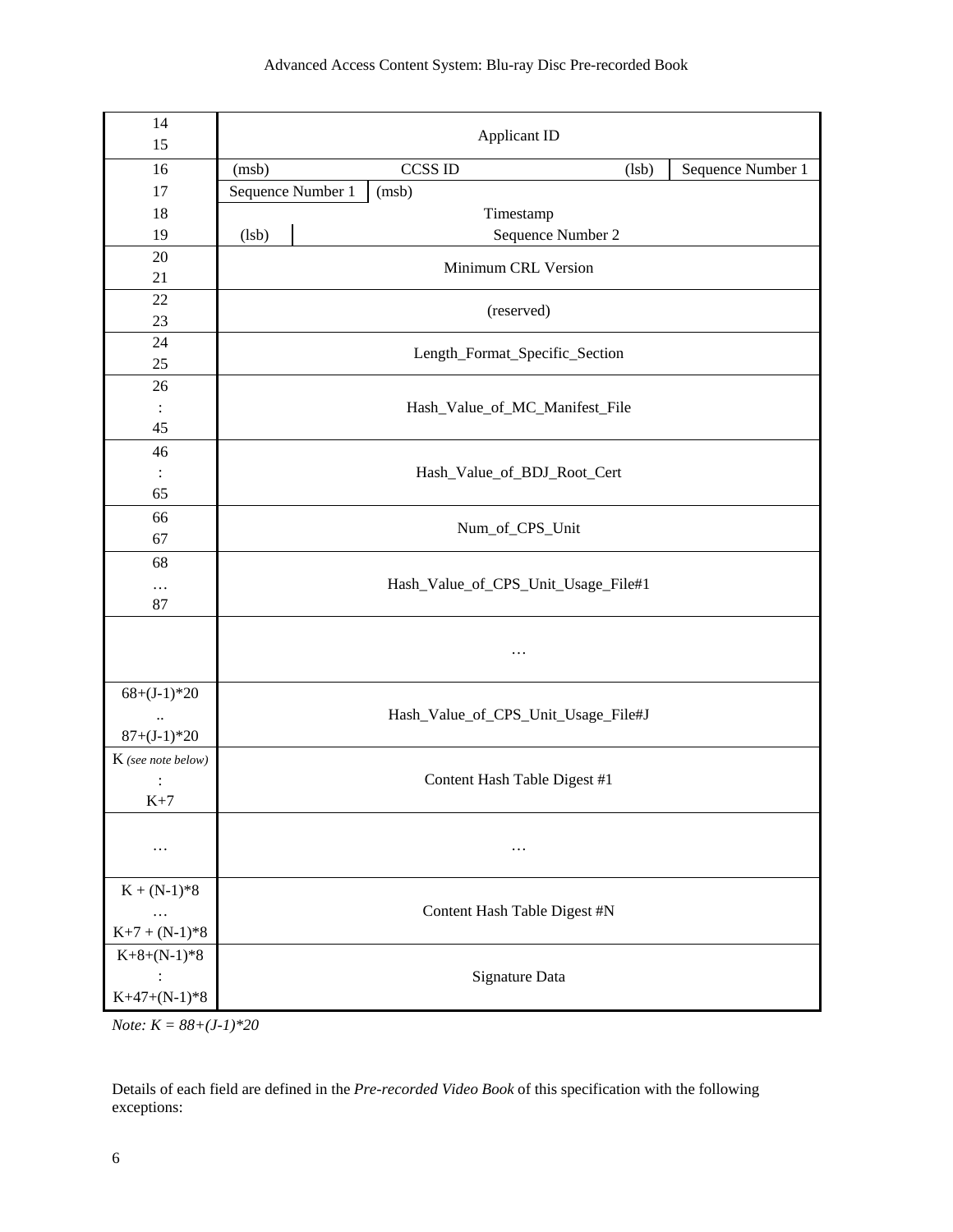- <span id="page-20-0"></span>A 4-byte Total Number of HashUnits field indicates the total number of Hash Unites on the disc.
- A 1-byte Total Number of Layers field indicates the total number of layers on the disc.
- A 1-byte Layer. Number field indicates the layer of the disc for which this Content Certificate is created. This filed shall be 0 for "Content 000.cer", and 1 for "Content001.cer".
- A 4-byte Number\_of\_HashUnits field indicates the number of Hash Units on the layer for which this Content Certificate is created.
- A 2-byte Number of Digests field indicates the number of Clip AV stream files that have a file size equal to or more than 96 Logical Sectors on the layer for which this Content Certificate is created.
- A 2-byte Applicant ID assigned by AACS LA.
- A 4-byte Content Sequence Number consists of 6-bit Content Certificate Signing Server ID (CCSS ID), 15-bit Timestamp, and 11-bit Sequence Number that is a concatenation of 4-bit Sequence Number 1 and 7-bit Sequence Number 2, and is assigned by AACS LA to uniquely identify the Certified Content amongst that content provider's content. The combination of the Applicant ID and the Content Sequence Number is referred to as the *Content Certificate ID.* In other words, the Content Certificate ID is a 6-byte number. Timestamp indicates the date when a Content Certificate is signed, and contains a value for the elapsed days from 1st January 2008 with the value 0 representing 1st January 2008. Timestamp values predating 2 February 2008 are reserved, and shall not be used as a timestamp.
- A 2-byte Minimum CRL Version value, assigned by the AACS LA to indicate the minimum Content Revocation List Version number that must accompany the Certified Content.
- A 2-byte Length\_Format\_Specific\_Section that specifies the length of the subsequent Format\_Specific\_Section. The Format Specific Section for BD includes the subsequent Hash\_Value\_of\_MC\_Manifest\_File, Hash\_Value\_of\_BDJ\_Root\_Cert, Num\_of\_CPS\_Unit, and a sequence of Hash\_Value\_of\_CPS\_Unit\_Usage\_Files.
- A 20-byte Hash\_Value\_of\_MC\_Manifest\_File contains the hash value for the Managed Copy Manifest File as defined in Section [5.3.](#page-96-1)
- A 20-byte Hash\_Value\_of\_BDJ\_Root\_Cert contains the hash value for the BD-J Root Certificate as defined in Section [2.3.2.4.](#page-24-1)
- A 2-byte Num\_of\_CPS\_Unit fields indicates the number of CPS Units on the disc.
- A series of 20-byte Hash\_Value\_of\_CPS\_Unit\_Usage\_Files contains the hash value for the CPS Unit Usage File as defined in Section [2.3.2.2](#page-24-2).

## **2.2 Content Revocation List**

In parallel with the "\BDMV" directory, the Content Revocation List (CRL) "ContentRevocation.lst" shall be stored in the "\AACS" directory and in the "\AACS\DUPLICATE" directory.

The data format for the Content Revocation List is defined in Table 2-2 of the *Pre-recorded Video Book* of this specification. Note that in the dual-layer case, the player shall check at least one Certificate ID and if the ID is revoked, the access to any layer of such a disc shall be aborted.

CRL data shall be recorded from the first byte of the file, and the null  $(00<sub>16</sub>)$  padding may be attached after the CRL data in the file for the authoring and the mastering purpose.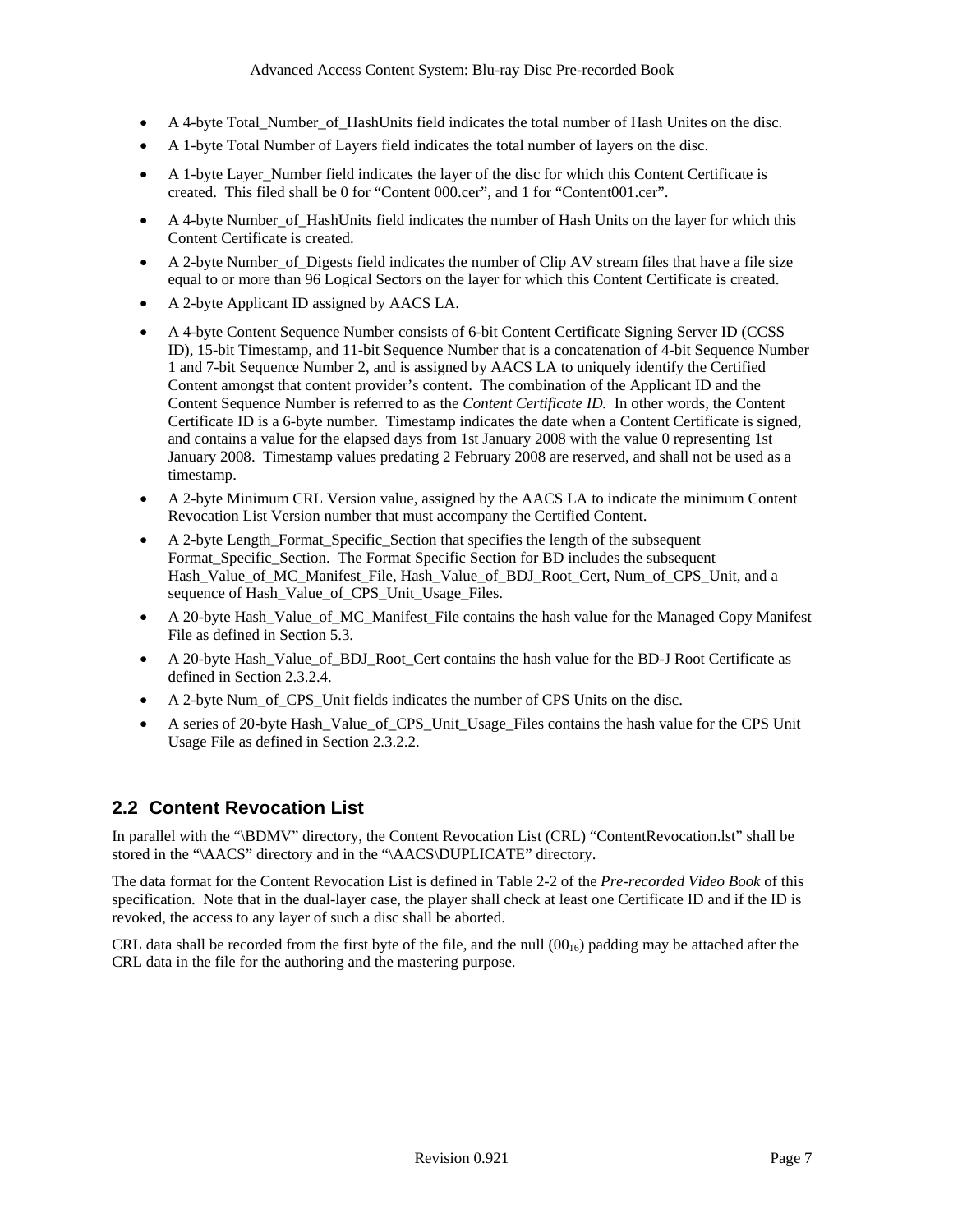# <span id="page-21-0"></span>**2.3 Content Hash Table**

## **2.3.1 Data Structure for Content Hash Table**

For each physical layer of BD-ROM, the Content Hash Table (CHT) shall be stored in the "\AACS" directory and in the "\AACS\DUPLICATE" directory. The single-layer disc has a single file named "ContentHash000.tbl", while the dual-layer disc has two files named "ContentHash000.tbl" for Layer 0 and "ContentHash001.tbl" for Layer 1. Note that the ContentHash000.tbl and the ContentHash001.tbl are stored on Layer 0 and Layer 1 respectively.

The Content Hash Table shall contain an 8-bytes hash value for each hash unit of the Clip AV stream files under "\BDMV\STREAM" directory in the corresponding layer. Detail of the hash calculations are defined in Section [2.3.2](#page-23-1) of this specification. Each Clip AV stream file is sequentially divided into hash units from head to tail, and the size of each hash unit is 96 Logical Sectors. Note that the tail portion of each Clip AV stream file, which size is less than 96 Logical Sectors, is omitted from storing of its hash value. If the file size of Clip AV stream file is exactly the multiple of 96 Logical Sectors, there is no tail portion to be omitted from storing. If a Clip AV stream is divided in two and recorded on the both layer, the extents size of each Clip AV stream file on the Layer 0 shall be exactly the multiple of 96 Logical Sectors, and the extents of each Clip AV stream file on the Layer 1 shall be logically recorded after the extents of the corresponding Clip AV stream on the Layer 0. Note that the size of CHT is zero byte if there is no Clip AV stream that have a file equal to or more than 96 Logical Sectors on the corresponding layer.

[Table 2-2](#page-21-1) shows the data structure for Content Hash Table.

<span id="page-21-1"></span>

| <b>Syntax</b>                              | No. of bits | <b>Mnemonics</b> |
|--------------------------------------------|-------------|------------------|
| Content Hash Table {                       |             |                  |
| $for(I=0; I < Number_of_Digests ; I++)$ {  |             |                  |
| Starting_HU_Num#I                          | 32          | uimsbf           |
| Clip_Num#I                                 | 32          | uimsbf           |
| HU_Offset_in_Clip#I                        | 32          | uimsbf           |
|                                            |             |                  |
| $for(I=0; I <$ Number_of_HashUnits ; I++){ |             |                  |
| Hash_Value#I                               | 64          | bslbf            |
|                                            |             |                  |
|                                            |             |                  |

**Table 2-2 Data Format for Content Hash Table** 

Starting HU\_Num#I (4 bytes) indicates the position in hash units of the first hash value of Clip AV stream file #I that have a file size equal to or more than 96 Logical Sectors in the hash value part in this table. This number is starting from zero.

(Note) In case of dual-layer disc, Starting\_HU\_Num#0 in the ContentHash001.tbl is equal to the Number\_of\_HashUnits on Layer 0. Refer to the example in [Figure 2-2.](#page-23-2)

Clip Num#I (4 bytes) indicates 5-digit number included in the file name of Clip AV stream file #I that have a file size equal to or more than 96 Logical Sectors. This value is stored in the ascending order of the 5-digit number included in the file name of the corresponding Clip AV stream file.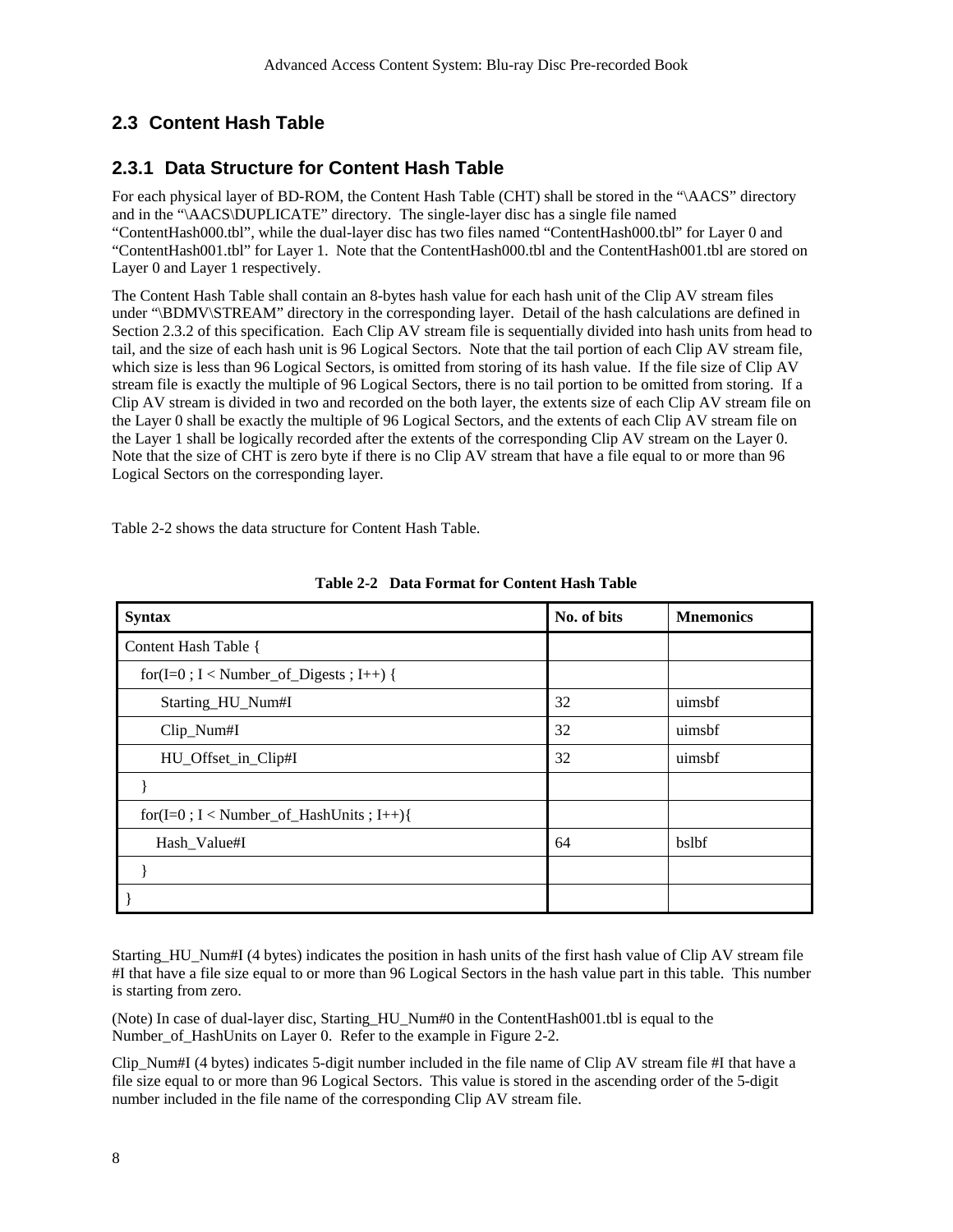<span id="page-22-0"></span>HU\_Offset\_in\_Clip#I (4 bytes) indicates the offset in hash units from the top of Clip AV stream file #I that have a file size equal to or more than 96 Logical Sectors. This offset is starting from zero. The hash value at the Starting HU\_Num#I corresponds to the AV data at this offset in the Clip AV stream file #I.

Hash\_Value#I (8 bytes) contains the hash value calculated from the hash unit #I in the layer corresponding to this Content Hash Table. These Hash\_Value#I shall be listed in the ascending order of the 5-digit number included in the file name of the corresponding Clip AV stream file, and in the ascending order of the logical position in the Clip AV stream file.

Number of Digests is defined in [Table 2-1](#page-18-1), and indicates the number of Clip AV stream files in the layer corresponding to this Content Hash Table.

Number\_of\_HashUnits is defined in [Table 2-1](#page-18-1), and indicates the number of hash units in the layer corresponding to this Content Hash Table.

Content Hash Table Digest #J defined in [Table 2-1](#page-18-1) is the digest of the concatenation of the hash values from the Starting\_Hash\_Unit\_Num#I to Starting\_Hash\_Unit\_Num# $(I+1) - 1$ .



[Figure 2-1](#page-22-1) shows the example of the relation between Content Certificate and Content Hash Tables.

#### **Figure 2-1 Example of the relation between Content Hash Table Digest and Hash Value**

<span id="page-22-1"></span>In this case, there is one Content Certificate for each layer, one Content Hash Table for each layer, and four Clip AV stream files that have a file size equal to or more than 96 Logical Sectors. The whole part of Clip AV stream file #0 is recorded on Layer 0, and the whole part of Clip AV stream file #3 is recorded on Layer 1. Each Clip AV stream file #1 and #2 are recorded separately on both Layer 0 and 1. From a physical allocation point of view, each Clip AV stream file is fragmented and the file extents of different Clip AV stream files are recorded alternately.

In this case, Content Hash Table for Layer 0 includes Hash\_Values for Hash Units of Clip AV stream file #0, #1 and #2. Content Hash Table for Layer 1 includes Hash\_Values for Hash Units of Clip AV stream file #1, #2

Physical Allocation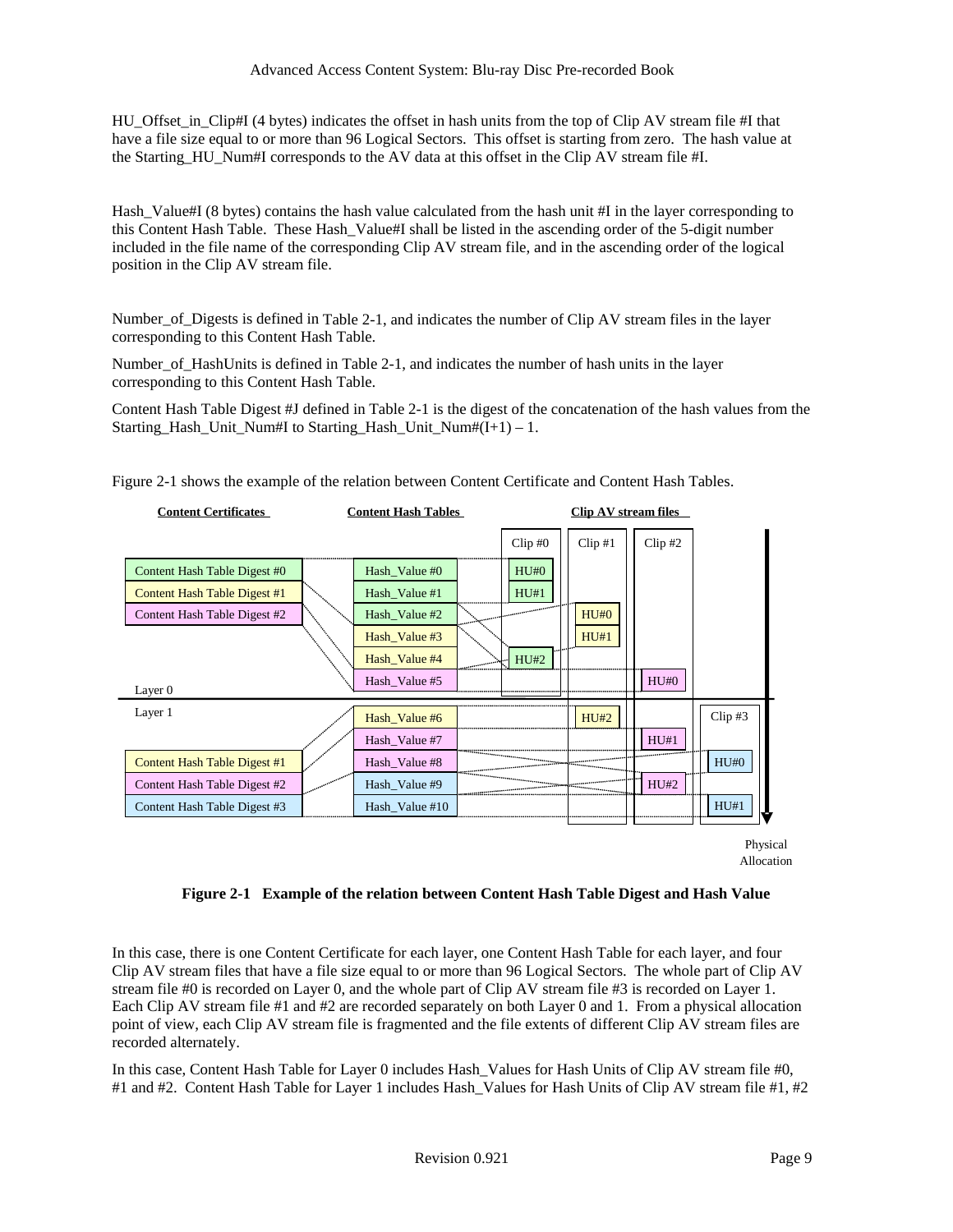<span id="page-23-0"></span>and #3. Note that Hash\_Values for Hash Unit #0 and #1 for Clip AV stream file #1 and Hash Unit #0 for Clip AV stream file #2 are included only in the Content Hash Table for Layer 0.

To calculate the Content Hash Table Digest of each layer, only the Hash\_Values in the same layer are used. For example, to calculate the Content Hash Table Digest #1 for Layer 0 in [Figure 2-1](#page-22-1), Hash\_Value #3 and #4 in the Content Hash Table for Layer 0 are used. Hash\_Value #0 in the Content Hash Table for Layer 1 is not used.





**Figure 2-2 Example of the Content Hash Table syntax** 

# <span id="page-23-2"></span><span id="page-23-1"></span>**2.3.2 Hash Calculation**

## **2.3.2.1 Clip AV stream**

A hash value for each hash unit of Clip AV stream is calculated using the SHA-1 hashing function as defined in the below equation. If the data is encrypted, the encrypted data itself is used as an input to the hashing function, so that the player needs not to decrypt the data before calculating a hash value. The stored hash value is the least significant 64 bits of the result for SHA-1 hashing function.

Hash\_Value =  $[SHA-1(Hash_U)_{lsb-64}]$ 

Where SHA-1 is the SHA hashing function as defined in *Introduction and Common Cryptographic Elements* book of this specification.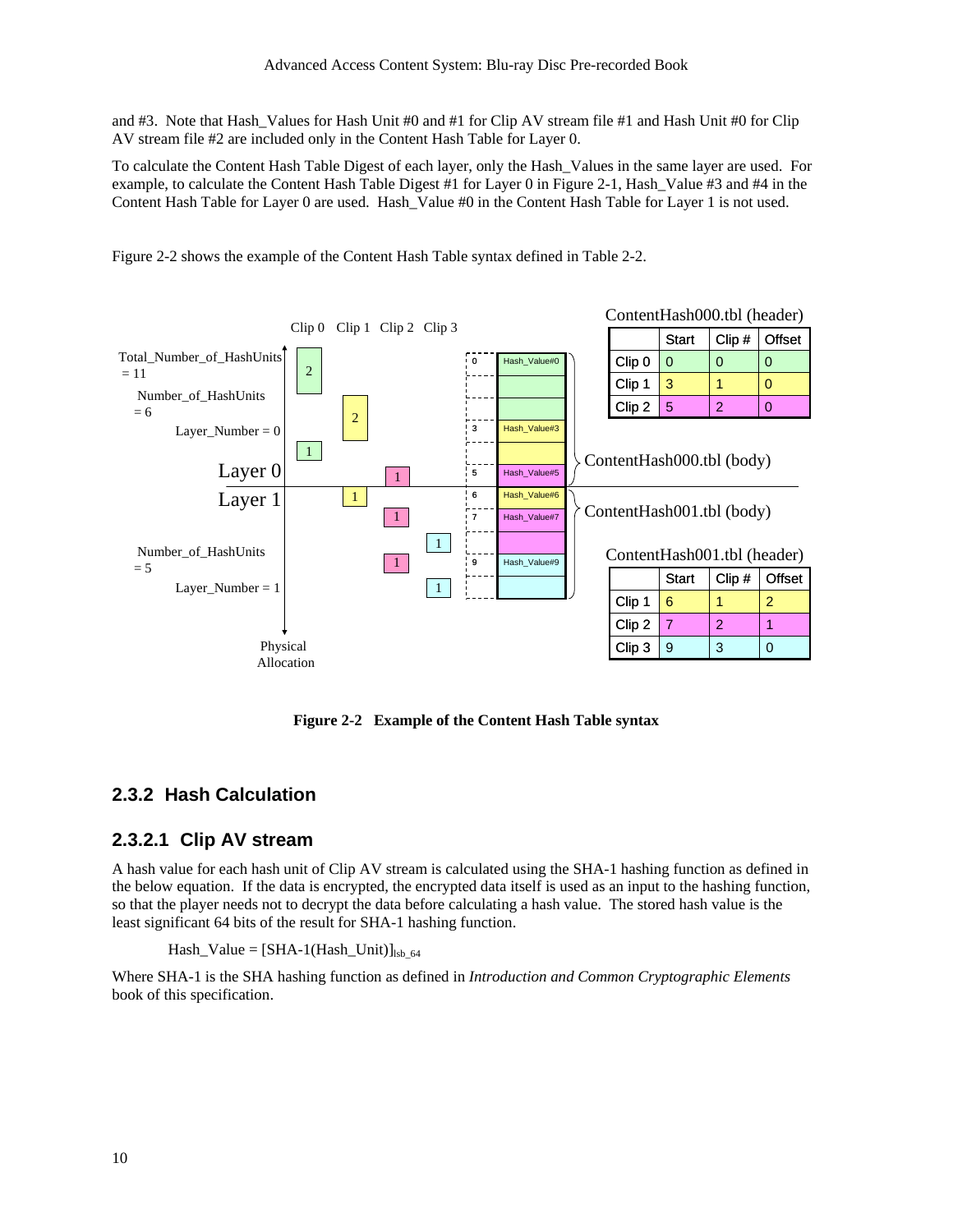#### <span id="page-24-2"></span><span id="page-24-0"></span>**2.3.2.2 Usage Rule**

A hash value for each CPS Unit Usage File is also calculated using the SHA-1 hashing function as defined in the below equation.

Hash\_Value\_of\_CPU\_Unit\_Usage\_File = SHA-1(CPS Unit Usage File)

Hash\_Value\_of\_CPU\_Unite\_Usage\_File is used to verify the integrity of the CPS Unit Usage File.

## **2.3.2.3 Managed Copy Manifest File**

A hash value for the Managed Copy Manifest File is also calculated using the SHA-1 hashing function as defined in the below equation.

Hash\_Value\_of\_MC\_Manifest\_File = SHA-1(Managed Copy Manifest File)

Hash\_Value\_of\_MC\_Manifest\_File is used to verify the integrity of the Managed Copy Manifest File. If Managed Copy Manifest File is not recorded on the BD-ROM, Hash Value of MC Manifest File shall be set to all zero.

## <span id="page-24-1"></span>**2.3.2.4 BD-J Root Certificate**

A hash value for the BD-J Root Certificate (\CERTIFICATE\app.discroot.crt) for application authentication is also calculated using the SHA-1 hashing function as defined in the below equation.

Hash Value of BDJ Root Cert =  $SHA-1(BD-J Root$  Certificate)

Application Authentication Data is used to verify the integrity of the Application. For the application authentication, refer to *Blu-ray Disc Association, System Description Blu-ray Disc Read-Only Format, part 3: Audio Visual Basic Format Specifications, version 2.0*. Hash\_Value\_of\_BDJ\_Root\_Cert is stored in the Content Certificate as defined in [Table 2-1](#page-18-1).

If BD-J Root Certificate is not recorded on the BD-ROM, Hash\_Value\_of\_BDJ\_Root\_Cert shall be set to all zero.

#### **2.3.3 Verifying Content Certificate**

The licensed product to play back a BDMV shall verify the content certificate as defined in Section 2.6 of the *Pre-recorded Video Book* of this specification. This subsection provides the additional detail for BDMV format.

## **2.3.3.1 Clip AV stream**

If the license product selects type a) as defined in procedure 1 of Section 2.6 of the *Pre-recorded Video Book* of this specification, seven Hash Units shall be randomly selected from the all Hash Units recorded on the BD-ROM.

If the license product selects type b) as defined in procedure 1 of Section 2.6 of the *Pre-recorded Video Book* of this specification, the Hash Unit, which is firstly read from the BD-ROM for each Title, shall be verified. During the playback of each Title, at least 1% of Hash Units recorded on the BD-ROM shall be randomly selected and verified.

As an authoring guideline, it is strongly recommended to prepare at least 3-second non-media-access segment within the first 300 second of title play back. Non-media-access segment is the segment where a player needs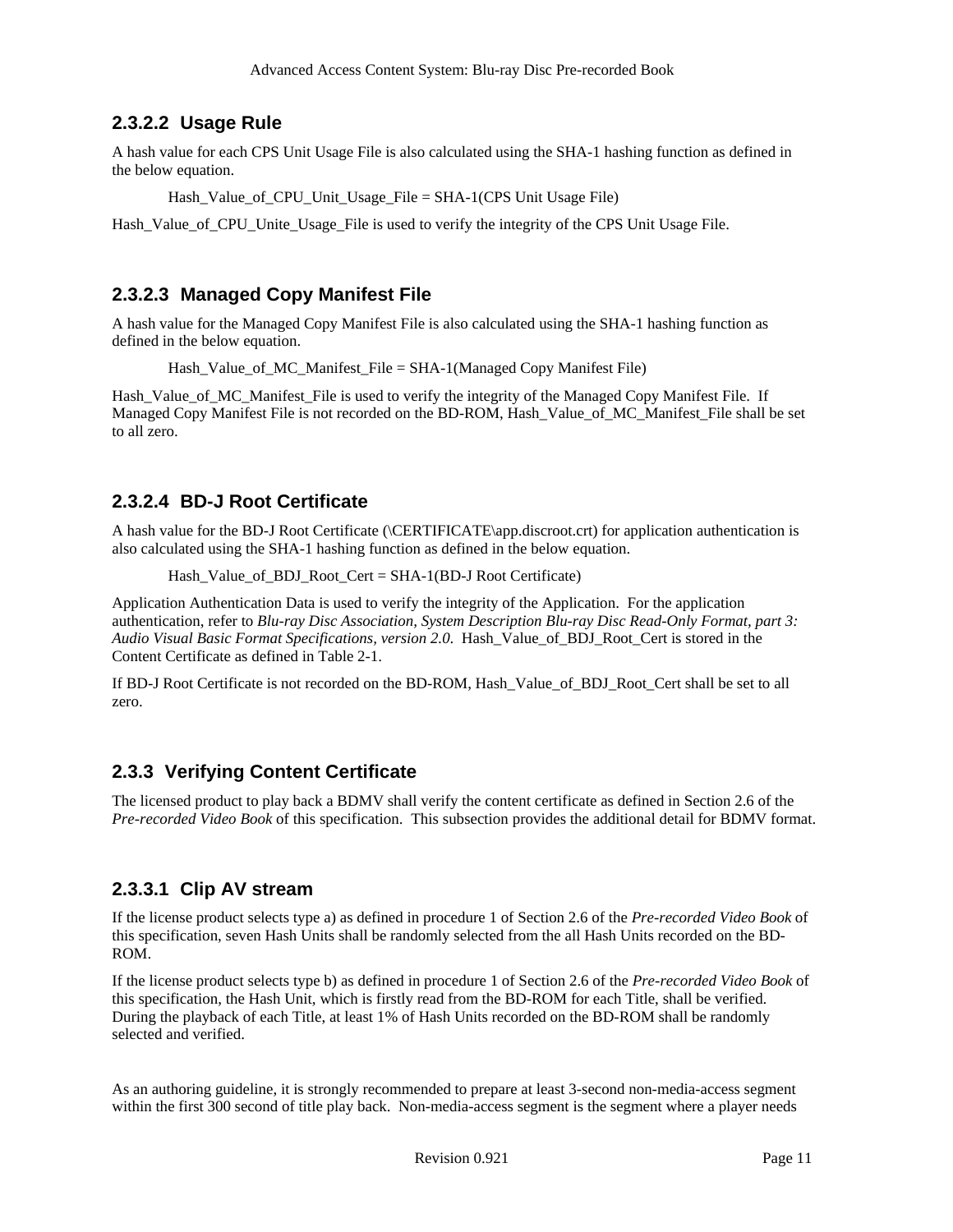<span id="page-25-0"></span>not to access any data on the media. Still picture presentation with pause is one example of non-access segment.

## **2.3.3.2 Usage Rule**

The licensed product shall verify the Hash\_Value\_of\_CPS\_Unit\_Usage\_File for a CPS Unit to be played back.

#### **2.3.3.3 Managed Copy Manifest File**

If the licensed product uses (reads) the Managed Copy Manifest File for the purpose of Managed Copy, it shall verify the Hash\_Value\_of\_MC\_Manifest\_File for a BD-ROM with the Managed Copy Manifest File.

#### **2.3.3.4 BD-J Root Certificate**

The licensed product shall verify the Hash\_Value\_of\_BDJ\_Root\_Cert for a BD-ROM with a BD-J Root Certificate.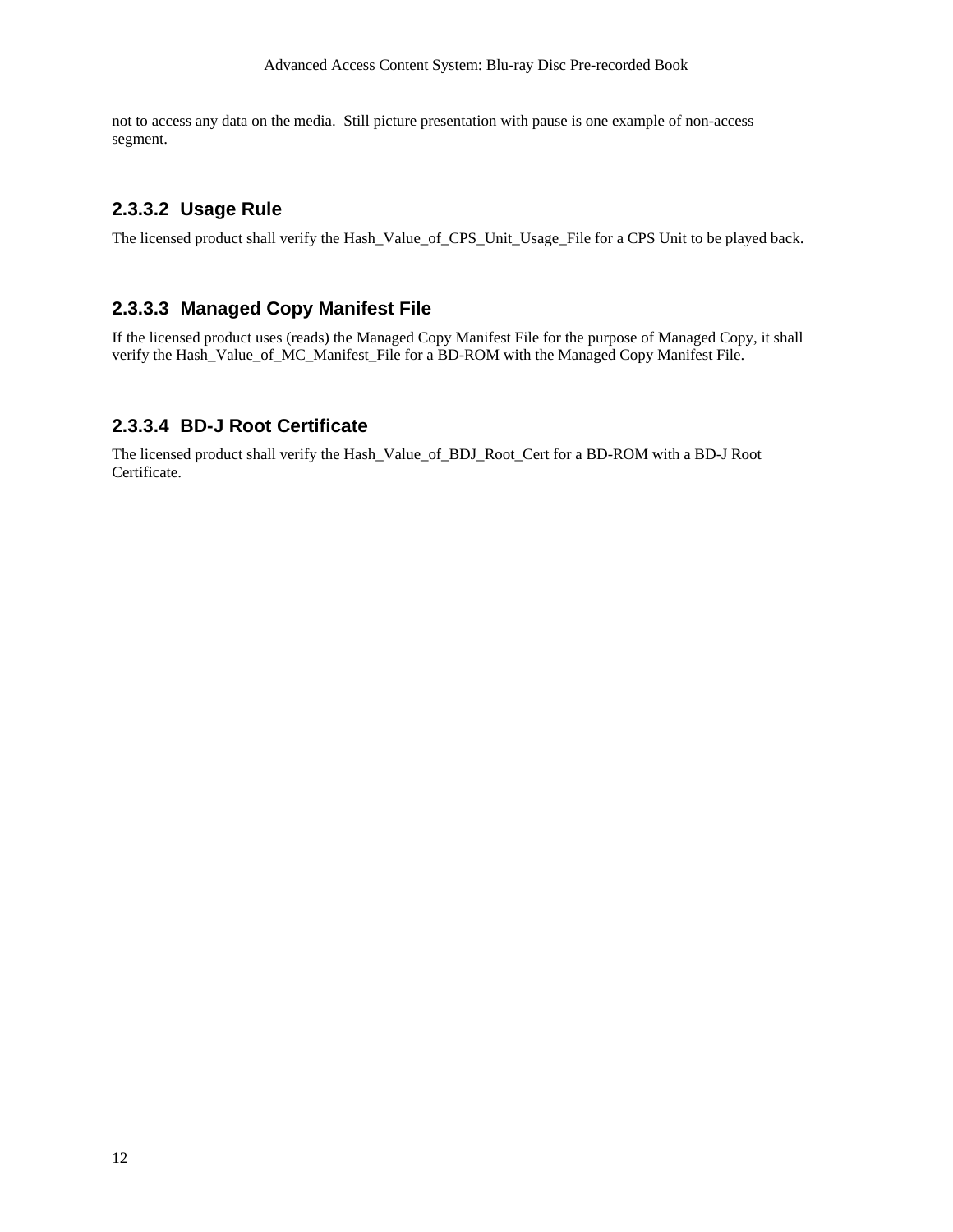# <span id="page-26-0"></span>**Chapter 3 Details for Content Encryption and Decryption**

# **3. Introduction**

The general approach for encryption and decryption of pre-recorded video content protected by AACS is specified in Chapter 3 of *Pre-recorded Video Book* of this specification. This chapter describes additional details of that approach that are specific to the use of AACS encryption with BD-ROM disc and Application Format.

## **3.1 Media Key Block**

Each BD-ROM disc that contains content encrypted by AACS [using a CPS Unit Key that is provided in the AACS directory] shall include two Read-Only Media Key Blocks (MKB). The MKB "MKB\_RO.inf" shall be stored in the "\AACS" directory and in the "\AACS\DUPLICATE" directory.

MKB data shall be recorded from the first byte of the file, and the null  $(00<sub>16</sub>)$  padding may be attached after the MKB data in the file for the authoring and the mastering purpose.

(Note) The Read/Write MKB is mandatory for BD-ROM disc. The Read/Write MKB "MKB\_RW.inf" for recorder shall be stored in the "\AACS" directory and in the "\AACS\DUPLICATE" directory.

# **3.2 Control Data Zone of BD9 Media**

Control Data Zone of AACS-protected BD9 media is defined as shown in Figure 3-1.

<span id="page-26-1"></span>

**Figure 3-1 Control Data Zone of AACS-protected BD9 Media**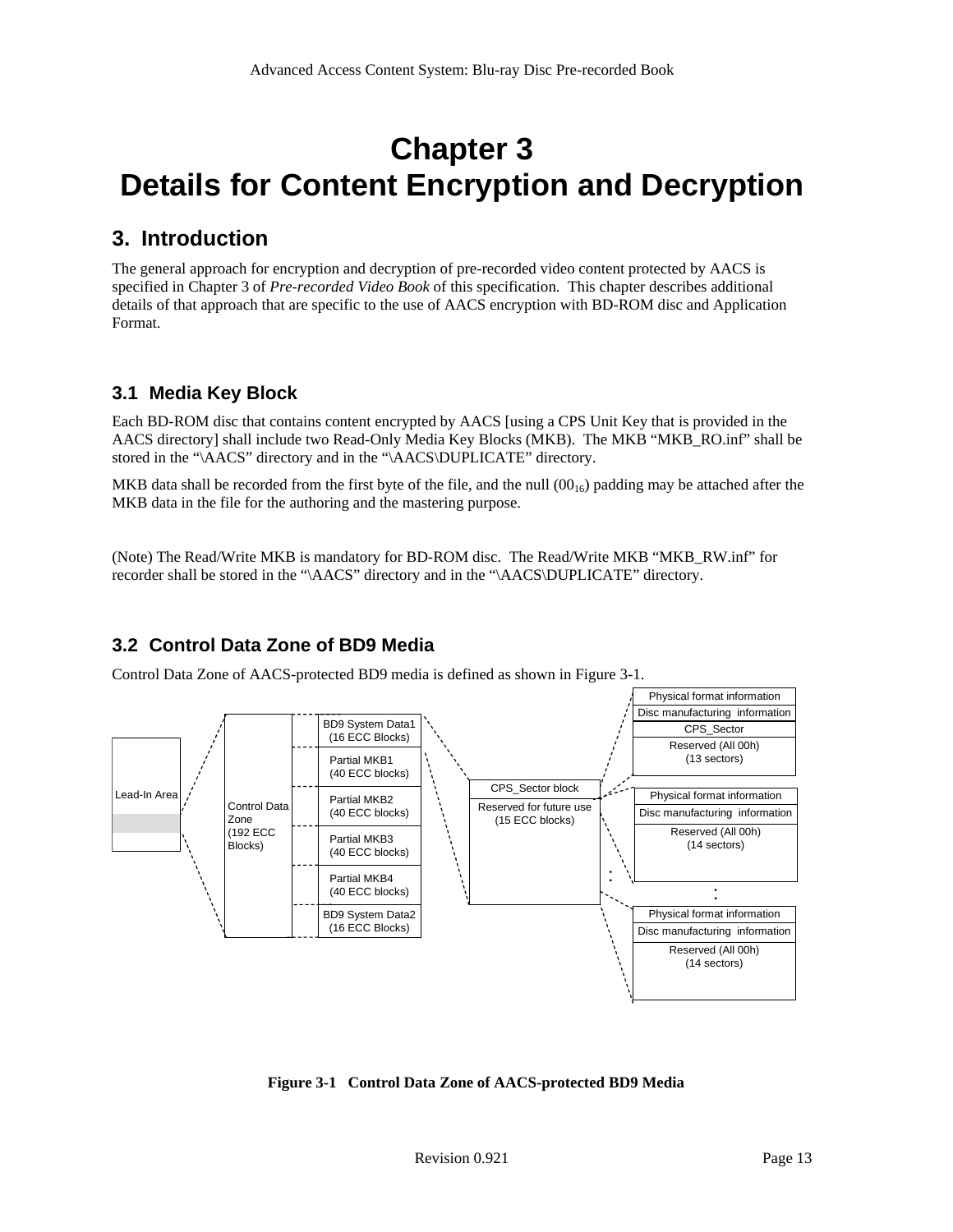<span id="page-27-0"></span>Control Data Zone is divided into six areas: BD9 System Data1 (16ECC blocks), Partial MKB1 (40ECC blocks), Partial MKB2 (40ECC blocks), Partial MKB3 (40ECC blocks), Partial MKB4 (40ECC blocks), and BD9 System Data2 (16ECC blocks). BD9 System Data1 and BD9 System Data2 shall have the same data to duplicate the contents of BD9 System Data. Partial MKB1, Partial MKB2, Partial MKB3, and Partial MKB4 shall have the same data to record Partial Media Key Block 4 times.

As defined in ECMA 267 format specification, "Physical format information" and "Disc manufacturing information" are recorded respectively in the first sector and the second sector of all ECC blocks in BD9 Control Data Zone.

Both BD9 System Data1 and BD9 System Data2 consist of 16 ECC blocks. The first ECC block of both BD9 System Data1 and BD9 System Data2 has CPS Sector at its third sector, and other sectors in this ECC block are reserved. The second ECC block to the last ECC block of Both BD9 System Data1 and BD9 System Data2 are reserved for future use, and has non-specified 14 sectors in each ECC block. The content of CPS\_Sector is defined in [3.3.1.](#page-27-1)

Partial MKB1, Partial MKB2, Partial MKB3, and Partial MKB4 consist of 40 ECC blocks. The data structure of Partial MKB1, Partial MKB2, Partial MKB3, and Partial MKB4 is defined in [3.4.2.](#page-30-1)

#### **3.3 Volume Identifier**

For purpose of encryption and decryption of the content, the Volume Identifier  $(ID<sub>v</sub>)$  is combined with the Media Key  $(K_m)$  to produce the Volume Unique Key  $(K_{vu})$  as follows:

$$
K_{vu} = AES-G(K_m, ID_v)
$$

The Volume Identifier shall be stored in a manner that cannot be duplicated by consumer recorders. For BD– ROM, the Volume Identifier shall be stored in the ROM-Mark of the BD-ROM disc. For the details of the ROM-Mark, refer to *ROM-Mark Outline, version 1.0*.

[Table 3-1](#page-27-2) shows the data format for the Volume Identifier that is stored in the payload of the ROM-Mark.

<span id="page-27-2"></span>

| <b>Byte</b> | <b>Bit</b> | 7                 | $\mathbf b$ | 5 | $\overline{\mathbf{4}}$ | 3 | $\mathbf{2}$ |  |       |  |  |  |
|-------------|------------|-------------------|-------------|---|-------------------------|---|--------------|--|-------|--|--|--|
| U           |            | (msb)             |             |   |                         |   |              |  |       |  |  |  |
|             |            | Volume Identifier |             |   |                         |   |              |  |       |  |  |  |
| 15          |            |                   |             |   |                         |   |              |  | (lsb) |  |  |  |

**Table 3-1 Data Format for Volume Identifier** 

#### <span id="page-27-1"></span>**3.3.1 CPS\_Sector**

For BD25 Media, the last sector in the first Physical Cluster of each Info Fragment in the PIC zone (Permanent Information & Control Data zone) is reserved as a CPS\_Sector.

The other sectors in the first Physical Cluster of each Info Fragment are reserved for storing Disc Information and other information. For the details of the PIC zone, refer to *Blu-ray Disc Association, System Description Blu-ray Disc Read-Only Format, part 1: Basic Format Specifications, version 1.3*.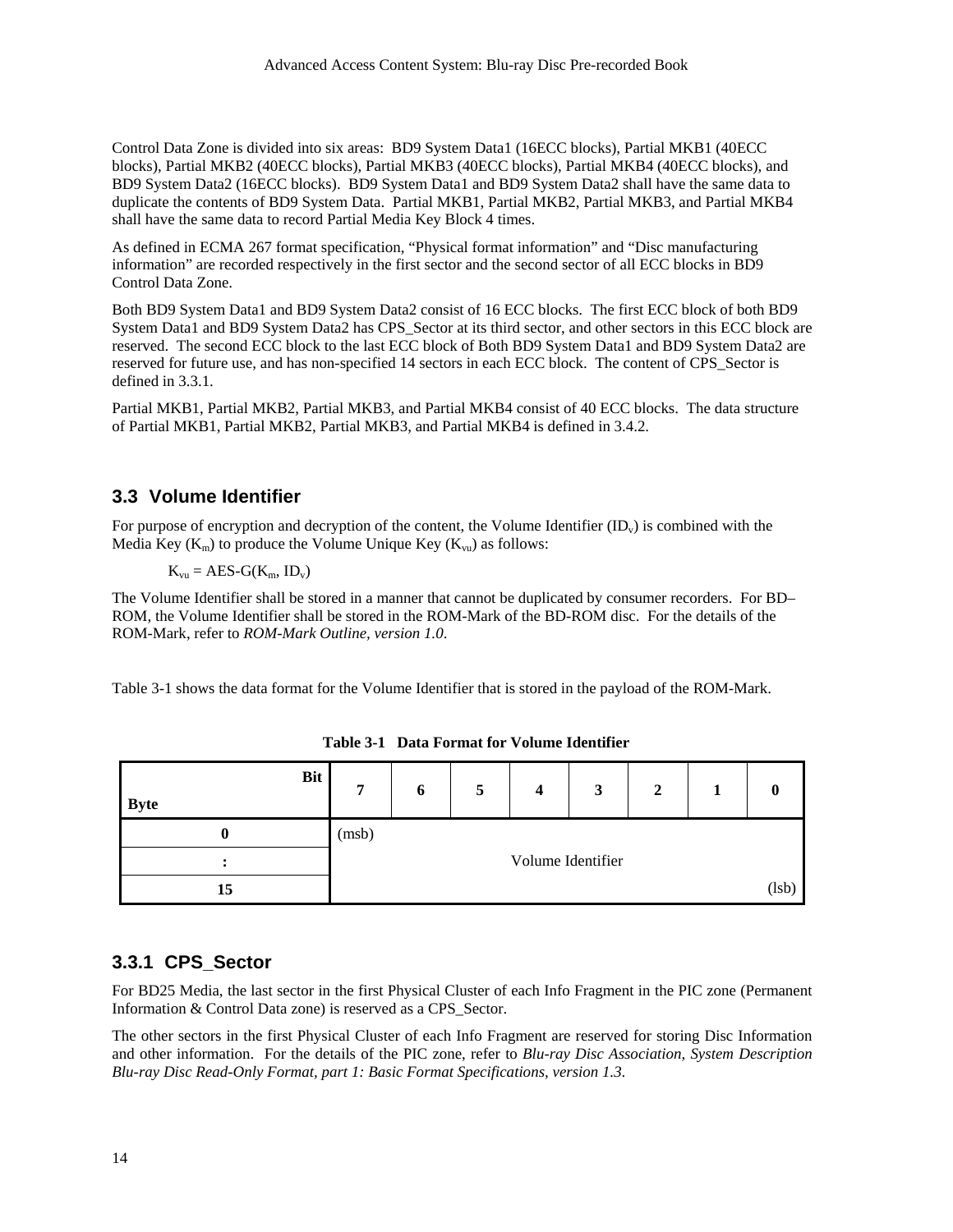<span id="page-28-0"></span>For BD9 Media, the first ECC block in the Control Data Zone in the Lead-In is used to record CPS\_Sector. The data structure of CPS\_Sector is the same as BD25 case. The data structure inBD9 Control Data Zone is defined in section [3.2.](#page-26-1)

<span id="page-28-1"></span>The ROM-Mark Flag (RMF) and the ROM\_Mark\_IV\_Indicator (RMIVI) are stored in the top of the CPS\_Sector. [Table 3-2](#page-28-1) shows the data format for CPS\_Sector.

| <b>Bit</b><br><b>Byte</b> | 7          | 6          | 5            | $\overline{\mathbf{4}}$ | 3          | $\overline{2}$ | 1 | $\boldsymbol{0}$ |  |  |  |
|---------------------------|------------|------------|--------------|-------------------------|------------|----------------|---|------------------|--|--|--|
| $\bf{0}$                  | <b>RMF</b> |            | <b>RMIVI</b> |                         | (reserved) |                |   |                  |  |  |  |
|                           |            |            |              |                         |            |                |   |                  |  |  |  |
|                           |            | (reserved) |              |                         |            |                |   |                  |  |  |  |
| 2047                      |            |            |              |                         |            |                |   |                  |  |  |  |

**Table 3-2 Data Format for CPS\_Sector** 

<span id="page-28-2"></span>The ROM-Mark Flag indicates whether a ROM-Mark is stored on the disc or not. **[Table 3-3](#page-28-2)** defines the meaning of ROM-Mark Flag.

**Table 3-3 ROM-Mark Flag** 

| <b>ROM-Mark Flag</b> | <b>Meaning</b>                    |
|----------------------|-----------------------------------|
|                      | No ROM-Mark is stored on the disc |
|                      | A ROM-Mark is stored on the disc  |

<span id="page-28-3"></span>The ROM\_Mark\_IV\_Indicator indicates which value of ROM\_Mark\_IV is used for the ROM-Mark detection. [Table 3-4](#page-28-3) defines the value and meaning of this field. This field shall be set to  $000<sub>2</sub>$ .

|  |  |  |  | Table 3-4 ROM Mark IV Indicator |
|--|--|--|--|---------------------------------|
|--|--|--|--|---------------------------------|

| ROM_Mark_IV_Indicator | <b>Meaning</b>                                                  |
|-----------------------|-----------------------------------------------------------------|
| 000 <sub>2</sub>      | The ROM-Mark detector IV values shall be used as<br>ROM_Mark_IV |
| $001_2 - 101_2$       | Reserved for BD-CPS                                             |
| other                 | Reserved                                                        |

## **3.4 Partial Media Key Block for Host Revocation List**

The Host Revocation List is stored as "Partial Media Key Block" in the Lead-in area of disc. Partial Media Key Block consists of "Type and Version Record" and "Host Revocation List Record".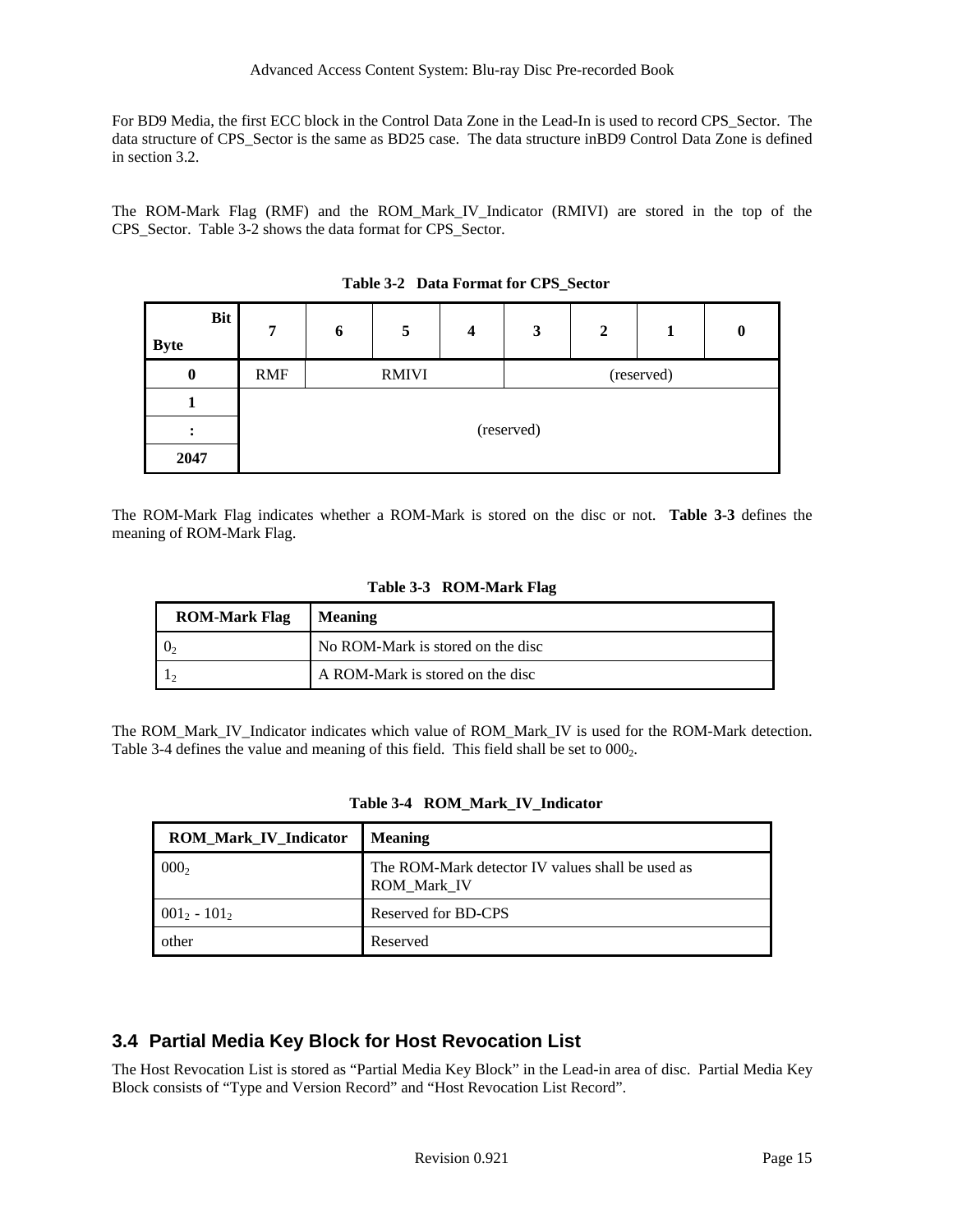<span id="page-29-0"></span>This section defines the structure of Partial Media Key Block and other requirement for Partial Media Key Block recording on BD-ROM Media.

[Table 3-5](#page-29-1) shows the data format for the Partial Media Key Block.

The Partial Media Key Block shall be stored as 64KB units with zero padding.

(Note 1) The maximum size of reserved area for Partial Media Key Block on BD-ROM Media is one megabyte.

<span id="page-29-1"></span>

| <b>Bit</b><br><b>Byte</b> | 7                       | 6 | 5 | $\overline{\mathbf{4}}$     | $\mathbf{3}$ | $\overline{2}$ |  |  |  |  |  |  |
|---------------------------|-------------------------|---|---|-----------------------------|--------------|----------------|--|--|--|--|--|--|
| $\overline{0}$            | Type and Version Record |   |   |                             |              |                |  |  |  |  |  |  |
| $\cdots$                  |                         |   |   |                             |              |                |  |  |  |  |  |  |
| 11                        |                         |   |   |                             |              |                |  |  |  |  |  |  |
| 12                        |                         |   |   |                             |              |                |  |  |  |  |  |  |
| 13                        |                         |   |   |                             |              |                |  |  |  |  |  |  |
| 14                        |                         |   |   |                             |              |                |  |  |  |  |  |  |
|                           |                         |   |   | Host Revocation List Record |              |                |  |  |  |  |  |  |
| $\cdots$                  |                         |   |   |                             |              |                |  |  |  |  |  |  |
|                           |                         |   |   |                             |              |                |  |  |  |  |  |  |
| $\mathbf X$               |                         |   |   |                             |              |                |  |  |  |  |  |  |

**Table 3-5 Partial Media Key Block Format** 

The BD drive is required to store the Partial Media Key Block in its non-volatile memory. The Host Revocation List Record is required to be stored in the non-volatile memory of the drive consists of the data being signed for the first signature block including the Signature for Block 1. The details of the Type and Version Record and the Host Revocation List Record are defined in Section 3.2.5 of the *Introduction and Common Cryptographic Elements* book of this specification.

(Note 2) For the BD Prerecorded Disc, the drive shall handle the disc as AACS compliant media, if the Partial Media Key Block is recorded on the BD-ROM.

The behavior for drive is as follows:

In case that the drive cannot verify and read the Partial Media Key Block on the media for some reason, the drive shall read the Partial Media Key Block stored in non-volatile memory of the drive and use it for the authentication process.

## **3.4.1 Partial Media Key Block for Host Revocation List for BD25 Media**

For BD25 Media, the Partial Media Key Block shall be stored in the PIC zone in Inner Zone 0 of the BD-ROM disc. Note that the PIC zone (Permanent Information & Control Data Zone) shall consist of 5 repetitions of a PIC Info Fragment. The Partial Media Key Block shall be written 5 times and shall begin from cluster 1, i.e. AUN 00B9220h, 00BFC20h, 00C6620h, 00CD020h, 00D3A20h. In case of multiple-layer disc, each PIC zone shall have Partial Media Key Block with the same way as single layer. The details of the PIC are described in *Blu-ray Disc Association, System Description Blu-ray Disc Read-Only Format, part 1: Basic Format*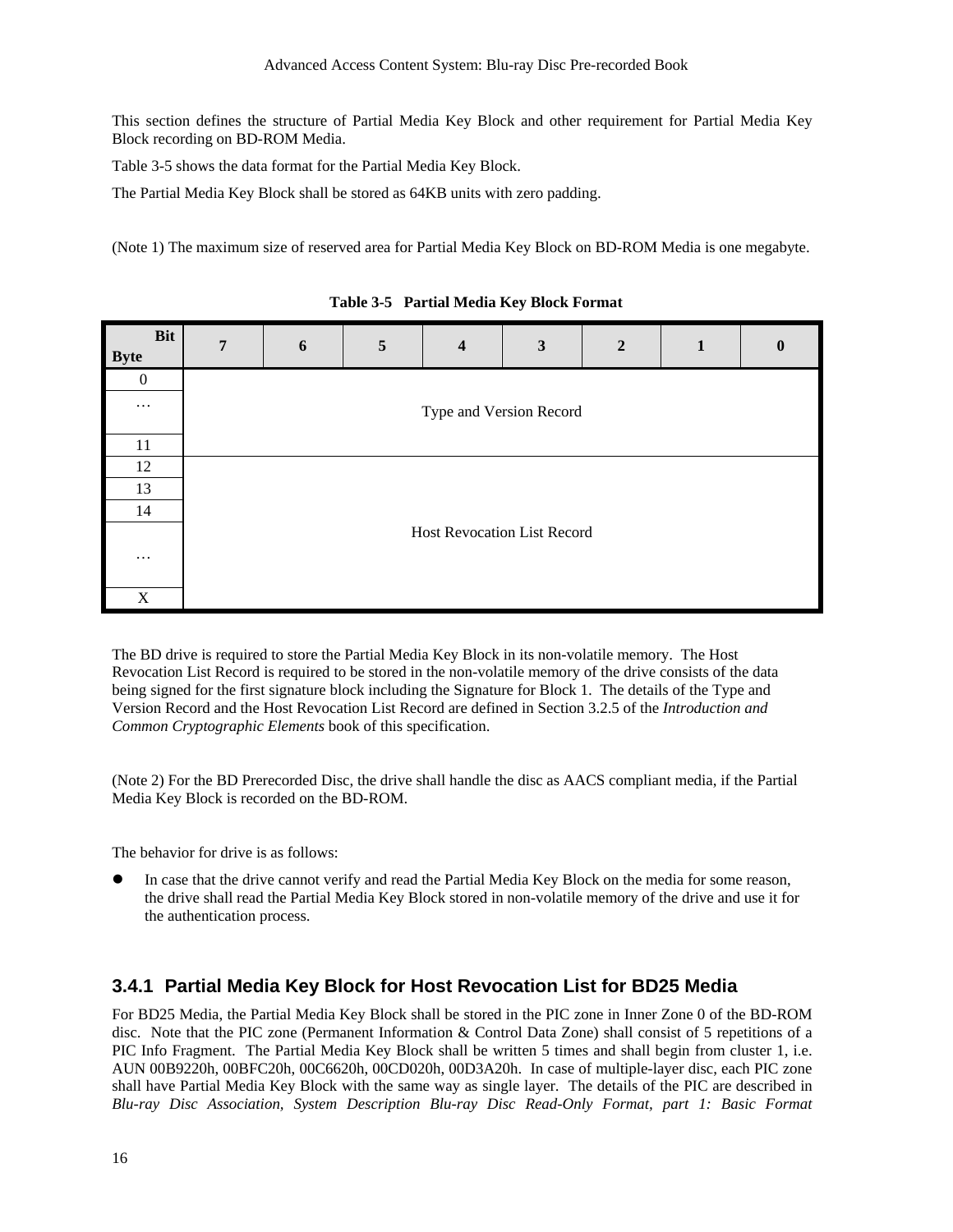<span id="page-30-0"></span>*Specifications, version 1.3*.

## <span id="page-30-1"></span>**3.4.2 Partial Media Key Block for Host Revocation List for BD9 Media**

For BD9 Media, the Partial Media Key Block shall be stored in Control Data Zone of BD9 Media Lead-In area.

[Figure 3-2](#page-30-2) describes the structure of BD9 Lead-In and the recording method of Partial Media Key Block. The Partial Media Key Block shall be written 4 times in Partial MKB1~ Partial MKB4 area respectively. Partial MKB1~ Partial MKB4 area begin at ECC block number 17, 57, 97, 137. Each ECC block has 14 sectors that can be used to store the Partial Media Key Block information. All unused sectors shall be filled with 00h.

The details of the Lead-In area of BD9 Media are described in *ECMA-267 Format*.



**Figure 3-2 Partial Media Key Block recording in AACS-protected BD9 Media** 

## <span id="page-30-2"></span>**3.5 CPR\_MAI in Content Provider Information Sectors of BD9 Media**

<span id="page-30-3"></span>[Table 3-6](#page-30-3) describes the data format of CPR\_MAI (6bytes) in Content Provider Information of BD9 Media. CPR\_MAI\_Byte1  $(=10_{16})$  indicates that the media is AACS-protected BD9 Media.

**Table 3-6 Data Format for CPR\_MAI in Content Provider Information of BD9 Media**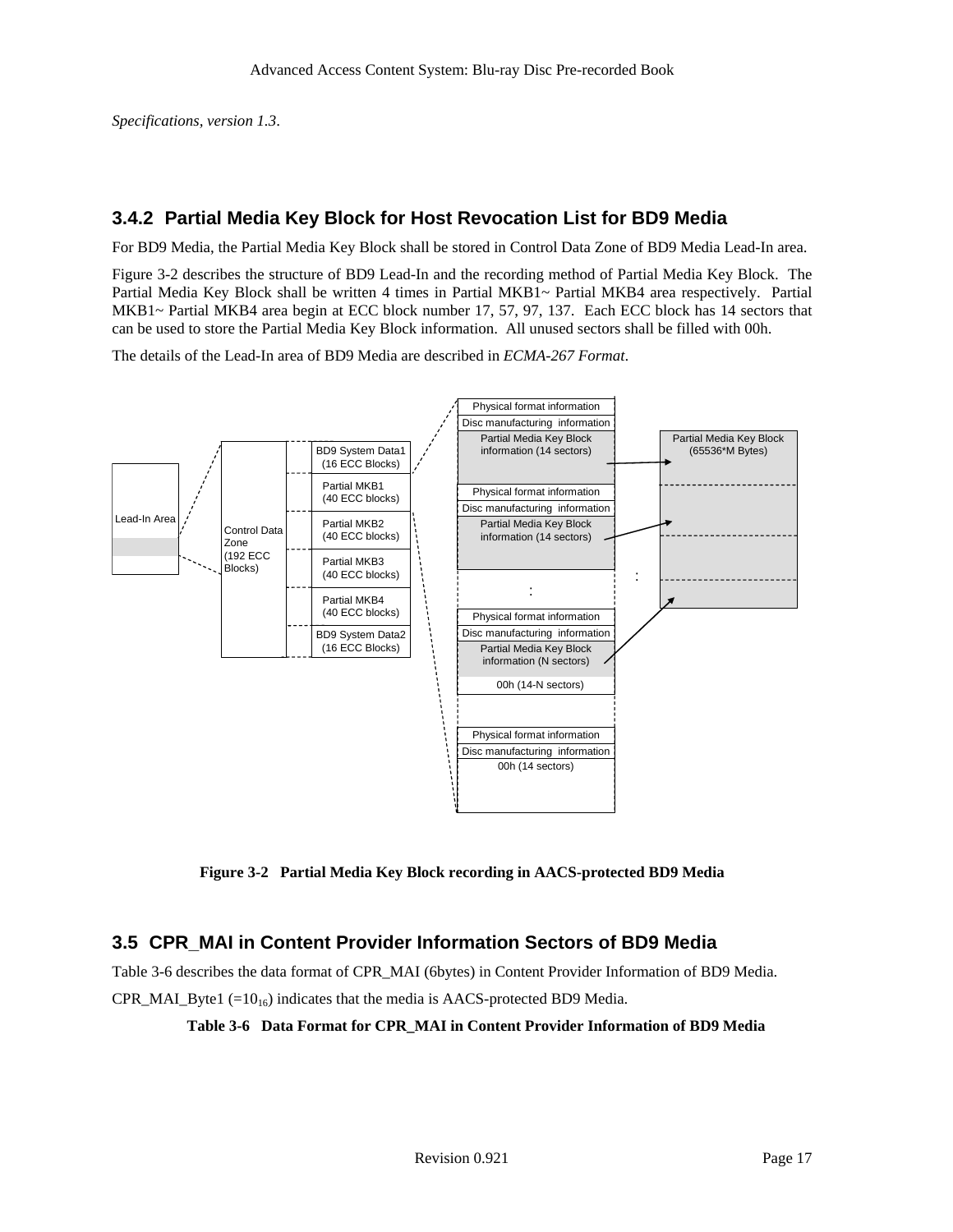<span id="page-31-0"></span>

| <b>Byte</b> | <b>Bit</b> | 7                              | 6 | 5 | $\overline{\mathbf{4}}$ | 3 | $\mathbf{2}$ |  |  |  |  |  |
|-------------|------------|--------------------------------|---|---|-------------------------|---|--------------|--|--|--|--|--|
|             |            | $CPR\_MAI\_Byte1 = 10_{16}$    |   |   |                         |   |              |  |  |  |  |  |
|             |            | $CPR\_MAI_B$ yte $2 = 00_{16}$ |   |   |                         |   |              |  |  |  |  |  |
|             |            |                                |   |   |                         |   |              |  |  |  |  |  |
|             |            | (reserved)                     |   |   |                         |   |              |  |  |  |  |  |
|             |            |                                |   |   |                         |   |              |  |  |  |  |  |

## **3.6 Pre-Recorded Media Serial Number**

For purpose of using On-line Connections, the Pre-Recorded Media Serial Number is defined and is used for generating the MAC of PMSN. The Pre-Recorded Media Serial Number is optional for BD-ROM disc. For BD-ROM, the Pre-Recorded Media Serial Number shall be stored in the BCA record of the BD-ROM disc.

Player shall use 128bits value in a Data Unit as a Pre-recorded Media Serial Number, where the first 8 bits of the value is set to  $00000100$ .

[Table 3-7](#page-31-1) shows the data format for the Pre-Recorded Media Serial Number that is stored in BCA.

<span id="page-31-1"></span>

| <b>Byte</b>  | <b>Bit</b> | 7                                                                 | 6 | 5 | $\overline{\mathbf{4}}$ | 3 | $\mathbf{2}$ | 1 |  |  |  |
|--------------|------------|-------------------------------------------------------------------|---|---|-------------------------|---|--------------|---|--|--|--|
| $\mathbf{0}$ |            | Data Unit sequence<br>Content Code = $000001_2$<br>$number = 002$ |   |   |                         |   |              |   |  |  |  |
|              |            | <b>Applicant ID</b>                                               |   |   |                         |   |              |   |  |  |  |
| າ            |            |                                                                   |   |   |                         |   |              |   |  |  |  |
| 3            |            | (msb)<br>Unique Value                                             |   |   |                         |   |              |   |  |  |  |
|              |            |                                                                   |   |   |                         |   |              |   |  |  |  |
| 15           |            | (lsb)                                                             |   |   |                         |   |              |   |  |  |  |

**Table 3-7 Data Format for BCA Record for Pre-Recorded Media Serial Number** 

Each device shall use (from the Content Code to the Unique Value) a 128-bit Pre-recorded Media Serial Number.

Content Code field (6 bits) indicates the application identifier, and shall be set to 000001<sub>2</sub>.

Data Unit sequences number field  $(2 \text{ bits})$  indicates the data unit sequence number, and shall be set to  $00<sub>2</sub>$  for Pre-recorded Media Serial Number.

Applicant ID (16 bits) shall contain the applicant identifier assigned to each replicator by the AACS LA.

Unique Value field (104 bits) shall be assigned a unique value for each disc by each replicator.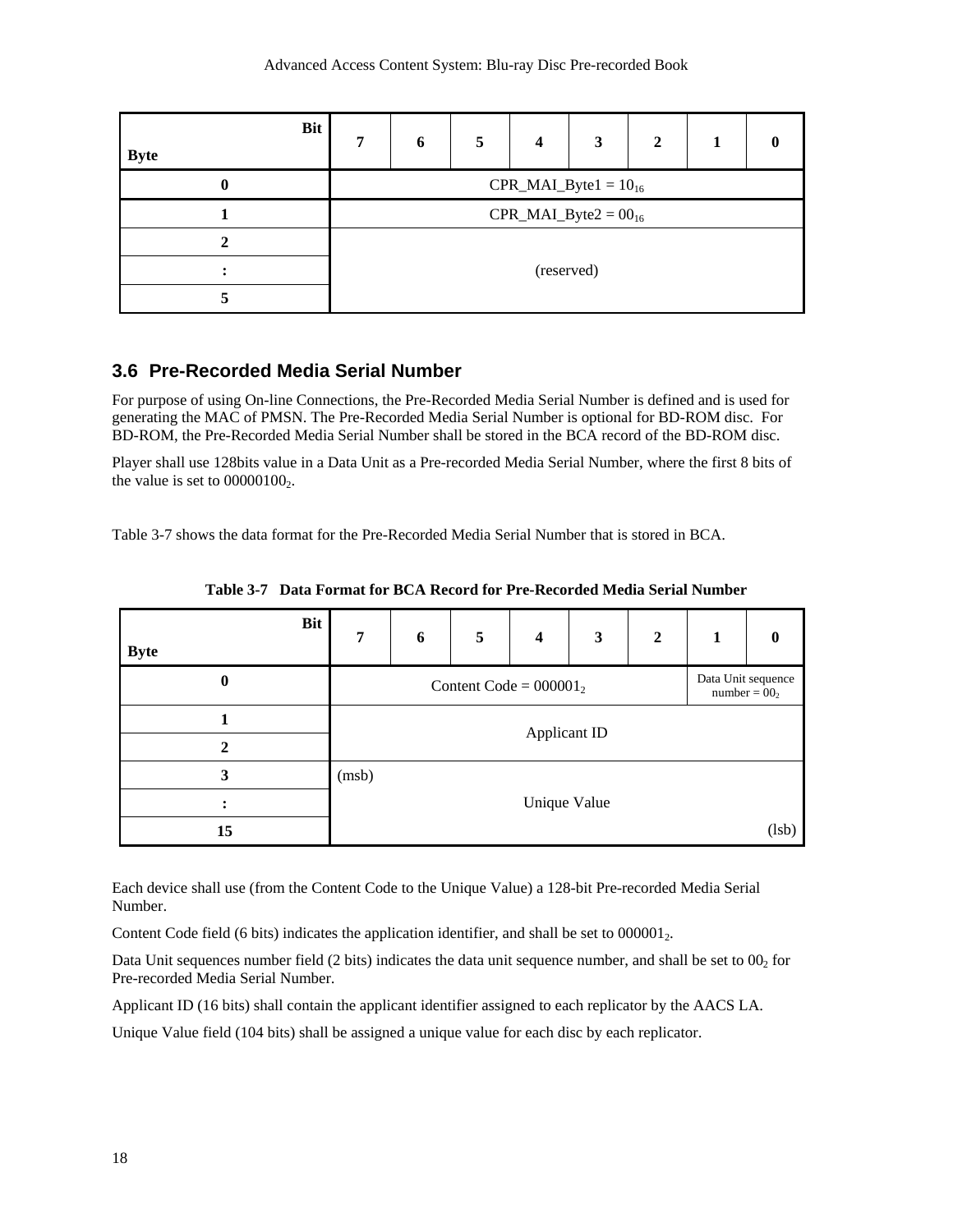# <span id="page-32-0"></span>**3.7 Bus Encryption Flag**

The Bus Encryption Flag (BEF) is used to indicate whether the sector data shall be encrypted in the interface bus between the PC Drive and the PC Host or not. If the BEF is set to 1b, the corresponding sector shall be encrypted in the interface bus in the manner that is to be later specified.

For BD25 Media, the Bus Encryption Flag shall be stored in the User Control Data associated with the corresponding sector.

[Table 3-8](#page-32-1) shows the data format for the Bus Encryption Flag (1 bit) which is recorded in User Control Data of BD ROM disc.

<span id="page-32-1"></span>

| <b>Byte</b>      | <b>Bit</b> | 7          | 6          | 5 | $\boldsymbol{4}$ | 3 | $\overline{2}$ | 1 |  |  |  |  |
|------------------|------------|------------|------------|---|------------------|---|----------------|---|--|--|--|--|
| $\boldsymbol{0}$ |            | <b>BEF</b> | (reserved) |   |                  |   |                |   |  |  |  |  |
|                  |            |            |            |   |                  |   |                |   |  |  |  |  |
|                  |            | (reserved) |            |   |                  |   |                |   |  |  |  |  |
|                  |            |            |            |   |                  |   |                |   |  |  |  |  |
| 17               |            |            |            |   |                  |   |                |   |  |  |  |  |

**Table 3-8 Data Format for Bus Encryption Flag in User Control Data** 

For BD9 Media, the Bus Encryption Flag shall be stored in CPR Sector Header associated with the corresponding sector.

[Table 3-9](#page-32-2) shows the data format for the Bus Encryption Flag (1 bit) which is recorded in CPR\_MAI in Data Area.

**Table 3-9 Data Format for Bus Encryption Flag in Sector Header** 

<span id="page-32-2"></span>

| <b>Byte</b> | <b>Bit</b> | 7          | 6          | 5 | $\overline{\mathbf{4}}$ | 3 | $\overline{2}$ | 1 |  |  |  |  |
|-------------|------------|------------|------------|---|-------------------------|---|----------------|---|--|--|--|--|
|             |            | <b>BEF</b> | (reserved) |   |                         |   |                |   |  |  |  |  |
|             |            |            |            |   |                         |   |                |   |  |  |  |  |
|             |            |            |            |   |                         |   |                |   |  |  |  |  |
|             |            | (reserved) |            |   |                         |   |                |   |  |  |  |  |
|             |            |            |            |   |                         |   |                |   |  |  |  |  |

## **3.8 Key Conversion Data**

Note that for certain classes of devices, processing of the Media Key Block will result in a *Media Key Precursor* K<sub>mp</sub> instead of a Media Key. These classes of devices are defined in the AACS license. After they calculate the Media Key Precursor, they must combine it with *Key Conversion Data* (KCD), to obtain the actual Media Key using the following process: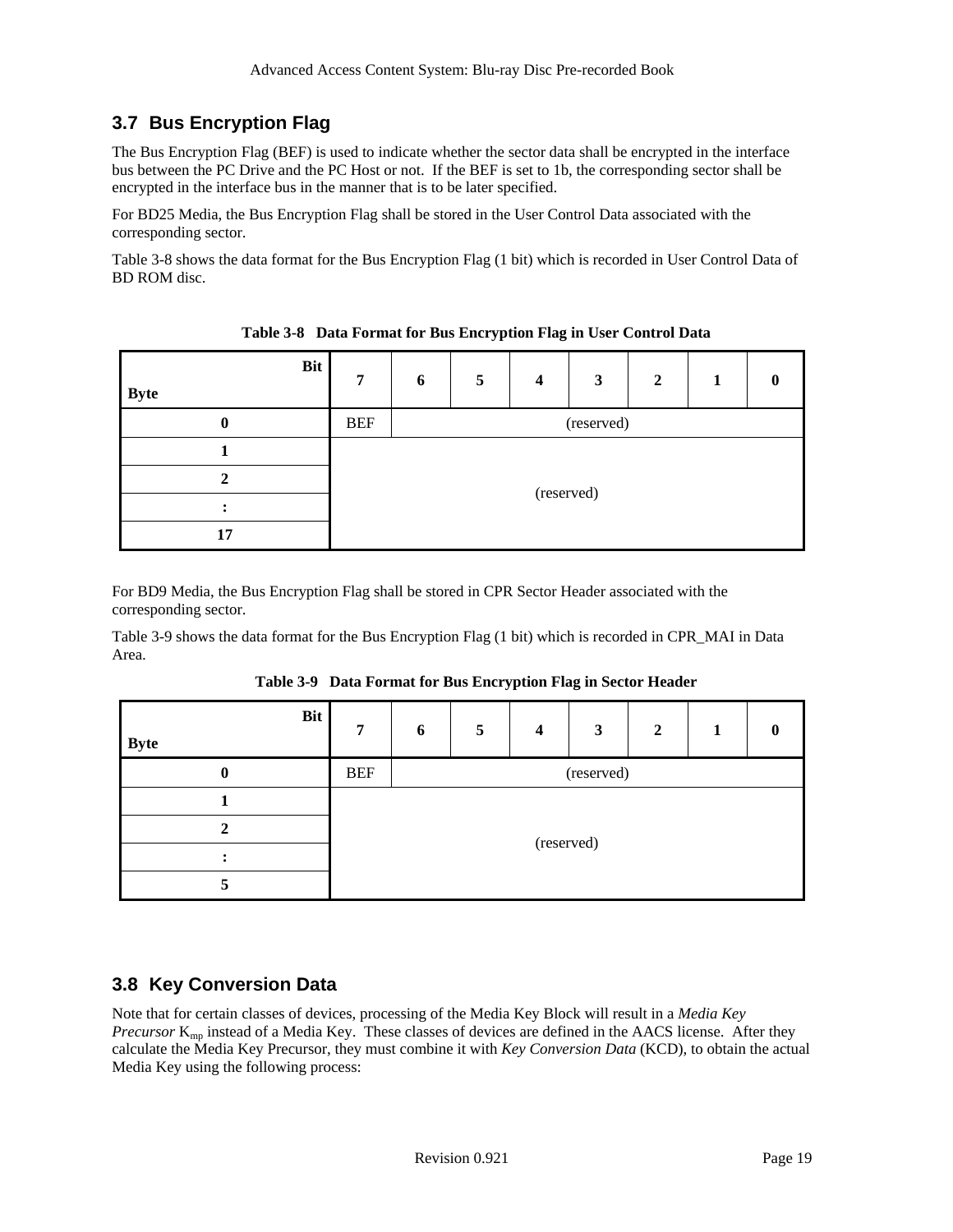<span id="page-33-0"></span>For certain classes of devices, the Key Conversion Data (KCD) is combined with the Media Key Precursor  $(K_{mp})$  to produce the Media Key  $(K_m)$  as follows:

$$
K_m = AES-G(K_{mp}, KCD)
$$

The Key Conversion Data shall be stored in a manner that cannot be read by open platform drive. For BD– ROM, the Key Conversion Data shall be stored in the KCD-Mark of the BD-ROM disc. For the details of the KCD-Mark, refer to *KCD-Mark Outline, version 1.0*.

[Table 3-10](#page-33-1) shows the data format for the Key Conversion Data that is stored in the payload of the KCD-Mark.

<span id="page-33-1"></span>

| <b>Bit</b><br><b>Byte</b> | 7                   | 6 | 5 | $\overline{\mathbf{4}}$ | 3 | ↑ |  |       |  |  |  |  |
|---------------------------|---------------------|---|---|-------------------------|---|---|--|-------|--|--|--|--|
| 0                         | (msb)               |   |   |                         |   |   |  |       |  |  |  |  |
|                           | Key Conversion Data |   |   |                         |   |   |  |       |  |  |  |  |
| 15                        |                     |   |   |                         |   |   |  | (lsb) |  |  |  |  |

**Table 3-10 Data Format for Key Conversion Data**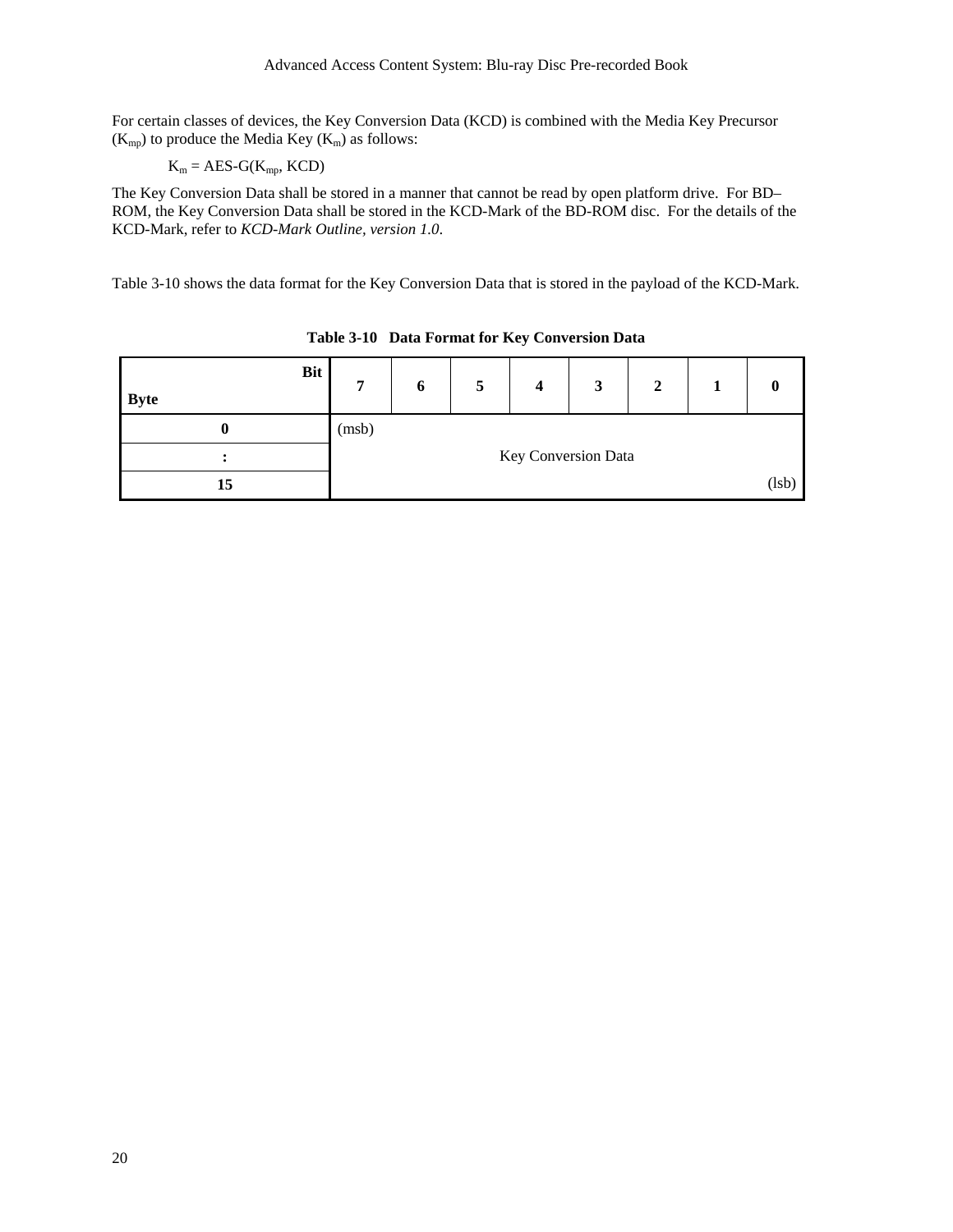# <span id="page-34-0"></span>**3.9 CPS Unit Key File and CPS Usage File**

#### **3.9.1 Application Format Structure**

[Figure 3-3](#page-34-1) describes a simplified diagram of the BD-ROM application format.



**Figure 3-3 Application Format Structure and CPS Unit**

<span id="page-34-1"></span>This application format has four layers for managing AV stream files: those are Index Table, Movie Object, PlayList and Clip.

## **3.9.1.1 Clip**

Each pair of an AV stream file and its attribute is considered to be one object. A Clip is an object consisting of a Clip AV stream file and its corresponding Clip information file. A Clip AV stream file stores data, which is basically an MPEG-2 transport stream defined in a structure conforming to *Blu-ray Disc Association, System Description Blu-ray Disc Read-Only Format, part 3: Audio Visual Basic Format Specification, version 2.0*. The Clip Information file stores the time stamps of the access point into the corresponding AV stream file. The Player reads the Clip Information to find out the position where it should begin to read the data from the AV stream file.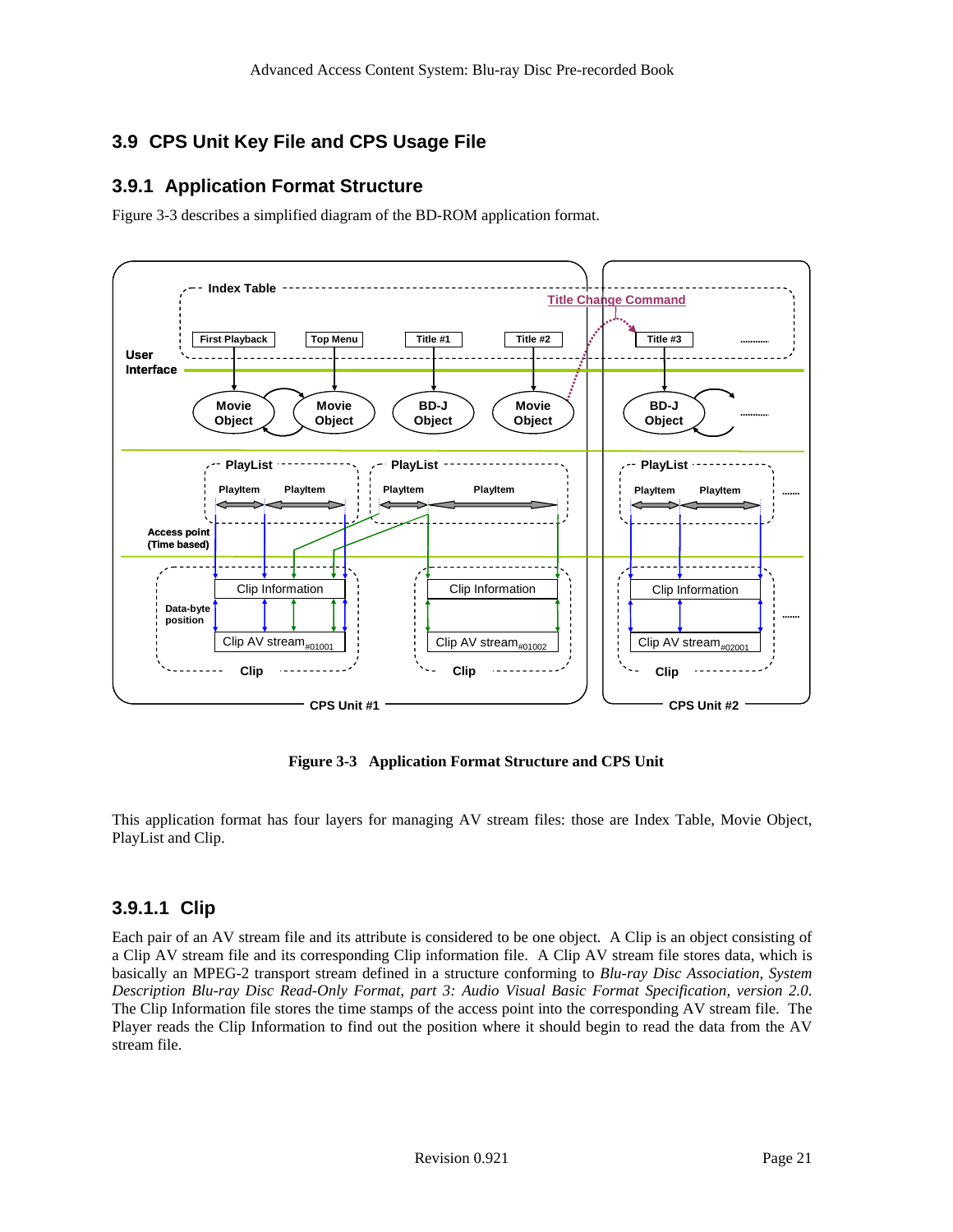#### <span id="page-35-0"></span>**3.9.1.2 PlayList**

A PlayList is a collection of playing intervals in the Clips. One such playing interval is called a PlayItem and consists of a pair of pointers called: IN-point and OUT-point. This pair points to positions on a time axis of the Clip. Therefore, a PlayList is a collection of PlayItems. Here the IN-point means a start point of a playing interval, and the OUT-point means an end point of the playing interval.

#### **3.9.1.3 Movie Object**

A Movie Object consists of an executable navigation command program. This enables "dynamic scenario description". Movie Objects are a layer above PlayLists. A navigation command in a Movie Object can launch a PlayList playback or a Move Object can call another Movie Object so that a set of Movie Objects can manage playback of PlayLists in accordance with user's interaction and preferences.

#### **3.9.1.4 BD-J Object**

A BD-J Object consists of a table of BD-J applications and indicates a set of BD-J Applications. This also enables dynamic scenario description and interactive contents playback by use of the Java programming environment. BD-J Objects are at the same layer of Movie Object, and selected per title basis. BD-J Applications in BD-J Object provides on-line functionality not only for the corresponding Title but also for the whole BD-ROM disc.

#### **3.9.1.5 Index Table**

Index Table is top-level information of the application format. This table contains entry points for all Titles, First Playback, and Top Menu. The Player references this table whenever a Title, First Playback, or Menu executing operation needs to be performed.

#### **3.9.1.6 First Playback**

First Playback may be optionally defined in the Index Table and points to a Movie Object or a BD-J Object, which is played automatically when the disc is loaded. When the disc is loaded, the player refers to the entry of "First Playback" and obtains the corresponding Movie Object or BD-J Object. First Playback Movie Object / BD-J Object is an optional function. A disc may or may not contain First Playback Movie Object / BD-J Object.

#### **3.9.1.7 Top Menu**

Top Menu may be optionally defined in the Index Table and points to a Movie Object or a BD-J Object. This is called by a user operation such as a "MenuCall". A Movie Object indexed by Top Menu executes a PlayList whose PlayItem links a Clip having Button Objects. Each Button Object branches off to another Movie Object as a child Menu. Top Menu Movie Object is an optional function. A disc may or may not contain Top Menu Movie Object.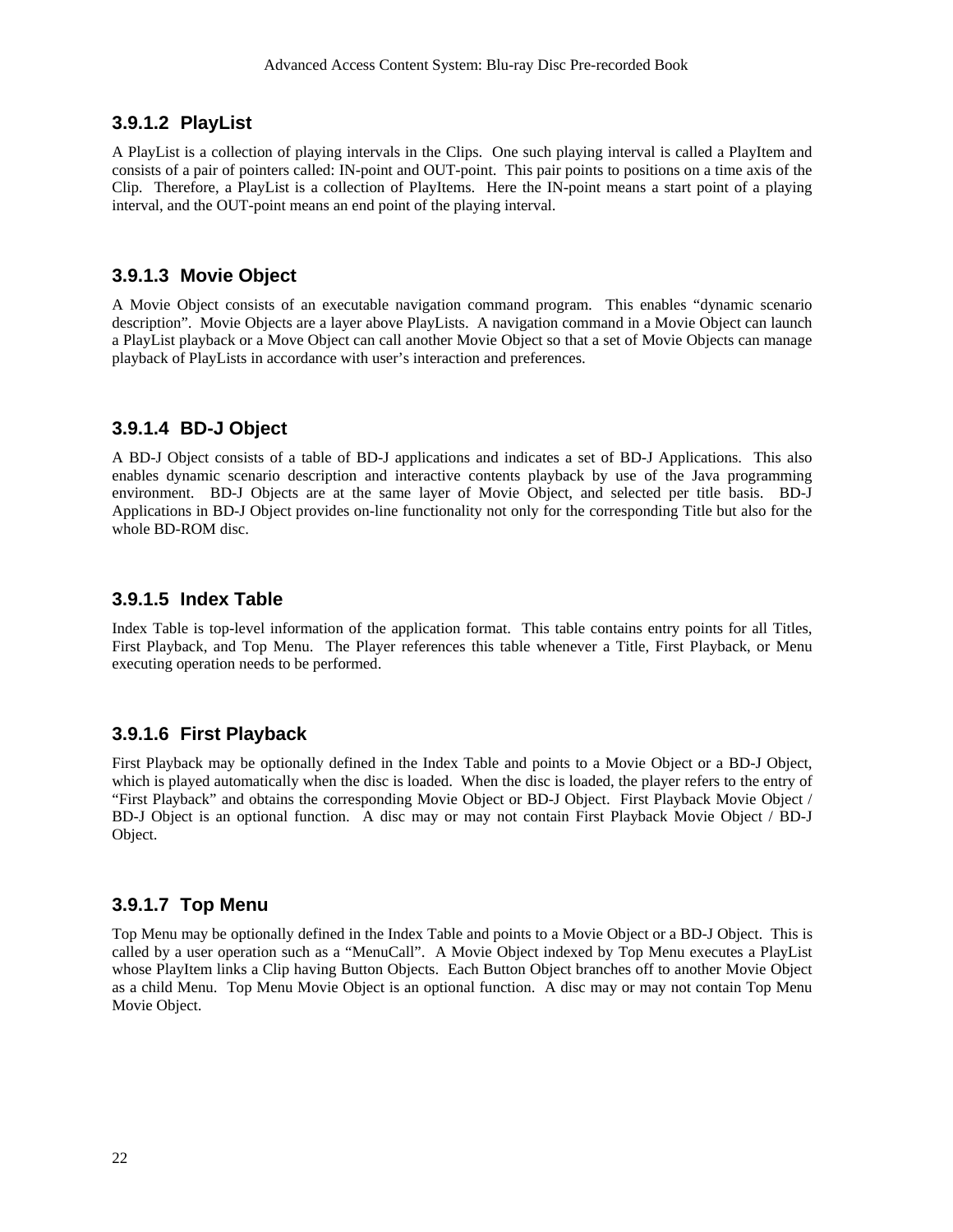# **3.9.1.8 Title**

Title is a logical unit for the user to recognize one playback group. The group may be one linear playback block or it may be a non-linear playback block with branching points. Each Title has a title\_number. title\_number values are defined in ascending order, starting from one. All the values of title\_number, no more than the total number of titles, shall be defined at least once on a disc.

# **3.9.2 CPS Unit**

A CPS Unit is a group of a First Playback, a Top Menu, and/or Titles, which are encrypted by using the same Unit Key (Kcu). Each CPS Unit has its corresponding CPS Unit Usage file. Each CPS Unit has a CPS\_Unit\_number. CPS\_Unit\_number values are defined in ascending order, starting from one. So, the maximum value of CPS. Unit number shall be the same as the number of CPS Units that are assigned to First Playback, Top Menu, and/or Titles. And All CPS\_Unit\_number from one up to the maximum CPS\_Unit\_number shall be used at least once.

All AV stream files that are referred to by First Playback are included in the same CPS Unit, i.e. they are encrypted by using the same Unit Key. All AV stream files that are referred to by Top Menu are included in the same CPS Unit, i.e. they are encrypted by using the same Unit Key. All AV stream files that are referred to by one Title are included in the same CPS Unit, i.e. they are encrypted by using the same Unit Key. If First Playback, Top Menu and/or a Title share one or more Clips, they shall be included in the same CPS Unit, i.e. the same Unit Key shall be assigned to First Playback, Top Menu and/or the Title. If multiple Titles share one or more Clips, these Titles shall be included in the same CPS Unit, i.e. the same Unit Key shall be assigned to these Titles. First Playback may or may not be included in the same CPS Unit with Top Menu, a Title, and/or Titles. Top Menu may or may not be included in the same CPS Unit with one or more Titles.

For example in [Figure 3-3](#page-34-0), since a First Playback, a Top Menu, and two Titles commonly refer to the same Clip AV stream $_{\#01001}$ , they belong to the same CPS Unit #1. Both Clip AV stream $_{\#01001}$  and Clip AV stream $_{\#01002}$ shall be encrypted by using the same key Kcu1.

To achieve higher security and future flexibility, different keys shall be assigned to different CPS Units. For example, [Figure 3-3](#page-34-0) shows different keys, Kcu1 and Kcu2, that are assigned to CPS Unit #1 and CPS Unit #2. In this case, the switching between different CPS Units can be executed by some commands for Title change (e.g. Jump Title, Call Title, etc.) defined in *Blu-ray Disc Association, System Description Blu-ray Disc Read-Only Format, part 3: Audio Visual Basic Format Specification, version 2.0*.

[Figure 3-4](#page-38-0) and [Figure 3-5](#page-38-1) show the directory structure of the BD-ROM application format. Detailed information is described in the chapter "Directories and Files" in *Blu-ray Disc Association, System Description Blu-ray Disc Read-Only Format, part 3: Audio Visual Basic Format Specification, version 2.0*.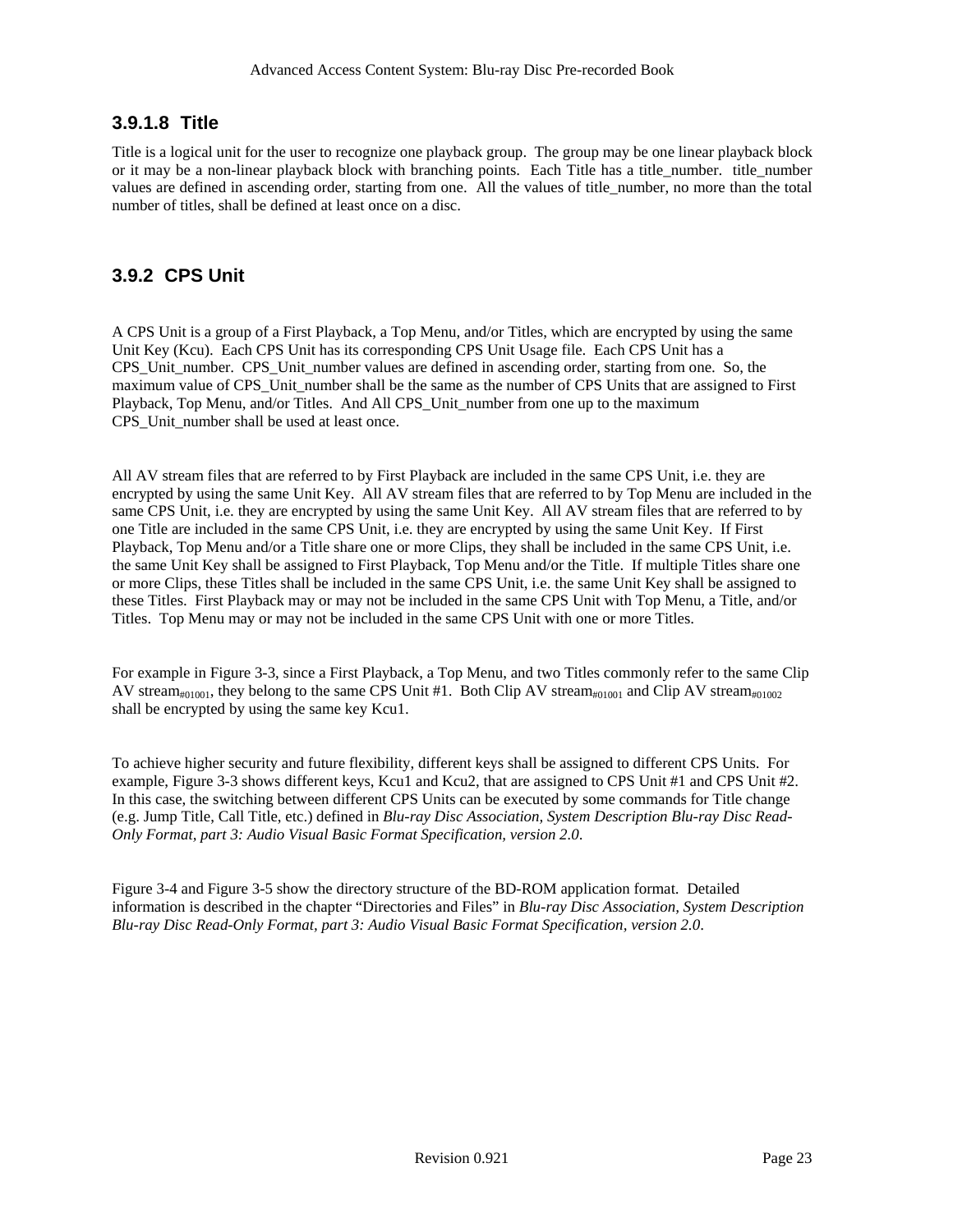#### Advanced Access Content System: Blu-ray Disc Pre-recorded Book

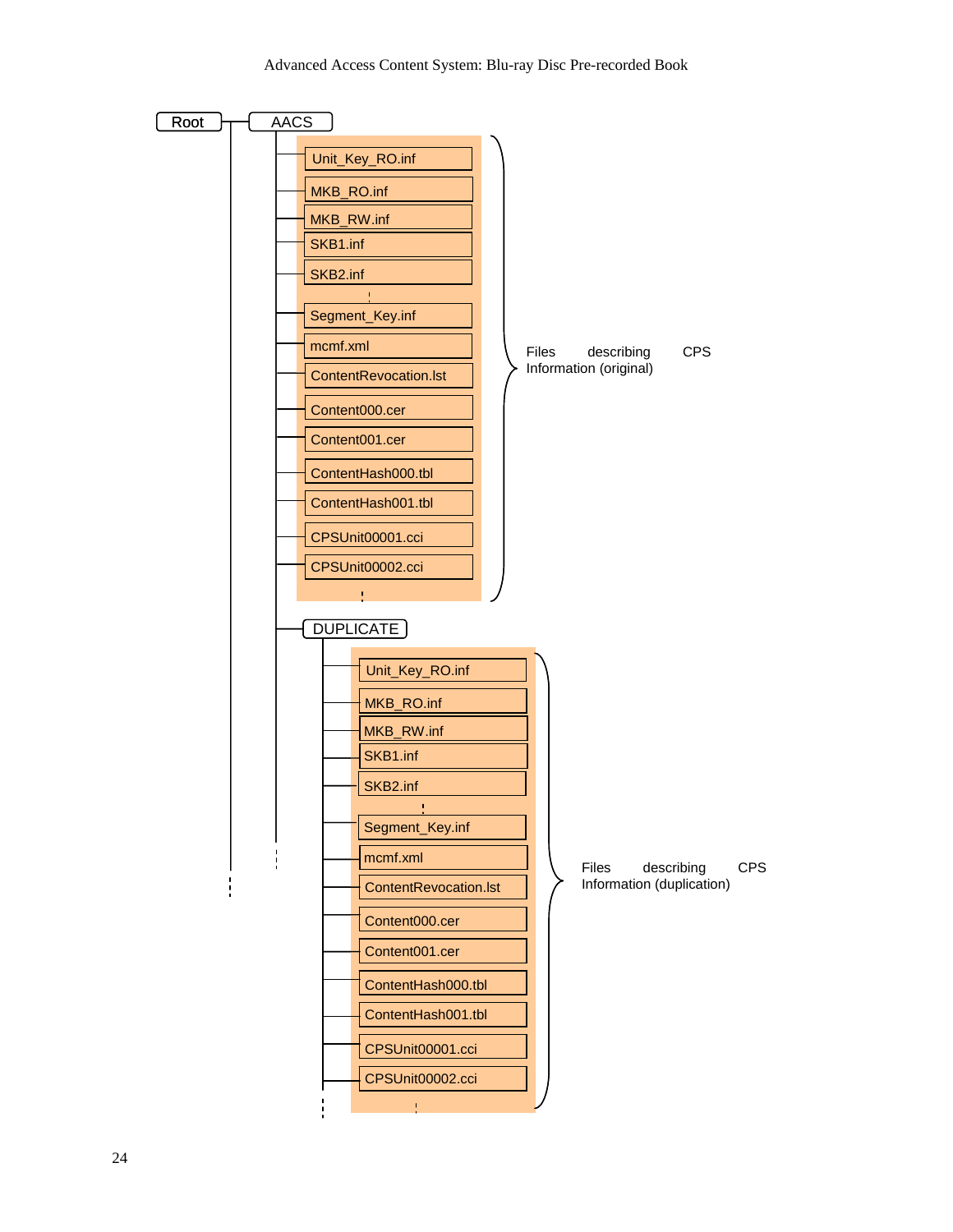#### **Figure 3-4 Directory structure for AACS directory**

<span id="page-38-0"></span>DUPLICATE directory contains the duplication of CPS information files and is used when these files in \AACS directory cannot be read. File name and the file data of the duplicated CPS files shall be the same as original CPS files. The location of the file data of duplicated CPS files should be physically far from the location of the file data of original CPS files.



**Figure 3-5 Directory structure for BDMV directory** 

<span id="page-38-1"></span>Clip AV stream files under "\BDMV\STREAM" directory may be encrypted as described in Section [3.10.1.](#page-53-0) No other files under AACS directory or BDMV directory shall be encrypted using the scheme described in Section [3.10.1](#page-53-0).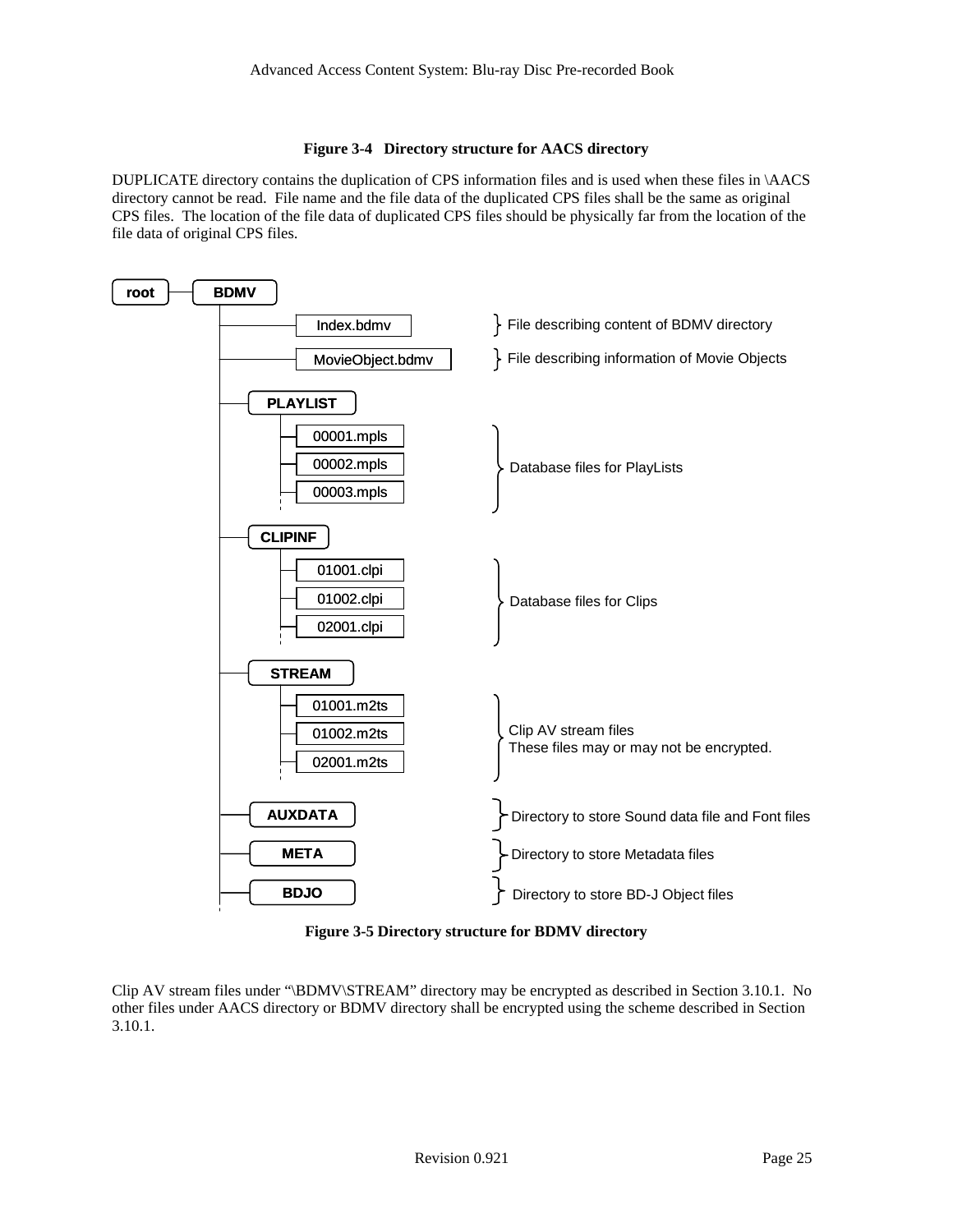# **3.9.3 CPS Unit Key File (Unit\_Key\_RO.inf)**

Each CPS Unit on the BD-ROM disc that is encrypted by AACS has a unique CPS Unit Key. All CPS Unit Keys on one disc shall be stored in the CPS Unit Key File "Unit\_Key\_RO.inf" in the "\AACS" directory and in the "\AACS\DUPLICATE" directory.

The following requirement is applied to the CPS Unit Key File to reserve enough size of continuous area for the CPS Unit Key File.

• The size of CPS Unit Key File shall be multiple of 65536 bytes.

[Table 3-11](#page-39-0) shows the data structure for CPS Unit Key File.

<span id="page-39-0"></span>

| <b>Syntax</b>                | No. of bits | <b>Mnemonic</b> |
|------------------------------|-------------|-----------------|
| CPS Unit Key File {          |             |                 |
| Unit_Key_Block_start_address | 32          | uimsbf          |
| Reserved for future use      | 96          | bslbf           |
| Unit_Key_File_Header()       |             |                 |
| For $(I=0; I$                | $(*1)$      |                 |
| padding word                 | 16          | bslbf           |
|                              |             |                 |
| Unit_Key_Block()             |             |                 |
| For $(J=0; J$                | $(*2)$      |                 |
| padding word                 | 16          | bslbf           |
|                              |             |                 |
|                              |             |                 |

**Table 3-11 Data Format of CPS Unit Key File for BDMV Application** 

(\*1) X (size of padding word) shall be such a value less than 16 that Unit\_Key\_Block() begins at 16-byte boundary.

(\*2) Y (size of padding word) shall be such a vaule less than 65536 that the size of CPS Unit Key File becomes multiple of 65536 bytes.

Unit\_Key\_Block\_start\_address field (32 bits) indicates the start address of Unit\_Key\_Block() in the relative byte number from the first byte of CPS Unit Key File. The value of Unit\_Key\_Block\_start\_address field shall be a multiple of 16.

<span id="page-39-1"></span>[Table 3-12](#page-39-1) shows the data structure for Unit\_Key\_File\_Header() of CPS Unit Key File.

#### **Table 3-12 Data Format of Unit\_Key\_File\_Header() for BDMV Application**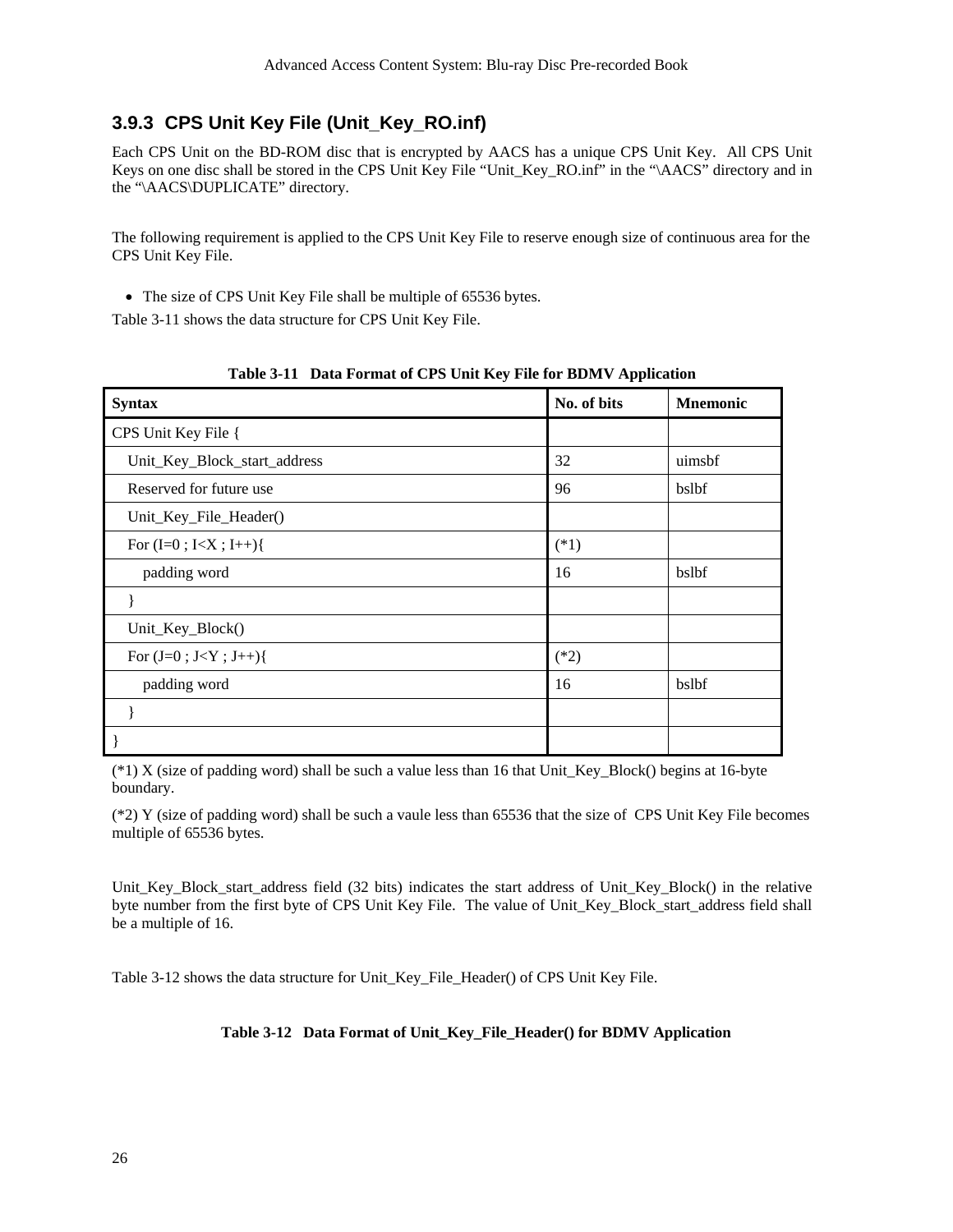|  |  |  | Advanced Access Content System: Blu-ray Disc Pre-recorded Book |
|--|--|--|----------------------------------------------------------------|
|--|--|--|----------------------------------------------------------------|

| <b>Syntax</b>                                 | No. of bits | <b>Mnemonic</b> |
|-----------------------------------------------|-------------|-----------------|
| Unit_Key_File_Header(){                       |             |                 |
| Application_Type $(=01_{16})$                 | 8           | uimsbf          |
| Num_of_BD_Directory $(=01_{16})$              | 8           | uimsbf          |
| Use_SKB_Flag                                  | 1           | bslbf           |
| (reserved)                                    | 15          | bslbf           |
| For(I=0; $I < Num\_of\_BD\_Directory; I++)$ { |             |                 |
| CPS_Unit_number for First Playback#I          | 16          | uimsbf          |
| CPS_Unit_number for Top Menu#I                | 16          | uimsbf          |
| Num_of_Title#I                                | 16          | uimsbf          |
| For(J=1; $J < Num_of_Title+1; J++)$ {         |             |                 |
| (reserved)                                    | 16          | bslbf           |
| CPS_Unit_number for Title#J in Directory #I   | 16          | uimsbf          |
|                                               |             |                 |
|                                               |             |                 |
|                                               |             |                 |

Application Type field (8 bits) indicates the type of AV Application which is used with the CPS Unit Key File. For BDMV Application, the value of Application Type shall be 1 to indicate that the CPS Unit Key File is associated to the BDMV Application and the syntax complies with what is described in [Table 3-12.](#page-39-1)

Num\_of\_BD\_Directory field (8 bits) indicates the number of BD application directories recorded on the media. For BDMV Application, the value of Num\_of\_BD\_Directory shall be 1, because BDMV Application uses only one directory ("\BDMV" directory).

Use\_SKB\_Flag indicates whether Sequence Key Block is used on the disc or not. [Table 3-13](#page-40-0) shows the meaning of Use\_SKB\_Flag.

<span id="page-40-0"></span>

| Use_SKB_Flag     | <b>Meaning</b>                             |
|------------------|--------------------------------------------|
| 0 <sub>2</sub>   | Sequence Key Block is not used on the disc |
| $\mathbf{1}_{2}$ | Sequence Key Block is used on the disc     |

CPS\_Unit\_number for First Playback#I field (16 bits) indicates the CPS Unit number that First Playback belongs to. If First Playback is not on the BD Prerecorded Disc, this field shall be set to 0000<sub>16</sub>.

CPS\_Unit\_number for Top Menu#I field (16 bits) indicates the CPS Unit number that Top Menu belongs to. If Top Menu is not on the BD Prerecorded Disc, this field shall be set to  $0000_{16}$ .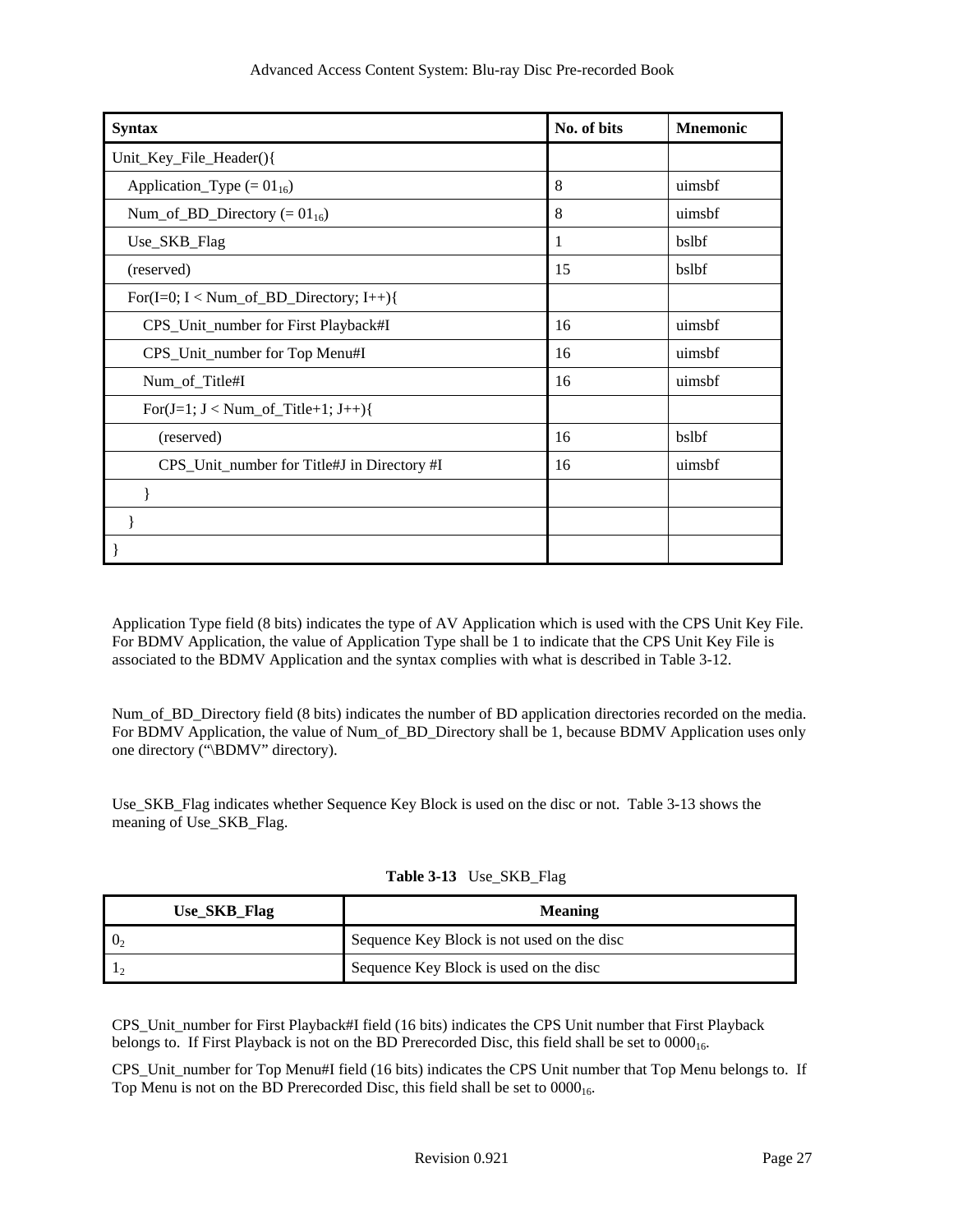Num\_of\_Title#I field (16 bits) indicates the number of ttitles on the disc.

CPS\_Unit\_number for Title#J in Directory #I field (16 bits) indicates the CPS Unit number that each Title belongs to.

[Table 3-14](#page-41-0) shows the data structure for Unit\_Key\_Block() of CPS Unit Key File for BDMV Application.

<span id="page-41-0"></span>

| <b>Syntax</b>                              | No. of bits | <b>Mnemonic</b> |
|--------------------------------------------|-------------|-----------------|
| Unit_Key_Block() $\{$                      |             |                 |
| Num_of_CPS_Unit                            | 16          | uimsbf          |
| (reserved)                                 | 112         | bslbf           |
| For(I=1; $I < Num\_of_CPS_Uinit+1$ ; I++){ |             |                 |
| MAC of PMSN#I                              | 128         | bslbf           |
| MAC of Device Binding Nonce#I              | 128         | bslbf           |
| Encrypted CPS Unit Key for CPS Unit#I      | 128         | bslbf           |
|                                            |             |                 |
|                                            |             |                 |

**Table 3-14 Data Format of Unit\_Key\_Block() for BDMV Application** 

Num of CPS Unit field (16 bits) indicates the number of CPS Units on the disc.

MAC of PMSN field contains the 16-byte MAC of Pre-Recorded Media Serial Number calculated by using CPS Unit Key for each CPS Unit. The MAC of PMSN is generated as follows:

### CMAC( K<sub>cu</sub>, Pre-recorded Media Serial Number )

If Binding Type defined in [Table 3-31](#page-52-0) of this specification indicates "Media Binding" or "Device/Media Binding" and a Licensed Player is about to activate such Title, the Licensed Player shall calculate the MAC of PMSN using the PMSN recorded on the media inserted and shall verify the matching between MAC of PMSN in CPS Unit Key File and the MAC value calculated by the Licensed Player. If the verification fails, the Licensed Player shall not start the playback of Titles in the corresponding CPS Unit. Activation of Title is defined in Blu-ray Disc Association, System Description Blu-ray Disc Read-Only Format, part 3: Audio Visual Basic Format Specifications, version 2.0.

(Note) In case that the CPS Unit is not bound to the Pre-Recorded Media Serial Number, the MAC of PMSN field shall be set to all-zero. In other words, this field on the BD-ROM disc is always set to all-zero. Practically, this field is used only in the case that the Virtual File System is used for downloaded content in Binding Unit Data Area of Local Storage. For the Virtual File System, refer to Section [4.1](#page-58-0) of this specification.

MAC of Device Binding Nonce field contains the 16-byte MAC of Device Binding Nonce by using CPS Unit Key for each CPS Unit. The Device Binding Nonce shall be 128-bit statistically unique number, and shall be stored in Licensed Player that has AACS On-line capability. Player shall be implemented in a way that the Device Binding Nonce can not be modified by the user.

. The MAC of Device Binding Nonce is generated as follows: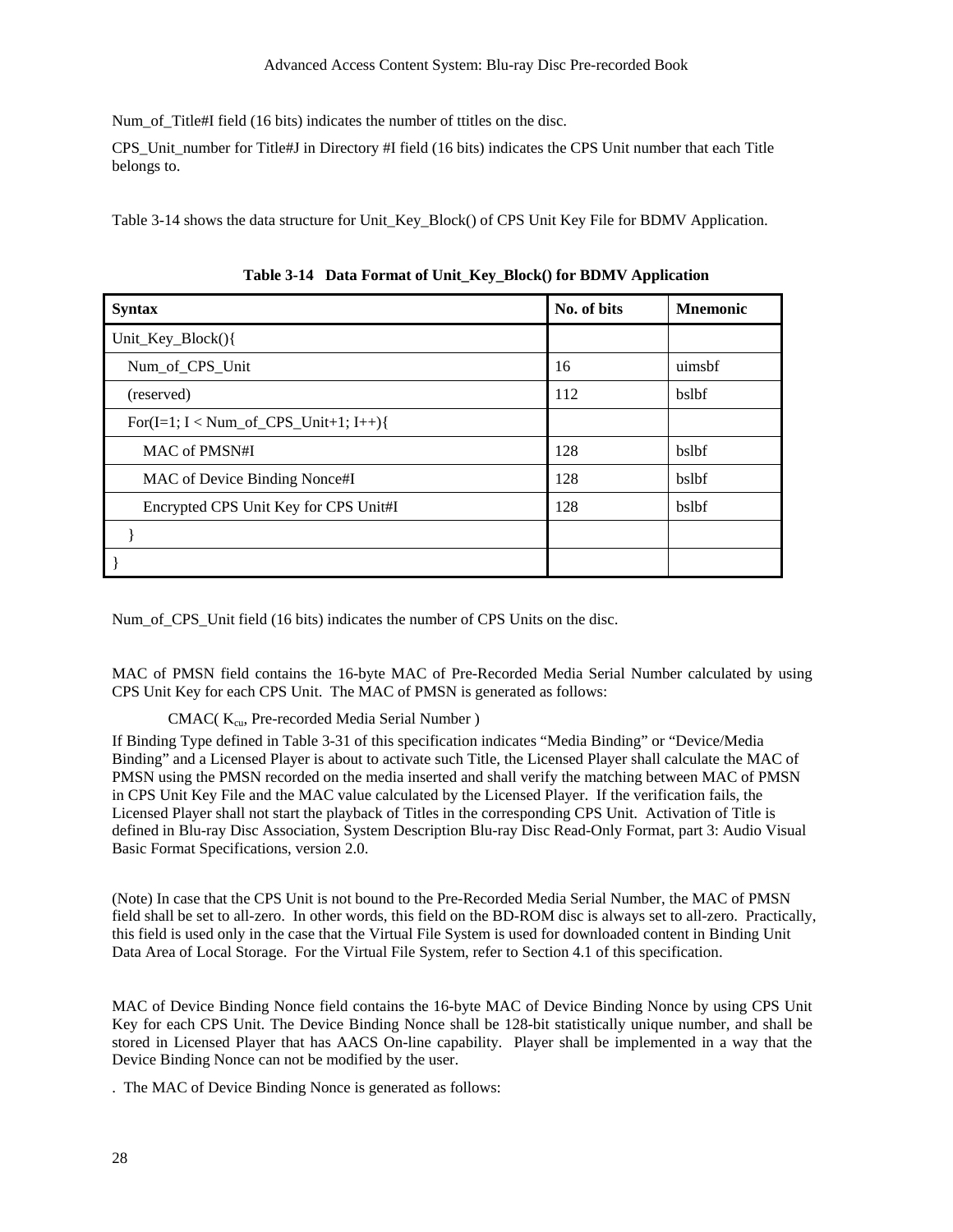#### Advanced Access Content System: Blu-ray Disc Pre-recorded Book

#### CMAC( Kcu, Device Binding Nonce)

If Binding Type defined in [Table 3-31](#page-52-0) of this specification indicates "Device/Content Binding" or "Device/Media Binding" and a Licensed Player is about to activate such Title, the Licensed Player shall calculate the MAC of Device Binding Nonce stored in the Licensed Player and shall verify the matching between MAC of Device Binding Nonce in CPS Unit Key File and the MAC value calculated by the Licensed Player. If the verification fails, the Licensed Player shall not start the playback of Titles in the corresponding CPS Unit.

(Note) In case that the CPS Unit is not bound to the Device, the MAC of Device Binding Nonce field shall be set to all-zero. In other words, this field on the BD-ROM disc is always set to all-zero. Practically, this field is used only in the case that the Virtual File System is used for downloaded content in Binding Unit Data Area of Local Storage. For the Virtual File System, refer to Section [4.1](#page-58-0) of this specification.

Encrypted CPS Unit Key field contains the 16 bytes of the encrypted CPS Unit Key ( $K_{\text{cu}}$ ) for each CPS Unit. The CPS Unit Key is encrypted as follows:

#### AES-128E( $K_{vu}$ ,  $K_{cu}$ )

where Kvu denotes a Volume Unique Key defined in Section [3.3](#page-27-0) of the AACS *Pre-recorded Video Book* of this specification.

# <span id="page-42-1"></span>**3.9.4 CPS Unit Usage File (CPSUnitXXXXX.cci)**

Each CPS\_Unit on the BD-ROM disc that is encrypted by AACS has an associated CPS Unit Usage file. CPS Unit Usage file is the Usage Rules for BD-ROM disc and describes the CCI and related information of each CPS\_Unit. Each CPS Unit Usage file associated to a CPS\_Unit shall be stored in the "CPSUnitXXXXX.cci" file in the "\AACS" directory and in the "\AACS\DUPLICATE" directory. Here, XXXXX shall be the 5-digit number. XXXXX shall be equal to the CPS Unit number to which the CCI file is associated. The extension shall be "cci".

<span id="page-42-0"></span>[Table 3-15](#page-42-0) shows the data structure for the CPS Unit Usage File.

 **Table 3-15 Data Structure for CPS Unit Usage File**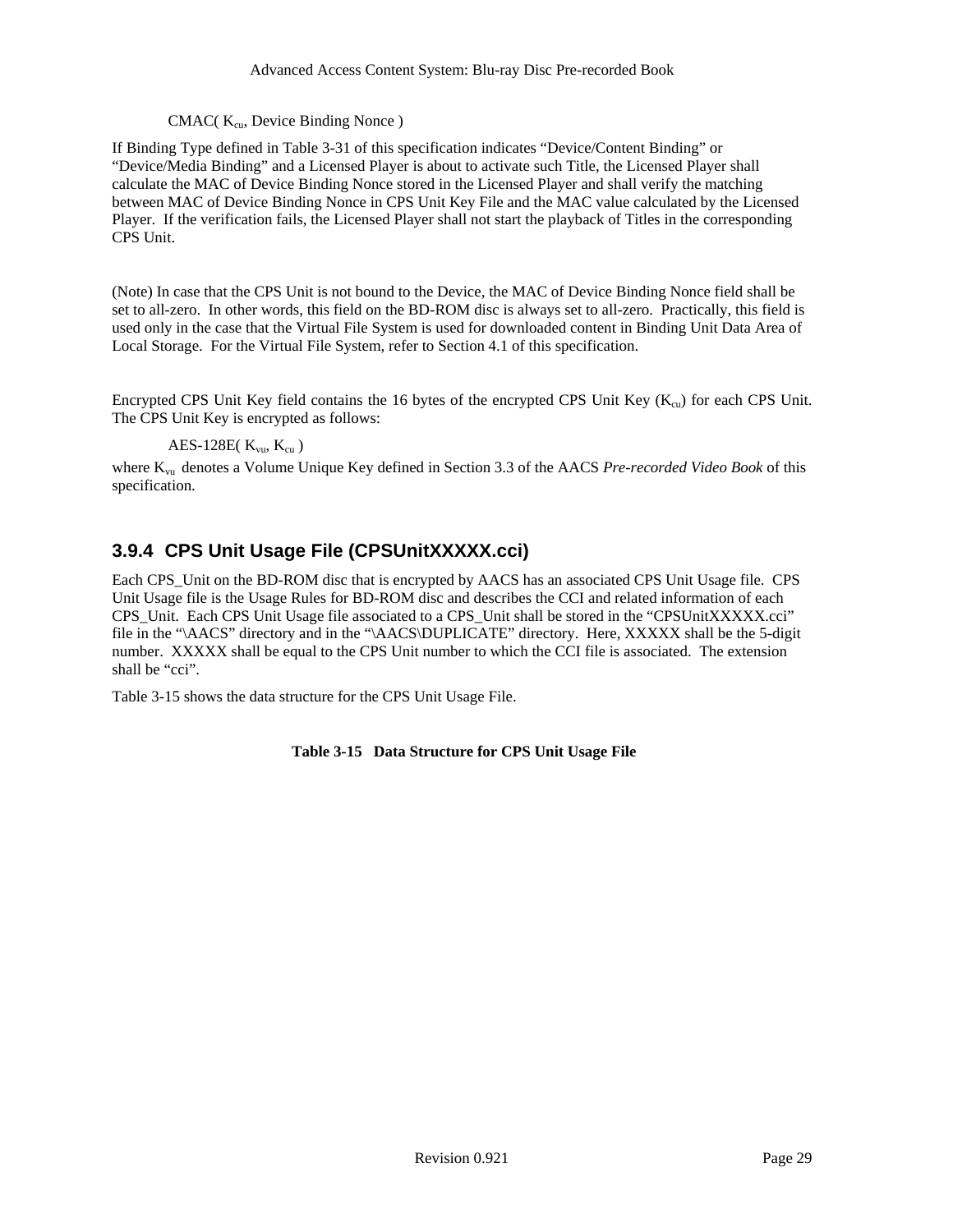| <b>Bit</b><br><b>Byte</b>          | $\overline{7}$ | $\boldsymbol{6}$   | 5 | $\overline{\mathbf{4}}$ | $\overline{\mathbf{3}}$ | $\mathbf 2$ | $\mathbf{1}$        | $\bf{0}$                  |            |            |
|------------------------------------|----------------|--------------------|---|-------------------------|-------------------------|-------------|---------------------|---------------------------|------------|------------|
| $\bf{0}$<br>:<br>15                |                | Primary Header     |   |                         |                         |             |                     | 16 bytes                  |            |            |
| 16<br>$\ddot{\cdot}$<br>2047       |                | Primary CCI Area   |   |                         |                         |             |                     |                           | 2032 bytes | 2048 bytes |
| 2048<br>$\colon$<br>2063           |                | Secondary Header   |   |                         |                         | 16 bytes    |                     |                           |            |            |
| 2064<br>$\ddot{\cdot}$<br>2048*N-1 |                | Secondary CCI Area |   |                         |                         |             | $(2048*N-16)$ bytes | $(2048*N)$ bytes : Option |            |            |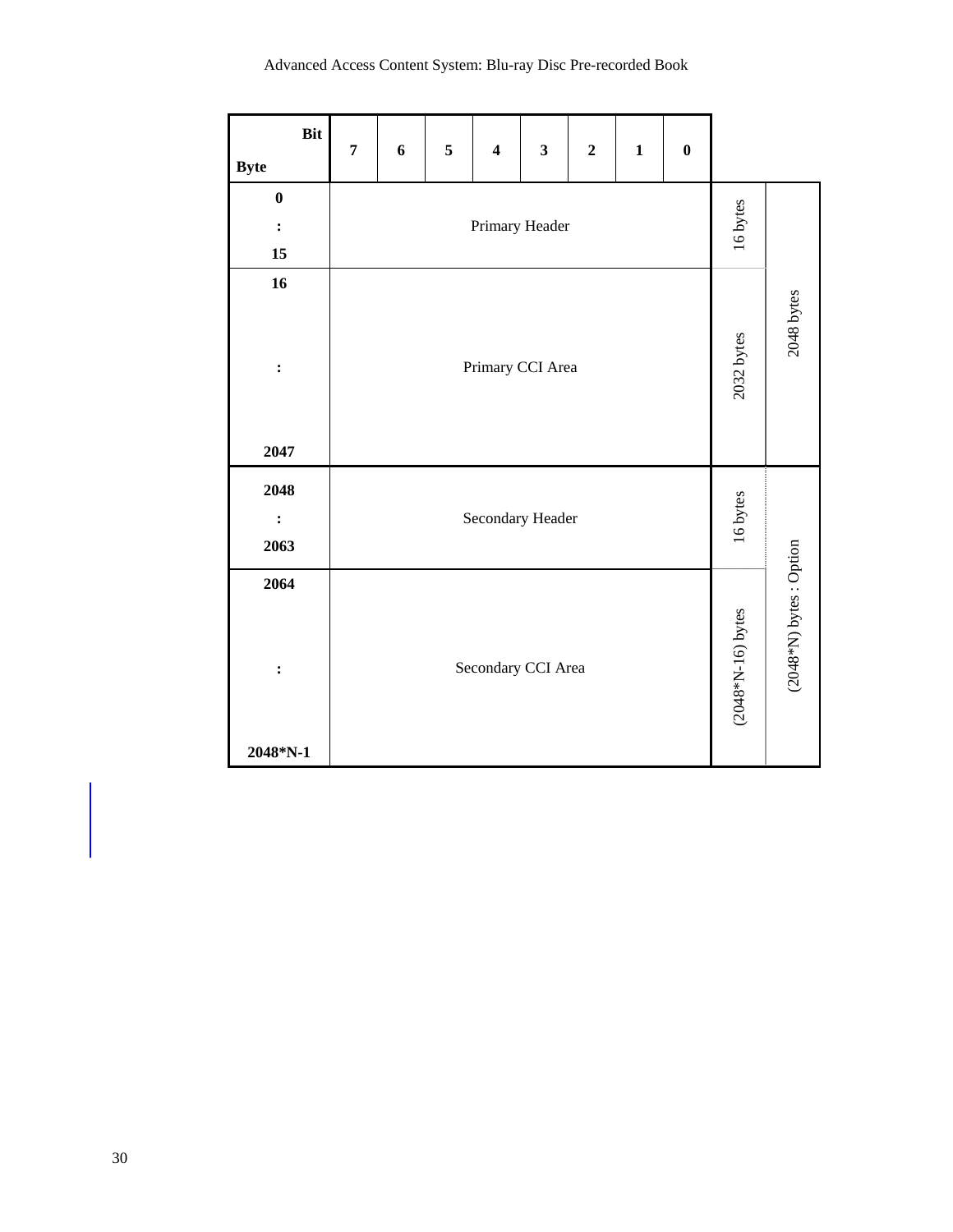Primary Header (16 bytes) includes the number of CCI loops in the Primary CCI Area.

Primary CCI Area (2032 bytes) includes one or more CCI\_and\_other\_info() blocks.

Secondary Header (16 bytes) includes the number of CCI loops in the Secondary CCI Area.

Secondary CCI Area (2048\*N -16 bytes) includes one or more CCI\_and\_other\_info() blocks.

(Note) The data structure after Byte2048 is Option. However, if Secondary CCI Area is used, the structure in [Table 3-15](#page-42-0) shall be used. The player shall refer to the Primary CCI Area. If the Secondary CCI Area is on the disc, the player may refer to the both CCI Areas.

[Table 3-16](#page-44-0) shows the syntax for the CPS Unit Usage File.

<span id="page-44-0"></span>

| <b>Syntax</b>                                         | No. of bits | <b>Mnemonics</b> | Data Block     |  |
|-------------------------------------------------------|-------------|------------------|----------------|--|
| CPS Unit Usage File {                                 |             |                  |                |  |
| Number_of_Primary_CCI_loops                           | 16          | uimsbf           |                |  |
| (reserved)                                            | 112         | bslbf            | Primary Header |  |
| for(I=0; I< Number_of_Primary_CCI_loops; I++){        |             |                  |                |  |
| CCI_and_other_info()                                  |             |                  | Primary CCI    |  |
|                                                       |             |                  | Area           |  |
| (reserved)                                            | $X(*1)$     | bslbf            |                |  |
|                                                       |             |                  |                |  |
| Number_of_Secondary_CCI_loops                         | 16          | uimsbf           | Secondary      |  |
| (reserved)                                            | 112         | bslbf            | Header         |  |
| $for(I=0; I<$ Number_of_Secondary_CCI_loops; $I++$ }{ |             |                  |                |  |
| CCI_and_other_info()                                  |             |                  | Secondary CCI  |  |
|                                                       |             |                  | Area           |  |
| (reserved)                                            | $Y(*2)$     | bslbf            |                |  |
|                                                       |             |                  |                |  |

**Table 3-16 Syntax for CPS Unit Usage File** 

(\*1) X is decided to fill the Primary CCI Area (2032 bytes)

(\*2) Y is decided to fill the Secondary CCI Area (2048\*N–16 bytes)

Number\_of\_Primary\_CCI\_loops indicates the number of CCI\_and\_other\_info() blocks in the Primary CCI Area.

Number\_of\_Secondary\_CCI\_loops indicates the number of CCI\_and\_other\_info() blocks in the Secondary CCI Area.

# **3.9.4.1 CCI\_and\_other\_info( )**

CCI\_and\_other\_info() contains CCI and title usage information for each CPS Unit.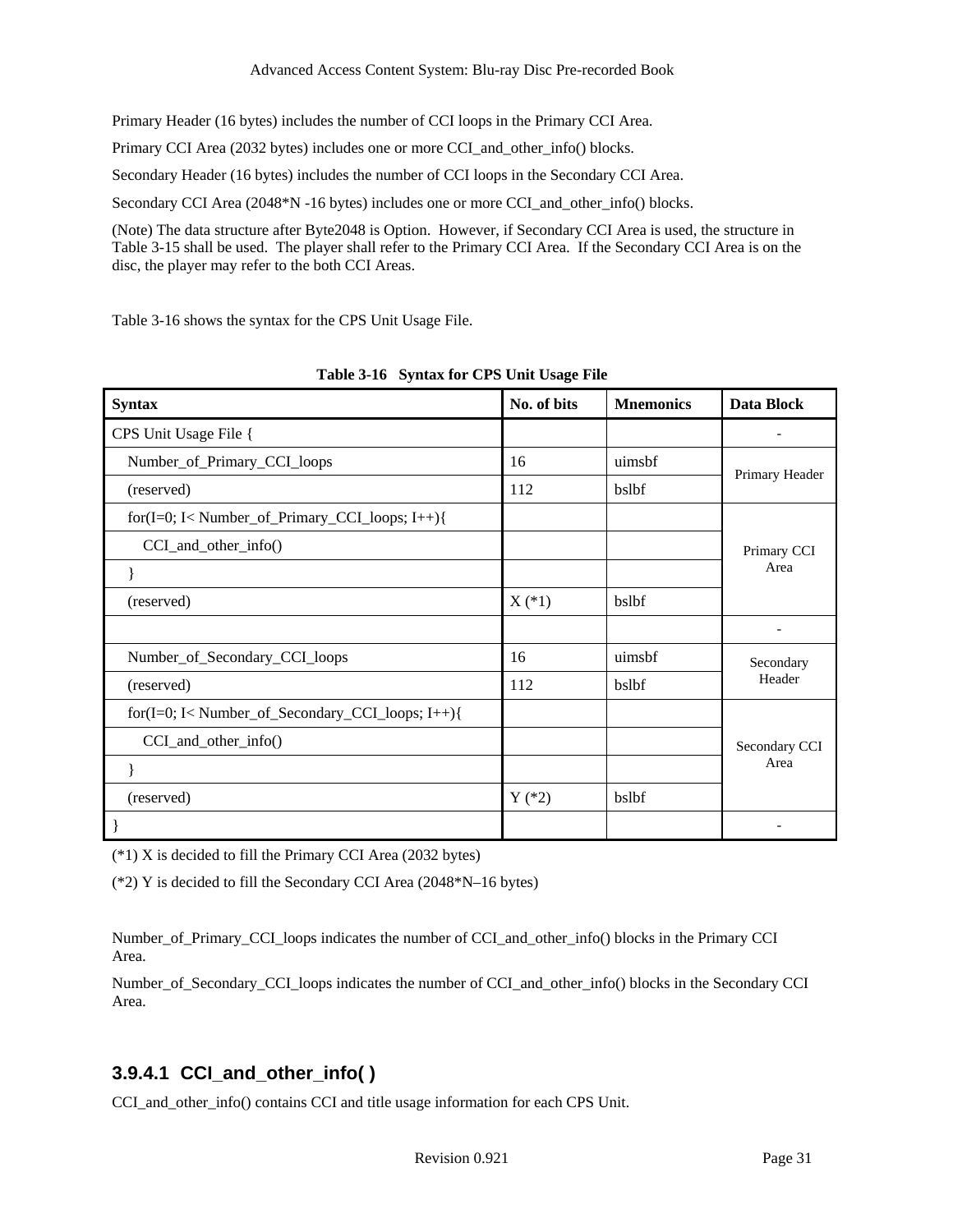[Table 3-17](#page-45-0) shows the data structure for CCI\_and\_other\_info( ).

<span id="page-45-0"></span>

| <b>Syntax</b>                        | No. of bits | <b>Mnemonic</b> |
|--------------------------------------|-------------|-----------------|
| $CCI$ <sub>_and_other_info()</sub> { |             |                 |
| CCI_and_other_info_type              | 16          | uimsbf          |
| CCI_and_other_info_version           | 16          | uimsbf          |
| CCI_and_other_info_data_length       | 16          | uimsbf          |
| CCI and other info data()            | $L*8$       |                 |
|                                      |             |                 |

**Table 3-17 Syntax for CCI\_and\_other\_info( )** 

CCI\_and\_other\_info\_type indicates what type of CCI and related information of a CPS Units is described in CCI\_and\_other\_info\_data( ). [Table 3-18](#page-45-1) shows the bit assignment of CCI\_and\_other \_info\_type.

<span id="page-45-1"></span>

| CCI_and_other_info_type         | <b>Meaning</b>                                  |
|---------------------------------|-------------------------------------------------|
| $0000_{16}$                     | Reserved                                        |
| $0001_{16}$                     | Reserved for Basic CCI for BD-CPS               |
| $0002_{16} - 0100_{16}$         | Reserved                                        |
| $0101_{16}$                     | <b>Basic CCI for AACS</b>                       |
| $0102_{16}$                     | Reserved for CCI Sequence Information           |
| $0103_{16} - 0110_{16}$         | Reserved                                        |
| $0111_{16}$                     | Enhanced Title Usage for AACS                   |
| $0112_{16}$                     | Key Management Information for On-line Function |
| $0113_{16}$                     | Content Owner Authorized Outputs Information    |
| $0114_{16}$ -FFFF <sub>16</sub> | Reserved                                        |

**Table 3-18 Bit assignment for CCI\_and\_other\_info\_type** 

Basic CCI for AACS (CCI\_and\_other\_info\_type=0101<sub>16</sub>) is used to describe the basic CCI information for AACS. There shall be exactly one Basic\_CCI for AACS on one CPS Unit, and it shall be contained in the Primary CCI Area.

Enhanced Title Usage for AACS (CCI\_and\_other\_info\_type= $0111_{16}$ ) is used to describe the Enhanced Title Usage information for AACS. Enhanced Title Usage for AACS is not required for Basic Title but is mandatory for the Enhanced Title.

Key Management Information for On-line Function (CCI\_and\_other\_info\_type= $0112_{16}$ ) is used to describe the Binding type for this CPS Unit. Four binding types are defined in Section 5.5 of the *Introduction and Common Cryptographic Elements* of this specification. If Key Management Information for On-line Function is recorded, it shall be contained in the Primary CCI Area.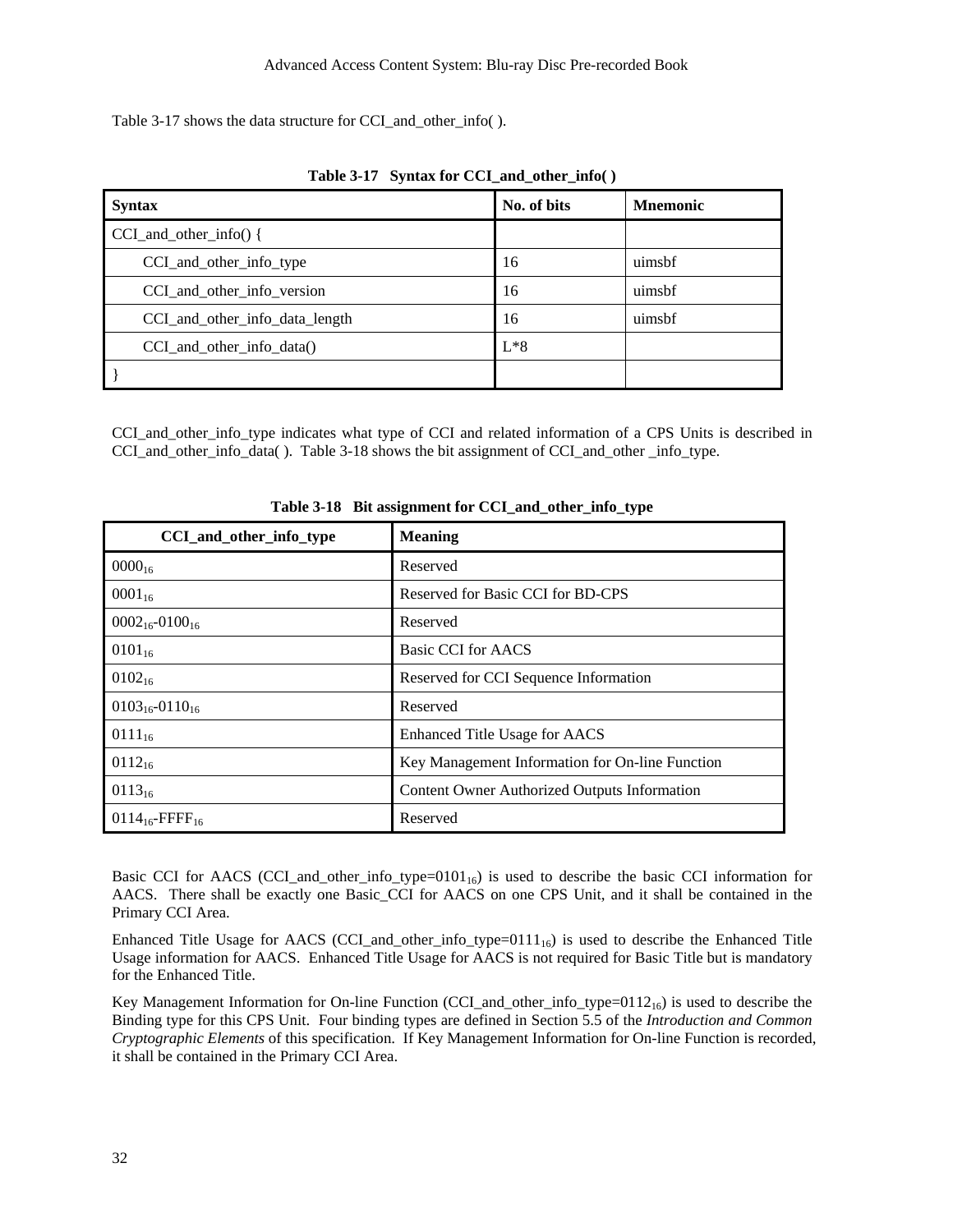CCI\_and\_other\_info\_version indicates the version number of CCI\_and\_other\_info\_data() for each CCI\_and\_other\_info\_type. This value is defined for each CCI\_and\_other\_info\_type.

CCI\_and\_other\_info\_data\_length indicates the byte length of CCI\_and\_other\_info\_data() for each CCI and other info type. This value is defined for each CCI and other info type.

CCI\_and\_other\_info\_data() is the description area for CCI and related information of a CSP Unit. The structure of this field is separately defined for each CCI\_and\_other\_info\_type.

The length of the CCI\_and\_other\_info() field in the Primary CCI Area shall be less than or equal to 2012 bytes. The Primary CCI Area may contain multiple different types of CCI\_and\_other\_info().

The Secondary CCI Area may also contain multiple different types of CCI\_and\_other\_info(). The Secondary CCI Area can contain the CCI and other info() that cannot be stored in the Primary CCI Area. When the size of CCI\_and\_other\_info() that is greater than 2012 bytes, the CCI\_and\_other\_info() shall be stored in the Secondary CCI Area.

If there is an unknown (Reserved) CCI\_and\_other\_info\_type, player shall ignore this CCI\_and\_other\_info( ).

If there is a higher version of CCI and other info\_version than the version supported by player, player shall ignore this CCI\_and\_other\_info( ).

If reserved bits in each CC\_and\_other\_info\_data( ) are not set to zero, player shall ignore these bits and only use non-reserved bits.

Note: If the player cannot find the supporting version of Basic CCI for AACS, the player shall not start playback of the contents.

# **3.9.4.2 Basic CCI for AACS**

<span id="page-46-0"></span>[Table 3-19](#page-46-0) shows the data structure of CCI\_and\_other\_info( ) for Basic CCI for AACS.

#### **Table 3-19 Syntax of Basic CCI for AACS**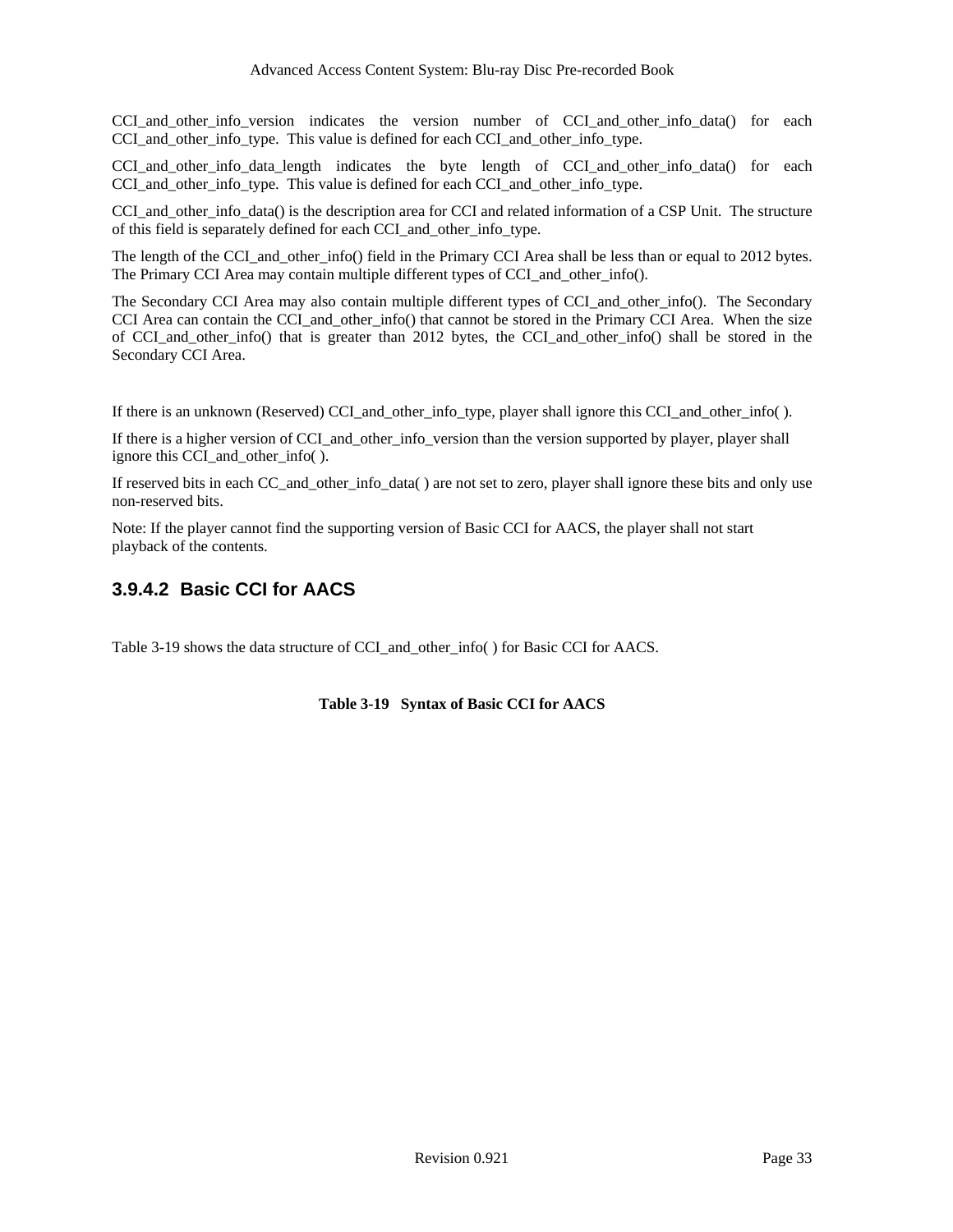| <b>Syntax</b>                                               | No. of bits         | <b>Mnemonics</b> |
|-------------------------------------------------------------|---------------------|------------------|
| Basic CCI for AACS {                                        |                     |                  |
| CCI_and_other_info_type $(=0101_{16})$                      | 16                  | uimsbf           |
| $CCI\_and\_other\_info\_version$ (=0100 <sub>16</sub> )     | 16                  | uimsbf           |
| $CCI$ <sub>and</sub> -other_info_data_length $(=0084_{16})$ | 16                  | uimsbf           |
| (reserved)                                                  | 5                   | bslbf            |
| <b>EPN</b>                                                  | 1                   | bslbf            |
| <b>CCI</b>                                                  | $\overline{2}$      | bslbf            |
| (reserved)                                                  | 3                   | bslbf            |
| Image_Constraint_Token                                      | 1                   | bslbf            |
| Digital_Only_Token                                          | 1                   | bslbf            |
| <b>APSTB</b>                                                | 3                   | bslbf            |
| Num_of_Title                                                | 16                  |                  |
| for $(I = 0; I < Num_0f_Title; I++)$                        |                     |                  |
| Type_of_Title#I                                             | 1                   | Uimsbf           |
|                                                             |                     |                  |
| (reserved)                                                  | 1024 - Num_of_Title | bslbf            |
|                                                             |                     |                  |

CCI\_and\_other\_info\_type shall be  $0101_{16}$  for Basic CCI for AACS.

CCI\_and\_other\_info\_version shall be  $0100<sub>16</sub>$  for this version.

CCI\_and\_other\_info\_data\_length shall be  $0084_{16}$  for Basic CCI for AACS.

The EPN field indicates the value of the Encryption Plus Non-assertion (EPN). [Table 3-20](#page-47-0) shows the meaning of EPN.

**Table 3-20 EPN** 

<span id="page-47-0"></span>

| <b>EPN</b>     | <b>Meaning</b> |
|----------------|----------------|
| 0 <sub>2</sub> | EPN-asserted   |
| $\mathbf{1}$   | EPN-unasserted |

<span id="page-47-1"></span>The CCI field indicates the value of the copy control information. [Table 3-21](#page-47-1) shows the meaning of CCI.

**Table 3-21 CCI**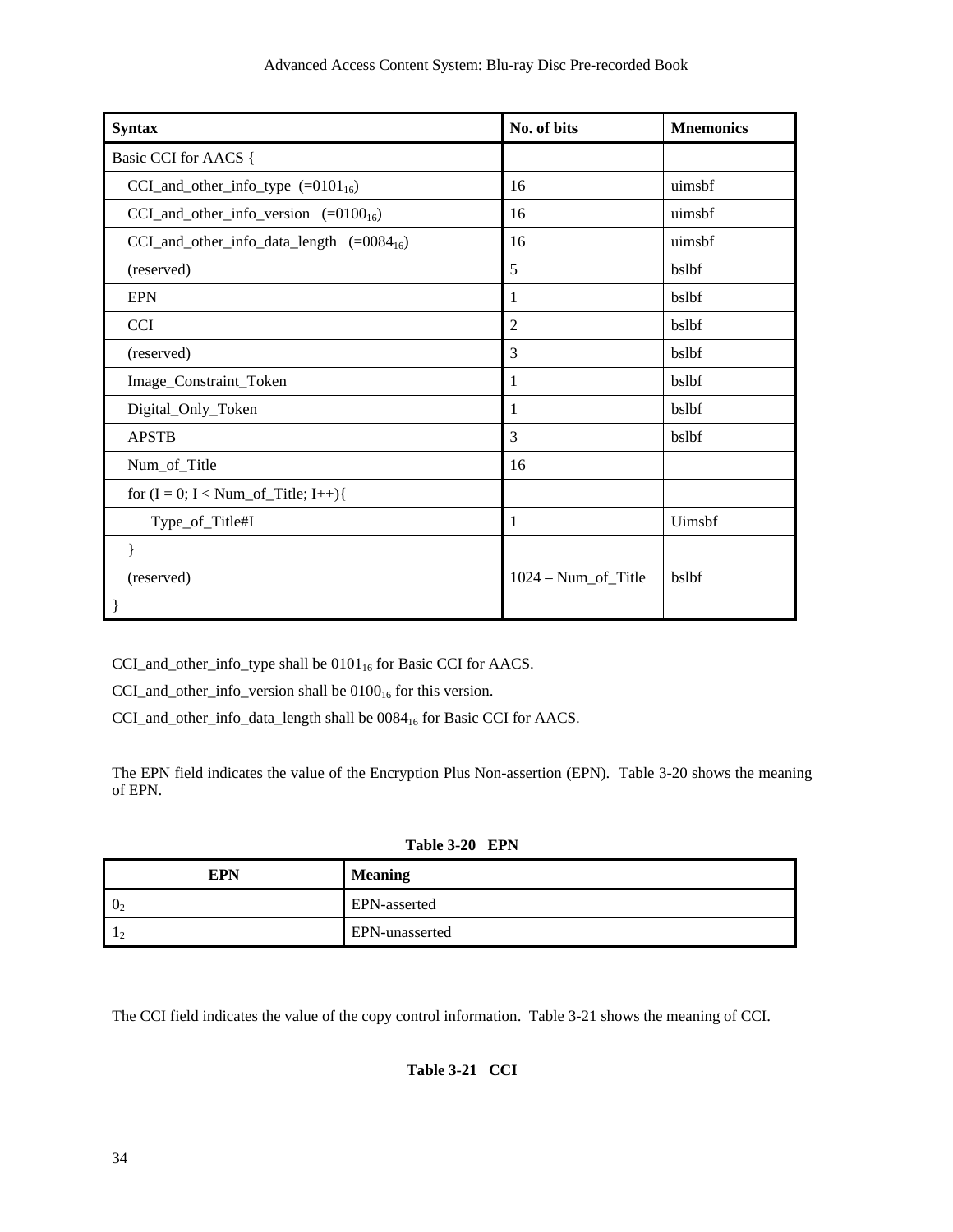| <b>CCI</b>      | <b>Meaning</b>            |
|-----------------|---------------------------|
| 00 <sub>2</sub> | Copy Control Not Asserted |
| $01_2$          | Reserved for No More Copy |
| 10 <sub>2</sub> | Copy One Generation       |
|                 | Never Copy                |

The Image\_Constraint\_Token field indicates the value of Image Constraint Token. [Table 3-22](#page-48-0) shows the meaning of Image\_Constraint\_Token.

|  |  | Table 3-22 Image_Constraint_Token |  |
|--|--|-----------------------------------|--|
|--|--|-----------------------------------|--|

<span id="page-48-0"></span>

| <b>Image_Constraint_Token</b> | <b>Meaning</b>                                                 |
|-------------------------------|----------------------------------------------------------------|
| $\mathbf{0}$                  | High Definition Analog Output in the form of Constrained Image |
|                               | High Definition Analog Output in High Definition Analog Form   |

The Digital\_Only\_Token field indicates the value of Digital Only Token. [Table 3-23](#page-48-1) shows the meaning of Digital\_Only\_Token.

| Table 3-23 Digital_Only_Token |  |
|-------------------------------|--|
|-------------------------------|--|

<span id="page-48-1"></span>

| Digital_Only_Token | <b>Meaning</b>                                                    |
|--------------------|-------------------------------------------------------------------|
| $\mathbf{0}$       | Output of decrypted content is allowed for Analog/Digital Outputs |
|                    | Output of decrypted content is allowed only for Digital Outputs   |

<span id="page-48-2"></span>The APSTB field indicates the value of analog copy protection information. [Table 3-24](#page-48-2) shows the meaning of APSTB.

**Table 3-24 APSTB**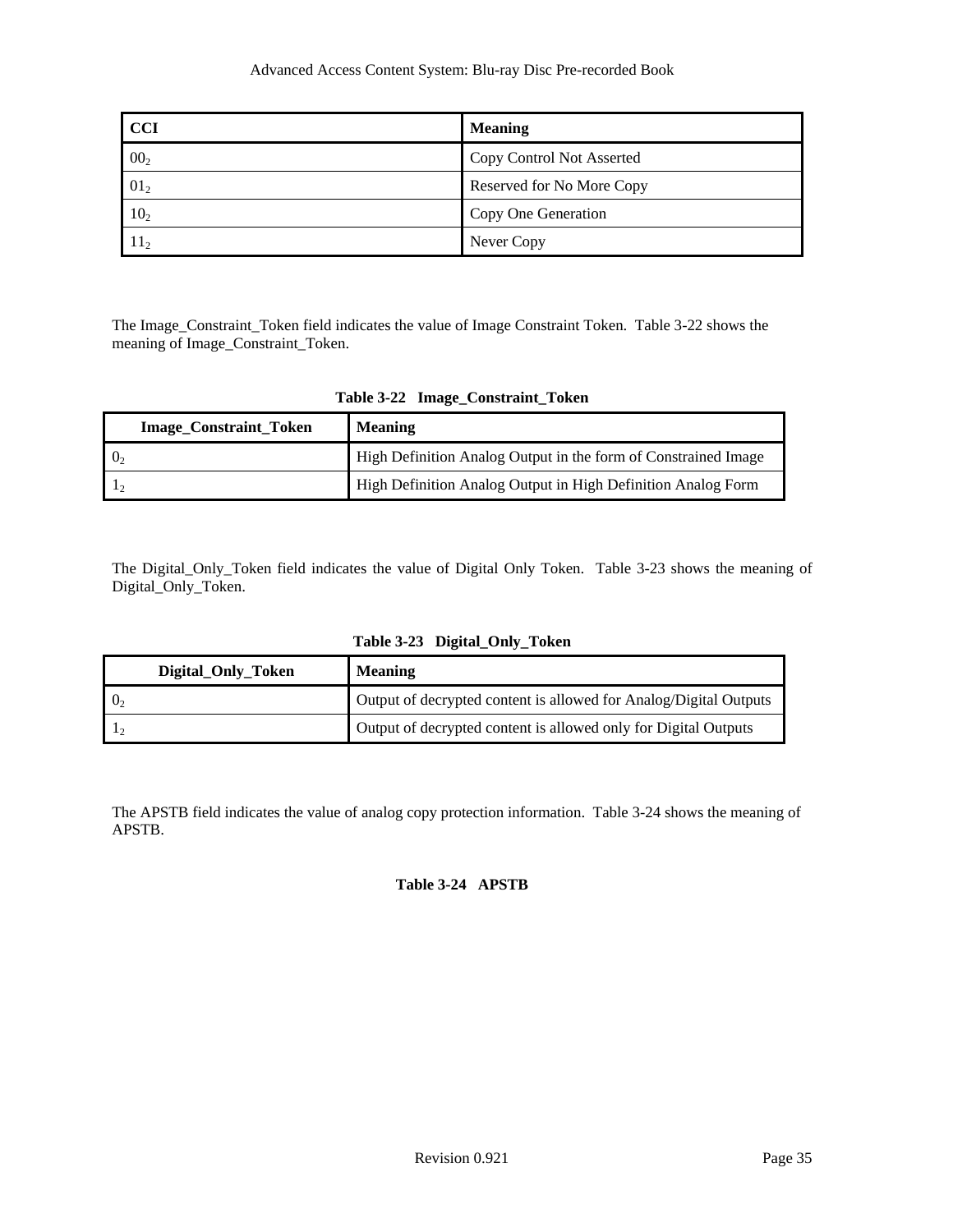| <b>APSTB</b>     | <b>Meaning</b>                            |
|------------------|-------------------------------------------|
| 000 <sub>2</sub> | APS off                                   |
| $001_2$          | APS1 on: type $1$ (AGC)                   |
| $010_2$          | APS1 on: type $2 (AGC + 2L$ colourstripe) |
| $011_2$          | APS1 on: type $3 (AGC + 4L$ colourstripe) |
| $100_2 - 101_2$  | Reserved                                  |
| $110_2 - 111_2$  | APS2 on                                   |

Num\_of\_Title indicates the number of Title contained in this CPS Unit. Note that the First Playback and the Top Menu are not included in the "Title" and shall be basic.

Type\_of\_Title#I indicates whether the Title#I in this CPS Unit is basic or enhanced. [Table 3-25](#page-49-0) shows the meaning of Type\_of\_Title#I. Note that Title number in a specific CPS Unit is assigned in the ascending order of the title\_id of each Title, which belongs to this CPS Unit.

Enhanced Title means a Title that requires Permission from Remote Server before playback. On the other hand, Basic Title does not require Permission. Details of Permission are defined in Section [3.9.4.3](#page-49-1) and [4.4.1.5](#page-66-0) of this specification.

Note that the Licensed Player that does not have AACS On-line capability shall not playback Enhanced Title.

| Table 3-25 Type_of_Title#I |  |  |
|----------------------------|--|--|
|----------------------------|--|--|

<span id="page-49-0"></span>

| Type           | <b>Meaning</b>        |
|----------------|-----------------------|
| 0 <sub>2</sub> | <b>Basic Title</b>    |
| Δ.             | <b>Enhanced Title</b> |

# <span id="page-49-1"></span>**3.9.4.3 Enhanced Title Usage for AACS**

[Table 3-26](#page-49-2) shows the data structure of CCI\_and\_other\_info( ) for Enhanced Title Usage for AACS. Enhanced Title Usage for AACS shall be used only for Enhanced Title and shall be defined for each Title not CPS Unit .

<span id="page-49-2"></span>Note that if the Licensed Player is capable of storing Cacheable Permission (i.e. a Secure Clock is implemented) and storage for Cacheable Permission is available at that time, the Licensed Player shall refer to this Enhanced Title Usage for AACS. For the details of Cacheable Permission, refer to Section [4.4.1.5](#page-66-0) of this specification.

#### **Table 3-26 Syntax of Enhanced Title Usage for AACS**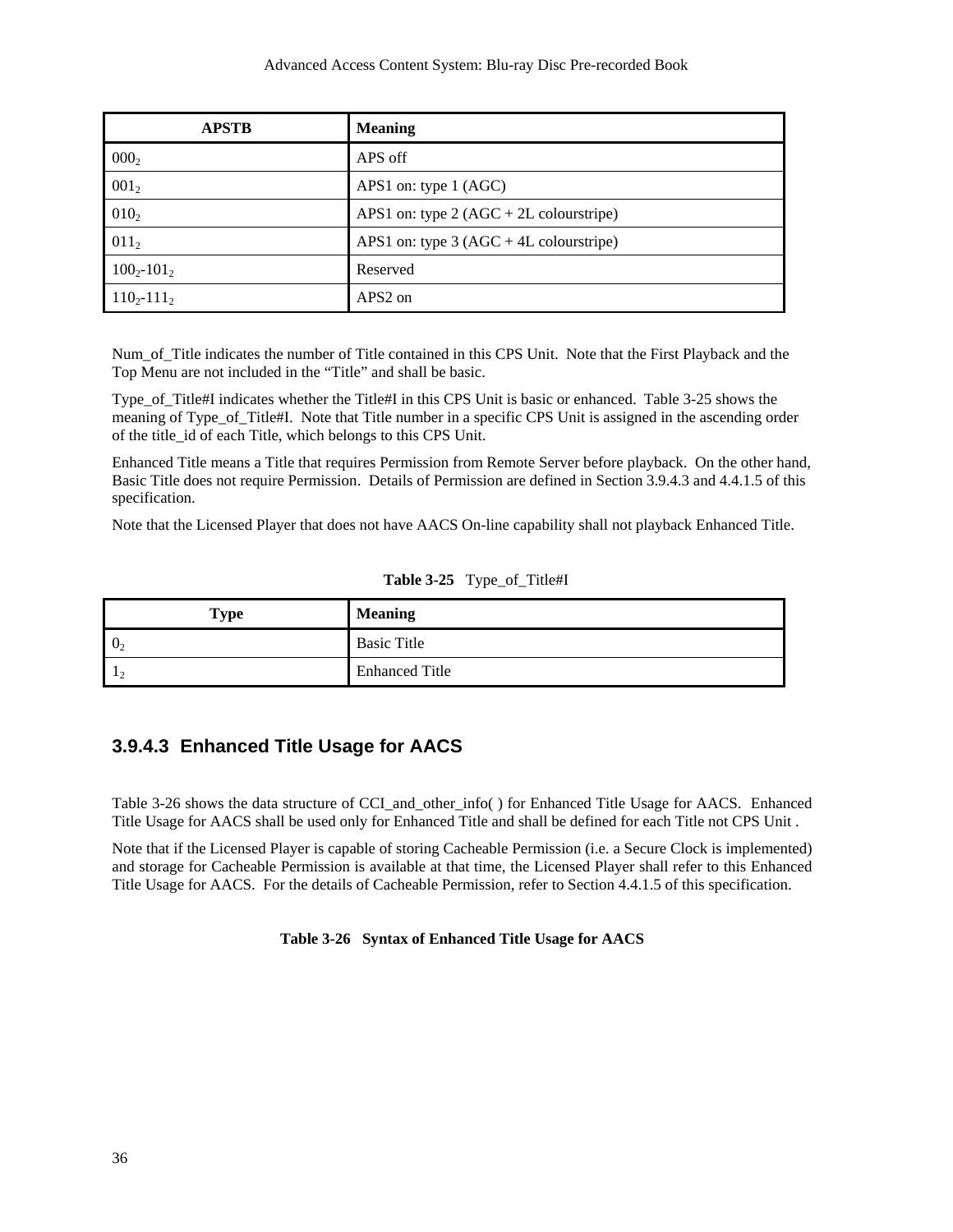| <b>Syntax</b>                                               | No. of bits | <b>Mnemonics</b> |
|-------------------------------------------------------------|-------------|------------------|
| Enhanced Title Usage for AACS {                             |             |                  |
| CCI_and_other_info_type $(=0111_{16})$                      | 16          | uimsbf           |
| CCI_and_other_info_version $(=0100_{16})$                   | 16          | uimsbf           |
| $CCI$ <sub>and</sub> -other_info_data_length $(=0020_{16})$ | 16          | uimsbf           |
| Title_id                                                    | 16          | uimsbf           |
| (reserved)                                                  | 7           | bslbf            |
| Cacheable                                                   | 1           | uimsbf           |
| Period                                                      | 16          | uimsbf           |
| After()                                                     | 56          |                  |
| Before()                                                    | 56          |                  |
| (reserved)                                                  | 104         | bslbf            |
|                                                             |             |                  |

CCI\_and\_other\_info\_type shall be  $0111_{16}$  for Enhanced Title Usage for AACS.

CCI\_and\_other\_info\_version shall be  $0100<sub>16</sub>$  for this version.

CCI\_and\_other\_info\_data\_length shall be  $0020_{16}$  for Enhanced Title Usage for AACS.

Title\_id indicates the title\_id of Title which this Title Usage is covered, where title\_id is defined in *Blu-ray Disc Association, System Description Blu-ray Disc Read-Only Format, part 3: Audio Visual Basic Format Specifications, version 2.0*.

Cacheable indicates whether this Permission can be cached or not. [Table 3-27](#page-50-0) shows the meaning of Type.

<span id="page-50-0"></span>

| <b>Cacheable</b> | <b>Meaning</b>            |
|------------------|---------------------------|
| 0 <sub>2</sub>   | Cacheable Permission      |
| 1 <sub>2</sub>   | <b>Instant Permission</b> |

#### **Table 3-27 Cacheable**

Period indicates the number of integer hours that the Cacheable Permission may stay in the cache until it must be deleted. A player may always delete it earlier.

After( ) indicates that a player may not begin playing the title until the date specified. The date is specified by the format shown in [Table 3-28](#page-51-0).

Before( ) indicates that a player may not begin playing the title after the date specified. The date is specified by the format shown in [Table 3-28](#page-51-0).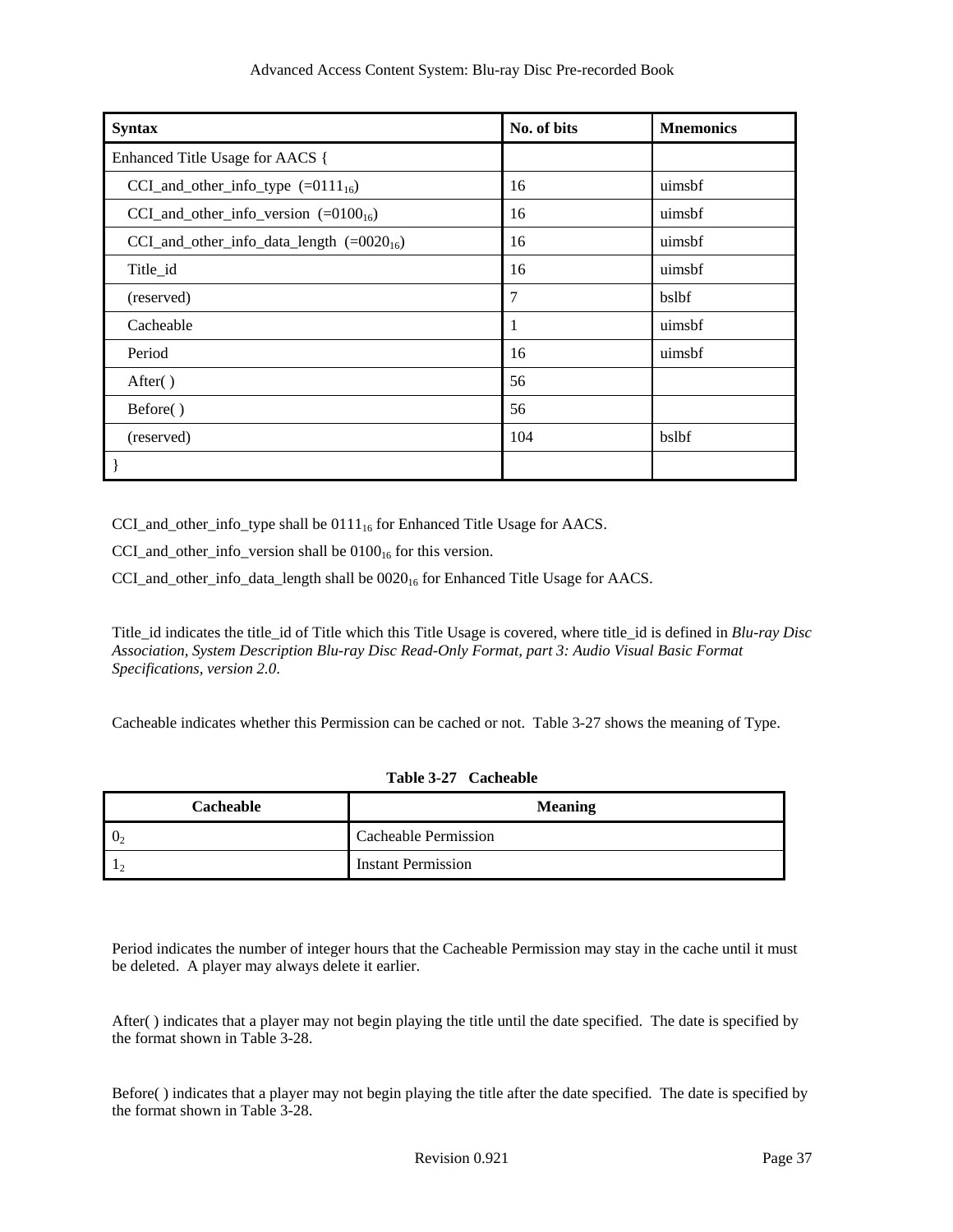<span id="page-51-0"></span>Note that fields "Period", "After" or "Before" are valid only in case of Cacheable Permission. In case of Instant Permission, these fields shall be set to all-zero, and shall be ignored by a player.

| <b>Syntax</b>          | No. of bits    | <b>Mnemonics</b> |
|------------------------|----------------|------------------|
| After() or Before(){   |                |                  |
| First_digit_of_year    | $\overline{4}$ | uimsbf           |
| Second_digit_of_year   | $\overline{4}$ | uimsbf           |
| Third_digit_of_year    | $\overline{4}$ | uimsbf           |
| Fourth_digit_of_year   | $\overline{4}$ | uimsbf           |
| First_digit_of_month   | $\overline{4}$ | uimsbf           |
| Second_digit_of_month  | $\overline{4}$ | uimsbf           |
| First_digit_of_date    | $\overline{4}$ | uimsbf           |
| Second_digit_of_date   | $\overline{4}$ | uimsbf           |
| First_digit_of_hour    | $\overline{4}$ | uimsbf           |
| Second_digit_of_hour   | $\overline{4}$ | uimsbf           |
| First_digit_of_minute  | $\overline{4}$ | uimsbf           |
| Second_digit_of_minute | $\overline{4}$ | uimsbf           |
| Timezone               | 8              | imsbf            |
|                        |                |                  |

**Table 3-28 Syntax for After( ) and Before( )** 

Timezone is reserved for future use, to indicate the time difference in quarter hours between Coordinated Universal Time (UTC) and the local standard time. In this revision, this field shall be set to zero. The player shall ignore this field, and shall interpret the date/time value for After() or Before() as UTC.

Note that the URL of the Remote Server is not included in Enhanced Title Usage for AACS, but is handled by BD-J Application.

# **3.9.4.4 Key Management Information for On-line Function**

[Table 3-29](#page-52-1) shows the data structure of CCI\_and\_other\_info( ) for Key Management Information for On-line Function.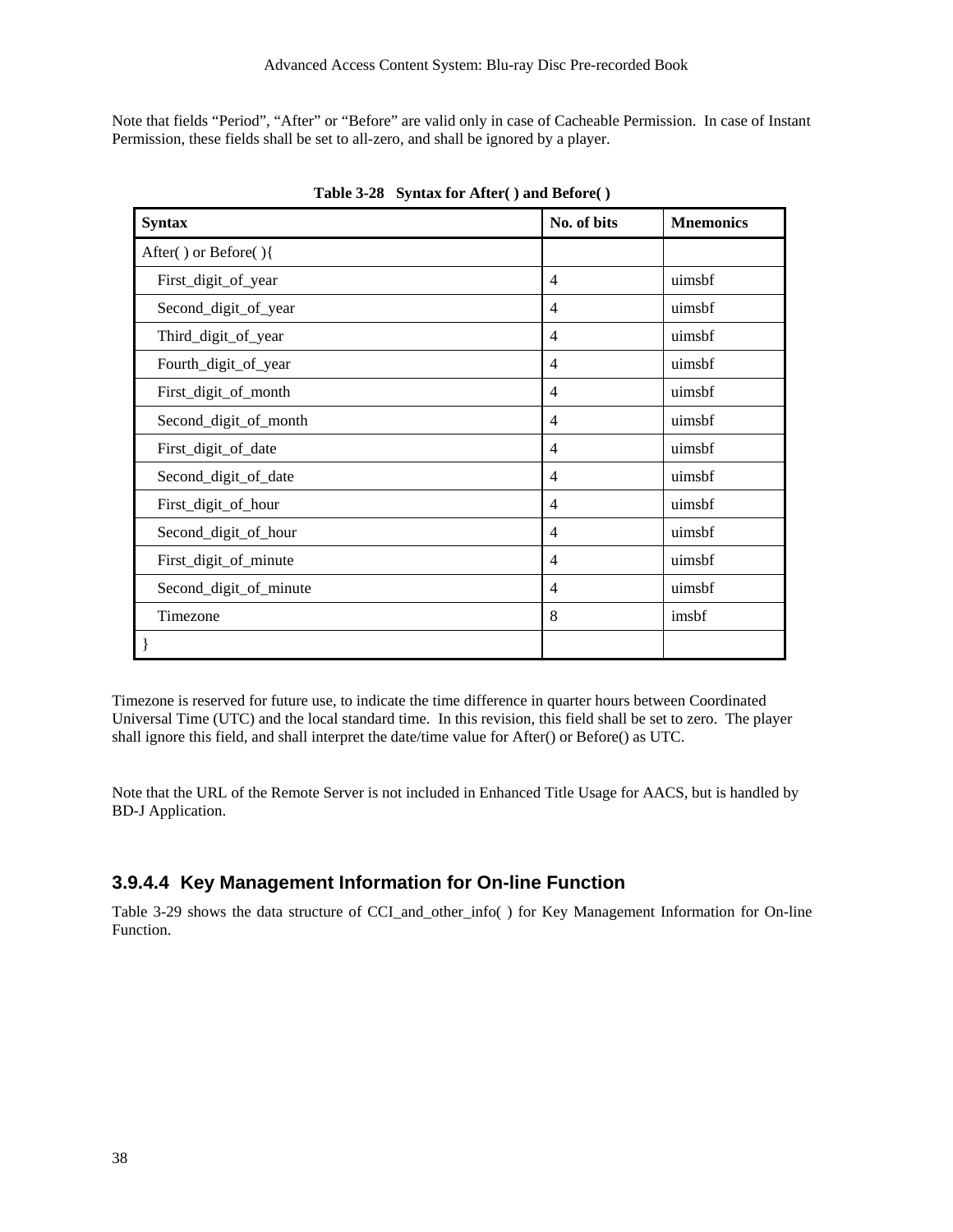<span id="page-52-1"></span>

| Syntax                                            | No. of bits | <b>Mnemonics</b> |
|---------------------------------------------------|-------------|------------------|
| Key Management Information for On-line Function { |             |                  |
| CCI_and_other_info_type $(=0112_{16})$            | 16          | uimsbf           |
| CCI_and_other_info_version $(=0100_{16})$         | 16          | uimsbf           |
| CCI_and_other_info_data_length $(=0010_{16})$     | 16          | uimsbf           |
| Unit Key Status                                   | 8           | uimsbf           |
| Binding Type                                      | 8           | uimsbf           |
| (reserved)                                        | 112         | <b>bslbf</b>     |
|                                                   |             |                  |

**Table 3-29 Syntax of Key Management Information for On-line Function** 

CCI\_and\_other\_info\_type shall be  $0112_{16}$  for Key Management Information for On-line Function.

CCI\_and\_other\_info\_version shall be  $0100_{16}$  for this version.

CCI\_and\_other\_info\_data\_length shall be  $0010<sub>16</sub>$  for Key Management Information for On-line Function.

The Unit Key Status field indicates the status of Unit Key associated to the CPS\_Unit. [Table 3-30](#page-52-2) shows the meaning of Unit Key Status. For example, if the Unit Key Status is  $02_{16}$ , the Unit Key for the CPS\_Unit does not exist on the BD-ROM Media, and some additional process (e.g. network transaction) to get Unit Key is necessary before the playback of the contents.

<span id="page-52-2"></span>

| <b>Unit Key Status</b> | <b>Meaning</b>                               |
|------------------------|----------------------------------------------|
| $00_{16}$              | Reserved                                     |
| $01_{16}$              | Unit Key is recorded on the BD-ROM Media     |
| $02_{16}$              | Unit Key is not recorded on the BD-ROM Media |
| Others                 | Reserved                                     |

**Table 3-30 Unit Key Status** 

The Binding Type field indicates the Binding Type applied to the downloaded contents that belong to the CPS\_Unit. [Table 3-31](#page-52-0) shows the meaning of Binding Type. If Key Management Information for On-line Function is not recorded in the CPS Unit Usage File, Licensed Player shall regard this CPS Unit as Content Binding.

<span id="page-52-0"></span>Further information and definition of each binding type are described in Section 5.4 of the *Introduction and Common Cryptographic Elements* of this specification.

# **Table 3-31 Binding Type**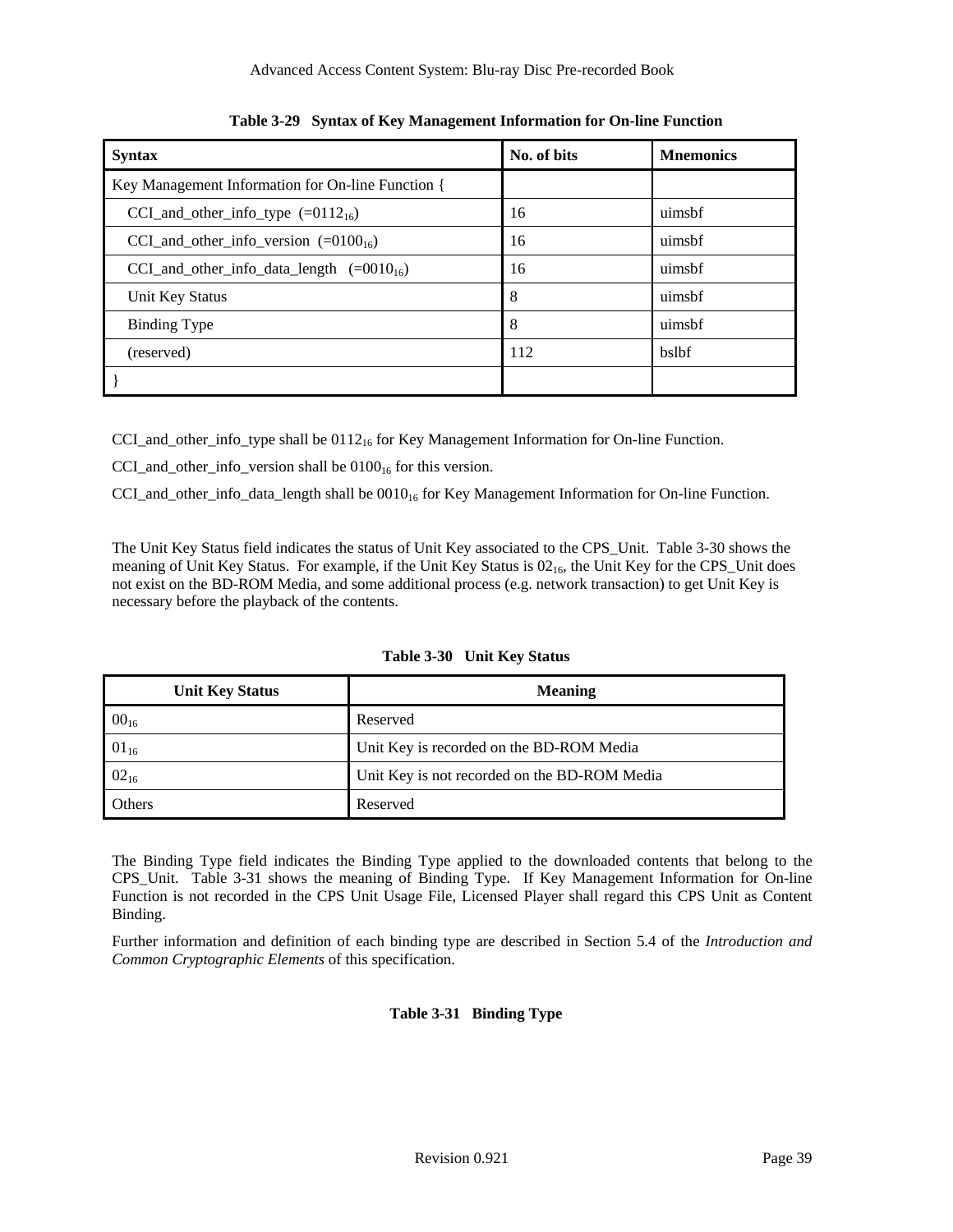| <b>Binding Type</b> | <b>Meaning</b>         |
|---------------------|------------------------|
| $00_{16}$           | Reserved               |
| $01_{16}$           | Media Binding          |
| $02_{16}$           | <b>Content Binding</b> |
| $03_{16}$           | Device/Content Binding |
| $04_{16}$           | Device/Media Binding   |
| Others              | Reserved               |

# **3.9.4.5 Content Owner Authorized Outputs Information**

[Table 3-32](#page-53-1) shows the data structure of CCI\_and\_other\_info( ) for Content Owner Authorized Outputs Information.

<span id="page-53-1"></span>

| <b>Syntax</b>                                  | No. of bits | <b>Mnemonics</b> |
|------------------------------------------------|-------------|------------------|
| Content Owner Authorized Outputs Information { |             |                  |
| CCI_and_other_info_type $(=0113_{16})$         | 16          | uimsbf           |
| CCI_and_other_info_version $(=0100_{16})$      | 16          | uimsbf           |
| CCI_and_other_info_data_length $(=0010_{16})$  | 16          | uimsbf           |
| <b>Output Control Bits</b>                     | 128         | uimsbf           |
|                                                |             |                  |

**Table 3-32 Syntax of Content Owner Authorized Outputs Information** 

CCI\_and\_other\_info\_type shall be  $0113_{16}$  for Content Owner Authorized Information.

 $CCI\_and\_other\_info\_version$  shall be  $0100_{16}$  for this version.

 $CCI\_and\_other\_info\_data\_length$  shall be  $0010_{16}$  for Content Owner Authorized Information.

The Output Control Bits field contains Content Owner Authorized Output Control Bits. This field shall be filled with  $00_{16}$  unless otherwise defined in the Compliance Rules.

# **3.10 Encrypted Packs**

### <span id="page-53-0"></span>**3.10.1 Encryption Scheme**

When AACS encryption is applied to Clip AV stream files under the "\BDMV" directory, encryption is applied to every Aligned Units in the file. An Aligned Unit consists of 32 MPEG source packets: Each MPEG source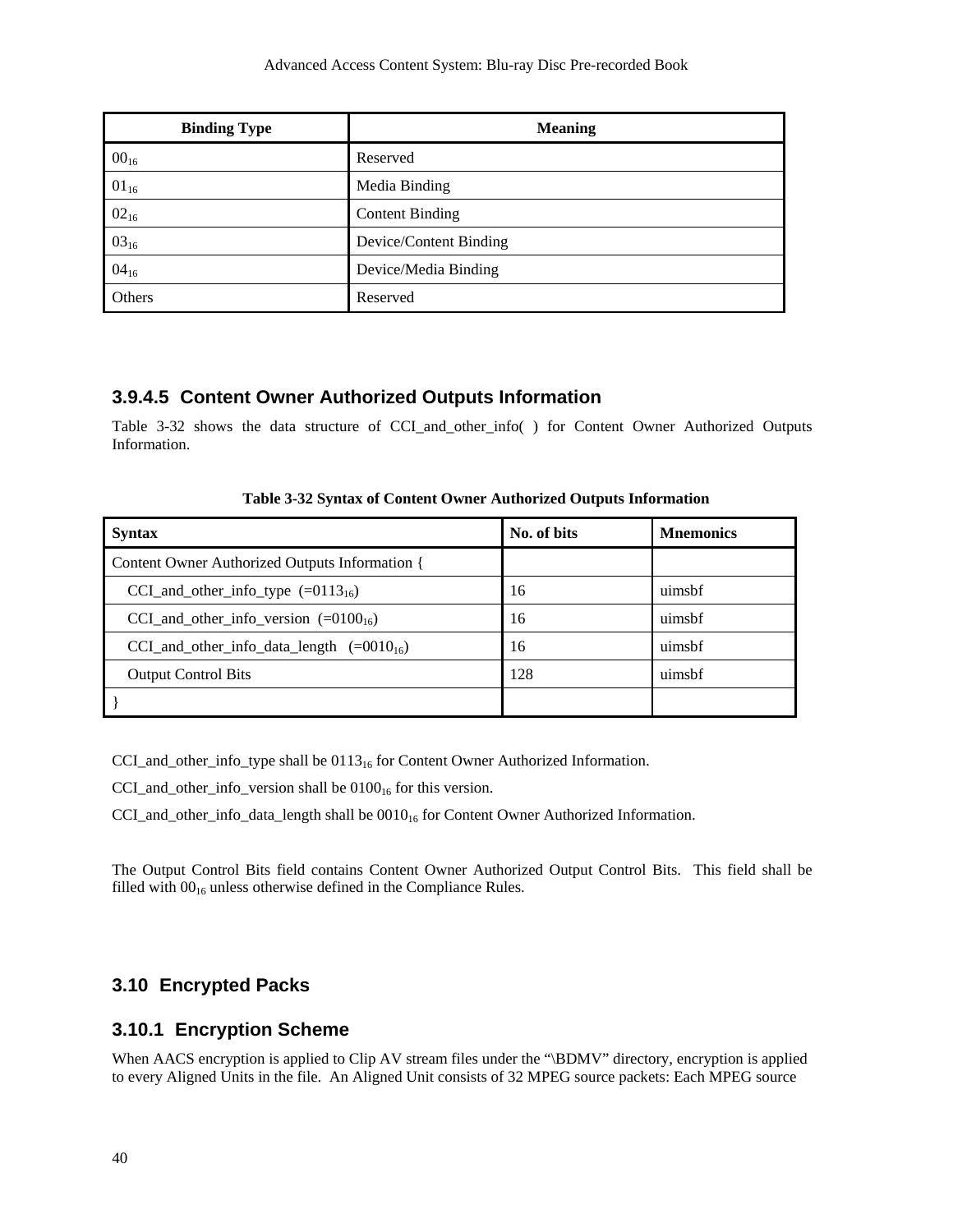packet consists of the TP\_extra\_header (4 bytes) and an MPEG Transport packet (188 bytes). The total size of an Aligned Unit is 6144 bytes, which is equal to the size of 3 logical sectors.

The final 6128 bytes of each Aligned Unit is encrypted using the Block Key and AES-128CBCE. A new CBC cipher chain is started for each Aligned Unit (see [Figure 3-6\)](#page-54-0).

| unencrypted (16 bytes) |       | encrypted (6128 bytes) |
|------------------------|-------|------------------------|
|                        | 'seed |                        |

#### **Figure 3-6 CBC chaining on "Aligned Unit" basis**

<span id="page-54-0"></span>The Initialization Vector of CBC Mode used in this scheme is described in Section 2.1.2 of *Introduction and Common Cryptographic Elements* of this specification.

The first 16 bytes of each Aligned Unit is used as the seed for calculating the Block Key. Calculation method for the Block key is described in [Figure 3-7](#page-54-1).



**Figure 3-7 Calculation method for the Block Key from the CPS Unit Key** 

# <span id="page-54-1"></span>**3.10.2 Copy Permission Indicator**

MPEG source packet in Clip AV stream file consists of the TP\_extra\_header (4 bytes) and an MPEG Transport packet (188 bytes). [Table 3-33](#page-54-2) shows the data structure for TP\_extra\_header.

<span id="page-54-2"></span>

| <b>Syntax</b>             | No. of bits | <b>Mnemonic</b> |
|---------------------------|-------------|-----------------|
| TP_extra_header {         |             |                 |
| Copy_permission_indicator |             | unimsbf         |
| Arrival_time_stamp        | 30          | unimsbf         |
|                           |             |                 |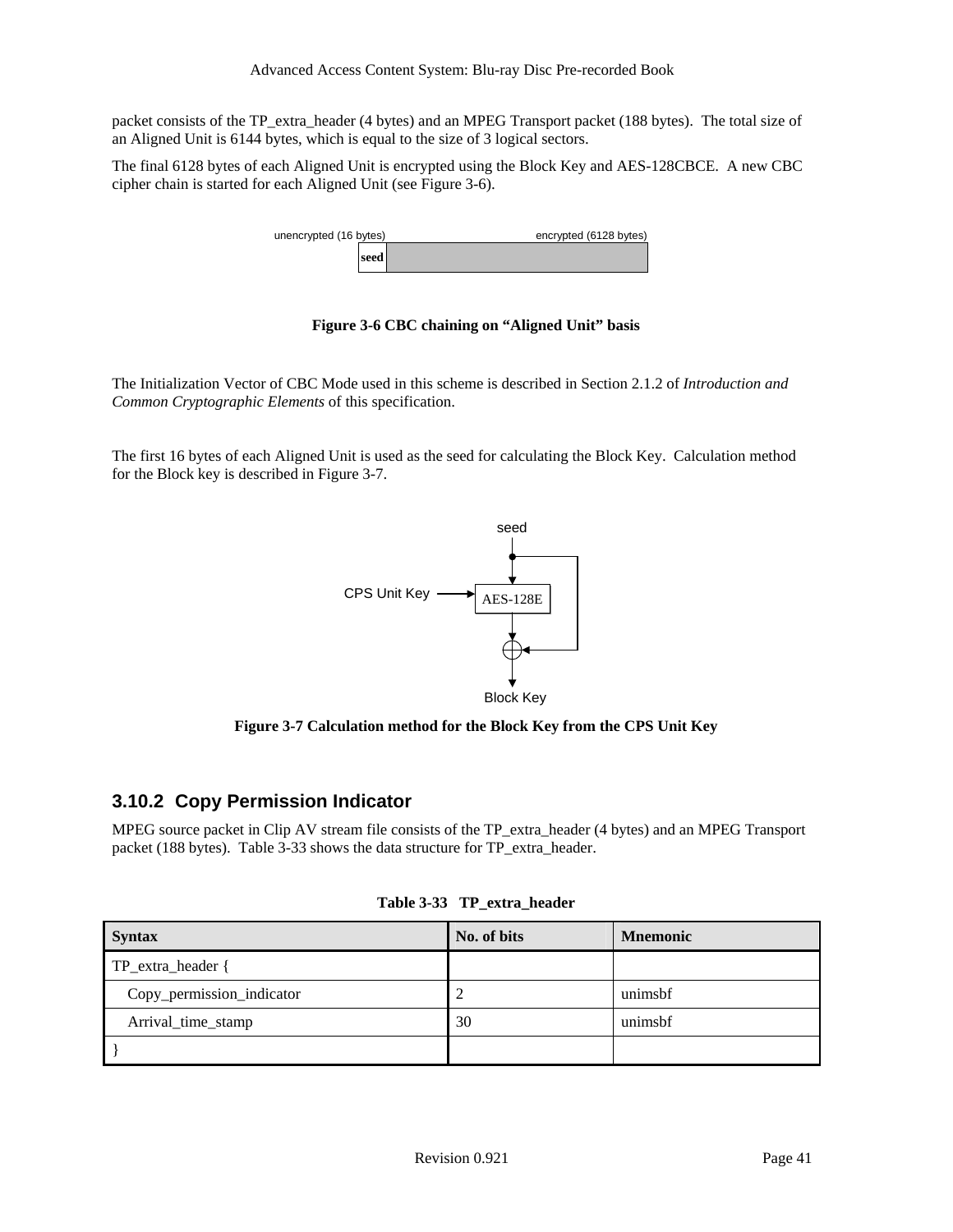Copy\_permission\_indicator shall be set to  $11<sub>2</sub>$  if the data is encrypted, or shall be set to  $00<sub>2</sub>$  if the data is not encrypted. If the player encounters the packet with Copy\_permission\_indicator set to  $10<sub>2</sub>$  or  $01<sub>2</sub>$ , the data shall be considered encrypted.

# **3.11 Embedded CCI in AV Content**

As specified in *Blu-ray Disc Association, System Description Blu-ray Disc Read-Only Format, part 3: Audio Visual Basic Format Specification, version 2.0*, HDMV\_copy\_control\_descriptor shall be embedded in AV Content.

The HDMV copy control descriptor is used for the DTCP and contains the same fields and the same meaning defined in accordance with the DTCP\_descriptor specified in *Digital Transmission Content Protection Specification Volume 1 Revision 1.4*. [Table 3-34](#page-55-0) presents the syntax. The information recorded in the CPS Unit Usage File defined in [3.9.4](#page-42-1) and this HDMV\_copy\_control\_descriptor shall be consistent unless otherwise defined in this chapter. For AACS compliant player implementation, the information recorded in the CPS Unit Usage File has priority rather than the information recorded in Embedded CCI.

<span id="page-55-0"></span>

| <b>Syntax</b>                                   | No. of bits | <b>Mnemonics</b> |
|-------------------------------------------------|-------------|------------------|
| HDMV_copy_control_descriptor {                  |             |                  |
| descriptor_tag                                  | 8           | uimsbf           |
| descriptor_length                               | 8           | uimsbf           |
| CA_System_ID                                    | 16          | uimsbf           |
| for $(I = 0; I <$ descriptor_length $- 2; I++)$ |             |                  |
| private_data_byte                               | 8           | bslbf            |
|                                                 |             |                  |
|                                                 |             |                  |

**Table 3-34 HDMV\_copy\_control\_descriptor** 

Descriptor\_tag field (1 byte) shall be set to  $88_{16}$ . Descriptor\_length (1 byte) indicates the number of bytes immediately following this field and up to the end of this descriptor. CA\_System\_ID (2 bytes) shall be set to  $0$ FFF<sub>16</sub>.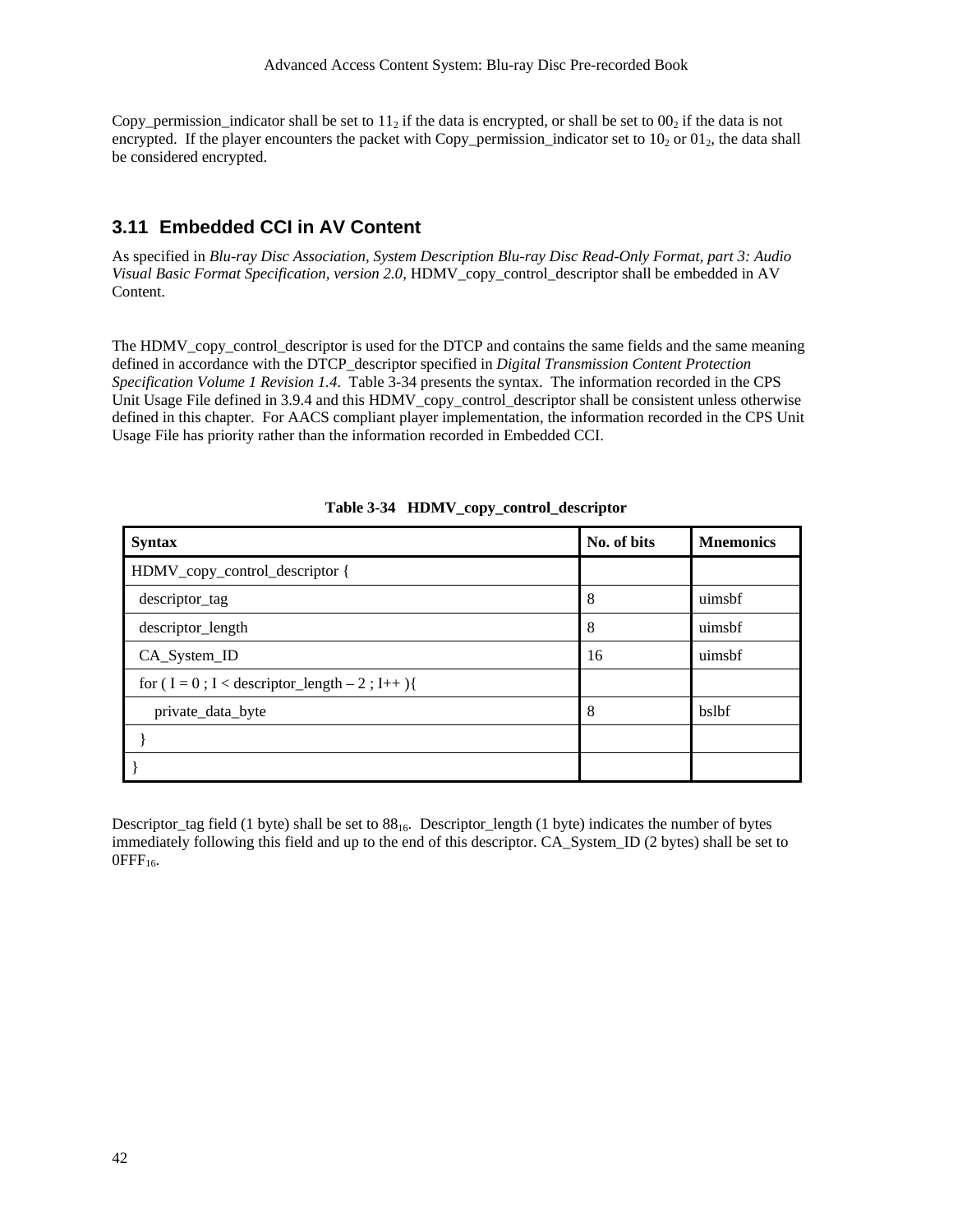# **3.11.1 private\_data\_byte**

<span id="page-56-0"></span>[Table 3-35](#page-56-0) shows the data format for private\_data\_byte.

| <b>Syntax</b>          | No. of bits | <b>Mnemonics</b> |
|------------------------|-------------|------------------|
| Private_data_byte {    |             |                  |
| (reserved)             | 1           | bslbf            |
| Retention_Move_Mode    | ш           | bslbf            |
| Retention_State        | 3           | bslbf            |
| <b>EPN</b>             | ı           | bslbf            |
| <b>CCI</b>             | 2           | bslbf            |
| (reserved)             | 5           | bslbf            |
| Image_Constraint_Token | I           | bslbf            |
| <b>APS</b>             | 2           | bslbf            |
|                        |             |                  |

| Table 3-35 private_data_byte |  |  |  |  |
|------------------------------|--|--|--|--|
|------------------------------|--|--|--|--|

Retention\_Move\_mode and Retention\_State are defined in the DTCP\_descriptor, but these fields are not used in this specification.

EPN field indicates the value of the Encryption Plus Non-assertion (EPN) as shown in [Table 3-36](#page-56-1).

| Table 3-36 EPN |  |
|----------------|--|
|----------------|--|

<span id="page-56-1"></span>

| <b>EPN</b>     | <b>Meaning</b> |
|----------------|----------------|
| $\mathbf{U}_2$ | EPN-asserted   |
| $\pm$ 2        | EPN-unasserted |

CCI field indicates the value of the copy control information as shown as [Table 3-37.](#page-56-2)

| <b>Table 3-37 CCI</b> |  |
|-----------------------|--|
|-----------------------|--|

<span id="page-56-2"></span>

| <b>CCI</b>      | <b>Meaning</b>            |  |
|-----------------|---------------------------|--|
| 00 <sub>2</sub> | Copy Control Not Asserted |  |
| $01_2$          | Reserved for No More Copy |  |
| 10 <sub>2</sub> | Copy One Generation       |  |
| 11,             | Never Copy                |  |

Image\_Constraint\_Token field indicates the value of the Image\_Constraint\_Token as shown in [Table 3-38](#page-57-0).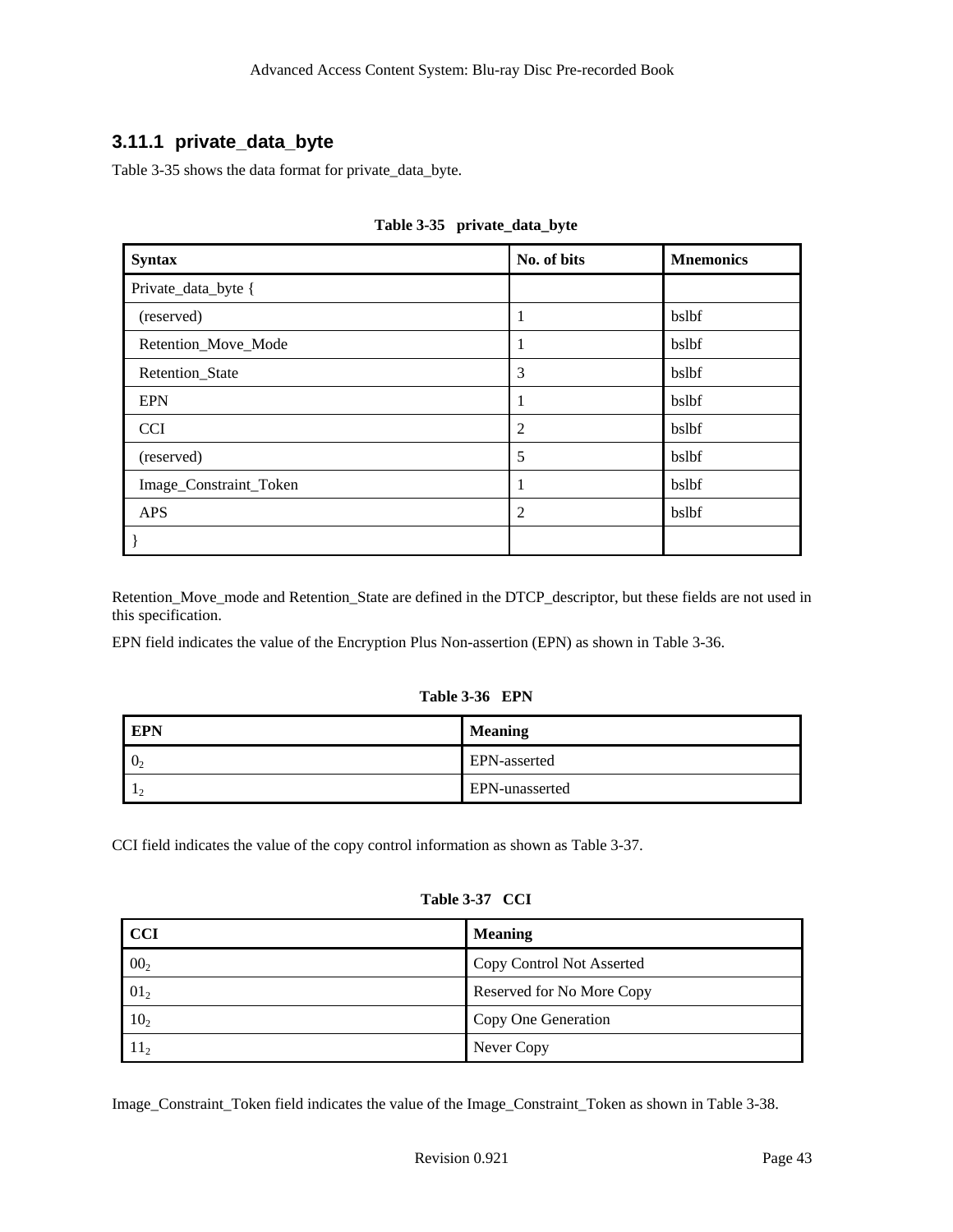|  |  | Table 3-38 Image_Constraint_Token |  |
|--|--|-----------------------------------|--|
|--|--|-----------------------------------|--|

<span id="page-57-0"></span>

| Image_Constraint_Token | <b>Meaning</b>                                                 |
|------------------------|----------------------------------------------------------------|
|                        | High Definition Analog Output in the form of Constrained Image |
|                        | High Definition Analog Output in High Definition Analog Form   |

APS field indicates the value of the analog copy protection information as shown in [Table 3-39](#page-57-1). The value of APS field shall be set in accordance with the *AACS Compliance Rules*.

| <b>Table 3-39 APS</b> |  |
|-----------------------|--|
|-----------------------|--|

<span id="page-57-1"></span>

| <b>APS</b>      | <b>Meaning</b>                           |  |
|-----------------|------------------------------------------|--|
| 00 <sub>2</sub> | copy control not asserted                |  |
| $01_2$          | APS on: type 1 (AGC)                     |  |
| 10 <sub>2</sub> | APS on: type $2 (AGC + 2L$ colourstripe) |  |
| 11 <sub>2</sub> | APS on: type $3 (AGC + 4L$ colourstripe) |  |

Reserved bits are reserved for future definition and currently defined to have a value of one.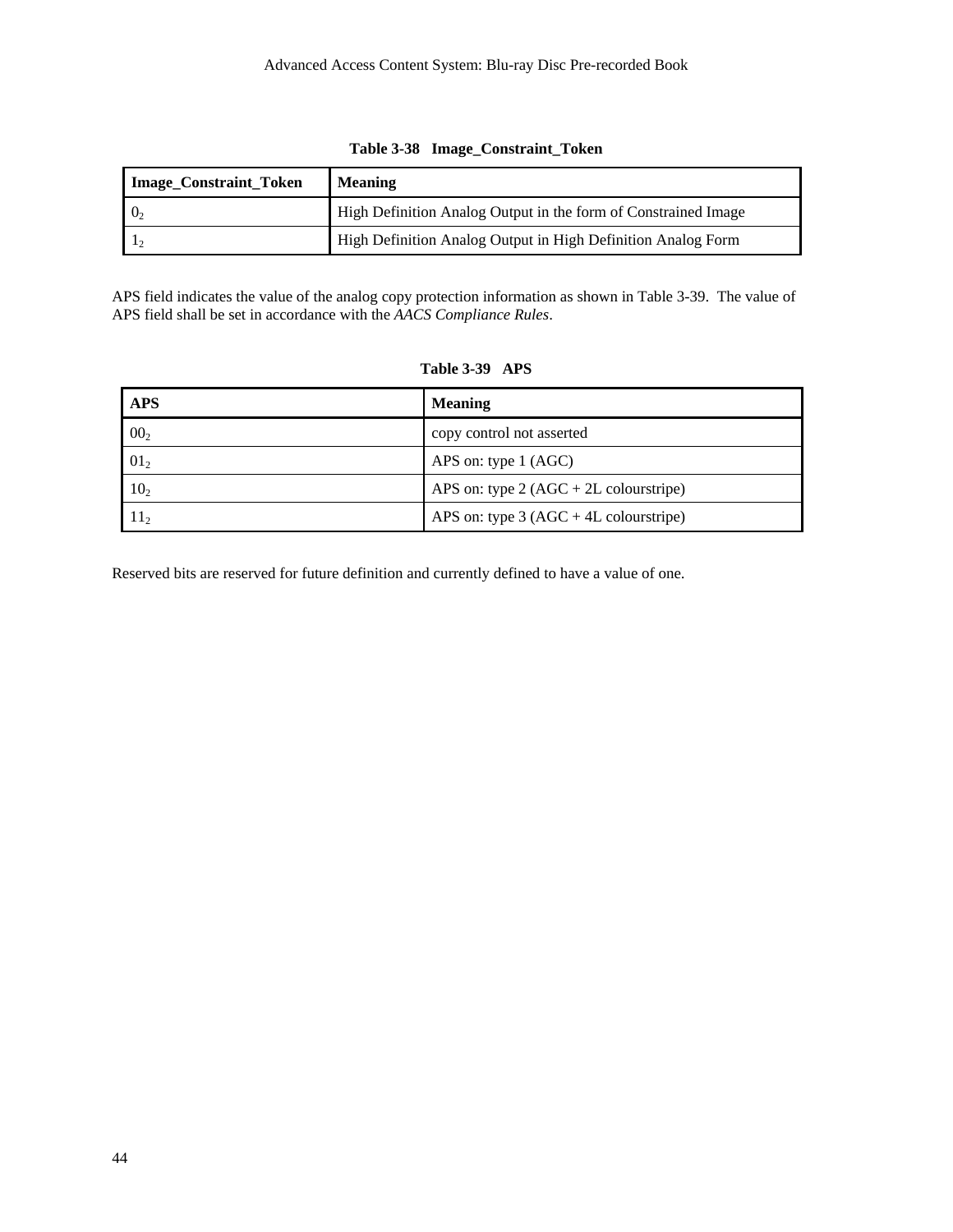# **Chapter 4 Details for Uses of On-line Connections**

# **4. Introduction**

The information related to the contents use with network transaction is specified in Chapter 5 of *Introduction and Common Cryptographic Elements* of this specification. This chapter describes additional details of on-line functions that are specific to the use of AACS encryption with BD-ROM Media and Application Format.

# <span id="page-58-0"></span>**4.1 Virtual File System**

BD-ROM application format introduces a concept of Virtual Package. By use of this concept, downloaded content in the Binding Unit Data Area of Local Storage (e.g. HDD) and pre-recorded content on the BD-ROM are combined as one virtual "packaged media".

According to the application image described in Chapter 5 of AACS *Introduction and Common Cryptographic Elements* book of this specification, downloaded files include not only content files, but also files for copy protection (e.g. CPS Unit Key File, etc. recorded in AACS directory).

To realize the concept of Virtual Package, the BD-ROM application format specifies Binding Unit Data Area in local storage and the mechanism of Virtual File System (VFS) to play the contents on BD-ROM Disc together with the files recorded in Binding Unit Data Area. Files for copy protection are also covered by this mechanism. For more detail, refer to *Blu-ray Disc Association, System Description Blu-ray Disc Read-Only Format, part 3: Audio Visual Basic Format Specification, version 2.0*.

If the Licensed Player implements VFS for the files defined in the BD-ROM application format, the Licensed Player shall apply the VFS for copy protection files as defined in this specification.

If the Licensed Player implements AACS On-line APIs in addition to BD-J network capability, the Licensed Player shall have capability to process the contents recorded in Binding Unit Data Area with any of four binding methods defined in Section 5.5 of AACS *Introduction and Common Cryptographic Elements* book of this specification.

This section describes the application of the Virtual Package concept to files in the AACS directories.

[Figure 4-1](#page-59-0) shows the example of the VFS concept applied to files in the AACS directories.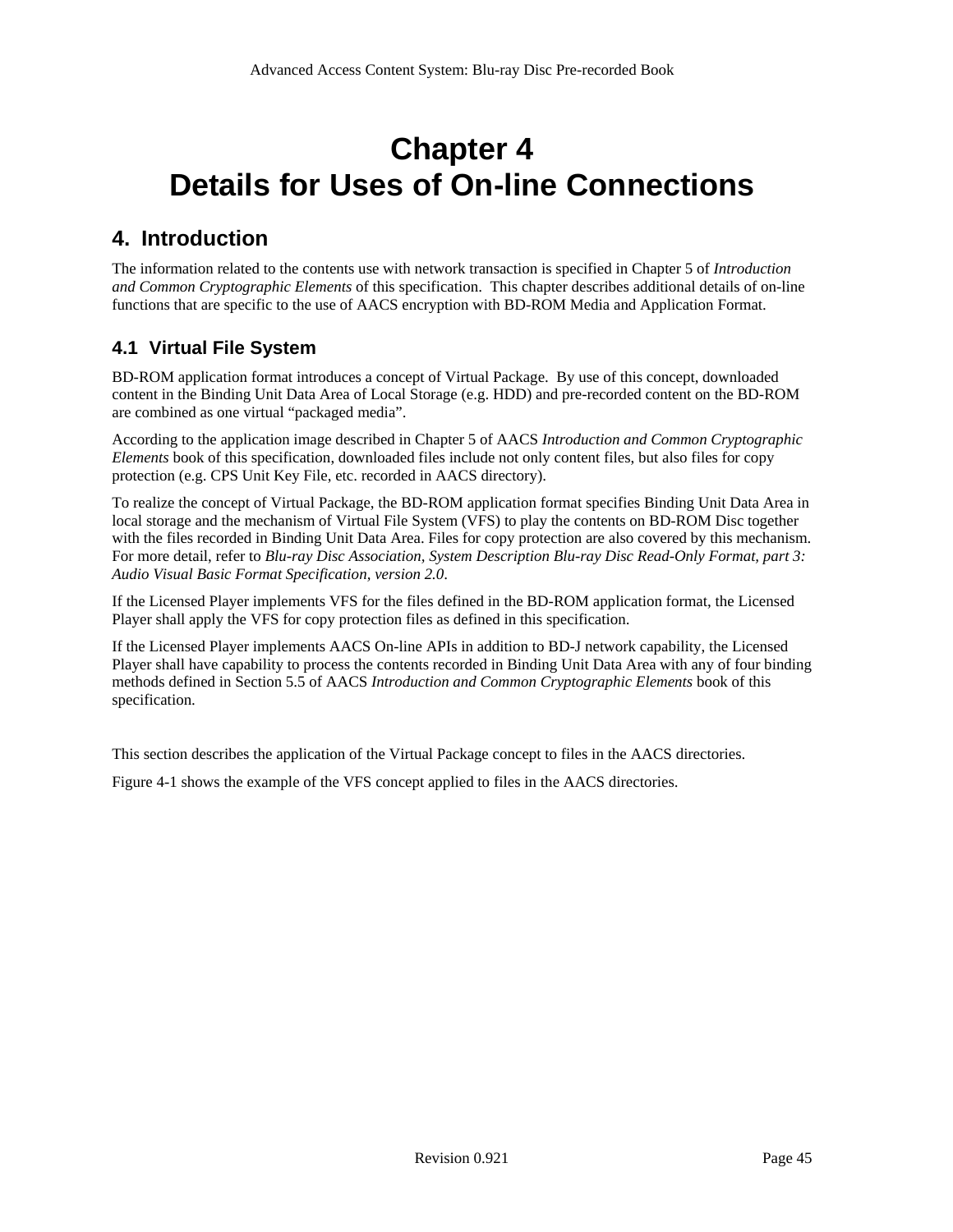

**Figure 4-1 Virtual File System Concept to files in the AACS and BDMV directory** 

<span id="page-59-0"></span>In this example, CPS Unit#1 and CPS Unit#2 are originally recorded on the BD-ROM Disc-A as described in the left hand side of [Figure 4-1.](#page-59-0)

The downloaded files are recorded in the specific area of the Binding Unit Data Area which is associated with the specific disc (ex. BD-ROM Disc-A). In this example, the downloaded contents are some updated files for CPS Unit#1 and CPS Unit #2, and new contents for CPS Unit#3. [Figure 4-1](#page-59-0) shows only the partial update of CPS Unit#1 and CPS Unit#2, and new addition of CPS Unit#3. And the details of AV Application files are omitted.

Note that the actual directory name and file name registered in the File System of Local Storage media may be different from the directory name and file name defined for BD-ROM. However, VFS provides name mapping mechanism from the actual file name used on Local Storage to the B[D](#page-61-0)-ROM defined file name, and VFS recognizes the directory and file structure as described in [Figure 4-1,](#page-59-0)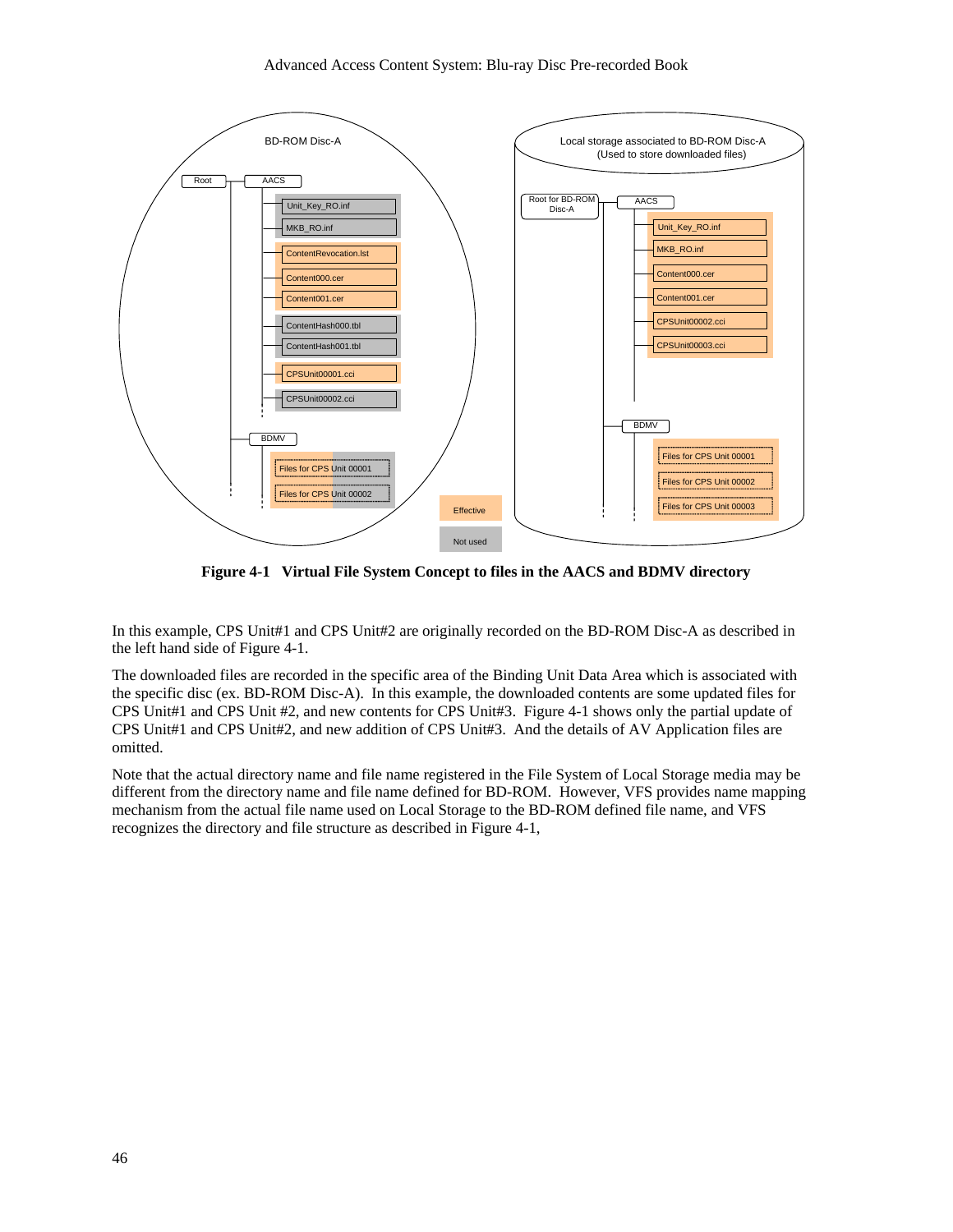Figure 4-2, Figure 4-5, Figure 4-8, and Figure 4-11 are also described based on the applicacation of name mapping mechanism, but the details of name mapping process is omitted in the figures.

For the detail of AV application files in the BDMV directory and VFS for AV application files, refer to *Blu-ray Disc Association, System Description Blu-ray Disc Read-Only Format, part 3: Audio Visual Basic Format Specification, version 2.0*.

Even when some downloaded files are recorded in the Binding Unit Data Area, verifying, Contents Certificate process shall be completed according to the procedure defined in Section 2.3.3 of this specification. Two procedures for Content Certificate verification are defined in Section 2.6 of *AACS Pre-recorded Video Book* of this specification. For procedure a), verification shall be completed before the construction of the VFS. On the other hand, for procedure b), verification shall be done during playback. Note that for both procedures, only the files recorded in BD-ROM Disc are used for verification. Refer to Section 4.1.1 of this specification for the details of these specific files.

For each file in the AACS directories, the actual meaning of updates is explained using the example of Figure 4-1.

CPS Unit Key File: CPS Unit Key File is updated in this example. The CPS Unit Key File in BD-ROM Disc has the encrypted keys for CPS Unit#1 and CPS Unit#2. The CPS Unit Key File in the Binding Unit Data Area has the encrypted keys for all of CPS Unit#1, CPS Unit#2, and CPS Unit#3. Therefore, the CPS Unit Key File in the Binding Unit Data Areahas all encrypted keys that are necessary to play all the content in the VFS.

Content Certificate: Content Certificates are updated in this example in parallel with updating the CPS Unit Usage File. Content Certificate includes the hash values of each CPS Unit Usage File. It is necessary to update the Content Certificate when the CPS Unit Usage File is updated or added.

CPS Unit Usage File: CPS Unit Usage File for newly downloaded CPS Unit is added during the downloading transaction. And the CPS Unit Usage File in the BD-ROM Disc can be used unless the CPS Unit Usage was changed during the downloading transaction according to the intention of contents participants. In the case that CPS Unit Usage File in the BD-ROM Disc is updated by the downloading transaction, the new CPS Unit Usage File which has the same file name is downloaded to the Binding Unit Data Area, and set to effective. On the other hand, in the case that CPS Unit Usage File is added by the downloading transaction, the new CPS Unit Usage File which has the different file name is downloaded to the Binding Unit Data Area, and set to effective. The Licensed Player shall verify the Hash\_Value\_of\_CPS\_Unit\_Usage\_File as defined in Section 2.3.3.2 of this specification. In addition to verification of the Hash\_Value\_of\_CPS\_Unit\_Usage\_File, the Licensed Player shall also verify the Signature of Content Certificate associated with that CPS Unit Usage File before playback of the associated title.

If at least one AACS file listed above is replaced (by e.g. construction or update of Virtual Package), the Licensed Player shall process the file again before playback.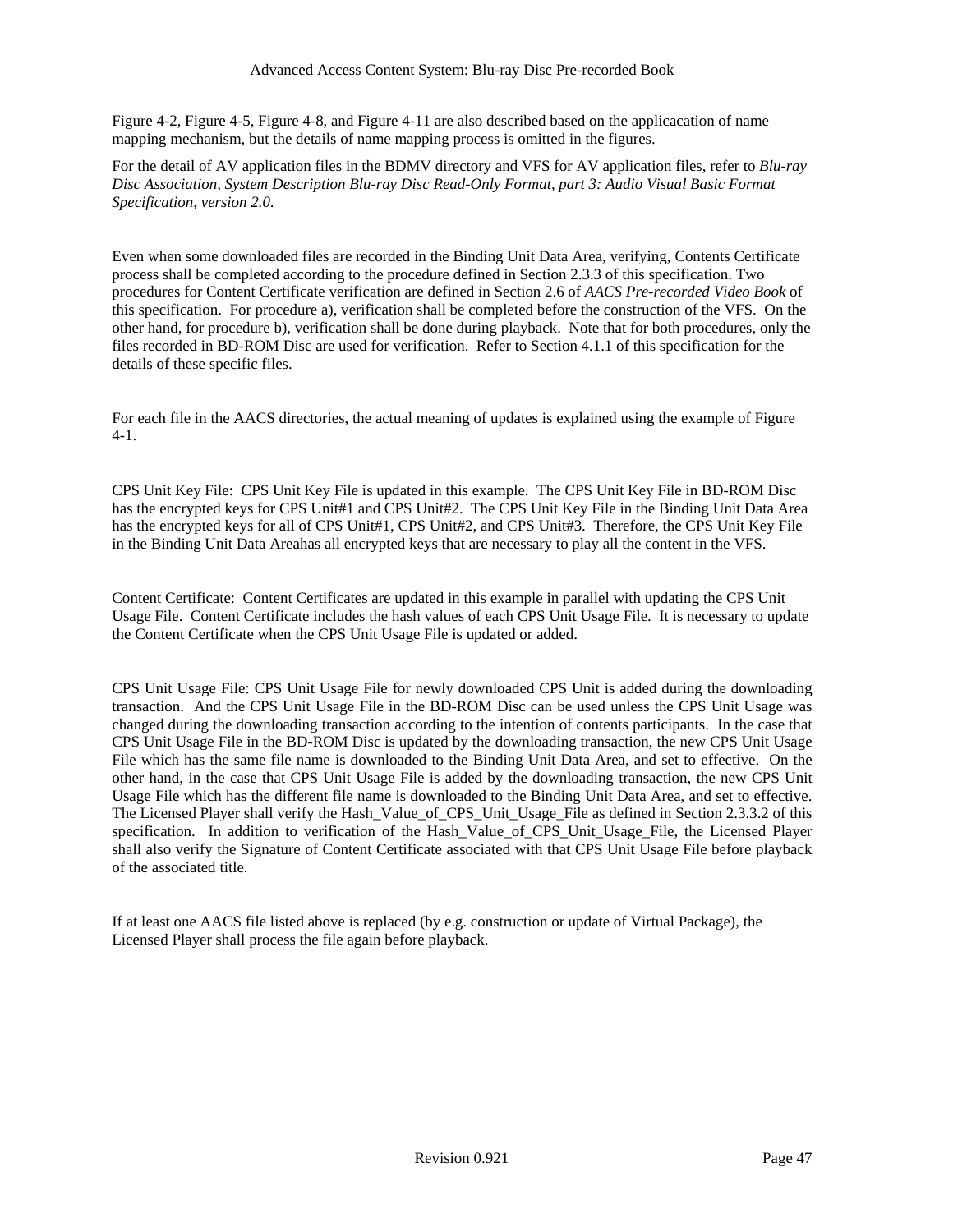Figure 4-2 shows the disc image of the contents on the Binding Unit Data Area.

<span id="page-61-0"></span>

**Figure 4-2 Disc Image of Content on the Binding Unit Data Area** 

The contents on the Binding Unit Data Area are stored under the disc-dependent directory in organizationdependent directory by using the disc id and organization id recorded on associated BD-ROM Disc. Organization\_id may be assigned by each Content Provider and disc\_id is assigned to each content. For the details of the organization\_id and the disc\_id, refer to *Blu-ray Disc Association, System Description Blu-ray Disc Read-Only Format, part 3: Audio Visual Basic Format Specifications, version 2.0*.

# **4.1.1 AACS Files for VFS**

When AACS files are recorded on Binding Unit Data Area, the same files on BD-ROM Disc shall be replaced by the files on Binding Unit Data Area when VFS is constructed.

However, Media Key Block and Sequence Key Block shall be processed without VFS, so the replacement of these files has no effect on MKB and SKB process. Content revocation process shall be also processed without VFS, so the replacement of Content Hash Table and Content Revocation List has no effect on content revocation.

In other words, the Licensed Player shall not use MKB, SKB, Content Hash Table and Content Revocation List on the Local Storage, but use these AACS files on the BD-ROM for Process MKB, SKB or Content Revocation.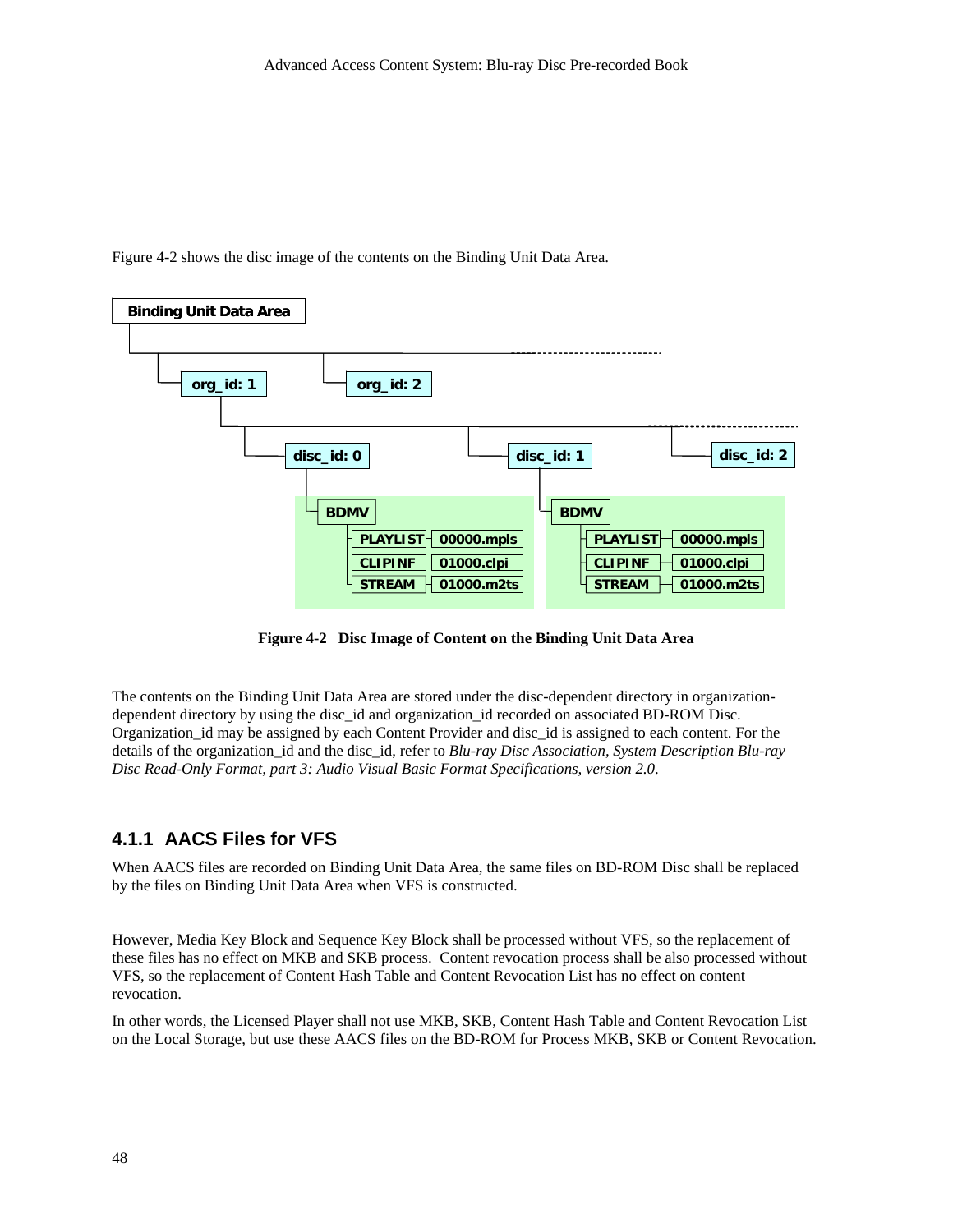# **4.2 System Model**

As an overview, the On-line System based on AACS and BD-ROM application format consists of three modules: Remote Server, BD-J Application and AACS Layer. Figure 4-3 shows the relation between these three modules.



**Figure 4-3 System Model: Relation between three modules** 

BD-J Application sends a request message and receives a response message. These messages are defined in Section [4.3](#page-63-0) of this specification as "connection protocol". Some types of response message may be recorded as a file to the Binding Unit Data Area; e.g. Clip AV stream file, CPS Unit Key File and CPS Unit Usage File.

BD-J Application reads a file from the Binding Unit Data Area and BD-ROM. This file includes Clip AV stream file and Database files defined in the BD-ROM application format, and AACS files. However, BD-J Application does not have direct read access to defined data (e.g. Volume ID, PMSN etc.).

When BD-J Application needs the information related to the AACS Layer, the BD-J Application calls the AACS Layer and receives a return message from it. These messages are defined in Section 4.4 of this specification as APIs between AACS Layer and BD-J Application. Using these APIs, BD-J Application requests AACS-Layer to access AACS defined data.

# **4.3 Connection Protocol between Remote Server and BD-J Application**

BD-ROM application format defines a programmable environment to enhance its interactive feature. By use of this programmable environment, the connection protocol between Remote Server and BD-J Application can be implemented by a service provider's own choice. As an example, the Example Protocol for On-line Enabled Content defined in the *Introduction and Common Cryptographic Elements* of this specification can be utilized for this connection protocol between the Remote Server and the BD-J Application. Note that BD-J supports TLS with cipher suite TLS\_RSA\_WITH\_AES\_128\_CBC\_SHA, which is used in the Example Protocol for Online Enabled Content.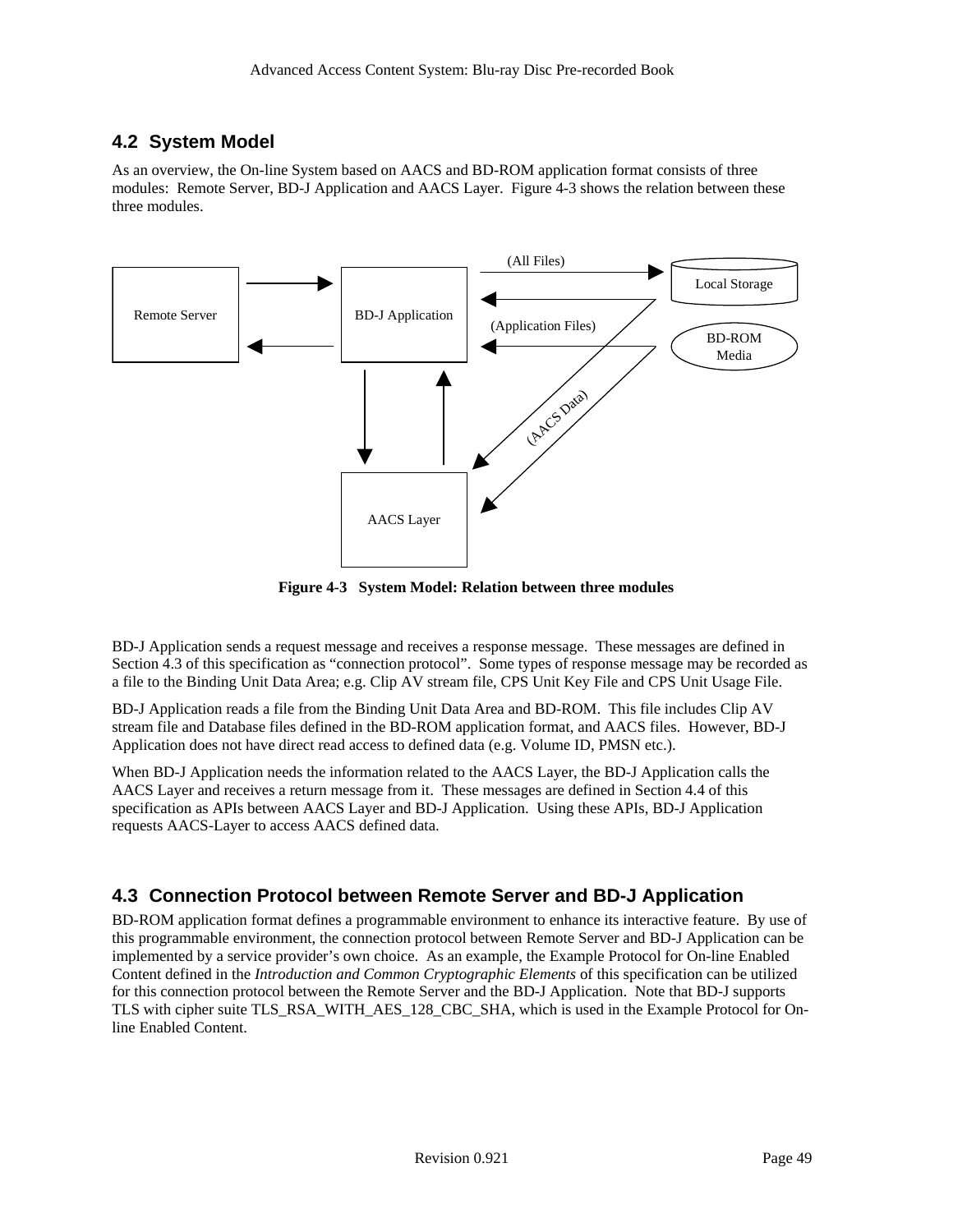# <span id="page-63-0"></span>**4.4 APIs between AACS Layer and BD-J Application**

The connection protocol for the on-line transactions is defined in Section 5.3 of AACS *Introduction and Common Cryptographic Element* book of this specification. This section provides the list of APIs that can be used by BD-J Applications to execute the network transactions. The BD-J Application shall check player's VFS implementation and AACS On-line capability by referring to Player Status Register 31 (PSR31) value and System Property respectively. The APIs defined in this section shall be called only when the player has capability to process such APIs appropriately The Licensed Player with AACS On-line capability is regarded as Enhanced Device, as defined in Chapter 5 of AACS *Introduction and Common Cryptographic Elements* book of this specification.

Note that the BD-ROM application format defines that a player with BD-J network connectivity shall support the VFS. This means that the player with AACS On-line capability has VFS capability.

For Player Status Register, refer to *Blu-ray Disc Association, System Description Blu-ray Disc Read-Only Format, part 3: Audio Visual Basic Format Specifications, version 2.0*.

Further requirement and recommendation for AACS On-line API implementation and BD-J application are defined in Annex D of this specification.

# **4.4.1 Package com.aacsla.bluray.online**

### **4.4.1.1 Class Summary**

Following four classes are defined as AACS On-line API, and shall be supported by the Licensed Player with AACS On-line capability. If the AACS On-line API is supported, such players shall support BD-J network connectivity also.

#### **MediaAttribute**

The MediaAttribute handles media attributes provided by AACS Layer.

#### **DeviceAttribute**

The DeviceAttribute handles device attributes provided by AACS Layer.

#### **ContentAttribute**

The ContentAttribute handles content attributes provided by AACS Layer.

#### **EnablePermission**

The EnablePermisson handles Permission for AACS On-line Enabled Content as defined in Chapter 5 of AACS *Introduction and Common Cryptographic Elements* book of this specification*.*

### **4.4.1.2 Class MediaAttribute**

```
java.lang.Object 
 |
```

```
+--com.aacsla.bluray.online.MediaAttribute
```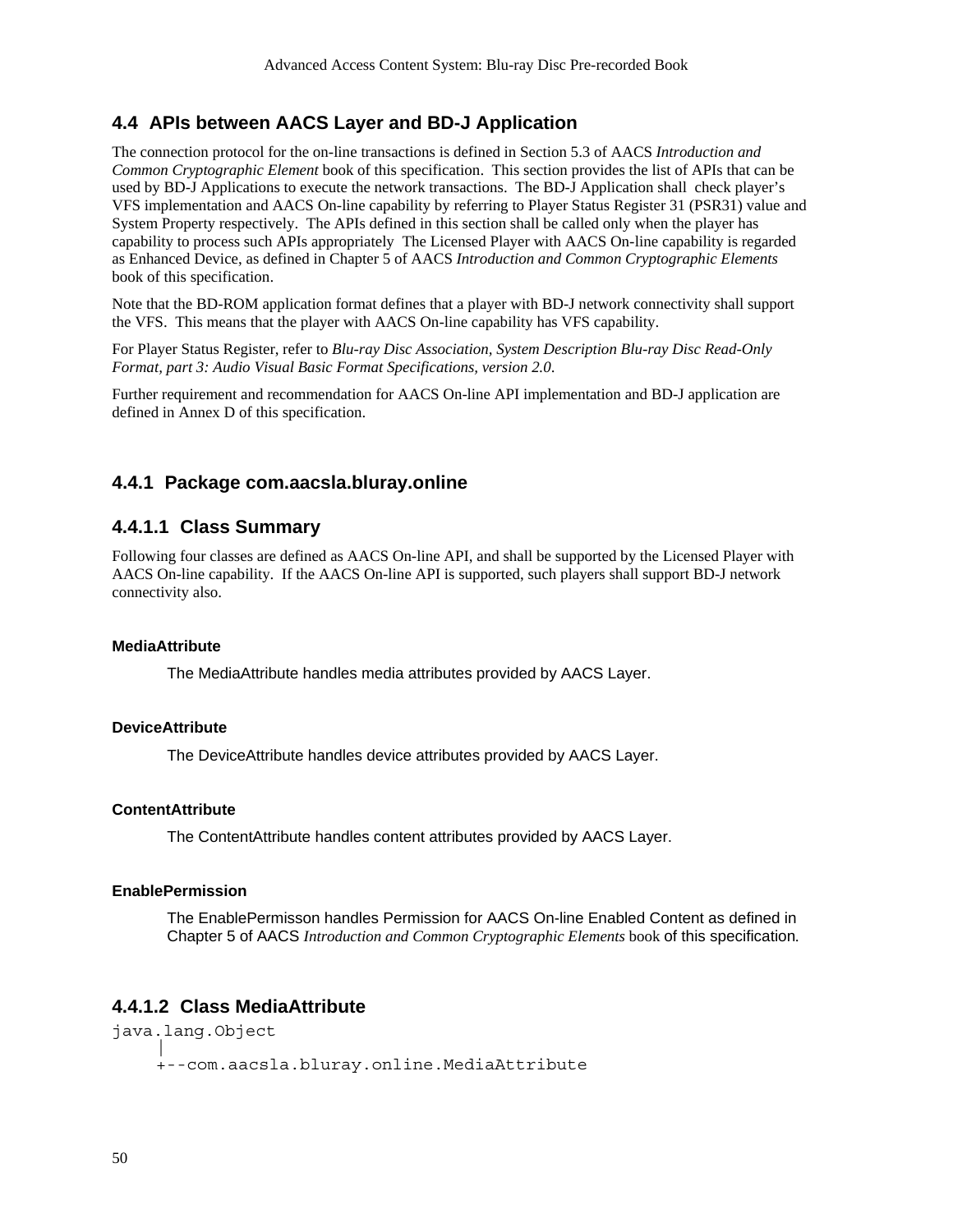public class **MediaAttribute** extends java.lang.object The MediaAttribute handles media attributes provided by AACS Layer.

# **4.4.1.2.1 Constructors**

### **4.4.1.2.1.1 MediaAttribute**

public **MediaAttribute** ( )

Create MediaAttribute object.

# **4.4.1.2.2 Methods**

### **4.4.1.2.2.1 getVolumeID**

### public byte[ ] **getVolumeID**( )

Provide the Volume ID of the currently inserted media. Note that Volume ID is 16 bytes.

#### **Returns:**

the Volume ID. If there is no currently inserted media or any other error, returns null.

### <span id="page-64-0"></span>**4.4.1.2.2.2 getPMSN**

#### public byte[ ] **getPMSN**( )

Provide the Pre-recorded Media Serial Number of the currently inserted media. Note that Pre-recorded Media Serial Number is 16 bytes. Integrity of Pre-recorded Media Serial Number needs not be guaranteed outside of AACS Layer.

#### **Returns:**

the Pre-recorded Media Serial Number. If Pre-recorded Media Serial Number is not recorded in the currently inserted media, returns null. If there is no currently inserted media or any other error, returns null also.

# **4.4.1.3 Class DeviceAttribute**

```
java.lang.Object 
| 
+--com.aacsla.bluray.online.DeviceAttribute
```
### public class **DeviceAttribute**

extends java.lang.object

The DeviceAttribute handles device attributes provided by AACS Layer.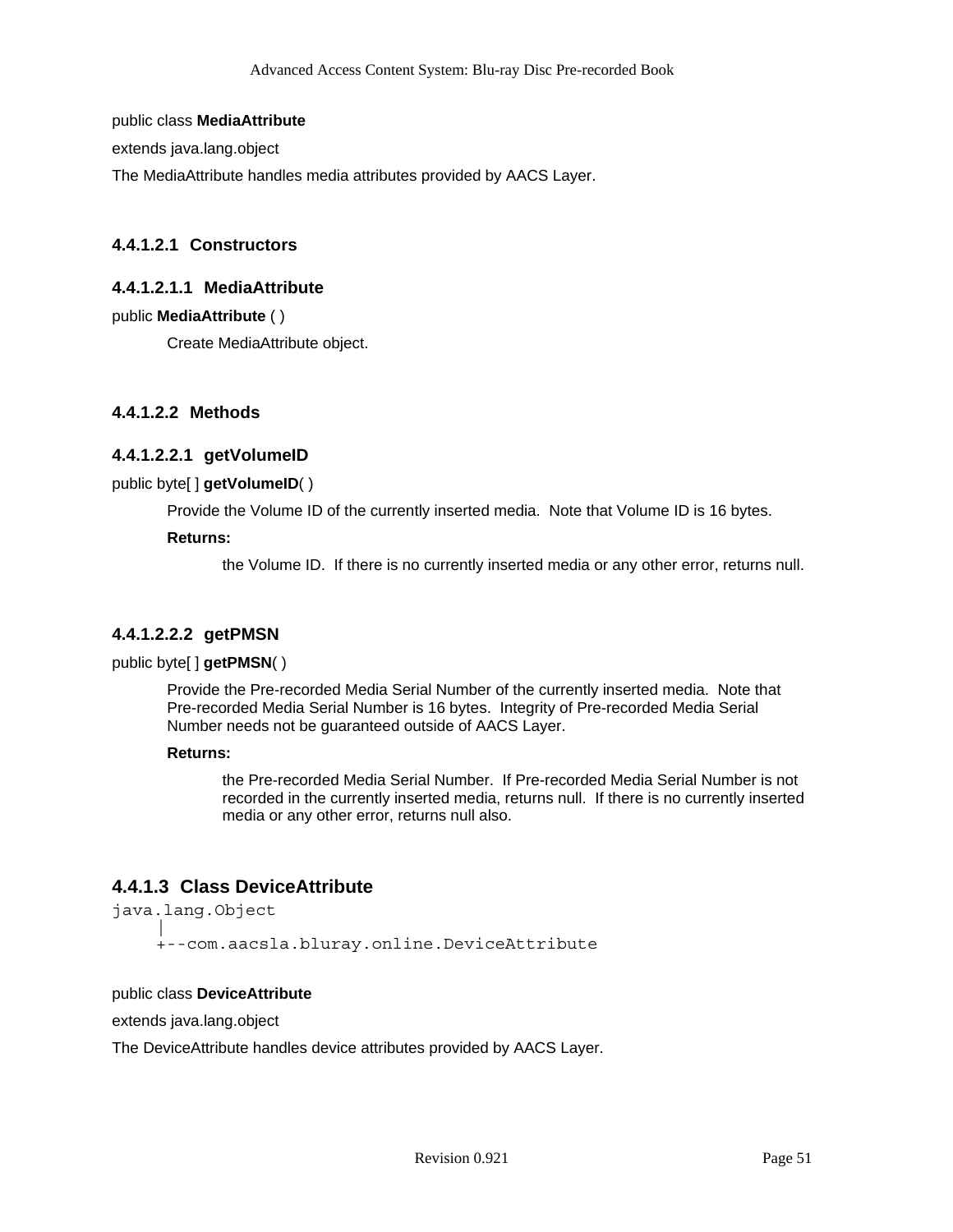# **4.4.1.3.1 Constructors**

# **4.4.1.3.1.1 DeviceAttribute**

### public **DeviceAttribute** ( )

Create DeviceAttribute object.

# **4.4.1.3.2 Methods**

# **4.4.1.3.2.1 getDeviceBindingID**

### public byte[ ] **getDeviceBindingID**( )

Provide the Device Binding Nonce of the device. Note that Device Binding Nonce is 16 bytes.

### **Returns:**

the Device Binding Nonce. If a Licensed Player does not have Device Binding Nonce or there is any other error, returns null.

# **4.4.1.4 Class ContentAttribute**

#### java.lang.Object |

# +--com.aacsla.bluray.online.ContentAttribute

### public class **ContentAttribute**

extends java.lang.object

The ContentAttribute handles content attributes provided by AACS Layer.

# **4.4.1.4.1 Constructors**

# **4.4.1.4.1.1 ContentAttribute**

# public **ContentAttribute** ( )

Create ContentAttribute object.

# **4.4.1.4.2 Methods**

# **4.4.1.4.2.1 getContentCertID**

### public byte[ ] **getContentCertID**( )

Provide the Content Certificate ID of the currently inserted media. Note that Content Certificate ID is 6 bytes, and defined in Section 2.1 of this specification.

### **Returns:**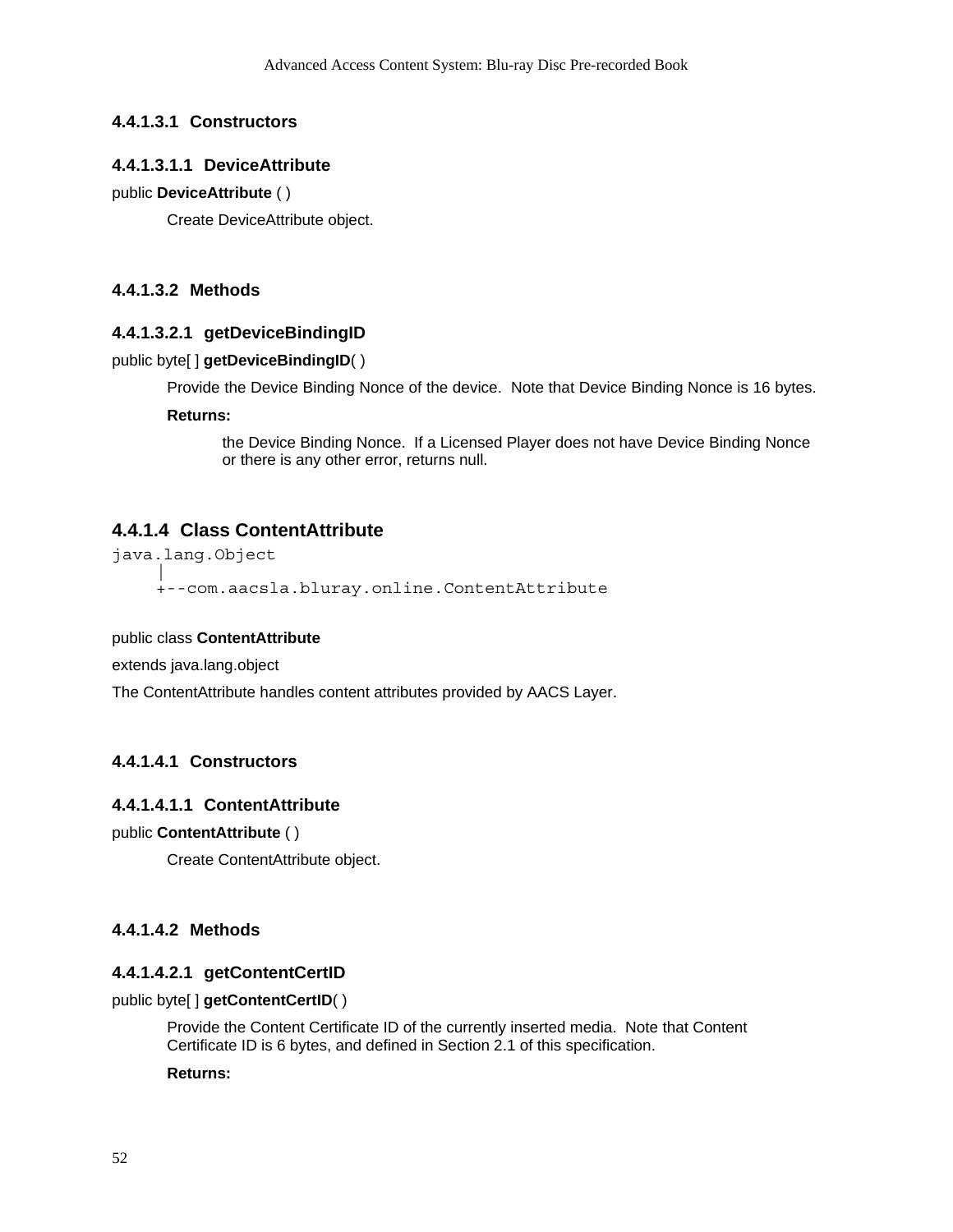the Content Certificate ID. If there is no currently inserted media or any other error, returns null. When the Content Certificate was replaced by VFS, Content Certificate ID retuned by this method shall be retrieved from the Content Certificate on the Binding Unit Data Area of Local Storage. In case of dual layer disc, Content Certificate ID in Content000.cer shall be returned.

# <span id="page-66-0"></span>**4.4.1.5 Class EnablePermission**

```
java.lang.Object 
| 
+--com.aacsla.bluray.online.EnablePermission
```
#### public class **EnablePermission**

#### extends java.lang.object

The EnablePermisson handles on-line Permission as defined in Chapter 5 of AACS *Introduction and Common Cryptographic Elements* book of this specification.

Note that the Licensed Player with AACS On-line capability shall be capable of handlng both Instant Permission and Cacheable Permission. However, the Licensed Player which is not capabile of storing Cacheable Permission, shall treat every Cacheable Permission as an Instant Permission. The treatment of Cacheable Permission for a Licensed Player which is capable of storing Cacheable Permission is defined in Section 4.4.1.5.2.2 of this specification.

The BD-J Application shall not try to play the Titles which do not have valid Permission. The Licensed Player treats such a playback request as an illegal request and shall block the playback of such Titles. The player behavior after such an illegal request is implementation dependent.

### **4.4.1.5.1 Constructors**

### **4.4.1.5.1.1 EnablePermission**

#### public **EnablePermission** ( int title\_id )

Create EnablePermission object.

#### **Parameters:**

title id – title id of the Title which this Permission corresponds to.

(Note) First Playback and Top Menu may not be appointed by this call, because those are always Basic Title and title\_id is not assigned.

### **4.4.1.5.2 Methods**

#### **4.4.1.5.2.1 getNonce**

public byte[ ] **getNonce**( )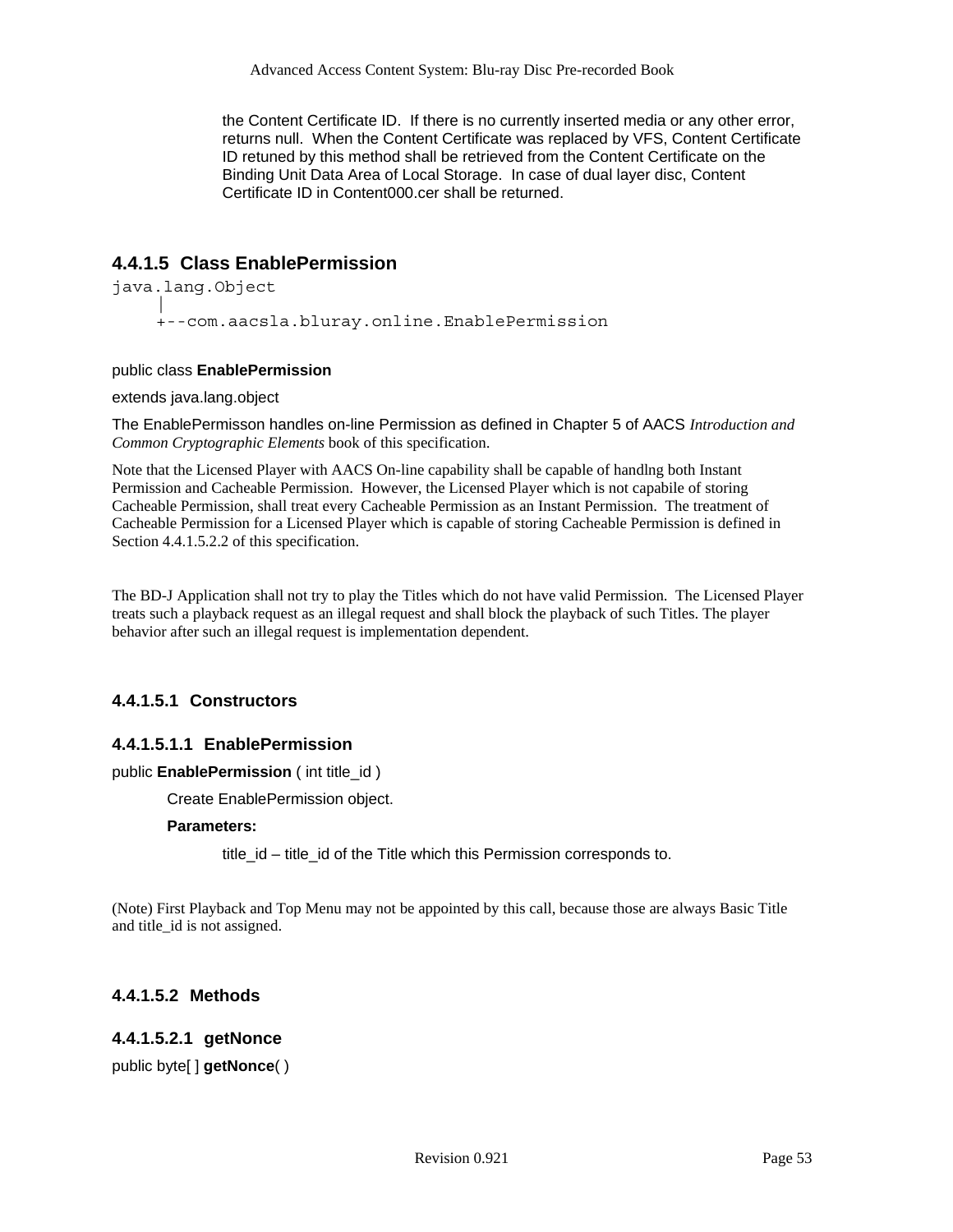Provide the Nonce generated by AACS Layer. The number of Nonces, which a player can hold, shall be one. If there is another existing Nonce that has been already generated, this call shall clear the existing Nonce in AACS Layer. If the existing Nonce is cleared, setPermission() corresponding to the existing Nonce returns false because Nonce doesn't match to message. In the case of disc ejection or power off, the existing Nonce shall be cleared. Note that Nonce is 16 bytes.

Note that getNonce() can be called even for the Basic Title, and a player behavior shall be the same as Enhanced Title. If the media is inserted, the player shall always return a nonnull value even if the title specified by the parameter of the constructor does not exist on the media.

#### **Returns:**

the Nonce generated by AACS Layer. If there is no currently inserted media or any other error, returns null.

### **4.4.1.5.2.2 setPermission**

public boolean **setPermission** ( byte[ ] message )

throws

java.lang.NullPointerException

Set the message which is received from Remote Server to verify and activate the Permission. Note that the length of message shall be 16 bytes. This call shall clear existing Nonce. This also applies in case the argument is null.

If the Licensed Player is capable of storing Cacheable Permission, Cacheable Permission shall be kept for each combination of VolumeID and title id.

#### **Returns:**

- true: the message is verified correctly and the Permission is activated. If the Permission was already activated for the same title\_id prior to this call, the Permission is overwritten by new Permission.
- false: the message is not verified correctly, the length of message is not 16 bytes, or there is any other error. If the Permission was already activated for the same title id prior to this call, the Permission shall be deactivated.

#### **Throws:**

java.lang.NullPointerException – if any of the arguments are null. If the Permission for the title id has been already activated, the Permission for that title id shall be deactivated.

The concept of Permission is defined in Section 5.3 of the AACS *Introduction and Common Cryptographic Elements* book of this specification.

In the case of BD-ROM, the Encrypted Title Key (CPS Unit Key) formula is defined as follows:

AES-128E(K<sub>vu</sub>, K<sub>t</sub> ⊕ Nonce ⊕ AES H(Volume ID || title\_id))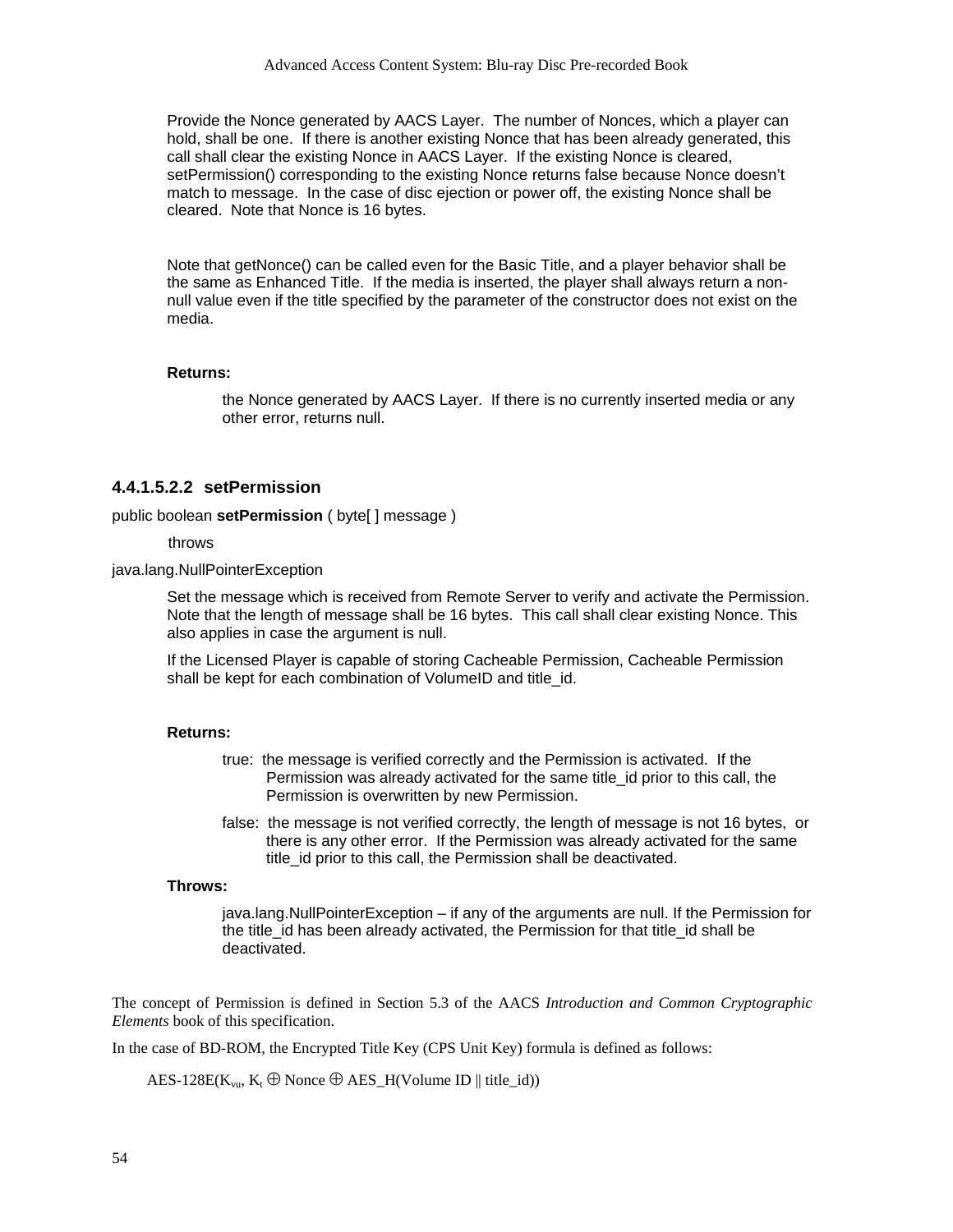#### Advanced Access Content System: Blu-ray Disc Pre-recorded Book

The procedure to check the message is also defined in Section 5.3 of the AACS *Introduction and Common Cryptographic Elements* book of this specification. In this formula, title id is 4 bytes, title id is the one used to construct the instance of EnablePermission, which calls setPermisson. Kvu and VolumeID are derived from the currently inserted media. Kt is the CPS Unit key which is associated with the title specified by title id in the package (virtual or disc) that was being used when setPermission() was called. Nonce is the one existing in AACS Layer. Concretely, a Licensed Player collects the values (Kvu, Kt, Nonce, VolumeID, and title id) from a Licensed Player itself, BD-ROM or Local Storage, and calculates above formula. If the results of the calculation matched to the message set by setPermission(), the verification is successful. . Otherwise, the verification is failed.

Only in the case when setPermission() or checkPermission() is called, or a Licensed Player is about to activate the Enhanced Title, a Licensed Player shall check if the Permission for that title is activated. The Licensed Player shall not start the playback of the Enhanced Title, unless the Permission for this title is activated.

A Licensed Player which is capable of storing Cacheable Permission shall treat the Cacheable Permission as following;

A Licensed Player shall treat the Cacheable Permission under the rule defined in Enhanced Title Usage for AACS in the associated CPS Unit Usage File. If the current time is out of playable time specified by "Period", "After" or "Before" fields of Enhanced Title Usage for AACS, a Licensed Player shall not start the playback of the Enhanced Title even if the Title has activated Permission. If all of "Period", "After" and "Before" are undefined (the values are all zero), a Licensed Player can cache the Permission forever. Note that the Licensed Player shall evaluate "Period", "After" or "Before" field, when the Licensed Player tries to start the playback of the Enhanced Title. Once the playback of the Enhanced Title started, that Enhanced Title may be continuously played until the player stops the playback of the corresponding Title even if the current time became out of playable time.

Note that the maximum number of Cacheable Permissions to be stored is implementation specific.

A Licensed Player may implement two types of Secure Clock as defined in Section 5.2.1 of the *Introduction and Common Cryptographic Elements* book of this specification. Secure Clock for elapsed time purpose can handle only "Period" and shall ignore "After" and "Before". On the other hand, Secure Clock for calendar time purpose can handle "Period", "After" and "Before". Each type of Secure Clock can handle the Usage Rules as defined in Table 4-1.

| <b>Usage Rule:</b><br>- Period is defined,<br>and   |                                                      | <b>Usage Rule:</b>         | <b>Usage Rule:</b>                                                         | <b>Usage Rule:</b>                    |
|-----------------------------------------------------|------------------------------------------------------|----------------------------|----------------------------------------------------------------------------|---------------------------------------|
|                                                     | - Period is defined<br>- (After and Before           | - (Period is<br>undefined) | - (Period is<br>undefined)                                                 |                                       |
|                                                     | - After and/or Before<br>is defined                  | are undefined)             | - After and/or<br>Before are defined                                       | - (After and Before<br>are undefined) |
| <b>Secure Clock</b><br>for elapsed<br>time purpose  | Can handle (and<br>ignore After and<br>Before field) | <b>Can handle</b>          | <b>Cannot handle (and</b><br>shall handle as<br><b>Instant Permission)</b> | <b>Can handle</b>                     |
| <b>Secure Clock</b><br>for calendar<br>time purpose | Can handle                                           | <b>Can handle</b>          | <b>Can handle</b>                                                          | <b>Can handle</b>                     |

**Table 4-1 Capability of handling time-based Usage Rules** 

(Note 1) For a Licensed Player that has a Secure Clock for calendar time purpose, if either Period or After/Before is in playable time, the title can be played back.

(Note 2) In case storage for Cacheable Permission is not available (i.e. storage is full), a Licensed Player shall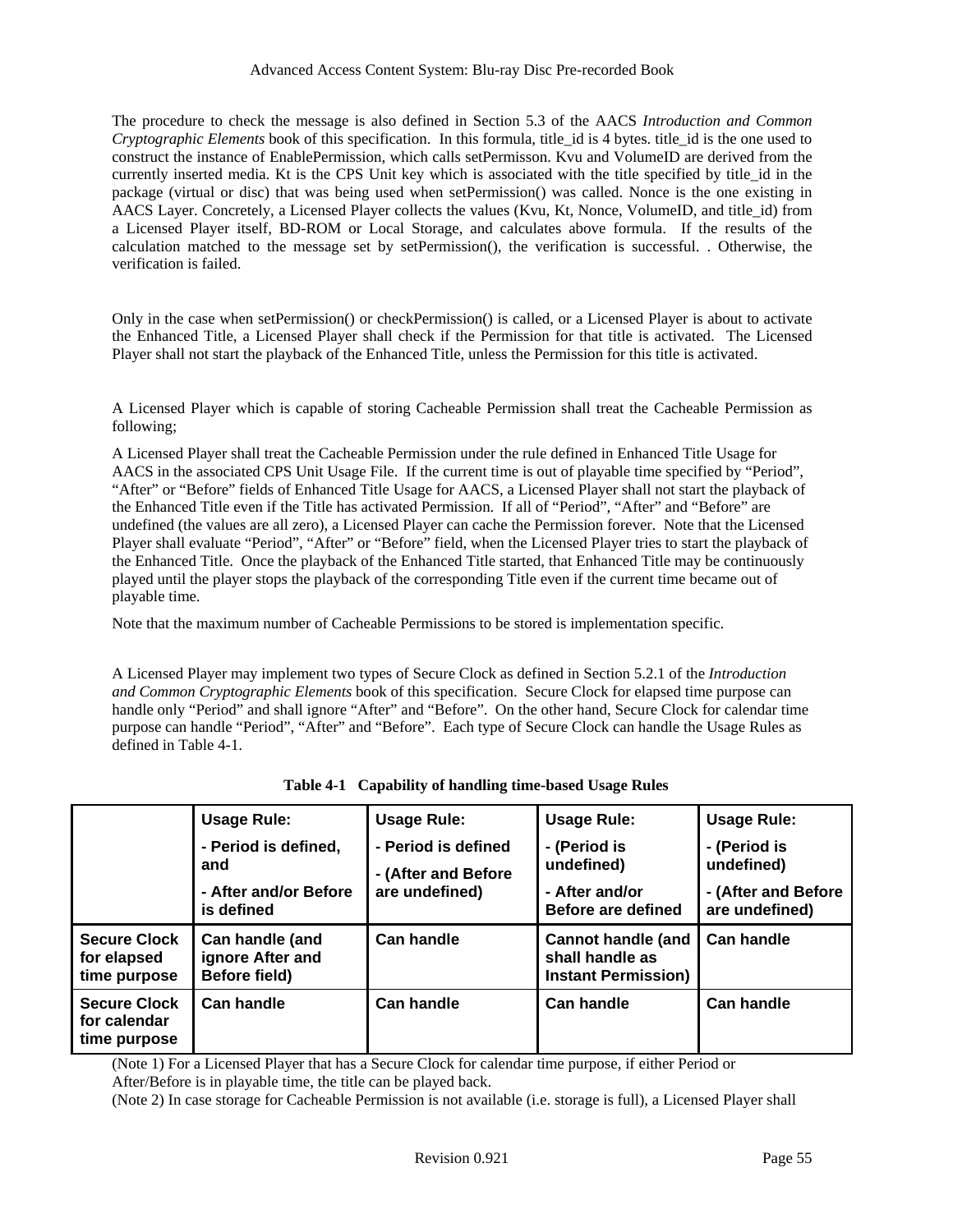handle Cacheable Permission as Instant Permission.

A Licensed Player shall treat the Instant Permission as following;

In the case of disc ejection or power off, the activated Instant Permission shall be deactivated. Even if the VFS is re-constructed or the instance of the EnablePermisson is deleted (e.g. due to garbage collection), the activated Instant Permission shall not be deactivated.

Note that the maximum number of Instant Permissions is the maximum number of Titles (i.e. 999) on the BD-ROM and a Licensed Player shall be capable of storing all the Instant Permissions.

(Note 3) setPermission() can be called even for the Basic Title, and behavior of a Licensed Player (including treatment of Permission) shall be the same as Enhanced Title. If setPermission() is called for the Title which does not exist on the media or Local Storage, a Licensed Player shall return false.

(Note 4) When a PlayList is played back, BD-J Application shall not use setPermission() for the Title that belongs to a different CPS Unit. In other words, both the Title which includes a BD-J Application that uses setPermission() and the Title corresponding to an enablePermission instance to which setPermission was used shall belong to the same CPS Unit, during PlayList playback.

#### **4.4.1.5.2.3 checkPermission**

public boolean **checkPermission** ( )

Check activation state of the Permission in AACS Layer. In addition, if the associated Permission is the Cacheable Permission and the Licensed Player is capable of storing Cacheable Permission, check whether the current time is out of playable time specified by "Period", "After" or "Before" fields of associated Enhanced Title Usage for AACS.

#### **Returns:**

- true: the Permission for the Title is active. In addition, if the Permission is Cacheable Permission, the current time is in playable time specified by "Period", "After" or "Before" fields of associated Enhanced Title Usage for AACS. Note that the Licensed Player that is not capable of storing Cacheable Permission cannot check current time, therefore if the Permission is active, the Licensed Player shall return "true" regardless of current time.
- false: the Permission for the Title is not active, the current time is out of playable time specified by "Period", "After" or "Before" fields of associated Enhanced Title Usage for AACS, or any other error case.

To avoid unexpected results for the consumer, it is strongly recommended that the BD-J Application uses this API before Title transition to ensure activation state of the Permission for the next Title.

### **4.4.1.5.2.4 isCacheable**

public boolean **isCacheable** ( )

Check the capability of storing the Cacheable Permission.

**Returns:**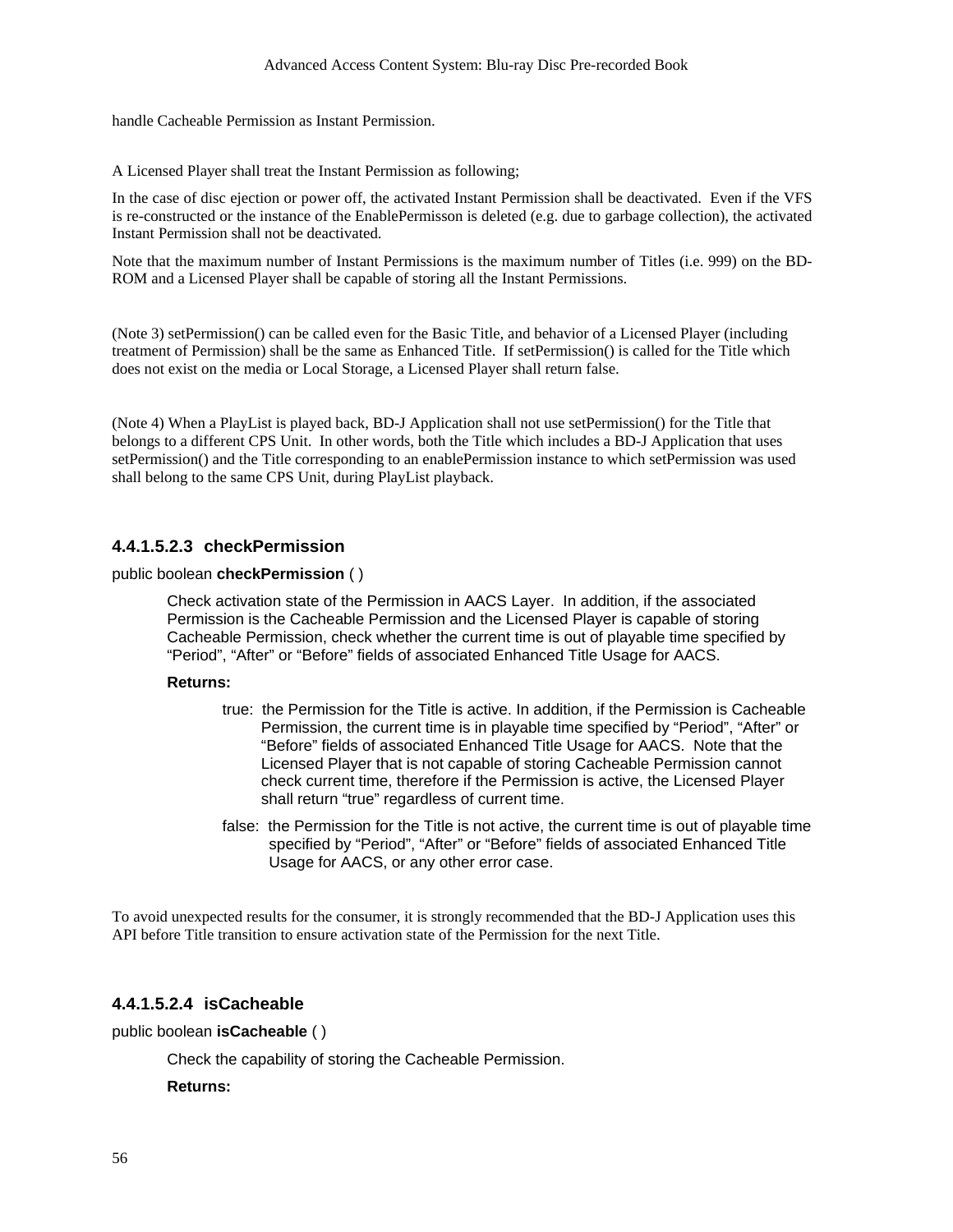- true: the Licensed Player is capable of storing Cacheable Permission (i.e. a Secure Clock is implemented) and storage for Cacheable Permission is available at that time.
- false: the Licensed Player is not capable of storing Cacheable Permission (i.e. a Secure Clock is not implemented) or storage for Cacheable Permission is not available (i.e. storage is full).

A Licensed Player which returns false to isCacheable() method shall treat the Cacheable Permission as Instant Permission when such Licensed Player got Cacheable Permission in the transaction for Enhanced Title.

A Licensed Player which returns true to isCacheable() method shall be capable of treating Cacheable Permission with or without time period in proper manner.

# **4.5 AACS Media Binding**

Types of AACS Media Binding scheme is defined in Section 5.5 of AACS *Introduction and Common Cryptographic Element* book of this specification. Binding Type of the contents is stored in CPS Unit Usage File as defined in Section [3.9.4.4](#page-64-0) of this specification.

Since the playback of Media and/or Device Binding Content is supported by only the Licensed Player with AACS On-line capability, it is strongly recommended for BD-J Application to check the player's AACS On-line capability before the title transition to the title which uses Media and/or Device Binding mechanism indicated by Binding Type in Key Management Information for On-line Function.

Note that a player behavior is also implementation specific when a player tries to play Title but MAC of PMSN (or Device Binding Nonce) recorded in CPS Unit Key File on the Binding Unit Data Area is different from the one calculated from CPS Unit Key and current PMSN (or Device Binding Nonce). To avoid unexpected results for the consumer, it is strongly recommended that the BD-J Application checks that PMSN (or Device Binding Nonce) is the expected value by use of getPMSN() defined in Section 4.4.1.2.2.2 (or getDeviceBindingID() defined in Section 4.4.1.3.2.1) of this specification before the title transition to each title which is using Binding scheme with MAC check mechanism. To realize this, for example, Figure 4-4 shows how to check PMSN (or Device Binding Nonce). Here is a sequence of procedure.

- 1. BD-J Application prepares the expected value of PMSN (or Device Binding Nonce) in Local Storage, which is associated with CPS Unit Key File on the Binding Unit Data Area.
- 2. BD-J Application requests PMSN (or Device Binding Nonce) to AACS Layer.
- 3. AACS Layer returns PMSN (or Device Binding Nonce) to BD-J Application.
- 4. BD-J Application compares PMSN (or Device Binding Nonce) from AACS Layer with the expected value.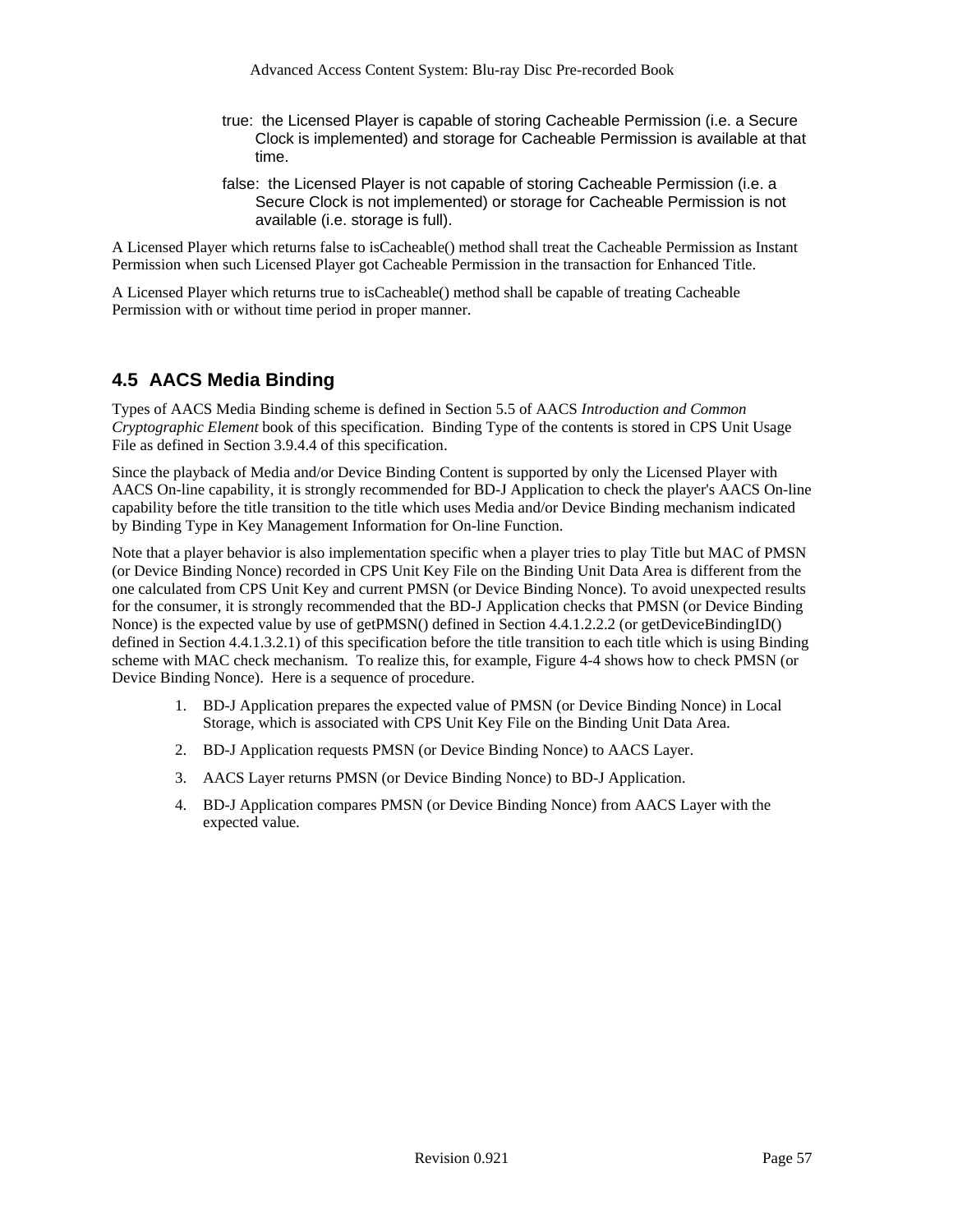

**Figure 4-4 How to Check PMSN (or Device Binding Nonce)** 

The content shall not try to play the titles which do not have playable status in Media and/or Device Binding. The player treats such playback request as an illegal request and shall block the playback of such titles. The player behavior after such an illegal request is implementation dependent.

# **4.6 Example for the contents use with network transaction**

# **4.6.1 Download additional Content**

In this example, additional content is downloaded and stored into the Binding Unit Data Area of Local Storage. There are two cases for this example. One case is that the content is added as a new Title, and the other case is that the content is added to the existing Title.

Figure 4-5 shows the directory structure of this example.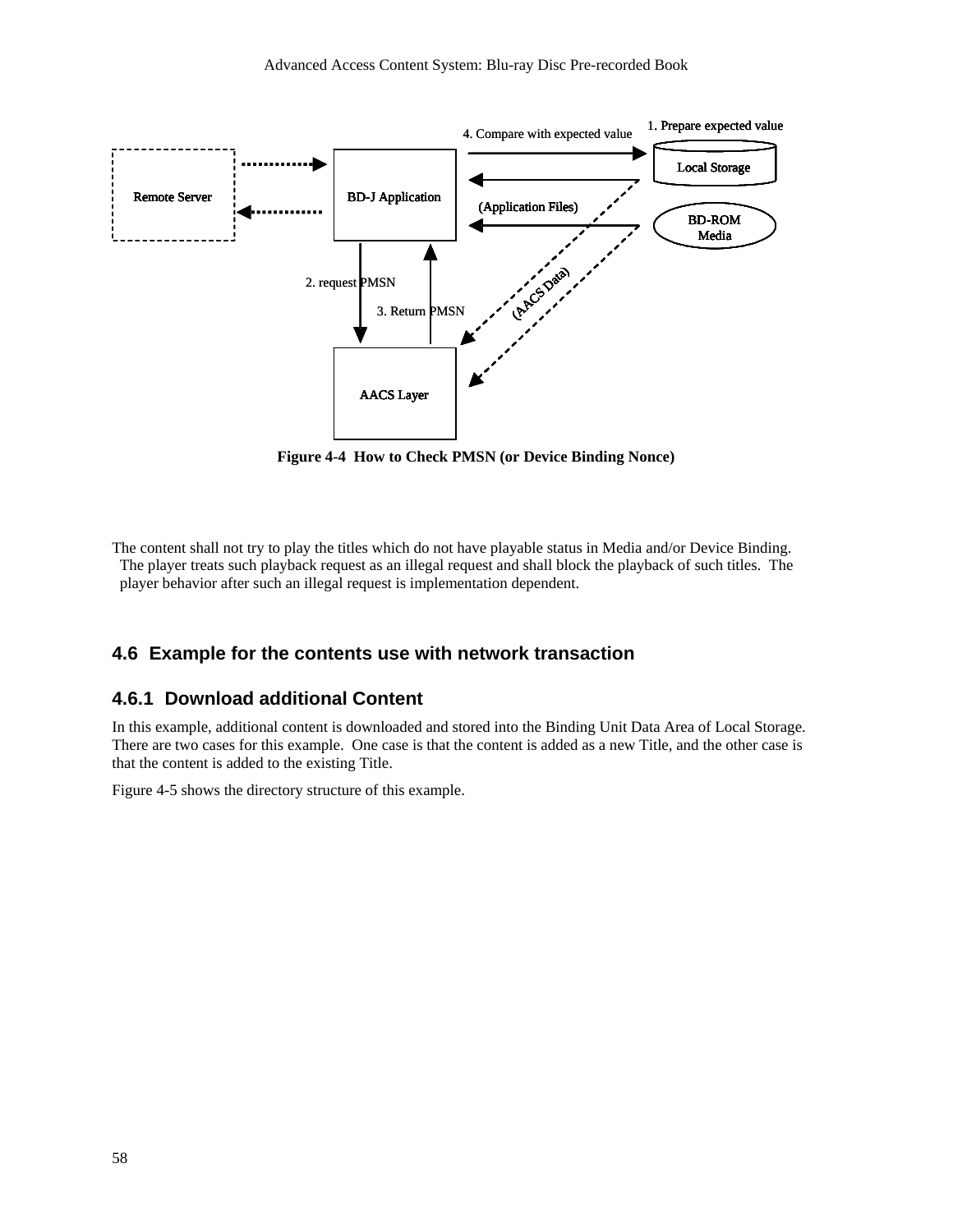

**Figure 4-5 Example: Download additional Content** 

All files under AACS directory are pre-recorded on the media, and there is no download for these files. Files for CPS Unit 00001 are added in this example. Then some files in the media might be overridden by the corresponding files in the Binding Unit Data Area of Local Storage. This case might be useful to update a set of trailers in timely manner.

There are no files for CPS Unit 00002 in the media, and all files are downloaded and stored into the Binding Unit Data Area of Local Storage. This case might be useful to add bonus material after the packaged media are sold.

In both cases, CPS Unit Usage Files and CPS Unit Key File are pre-recorded on the media. The users, who have the media, might be able to receive additional content without charge.

Figure 4-6 shows how to realize this example.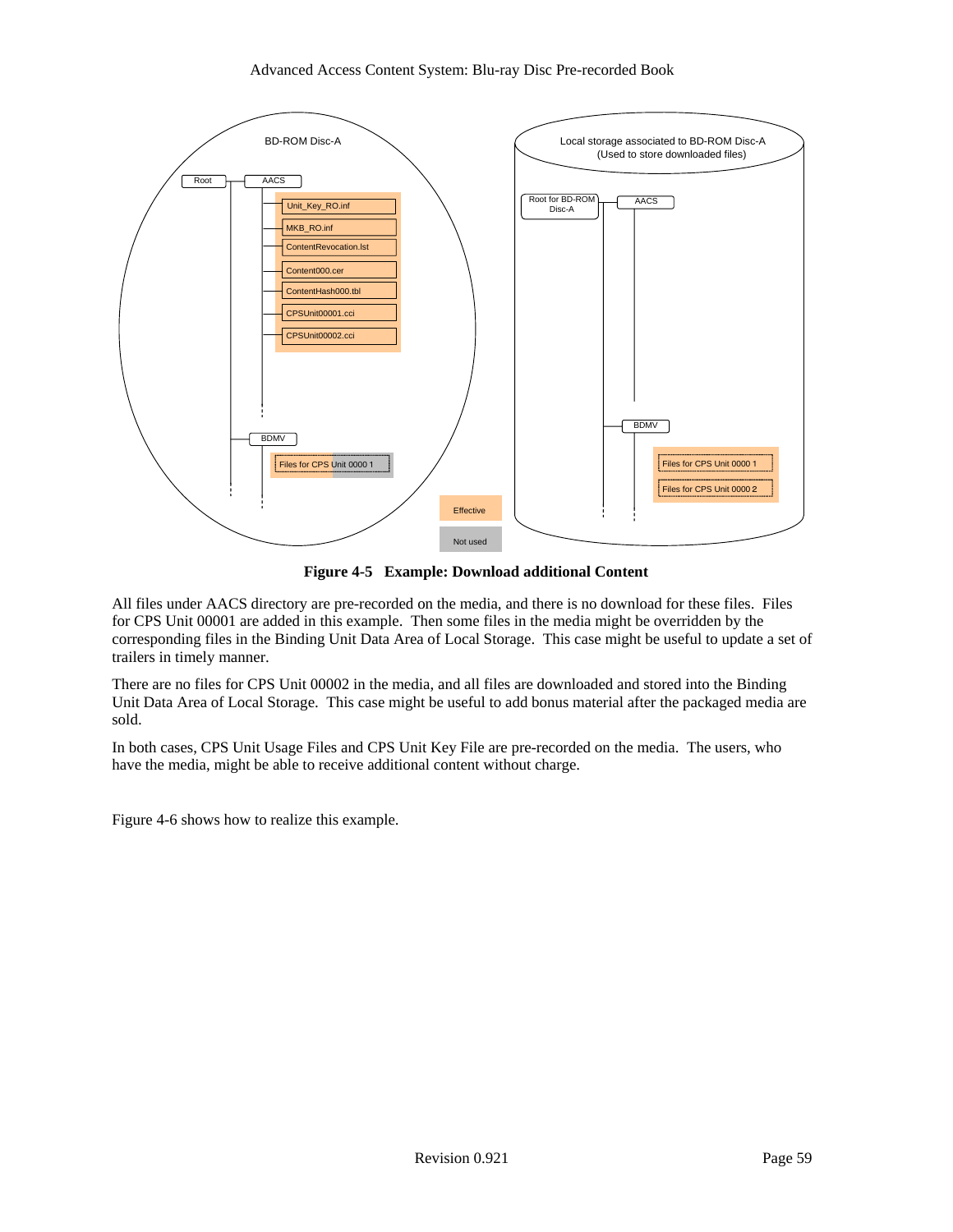

**Figure 4-6 How to realize Download additional content** 

To realize this example, it is not necessary to utilize on-line functionality of the AACS Layer. This example can be realized without the AACS Layer. The BD-J Application requests to download additional content to a Remote Server and stores it into the Binding Unit Data Area of Local Storage.

Of course, after the download process is completed, the AACS Layer is necessary to play the content in both media and the Binding Unit Data Area of Local Storage.

Figure 4-7 describes a decryption overview for the BD-ROM and the Binding Unit Data Area of Local Storage in case of download additional content.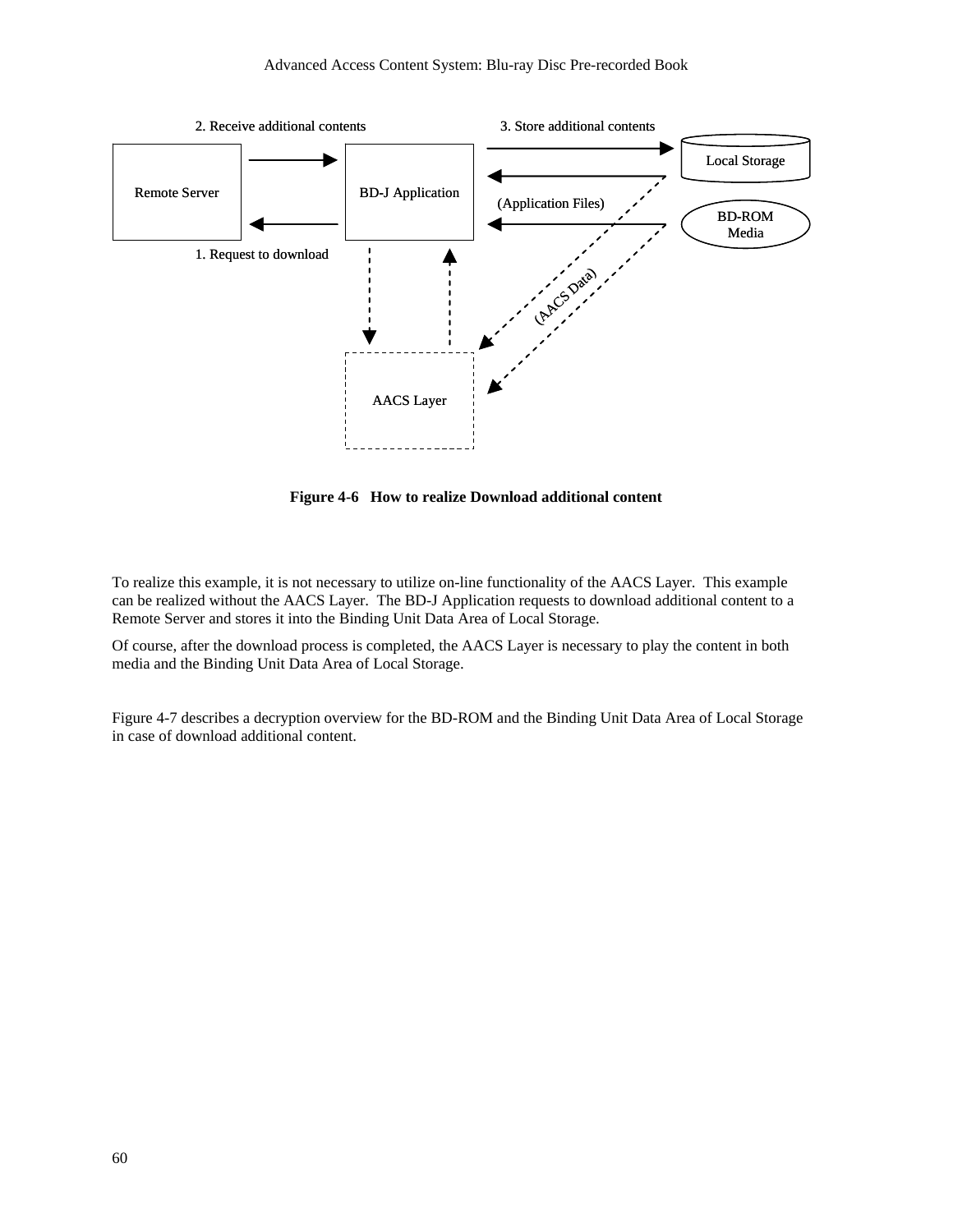



**Figure 4-7 Decryption Overview for BD-ROM and Binding Unit Data Area (1)** 

### **4.6.2 Download updated Usage Rule**

In this example, an updated Usage Rule is downloaded and stored into the Binding Unit Data Area of Local Storage. There are two cases for this: one case is that the binding of the Title Key is still Content Binding, and the other case is that the binding of the Title Key is changed to another type of Binding.

Figure 4-8 shows the directory structure of this example. For both cases, directory structure is identical.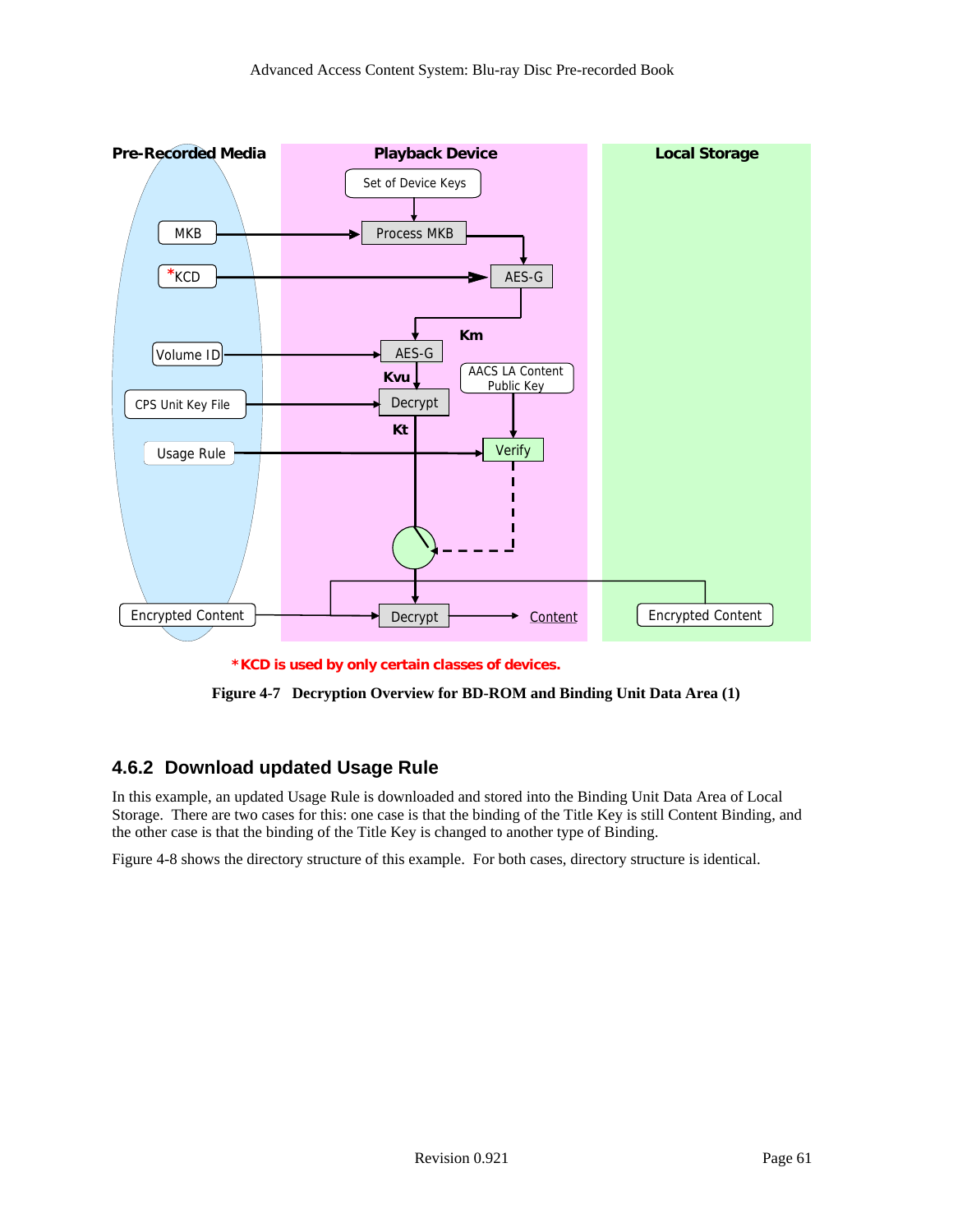

**Figure 4-8 Example: Download updated Usage Rule** 

All files under BDMV directory are pre-recorded on the media, and there is no download for these files. CPS Unit Usage File for CPS Unit 00001 is pre-recorded on the media, and it would be updated (overridden) by CPS Unit Usage File for CPS Unit 00001 stored in the Binding Unit Data Area of Local Storage. Related to this, Content Certificate is also updated, because there is a hash of CPS Unit Usage File in this file. When the binding of the CPS Unit Key is changed to another type of Binding, CPS Unit Key File is also updated, because there is a binding information (MAC value) in this file.

For the case that the binding of the CPS Unit Key is still Content Binding, all files (i.e. CPS Unit Usage File, CPS Unit Key File and Content Certificate) are identical for all users. This case might be useful to update usage rules corresponding to a time after the packaged media is released. The users, who have the media, might be able to receive additional content without charge.

For the case that the binding of the CPS Unit Key is changed to another type of binding, CPS Unit Key File is different for each user. This means that the Remote Server shall return a different CPS Unit Key File for each user. This case might be useful to update usage rules based on a charge to each user.

Figure 4-9 shows how to realize this example.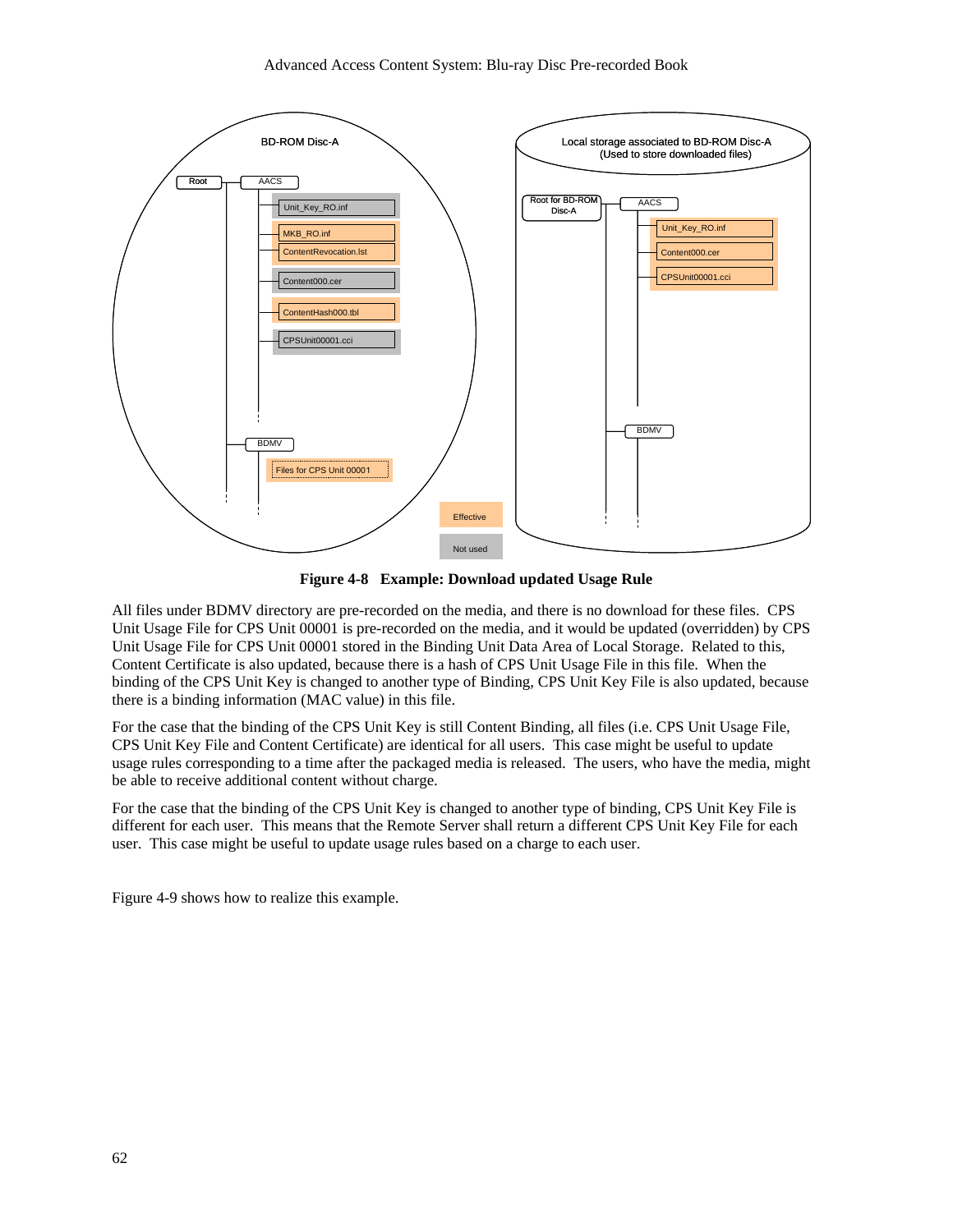

**Figure 4-9 How to realize Download updated Usage Rule** 

To realize the first case of the examples, it is not necessary to utilize on-line functionality of the AACS Layer. The BD-J Application requests to download an updated Usage Rule to a Remote Server and stores it into the Binding Unit Data Area of Local Storage.

To realize the second case, it is necessary to utilize on-line functionality of the AACS Layer. Pre-recorded Media Serial Number is required to bind the Title Key to a specific media. Method defined in Section [4.4.1.2.2.2](#page-77-0) of this specification is utilized by BD-J for this purpose.

Figure 4-10 describes a decryption overview for the BD-ROM and the Binding Unit Data Area in case of Download updated Usage Rule.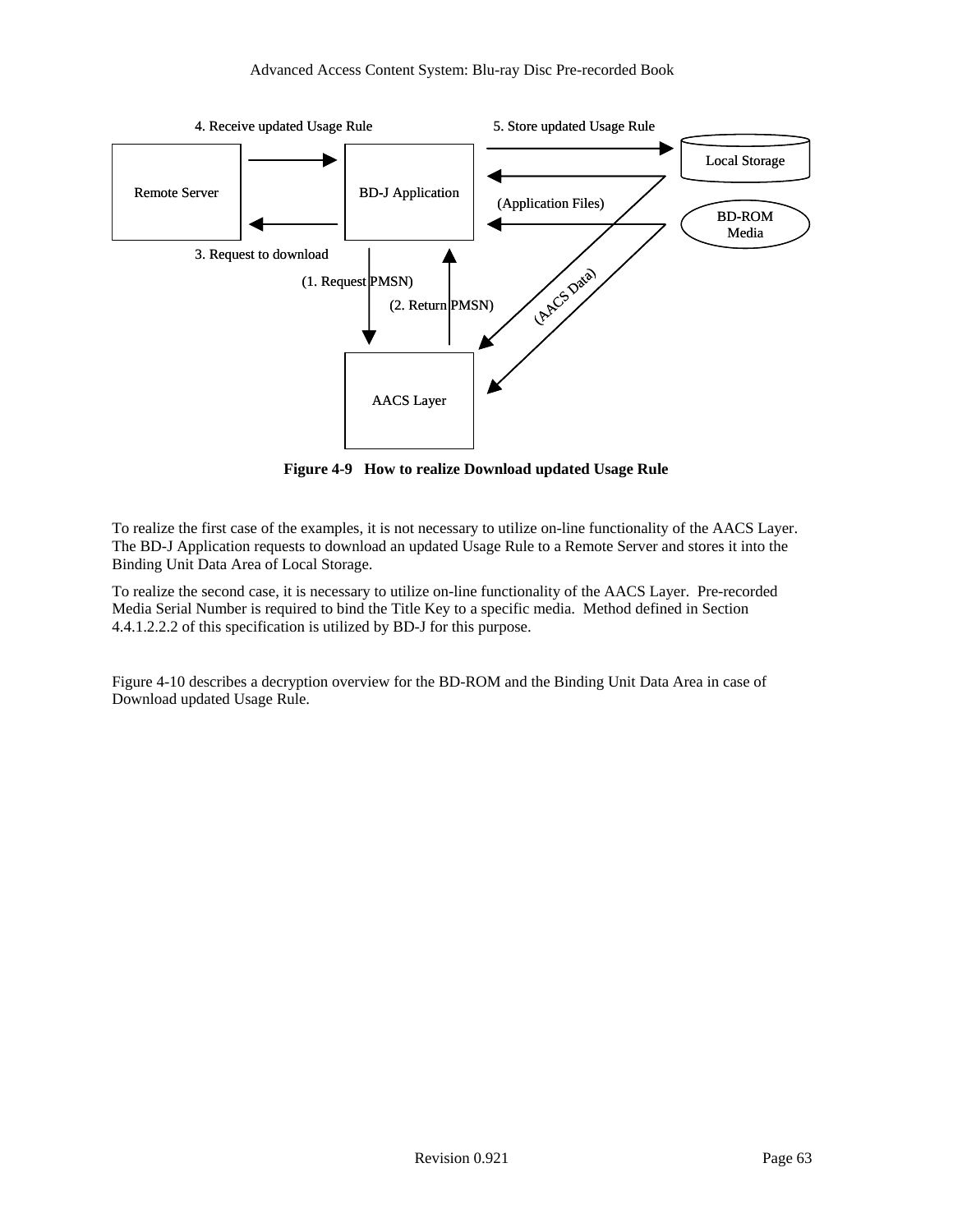



**Figure 4-10 Decryption Overview for BD-ROM and Binding Unit Data Area (2)** 

# <span id="page-77-0"></span>**4.6.3 Download CPS Unit Key**

In this example, CPS Unit Key is downloaded and stored into the Binding Unit Data Area of Local Storage. There are two cases for this example. One case is that the binding of the CPS Unit Key is Content Binding, and the second case is that the binding of the CPS Unit Key is not Content Binding.

Figure 4-11 shows the directory structure of this example. For both cases, directory structure is identical.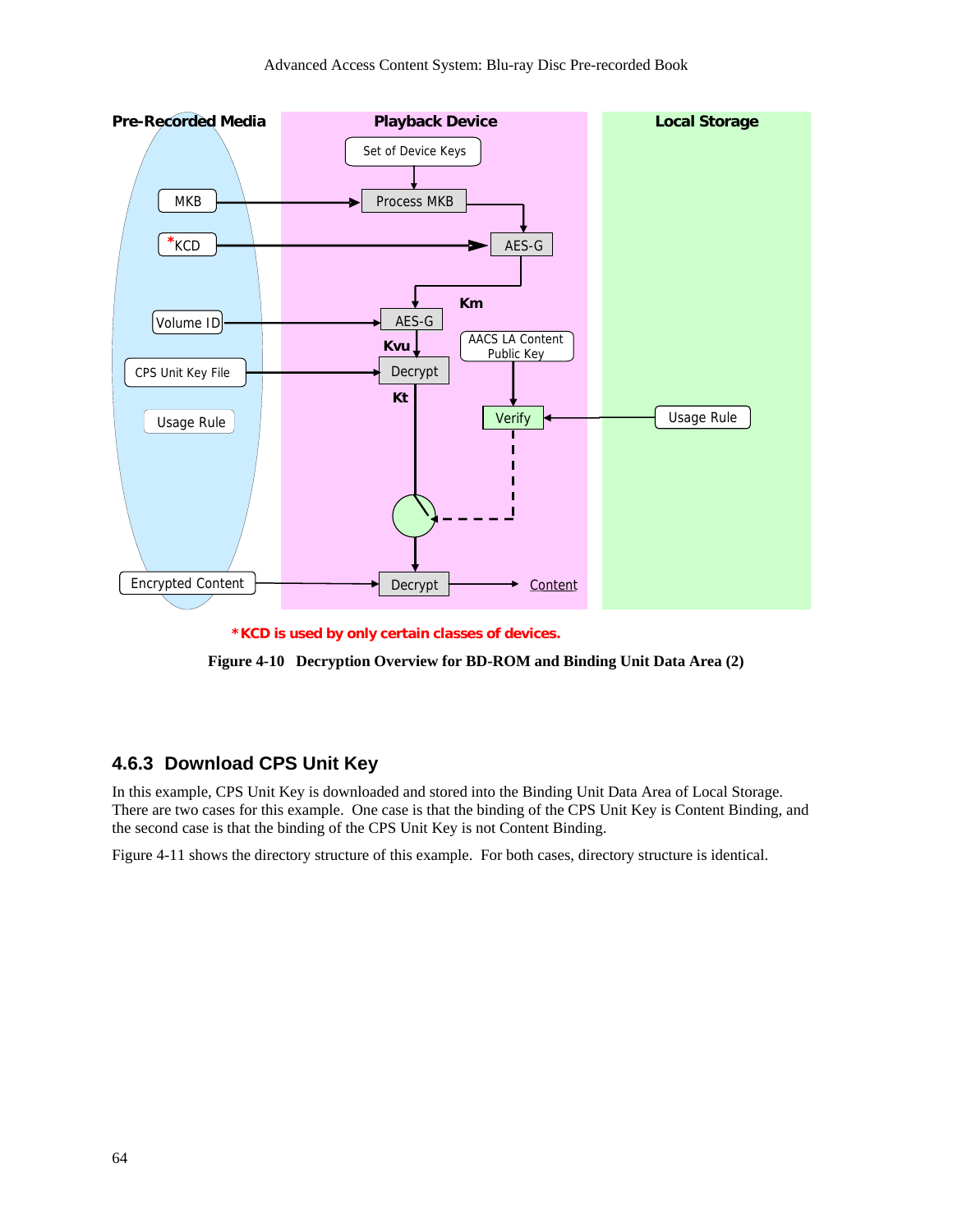

**Figure 4-11 Example: Download CPS Unit Key** 

All files under BDMV directory and AACS directory are pre-recorded on the media, and only one file to be downloaded is CPS Unit Key File. The Original CPS Unit Key File on the BD-ROM might have the CPS Unit Key only for CPS Unit 00001. This means that a Title in the CPS Unit 00002 cannot be played back without downloading an updated CPS Unit Key. Downloading a CPS Unit Key File might have a CPS Unit Key for all CPS Units. Then, all Titles in the media can be played back with this downloaded CPS Unit Key File.

For the case that the binding of the CPS Unit Key is Content Binding, this downloaded CPS Unit Key File is identical for all users. This case might be useful to unlock the content in timely manner without charge.

For the case that the binding of the CPS Unit Key is not Content Binding, CPS Unit Key File is different for each user. This means that the Remote Server shall return different CPS Unit Key File for each user. This case might be useful to unlock the content based on the charge to each user.

Figure 4-12 shows how to realize this example.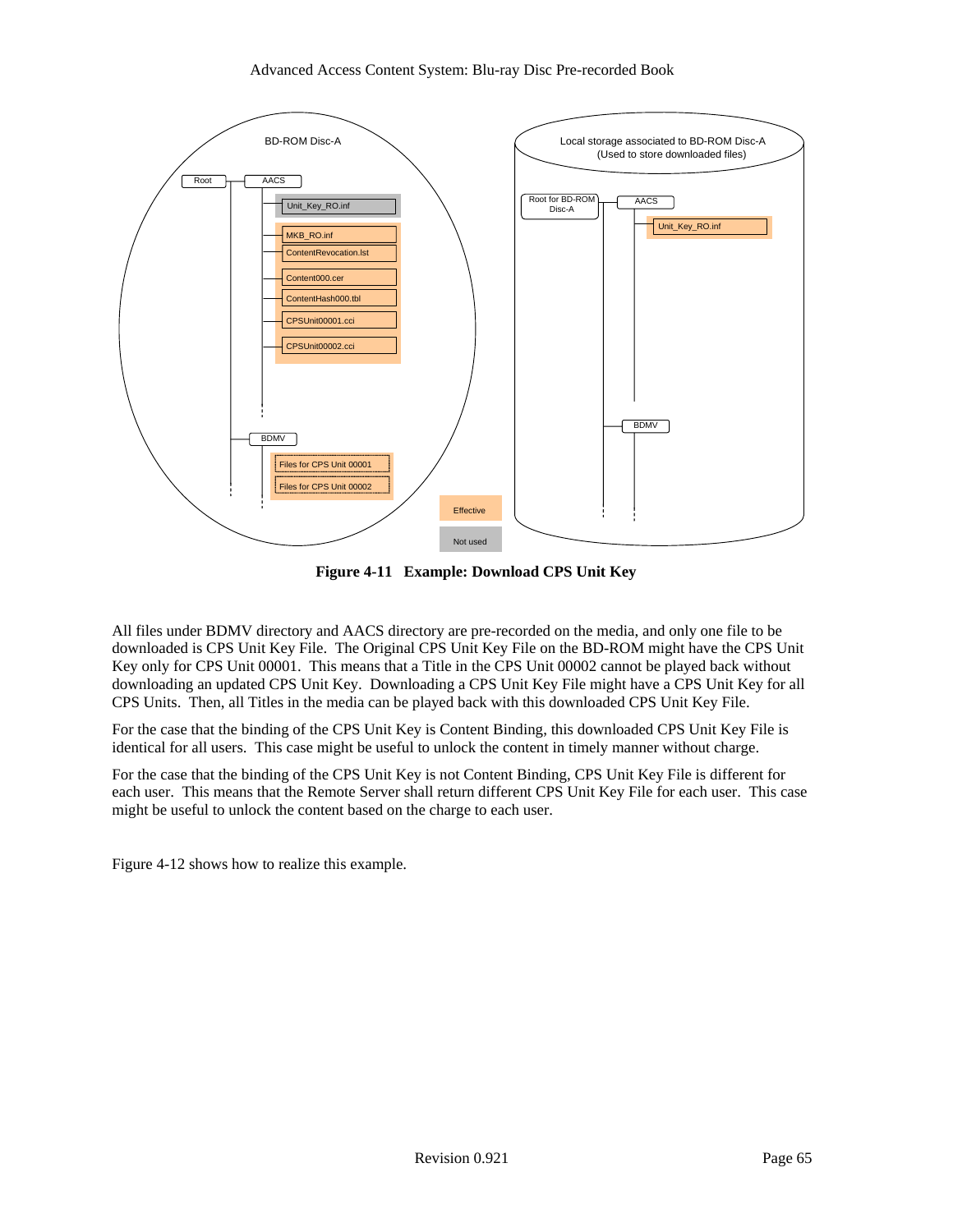

**Figure 4-12 How to realize Download Title Key** 

To realize former case of this example, it is not necessary to utilize on-line functionality of the AACS Layer. This example can be realized only by BD-J. BD-J Application requests to download an updated CPS Unit Key File to Remote Server and stores it into the Binding Unit Data Area of Local Storage.

To realize the later case of this example, it is necessary to utilize on-line functionality of the AACS Layer. A Pre-recorded Media Serial Number is required to bind the CPS Unit Key to a specific media. Method defined in Section [4.4.1.2.2.2](#page-80-0) of this specification is utilized by BD-J for this purpose.

Figure 4-13 describes a decryption overview for the BD-ROM and the Binding Unit Data Area of Local Storage in case of download CPS Unit Key.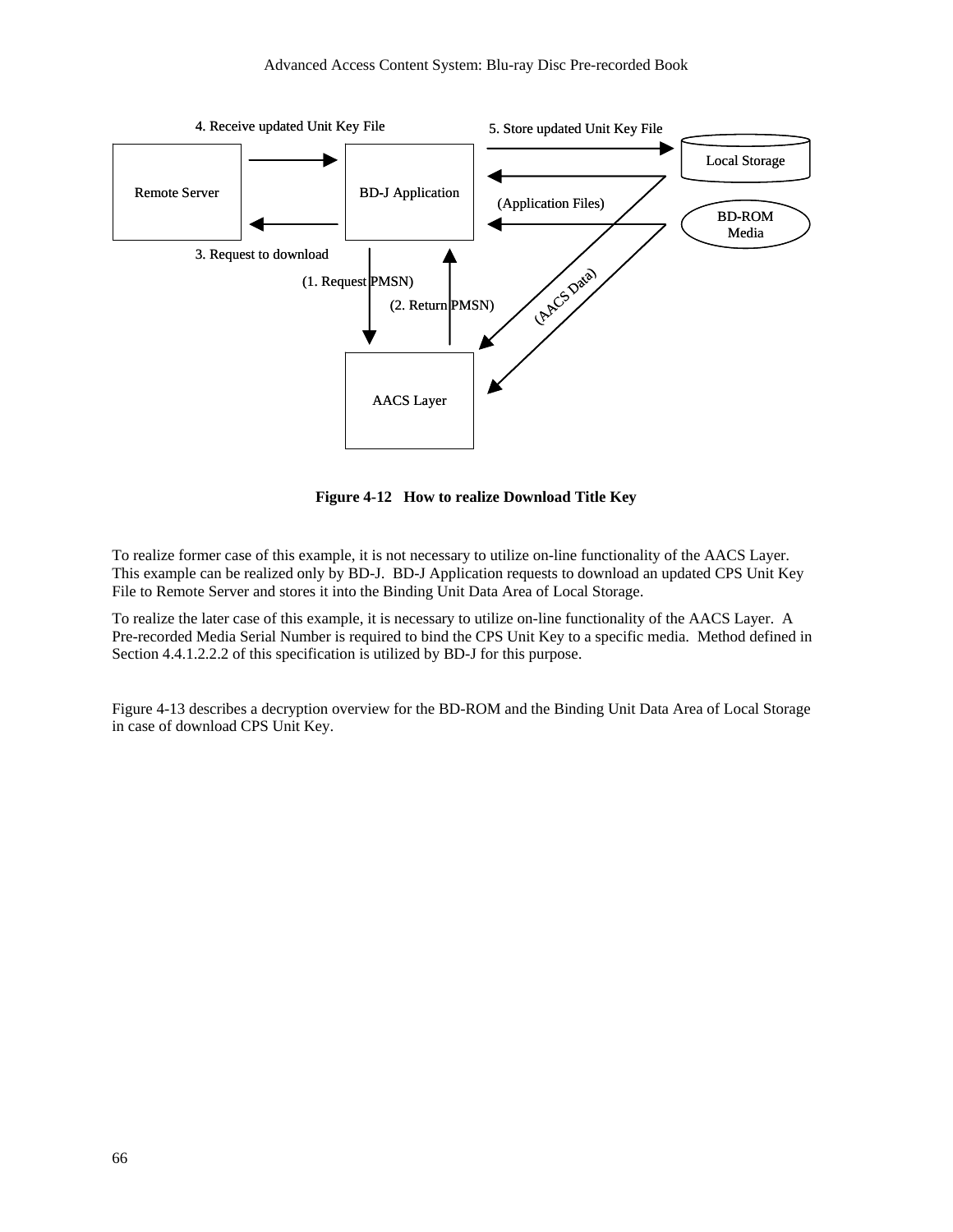



**Figure 4-13 Decryption Overview for BD-ROM and Binding Unit Data Area (3)** 

# <span id="page-80-0"></span>**4.6.4 Download Permission**

In this example, Permission is downloaded and is stored if Permission is set as Cacheable. Permission may be stored into the Binding Unit Data Area of Local Storage as one example of implementation. Different from other examples, this example does not utilize the concept of VFS

Figure 4-14 shows how to realize this example.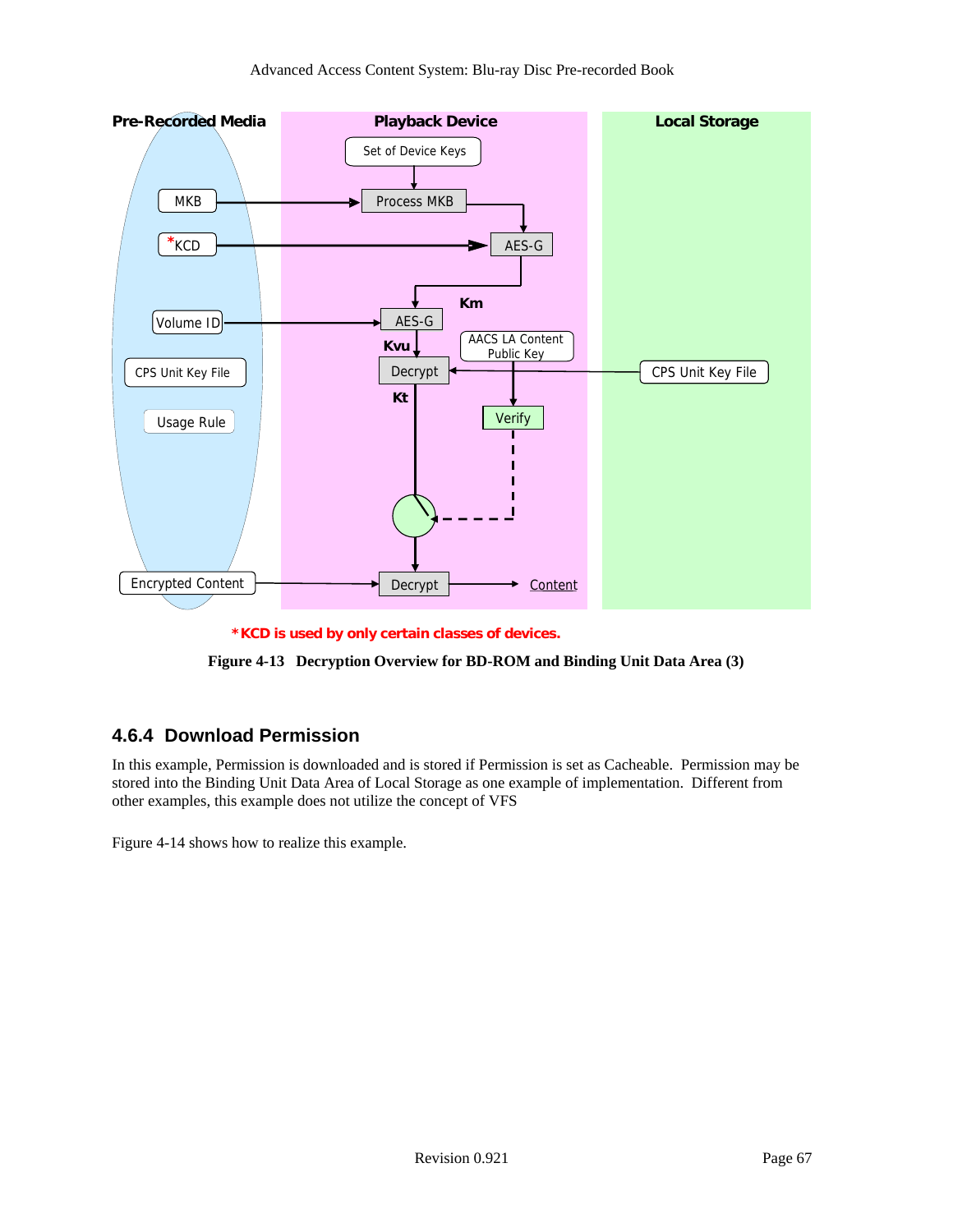

**Figure 4-14 How to realize Download Permission** 

To realize this example, method defined in Section [4.4.1.2.1 and Class defined in Section 4.4.1.3](#page-66-0) of this specification are utilized by BD-J. Here is a sequence of procedure.

- 1. Request Volume ID and Nonce
	- BD-J Application creates the instance of the class defined in Section [4.4.1.3](#page-64-0) of this specification by use of the constructor defined in Section [4.4.1.5.1.1](#page-64-0) of this specification with a specific title\_id
	- BD-J Application request to notify Nonce by use of the method defined in Section 4.4.1.5.2.1 of this specification
	- BD-J Application optionally requests to notify Volume ID by use of the method defined in Section 4.4.1.2.2.1 of this specification
	- BD-J Application optionally requests to notify Pre-recorded Media Serial Number by use of the method defined in Section 4.4.1.2.2.2 of this specification
- 2. Return Volume ID and Nonce
	- AACS Layer generates random value as Nonce, and store it temporally
	- AACS Layer retrieves Volume ID and Pre-recorded Serial Number from the media
	- BD-J Application receives the responses (Nonce, Volume ID and Pre-recorded Media Serial Number) from AACS Layer
- 3. Request Permission
	- BD-J Application sends a request of Permission to Remote Server.
	- At least, Nonce received from AACS Layer needs to be sent to Remote Server.
	- Optionally, BD-J Application may send the Volume ID and Pre-recorded Media Serial Number, which are received from AACS Layer.
	- Optionally, BD-J Application may send the title\_id, which is descrbed in the BD-J Application itself.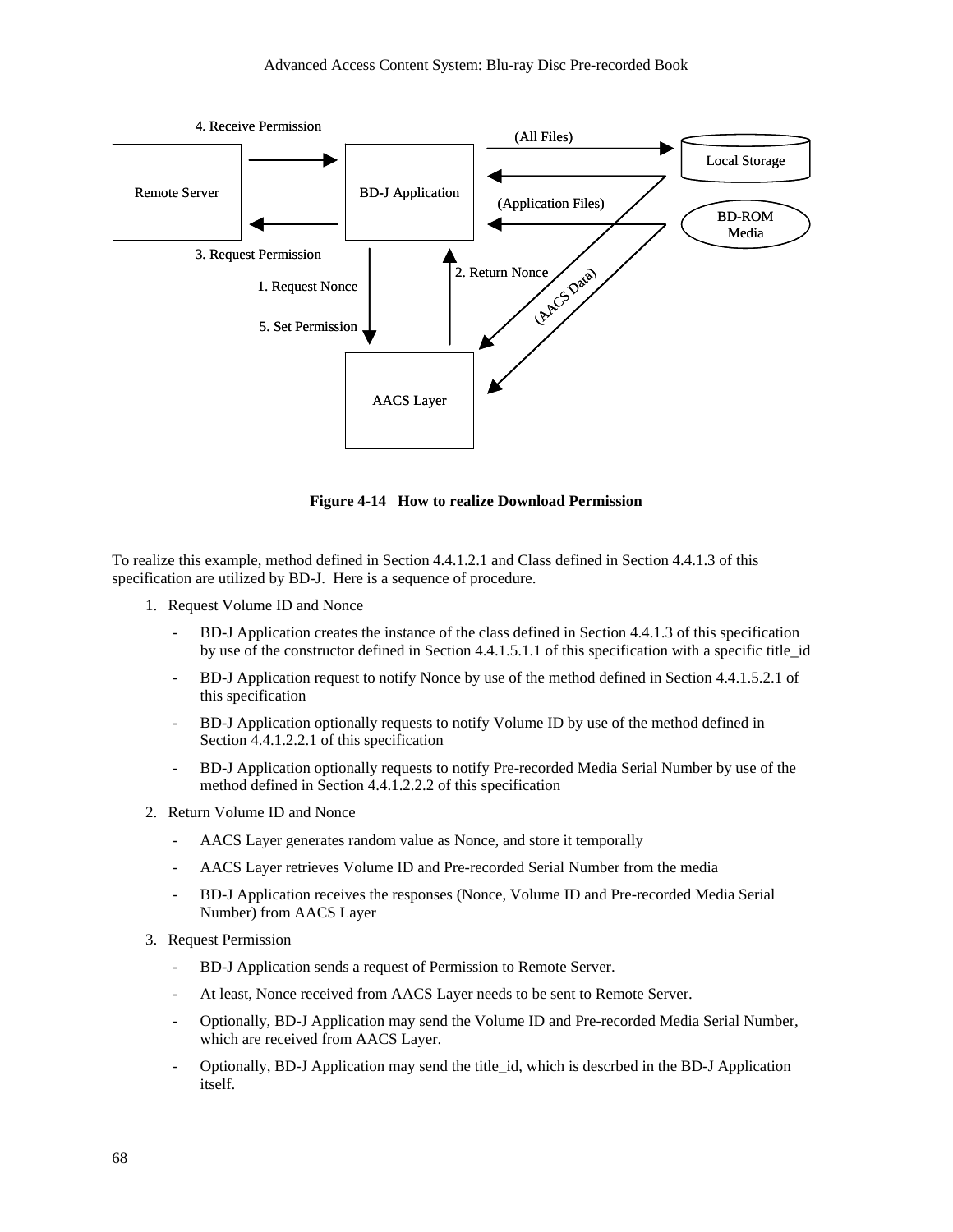- Optionally, BD-J Application may send the User ID and password, which is inputted by user via the user interface displayer by BD-J itself.
- TLS or other proprietary secure authenticated channel may be used for this transaction.
- 4. Receive Permission
	- BD-J Application receives a Permission from Remote Server
- 5. Set Permission
	- BD-J Application sets the received Permission to AACS Layer, then AACS Layer verify the Permission with temporally stored Nonce
	- AACS Layer may cache the Permission

 Once Permission is set into the AACS Layer, BD-J Application may start the playback of the Title corresponding to the Permission. Before BD-J Application sends the request of Permission to the Remote Server, BD-J Application may query the existence of cached Permission to AACS Layer by use of the method defined in Section 4.4.1.5.2.3.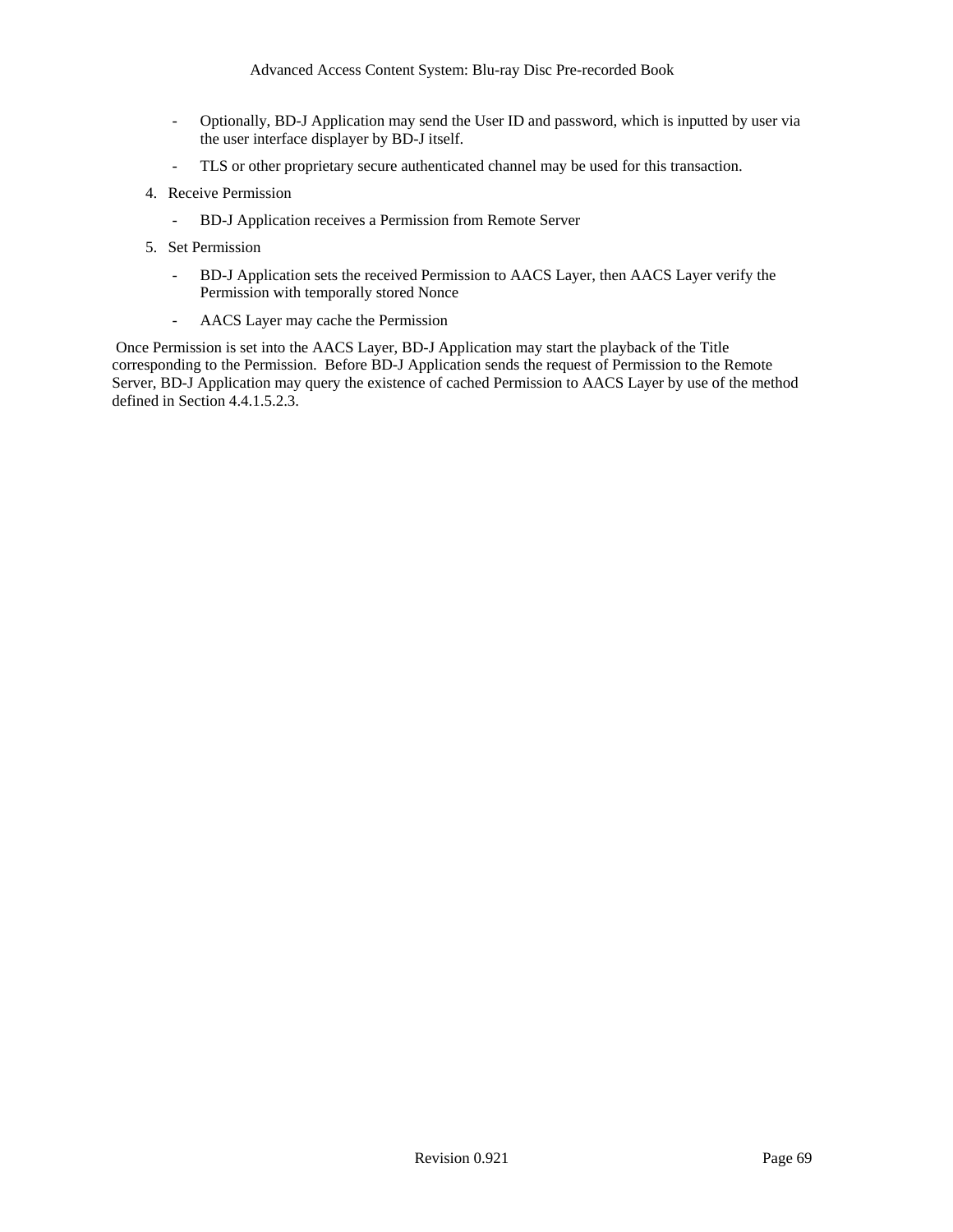This page is intentionally left blank.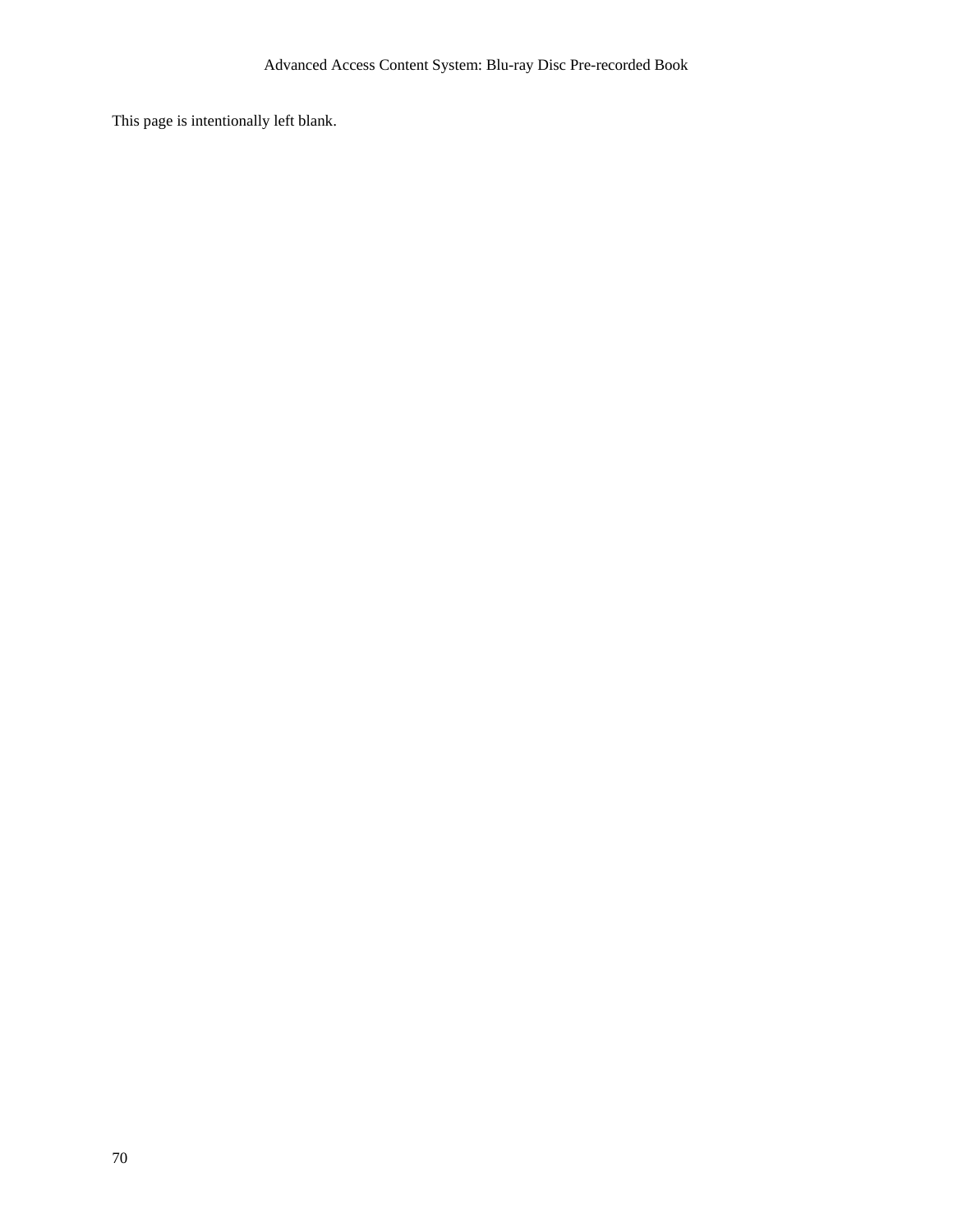This page is intentionally left blank.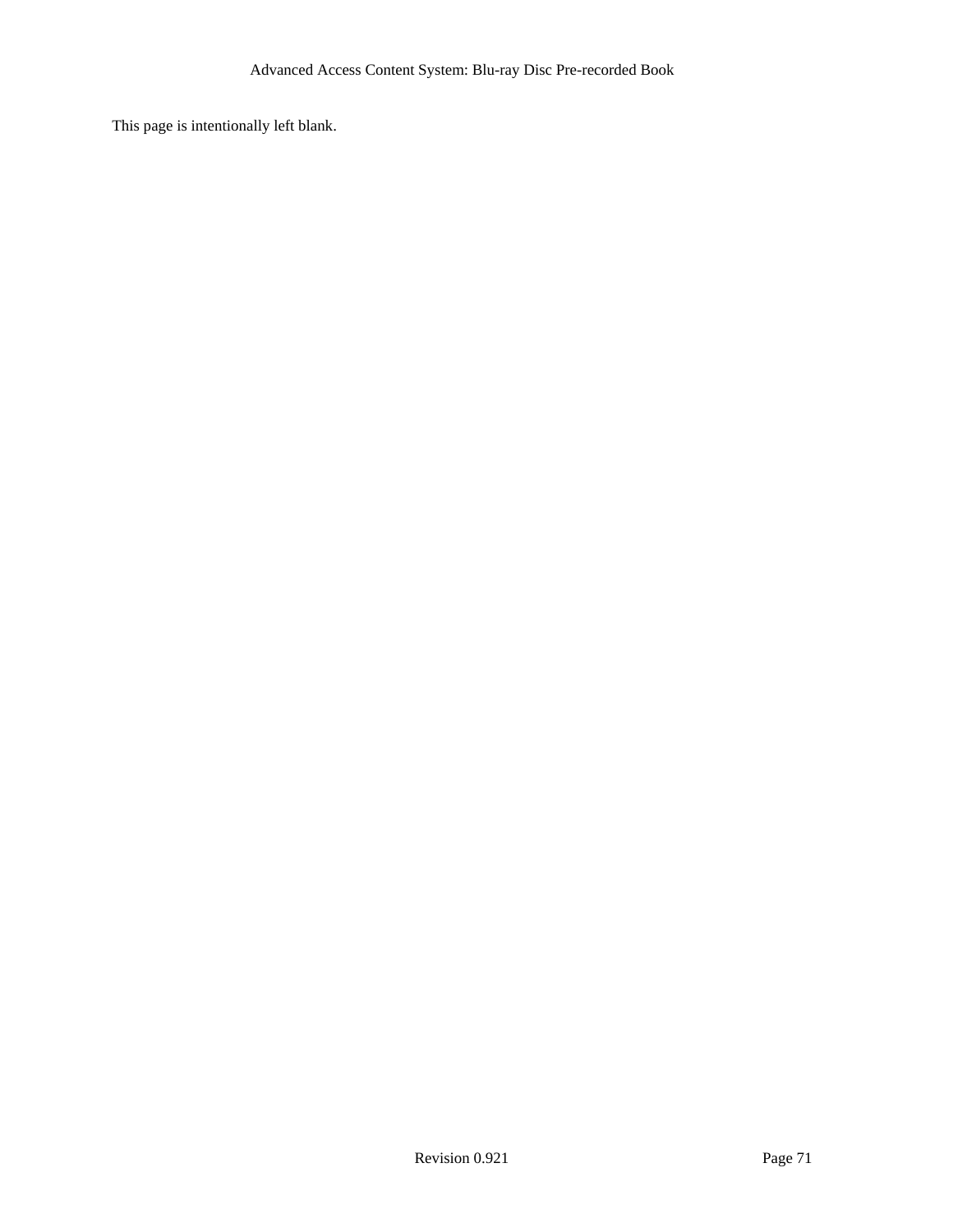# **Chapter 5 Managed Copy of Pre-recorded Content**

# **5. Introduction**

The information related to the Managed Copy functionality specified in Chapter 5 of *AACS Pre-recorded Video Book* of this specification. This chapter describes additional definition of interface and structure related to Managed Copy for the use with BD-ROM Media and Application Format.

# **5.1 System Model**

As an overview, the Managed Copy System based on AACS and BD-ROM application format consists of four modules; BD-J Application, Managed Copy object, Managed Copy Machine and Managed Copy Server. Figure 5-1 shows the relation between these three modules.



**Figure 5-1 Managed Copy System Model: Relation between three modules** 

BD-J Application uses a Managed Copy Object to control the behavior of Managed Copy Machine. An API for Managed Copy Object is defined in Section 5.2. Using this API, BD-J Application can know the availability of Managed Copy Machine and request to invoke a Managed Copy Machine. BD-J Application optionally requests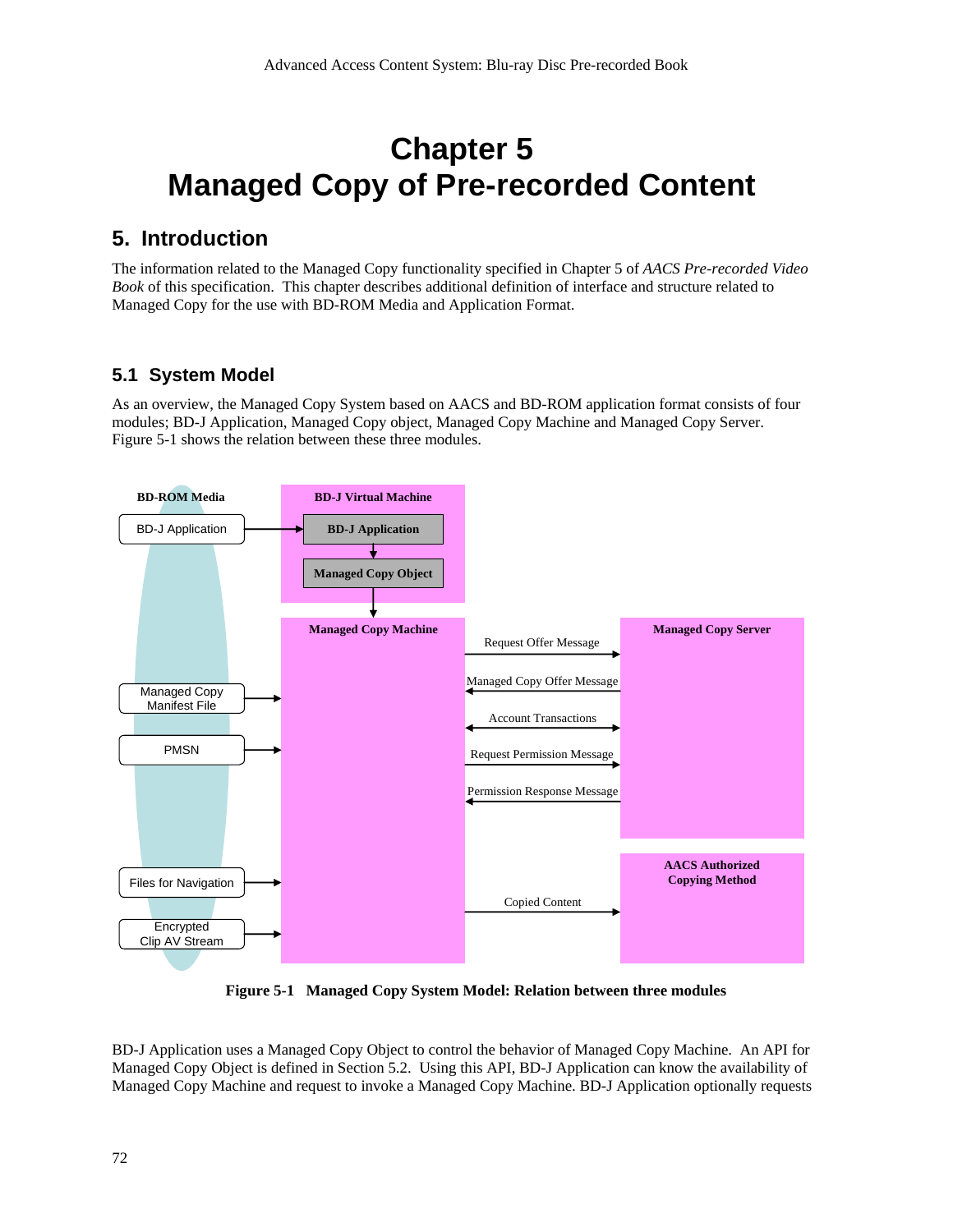the account transaction or its result to Managed Copy Machine. Note that How Managed Copy Object controls Managed Copy Machine is player implementation specific.

The role of Managed Copy Machine and Managed Copy Server and the message between them are defined in Chapter 5 of *AACS Pre-recorded Video Book* of this specification. BD specific version of Managed Copy Manifest File, web service description, and Permission Response Message are defined in [5.3 and 5.4](#page-114-0).

# **5.2 APIs between Managed Copy Machine and BD-J Application**

The normative API to facilitate the initiation of a Managed Copy is defined in Section 5.2 of *AACS Prerecorded Video Book* of this specification. This section provides the list of APIs that BD-J Application can initiate the Managed Copy Machine. In addition, API to control an accounting transaction is defined in Annex C as an interface. When a Managed Copy Machine provides the control interface for an accounting transaction, Managed Copy Object shall support this interface. Further requirement and recommendation for Managed Copy API implementation and BD-J application are defined in Annex D.

### **5.2.1 Package com.aacsla.bluray.mc**

### **5.2.1.1 Class Summary**

### **ManagedCopy**

The ManagedCopy handles ManagedCopy functions required by AACS.

# **5.2.1.2 Class ManagedCopy**

java.lang.Object | +--com.aacsla.bluray.mc.ManagedCopy

### public class **ManagedCopy**

extends java.lang.object

The ManagedCopy handles ManagedCopy functions required by AACS.

### **5.2.1.2.1 Constructors**

### **5.2.1.2.1.1 Managed Copy**

public **ManagedCopy** ( )

Create ManagedCopy object.

### **5.2.1.2.2 Methods**

### **5.2.1.2.2.1 IsMCMSupported**

### public boolean **IsMCMSupported**( )

Return the capability to support Managed Copy Machine function.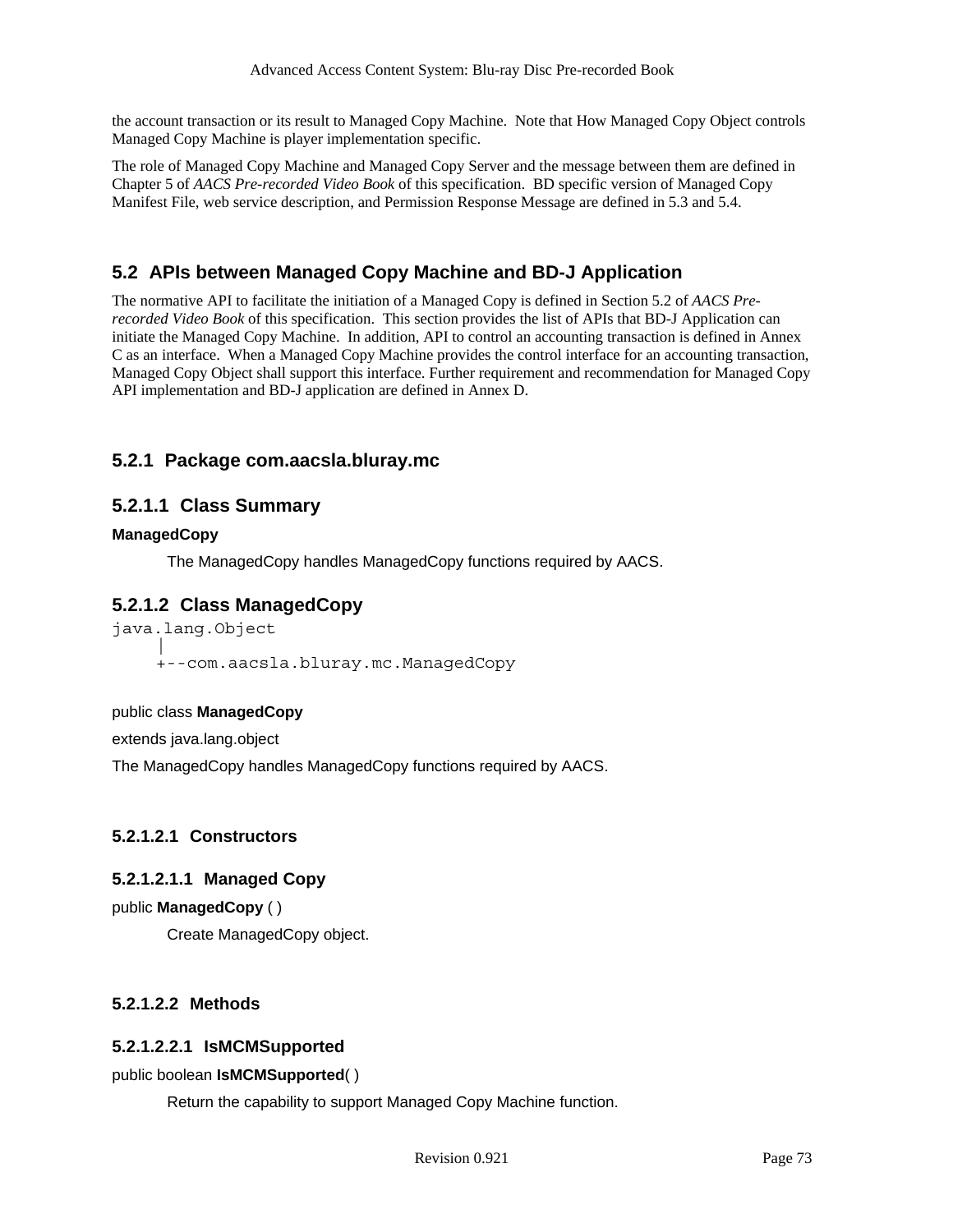#### **Returns:**

the capability to support Managed Copy Machine function.

true: Managed Copy is supported in the system.

false: Managed Copy is not supported in the system.

### **5.2.1.2.2.2 InvokeMCM**

public void **InvokeMCM**( )

Invoke Managed Copy Machine function.

### **5.3 Managed Copy Manifest File**

The Managed Copy Manifest File "mcmf.xml" shall be stored in the "\AACS" directory and in the "\AACS\DUPLICATE" directory if a BD-ROM disc is made ready for Managed Copy or for the on-line transaction. The Managed Copy Manifest File defines the list of files which enables the Managed Copy Machine to identify the necessary files to process Managed Copy of each Managed Copy Unit (MCU).

The following XML description is the example of Managed Copy Manifest File.

<?xml version="1.0" encoding="UTF-8"?>

```
<mcmfManifest xmlns="http://www.aacsla.com/2006/02/bdmcManifest" 
contentID="0x00000000000000000000000000000001">
```
<URIList>

<URI>http://example.com/ManagedCopy/00000001/</URI>

<URI>http://example.net/ManagedCopy/00000001/</URI>

</URIList>

 $\langle$ MCUALL $>$ 

<DirectoryName>"BDMV"</DirectoryName>

</MCUALL>

<MCUPARTIAL ID="0x0001">

<FileName>"BDMV/PLAYLIST/00000.mpls"</FileName>

<FileName>"BDMV/CLIPINF/00000.clpi"</FileName>

<FileName>"BDMV/STREAM/00000.m2ts"</FileName>

<FileName>"BDMV/BDJO/00000.bdjo"</FileName>

<FileName>"BDMV/JAR/00000.jar"</FileName>

</MCUPARTIAL>

</mcmfManifest>

### **5.3.1 Rules to use Managed Copy Manifest File**

To use Managed Copy Manifest File information, the following behaviors are required in Managed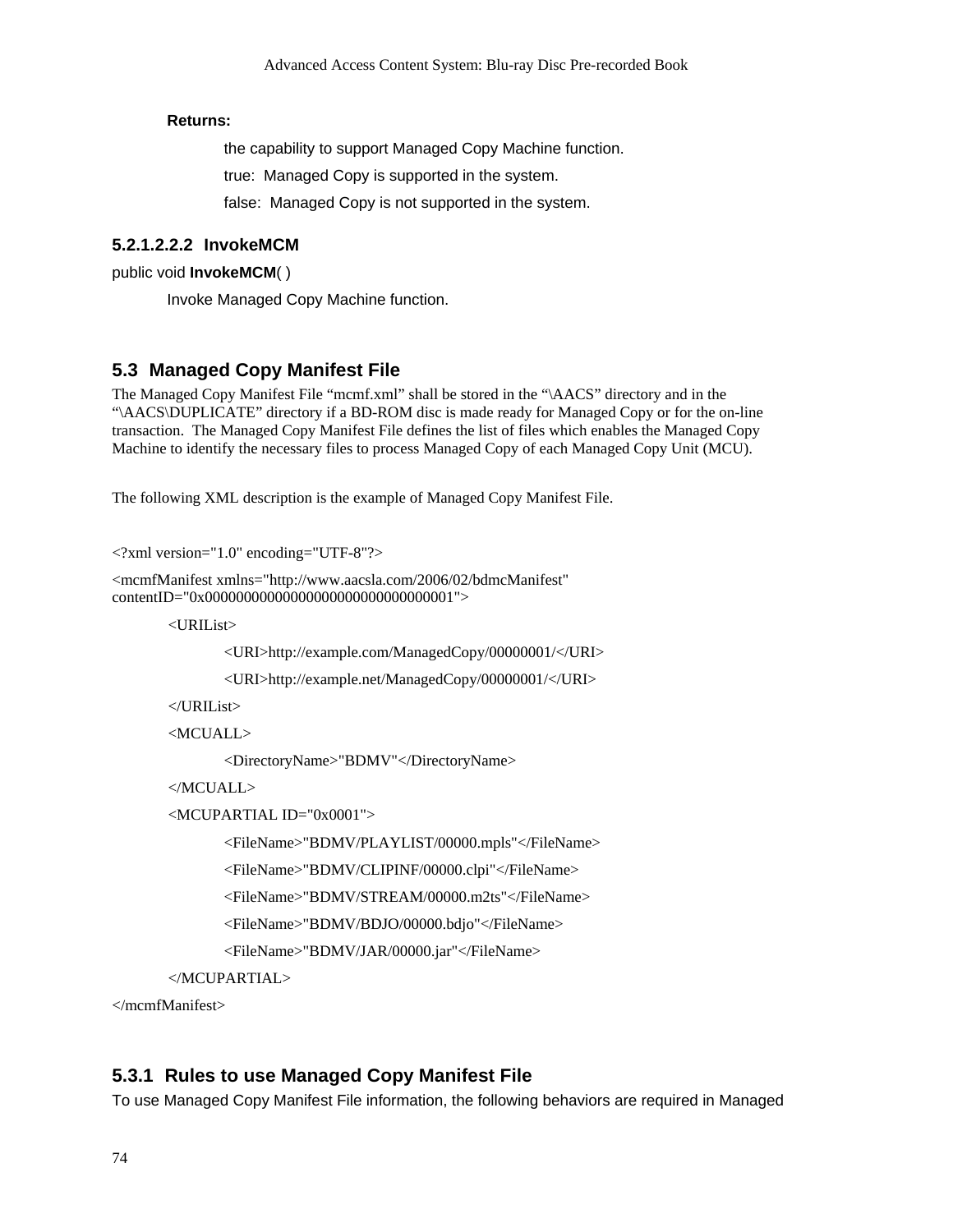Copy Machine.

- Managed Copy Machine uses the URI information from the first URI to the last URI. The latter URI can be used only the case the prior URI has the problem to be used for Managed Copy.
- When "DirectoryName" is listed in a MCU, all files in the indicated directory can be used for Managed Copy. (In the example in Section 5.2.1, all files in BDMV directory can be used for the Managed Copy of "MCUALL".)
- z The BD-J Root Certificate file is recorded in CERTIFICATE directory under root directory. BD-J Root Certificate file can be used in the managed copy process if necessary.

### **5.3.2 XML schema of Managed Copy Manifest File**

The Managed Copy Manifest File is an XML File. The Managed Copy Manifest File XML Schema is defined as follows.

<?xml version="1.0" encoding="UTF-8"?>

<xs:schema targetNamespace="http://www.aacsla.com/2006/02/bdmcManifest"

xmlns:bdmcmf="http://www.aacsla.com/2006/02/bdmcManifest"

xmlns:xs="http://www.w3.org/2001/XMLSchema"

elementFormDefault="qualified" attributeFormDefault="unqualified">

<xs:element name="mcmfManifest">

<xs:complexType>

<xs:sequence>

<xs:element ref="bdmcmf:URIList" minOccurs="0" maxOccurs="1" />

<xs:element ref="bdmcmf:MCUALL" minOccurs="0" maxOccurs="1" />

<xs:element ref="bdmcmf:MCUPARTIAL" minOccurs="0"

maxOccurs="unbounded" />

</xs:sequence>

<xs:attribute name="contentID" type="bdmcmf:contentIDType" use="required" />

</xs:complexType>

</xs:element>

<xs:element name="URIList">

<xs:complexType>

<xs:sequence>

<xs:element name="URI" minOccurs="0" maxOccurs="16">

<xs:simpleType>

<xs:restriction base="xs:anyURI">

<xs:maxLength value="1024"/>

</xs:restriction>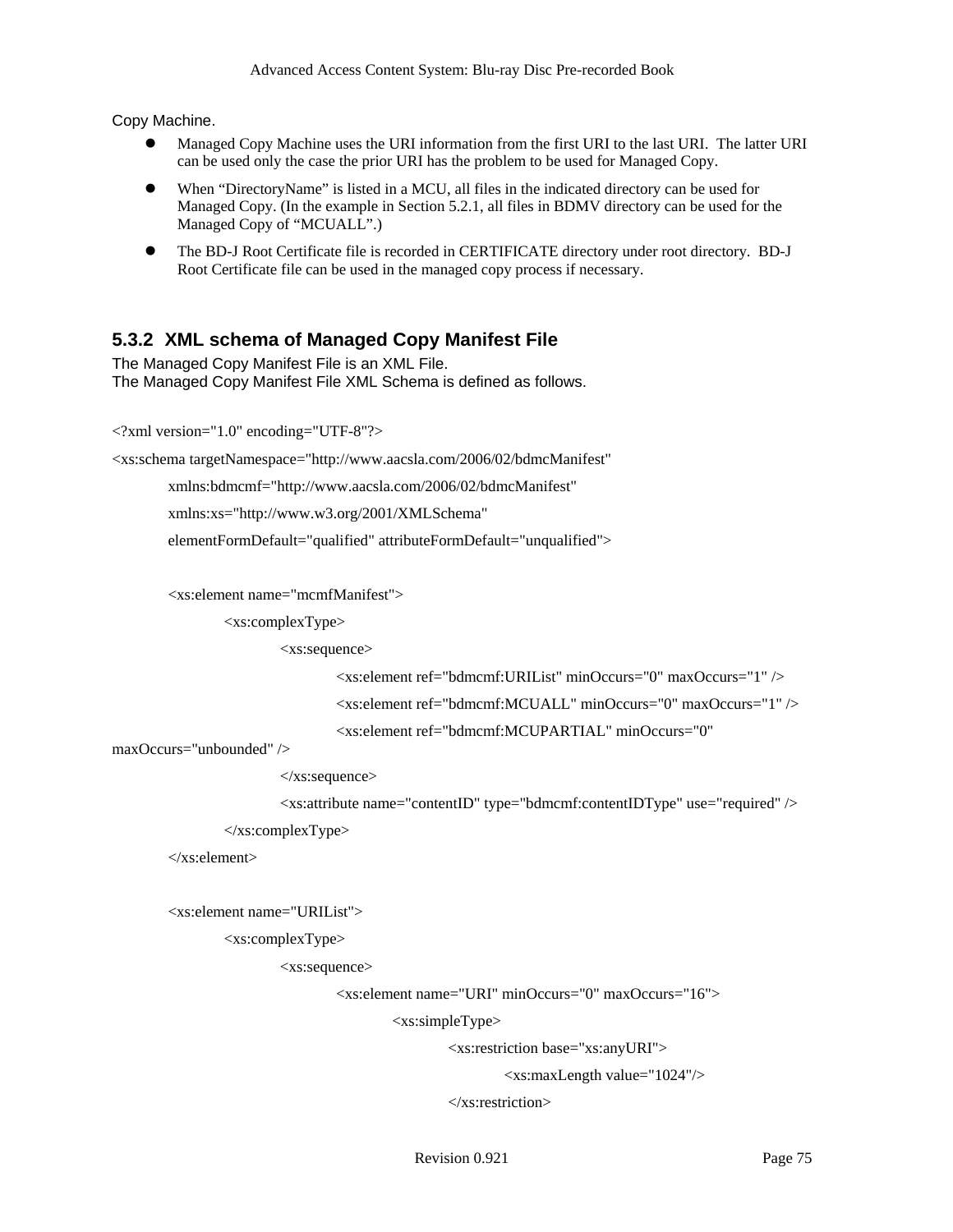</xs:simpleType>

</xs:element>

</xs:sequence>

</xs:complexType>

</xs:element>

<xs:element name="MCUALL">

<xs:complexType>

<xs:sequence>

<xs:element name="DirectoryName" minOccurs="0"

maxOccurs="unbounded">

<xs:simpleType>

<xs:restriction base="xs:string">

<xs:maxLength value="1024"/>

</xs:restriction>

</xs:simpleType>

</xs:element>

</xs:sequence>

</xs:complexType>

</xs:element>

<xs:element name="MCUPARTIAL">

<xs:complexType>

<xs:sequence>

<xs:element name="FileName" minOccurs="0" maxOccurs="unbounded">

<xs:simpleType>

<xs:restriction base="xs:string">

<xs:maxLength value="1024"/>

</xs:restriction>

</xs:simpleType>

</xs:element>

</xs:sequence>

<xs:attribute name="ID" type="bdmcmf:IDType" use="required"/>

</xs:complexType>

</xs:element>

<xs:simpleType name="IDType" final="restriction">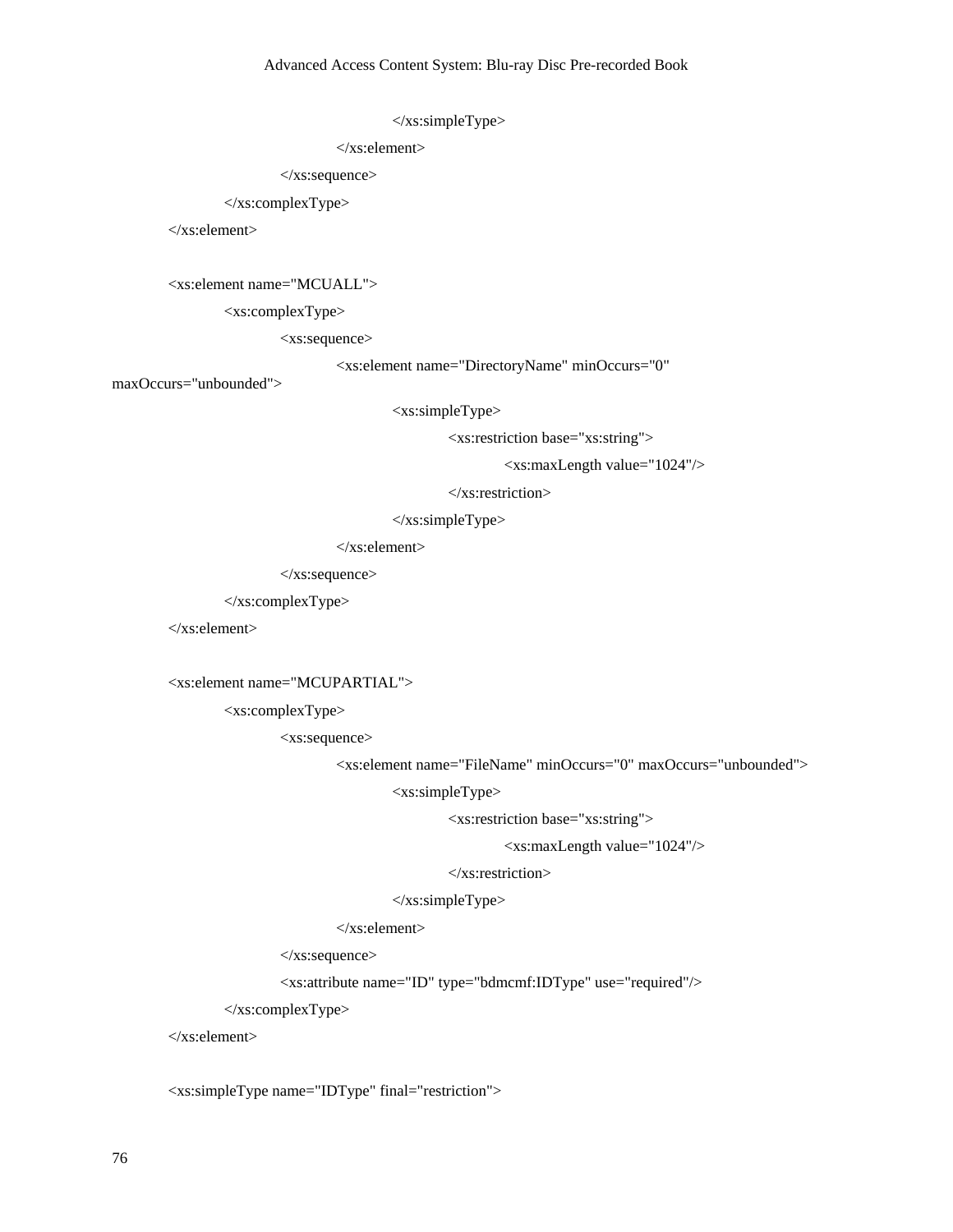#### Advanced Access Content System: Blu-ray Disc Pre-recorded Book

<xs:restriction base="xs:string">

<xs:pattern value="(0x([0-9]|[a-f]|[A-F])+)"/>

<xs:length value="6" fixed="true"/>

</xs:restriction>

</xs:simpleType>

```
 <xs:simpleType name="contentIDType" final="restriction"> 
          <xs:restriction base="xs:string"> 
                  \langle xs:pattern value="(0x([0-9]|[a-f]|[A-F])+)"/>
                   <xs:maxLength value="34" fixed="true"/> 
          </xs:restriction>
```
</xs:simpleType>

</xs:schema>

(Note) FileName and DirectoryName shall indicate only the files and Directories that are actually recorded in the BD-ROM Medium.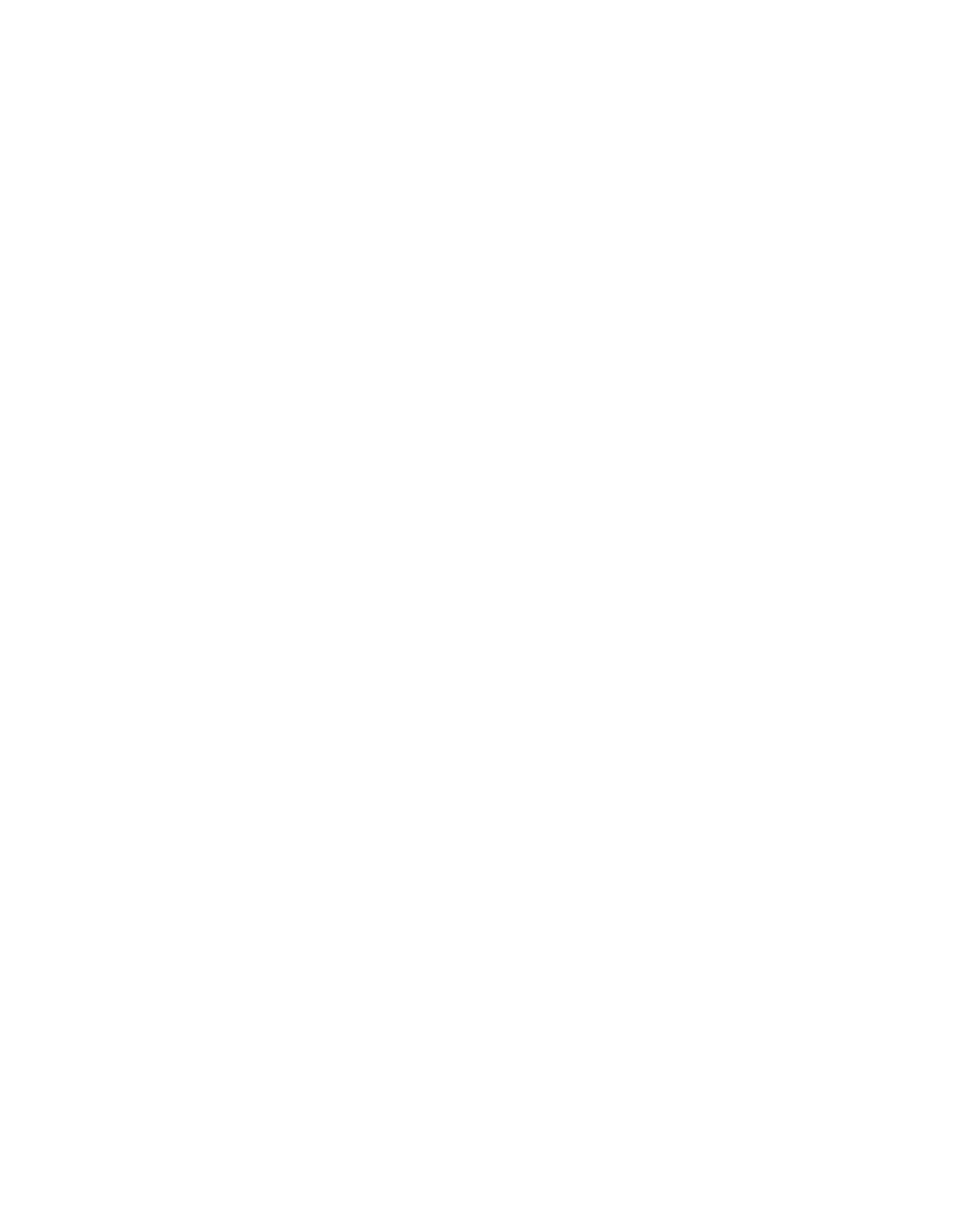### **5.4 Managed Copy Web Service**

Managed Copy web service and the message used in this service that are specific to Blu-ray Disc Pre-Recorded Media are defined in this section.

### **5.4.1 Web Service Description**

Managed Copy web service description is used for communication between the MCM and the MCS. Managed Copy web service description for Blu-ray Disc Pre-recorded Media is defined in this section based on Managed Copy web service description defined in Appendix C of *AACS Pre-recorded Video Book* of this specification.

 $\langle$  2xml version="1.0" encoding="utf-8"?>

<wsdl:definitions

targetNamespace="http://www.aacsla.com/2006/02/managedCopyService"

xmlns:soap="http://schemas.xmlsoap.org/wsdl/soap/"

xmlns:soap12="http://schemas.xmlsoap.org/wsdl/soap12/"

xmlns:tns="http://www.aacsla.com/2006/02/managedCopyService"

xmlns:xs="http://www.w3.org/2001/XMLSchema"

xmlns:bdmcp="http://www.aacsla.com/2006/02/bdmcPermission"

xmlns:aacsoffer="http://www.aacsla.com/2006/02/managedOffer"

xmlns:wsdl="http://schemas.xmlsoap.org/wsdl/">

<wsdl:documentation>Managed Copy Web Service</wsdl:documentation>

```
 <wsdl:types>
```

```
 <xs:schema elementFormDefault="qualified"
```

```
 targetNamespace="http://www.aacsla.com/2006/02/managedCopyService">
```
<xs:import

namespace="http://www.aacsla.com/2006/02/bdmcPermission"

schemaLocation="aacs\_bdmanaged\_permission.xsd" />

```
 <xs:import
```
 namespace="http://www.aacsla.com/2006/02/managedOffer" schemaLocation="aacs\_copy\_offer.xsd" />

<xs:element name="RequestOffers">

<xs:complexType>

<xs:sequence>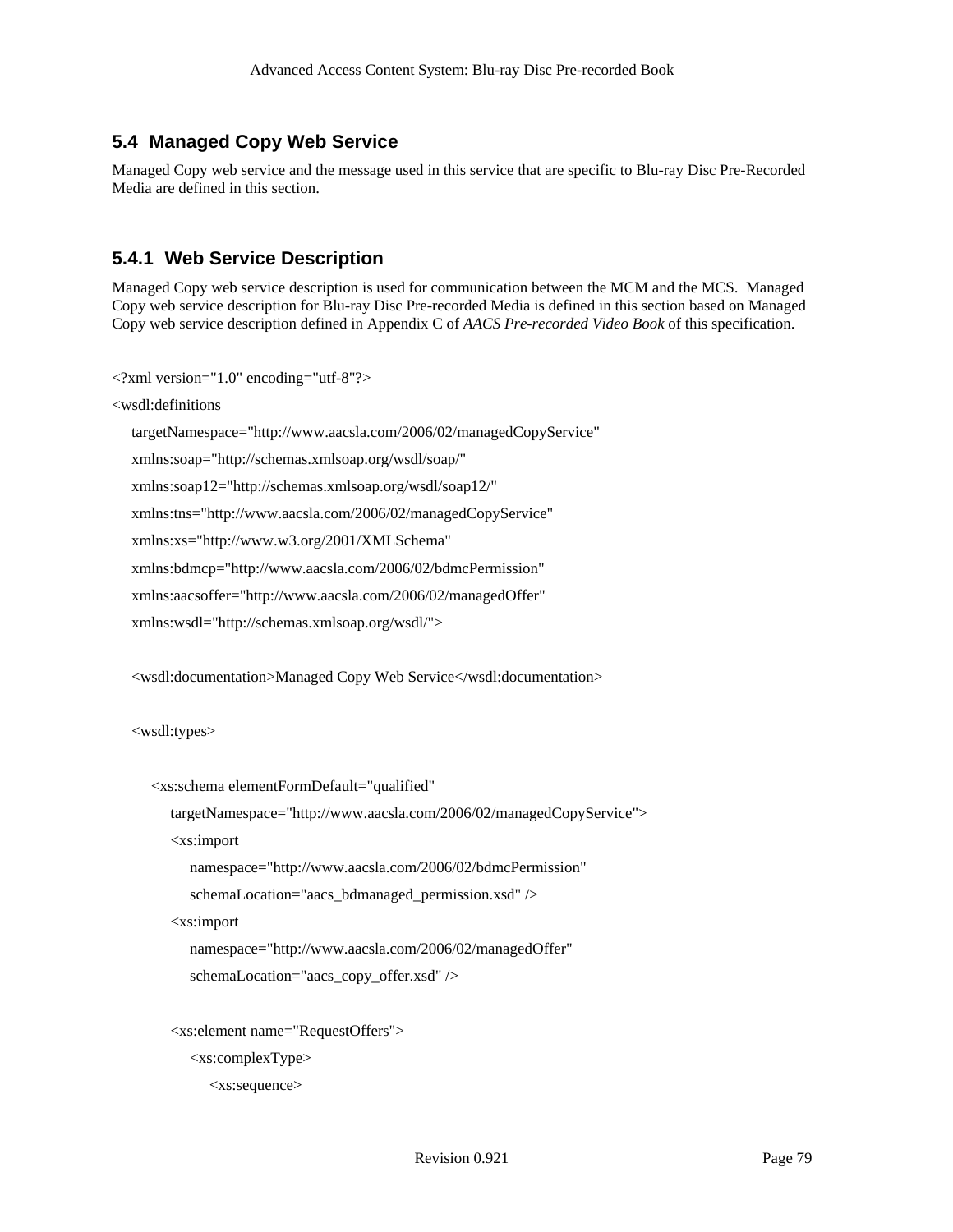```
 <xs:element minOccurs="1" maxOccurs="1" 
   name="cid" type="xs:string" /> 
 <xs:element minOccurs="1" maxOccurs="1" 
   name="mcotList" type="tns:ArrayOfMCOTsArrayOfString" /> 
 <xs:element minOccurs="0" maxOccurs="1"
```
name="SerialNumber" type="xs:string" />

</xs:sequence>

</xs:complexType>

</xs:element>

```
 <xs:complexType name="ArrayOfString">
```
<xs:sequence>

```
 <xs:element minOccurs="0" maxOccurs="unbounded"
```
name="string" nillable="true" type="xs:string" />

</xs:sequence>

</xs:complexType>

```
 <xs:element name="RequestOffersResponse">
```
<xs:complexType>

<xs:sequence>

```
 <xs:element minOccurs="0" maxOccurs="1"
```
ref="aacsoffer:offers" />

</xs:sequence>

```
 </xs:complexType>
```
</xs:element>

<xs:element name="RequestPermission">

<xs:complexType>

<xs:sequence>

```
 <xs:element minOccurs="1" maxOccurs="1" 
   name="cid" type="xs:string" />
```

```
 <xs:element minOccurs="1" maxOccurs="1"
```
name="sessionID" type="xs:string" />

```
 <xs:element minOccurs="0" maxOccurs="1"
```
name="mcotInfo" />

<xs:element minOccurs="1" maxOccurs="1"

```
 name="mcmNonce" type="xs:string" />
```

```
 </xs:sequence>
```

```
 </xs:complexType>
```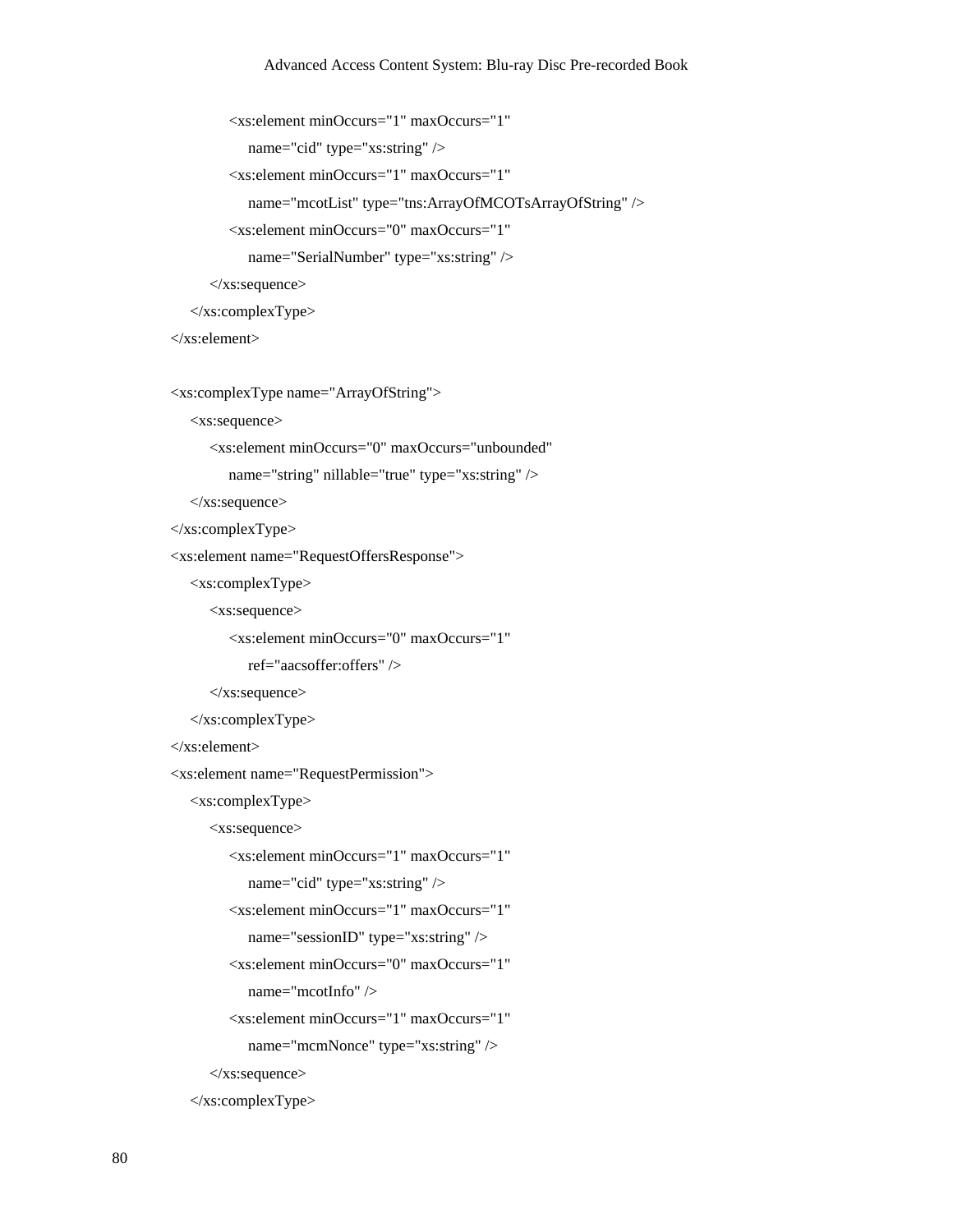```
 </xs:element> 
       <xs:element name="RequestPermissionResponse"> 
          <xs:complexType> 
             <xs:sequence> 
                <xs:element minOccurs="0" maxOccurs="1" 
                   ref="bdmcp:permission" /> 
             </xs:sequence> 
          </xs:complexType> 
       </xs:element> 
    </xs:schema> 
 </wsdl:types> 
 <wsdl:message name="RequestOffersSoapIn"> 
    <wsdl:part name="parameters" element="tns:RequestOffers" /> 
 </wsdl:message> 
 <wsdl:message name="RequestOffersSoapOut"> 
    <wsdl:part name="parameters" 
       element="tns:RequestOffersResponse" /> 
 </wsdl:message> 
 <wsdl:message name="RequestPermissionSoapIn"> 
    <wsdl:part name="parameters" element="tns:RequestPermission" /> 
 </wsdl:message> 
 <wsdl:message name="RequestPermissionSoapOut"> 
    <wsdl:part name="parameters" 
       element="tns:RequestPermissionResponse" /> 
 </wsdl:message> 
 <wsdl:portType name="ServiceSoap"> 
    <wsdl:operation name="RequestOffers"> 
       <wsdl:input message="tns:RequestOffersSoapIn" /> 
       <wsdl:output message="tns:RequestOffersSoapOut" /> 
    </wsdl:operation> 
    <wsdl:operation name="RequestPermission"> 
       <wsdl:input message="tns:RequestPermissionSoapIn" /> 
       <wsdl:output message="tns:RequestPermissionSoapOut" /> 
    </wsdl:operation> 
 </wsdl:portType> 
 <wsdl:binding name="ServiceSoap" type="tns:ServiceSoap">
```

```
 <soap:binding transport="http://schemas.xmlsoap.org/soap/http" />
```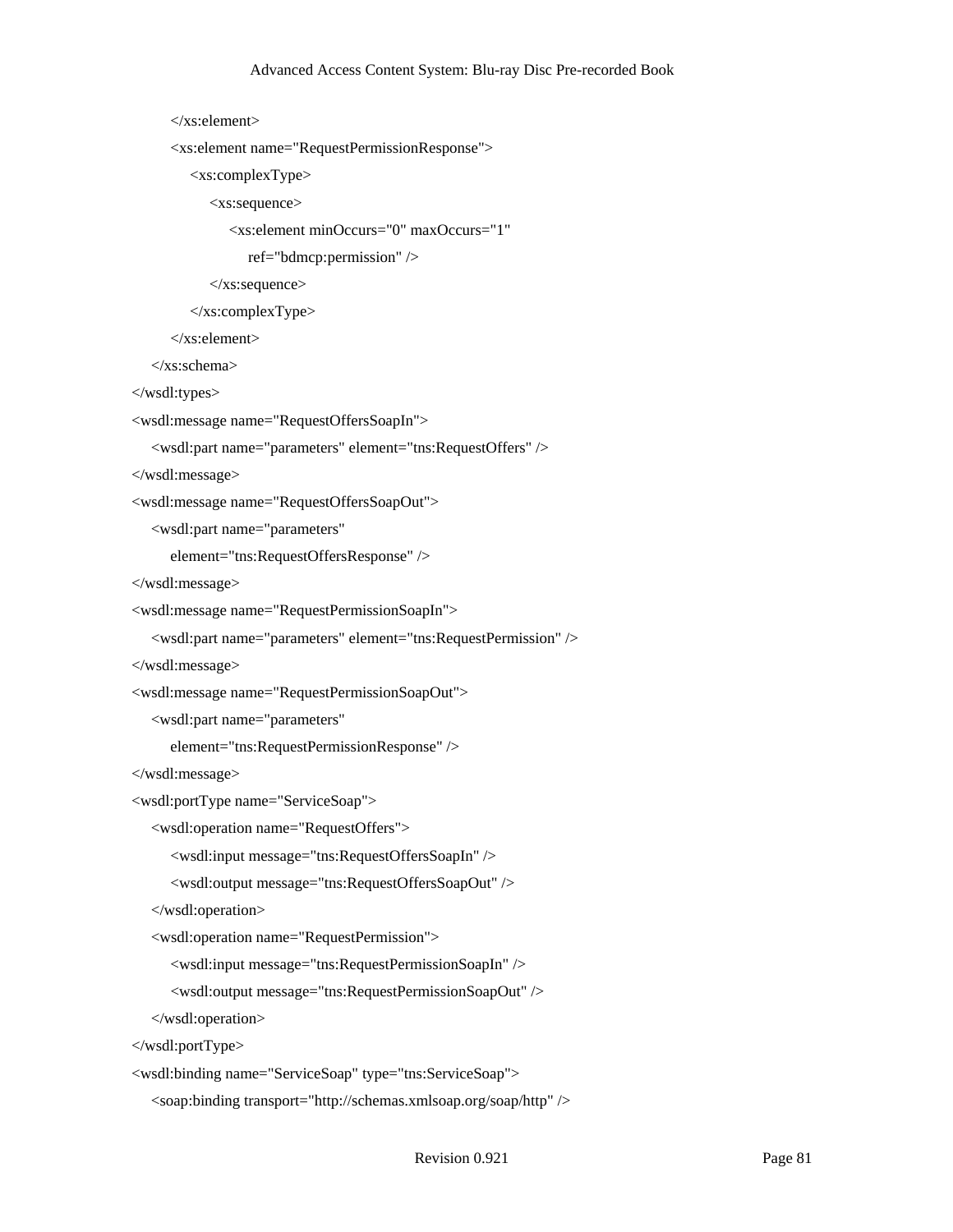```
 <wsdl:operation name="RequestOffers">
```
<soap:operation

 soapAction="http://www.aacsla.com/2006/02/managedCopyService/RequestOffers" style="document" />

<wsdl:input>

<soap:body use="literal" />

</wsdl:input>

<wsdl:output>

<soap:body use="literal" />

</wsdl:output>

</wsdl:operation>

<wsdl:operation name="RequestPermission">

<soap:operation

 soapAction="http://www.aacsla.com/2006/02/managedCopyService/RequestPermission" style="document" />

<wsdl:input>

<soap:body use="literal" />

</wsdl:input>

<wsdl:output>

```
 <soap:body use="literal" />
```
</wsdl:output>

</wsdl:operation>

```
 </wsdl:binding>
```
<wsdl:binding name="ServiceSoap12" type="tns:ServiceSoap">

<soap12:binding

transport="http://schemas.xmlsoap.org/soap/http" />

```
 <wsdl:operation name="RequestOffers">
```
<soap12:operation

 soapAction="http://www.aacsla.com/2006/02/managedCopyService/RequestOffers" style="document" />

```
 <wsdl:input>
```

```
 <soap12:body use="literal" />
```
</wsdl:input>

<wsdl:output>

<soap12:body use="literal" />

</wsdl:output>

</wsdl:operation>

```
 <wsdl:operation name="RequestPermission">
```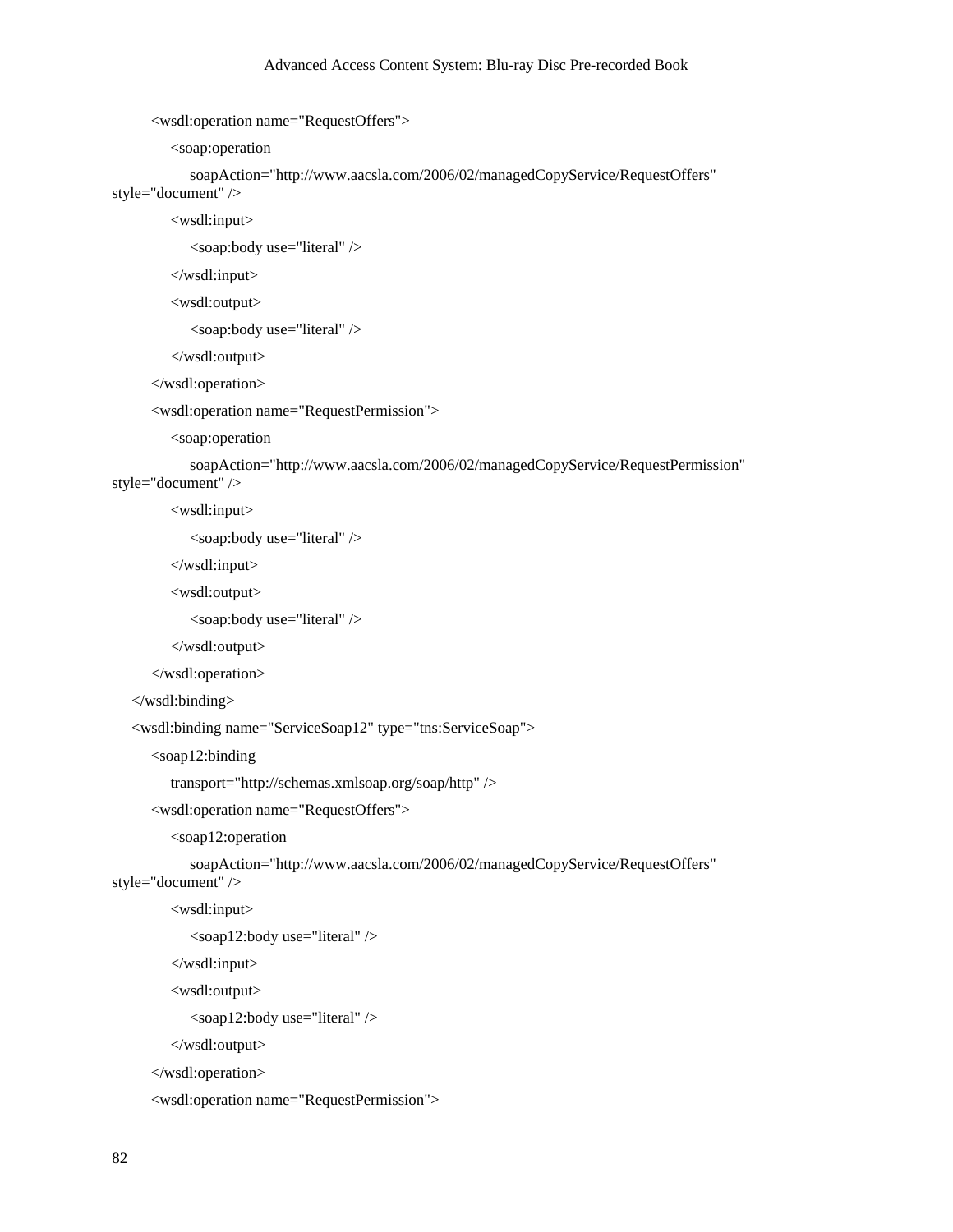#### Advanced Access Content System: Blu-ray Disc Pre-recorded Book

```
 <soap12:operation 
             soapAction="http://www.aacsla.com/2006/02/managedCopyService/RequestPermission" 
style="document" /> 
          <wsdl:input> 
             <soap12:body use="literal" /> 
          </wsdl:input> 
          <wsdl:output> 
             <soap12:body use="literal" /> 
          </wsdl:output> 
       </wsdl:operation> 
    </wsdl:binding> 
</wsdl:definitions>
```
### **5.4.2 Permission Response Message**

Permission Response Message is a web service message as defined in the Appendix B of *AACS Pre-recorded Video Book* of this specification, using the Managed Copy Permission Schema. This chapter defines a Managed Copy Permission Schema specifically for Blu-ray Disc Pre-Recorded Media.

```
\langle 2xml version="1.0"?>
<xs:schema 
   targetNamespace="http://www.aacsla.com/2006/02/bdmcPermission" 
   xmlns:bdmcp="http://www.aacsla.com/2006/02/bdmcPermission" 
   xmlns:bdmcmf="http://www.aacsla.com/2006/02/bdmcManifest" 
   xmlns:xs="http://www.w3.org/2001/XMLSchema" 
   elementFormDefault="qualified"> 
    <xs:import namespace="http://www.aacsla.com/2006/02/bdmcManifest" 
      schemaLocation="bdmcmanifest.xsd" /> 
    <xs:element name="permission"> 
      <xs:complexType> 
         <xs:sequence> 
            <xs:element name="permissionSignedContent"> 
               <xs:complexType> 
                  <xs:sequence> 
                     <xs:element ref="bdmcp:status" minOccurs="1" 
                        maxOccurs="1" />
```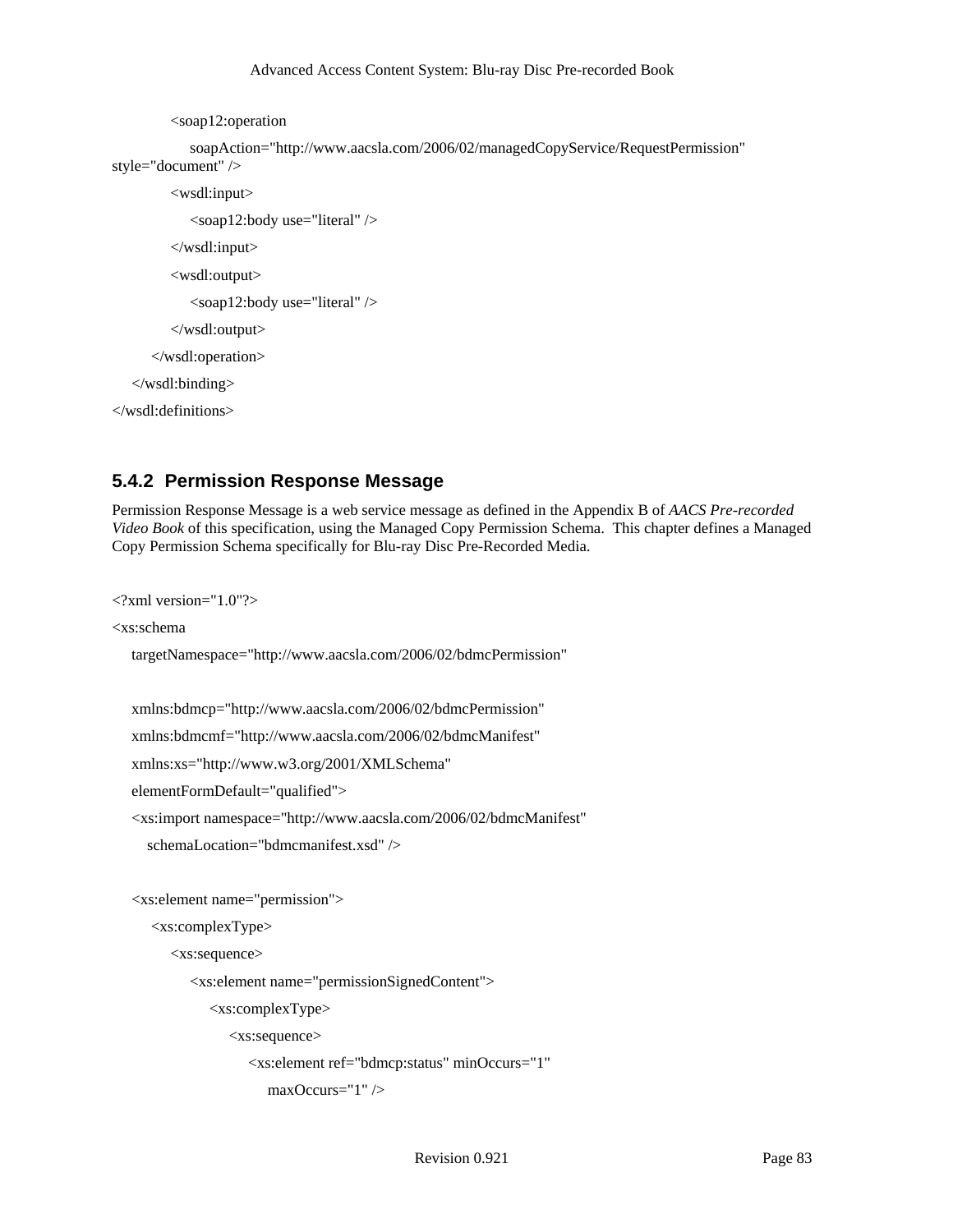```
 <xs:element ref="bdmcp:mcmNonce" minOccurs="1"
```

```
 maxOccurs="1" />
```
<xs:element ref="bdmcmf:mcmfManifest"

```
 minOccurs="0" maxOccurs="1" />
```
<xs:element ref="bdmcp:mcotInfo" minOccurs="0"

```
 maxOccurs="1" />
```
</xs:sequence>

</xs:complexType>

</xs:element>

<xs:element ref="bdmcp:MCScert" minOccurs="1"

maxOccurs="1" />

<xs:element ref="bdmcp:signature" minOccurs="1"

maxOccurs="1" />

```
 </xs:sequence>
```
</xs:complexType>

</xs:element>

```
 <xs:element name="status" type="xs:boolean" />
```
<xs:element name="mcmNonce" type="xs:string" />

```
 <xs:element name="mcotInfo" type="xs:base64Binary" />
```

```
 <xs:element name="MCScert" type="xs:base64Binary" />
```
<xs:element name="signature" type="xs:base64Binary" />

```
</xs:schema>
```
Note: In order to minimize the player burden for canonicalization, Permission Response Message shall be canonicalized in the Managed Copy Server as UTF-8 bytes according to the Exclusive XML Canonicalization specification (<http://www.w3.org/TR/xml-exc-c14n/#sec-Specification> ).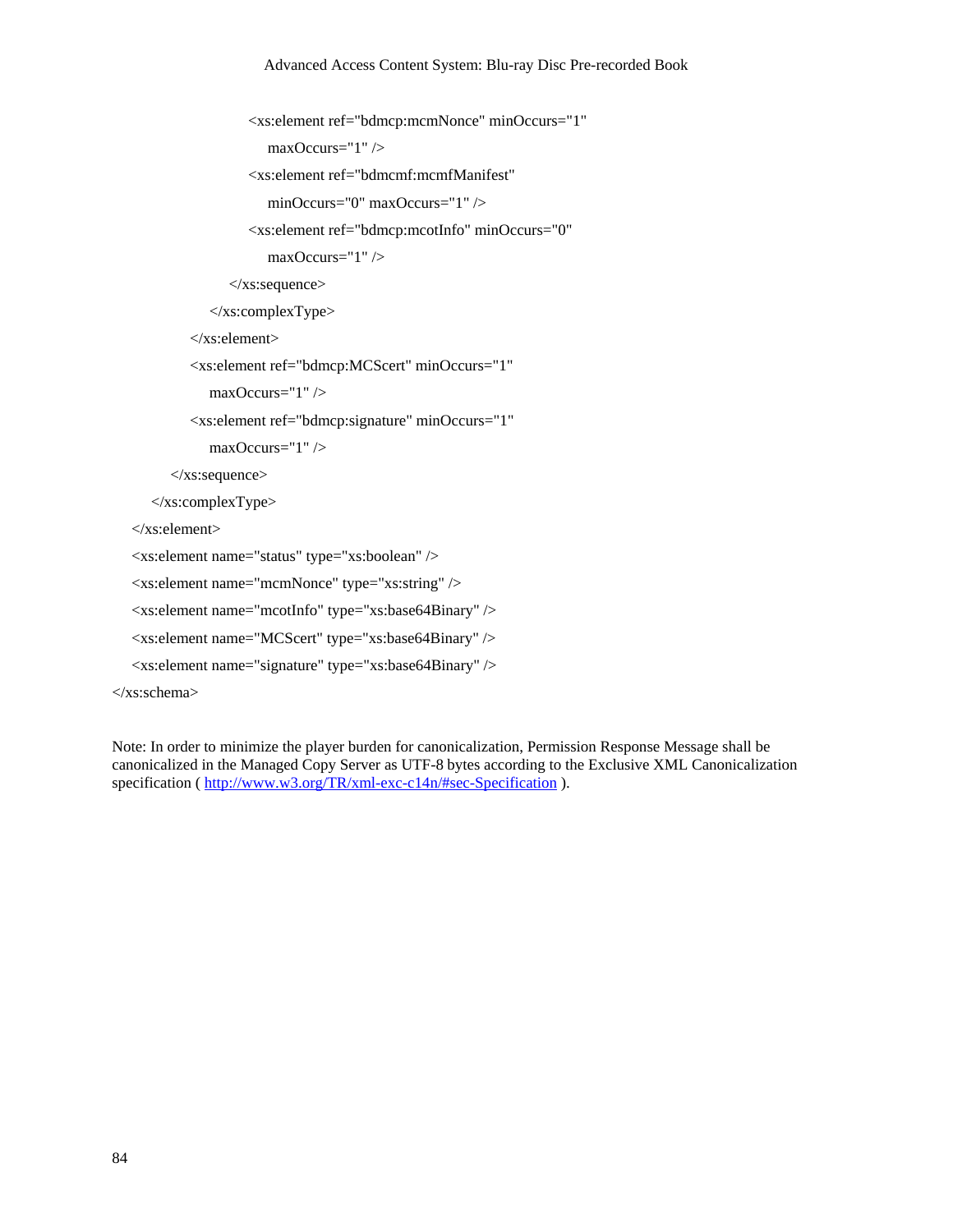# **Chapter 6 Details for Sequence Keys**

# **6. Introduction**

Sequence Keys and Sequence Key Block are specified in Chapter 4 of the *Pre-recorded Video Book* of this specification. This chapter describes additional details of Sequence Keys for BD-ROM disc and Application Format.

BD-ROM applies the multiple PlayList approach and 256 PlayLists are used per a Sequence Key Block for Sequence Key purpose.

The Segment Keys are used for encrypting the Sequence Key segment portion in Clip AV stream file and are stored in the Segment Key File.

# **6.1 PlayList approach for Sequence Keys**

A BD-ROM disc has at most six Sequence Key Blocks and 1024 Variant Data per SKB. The Variant Number is calculated from each Sequence Key Block. The Variant Number is used to determine the PlayList id of the PlayList to be played back. Each PlayList contains a set of PlayItems for SK segment and non-SK portion and each PlayItem for SK segment portion points out to one of the SK variations for that SK segment.

Figure 6-1 describes an overview of PlayList approach for Sequence Keys.

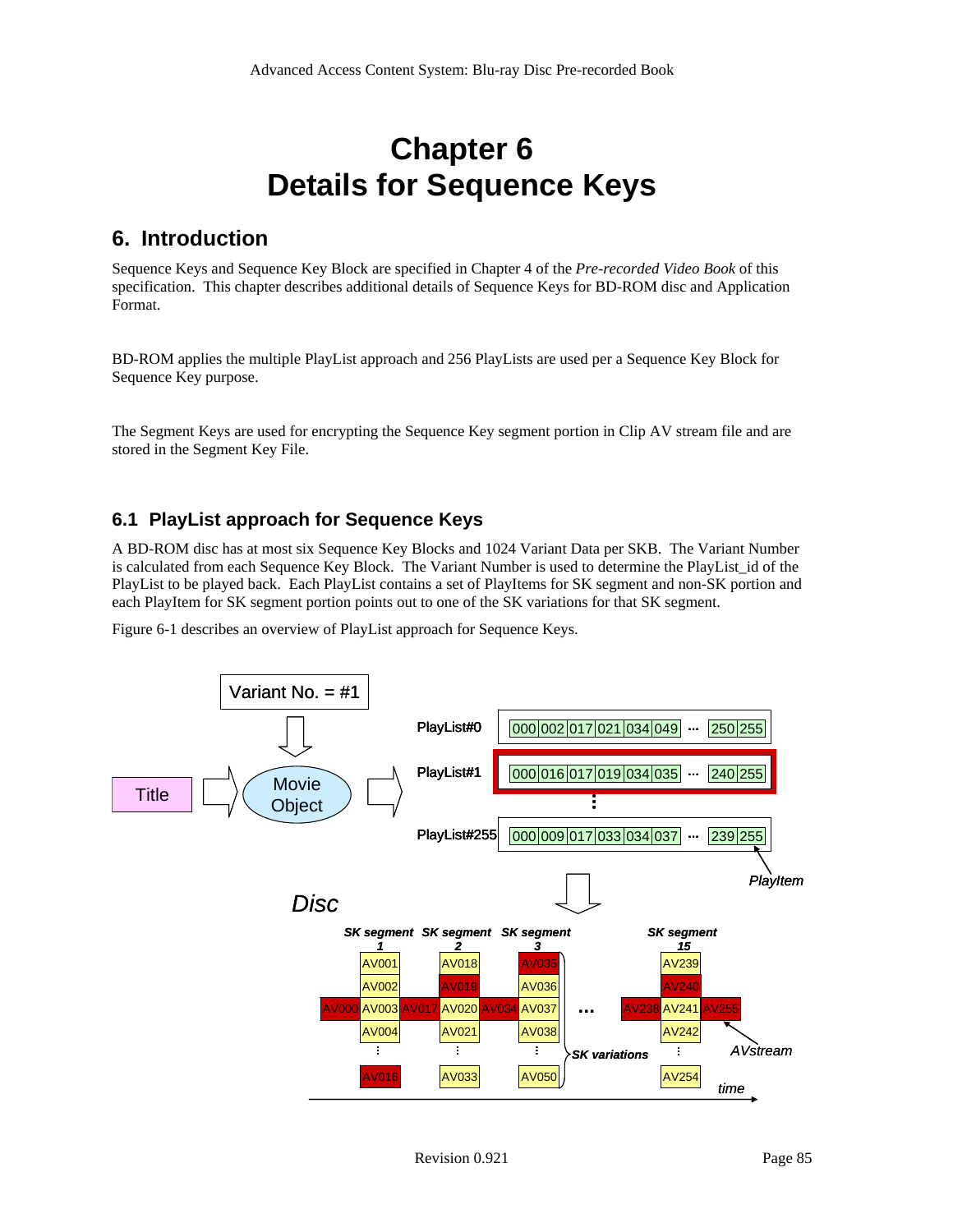### **Figure 6-1 Overview of PlayList approach for Sequence Keys**

Each Clip AV stream referred from PlayItem (AV000, AV001, AV002, …, AV255) is recorded as an individual Clip AV stream file and each SK segment portion (AV001, AV002, AV003, …, AV254) is encrypted by a different Segment Key.

(Note 1) At least one Clip AV stream of non-SK portion shall be allocated between SK segment i and SK segment  $(i + 1)$ .

(Note 2) Sequence Keys are applicable for only main TS and are not applicable for sub TS.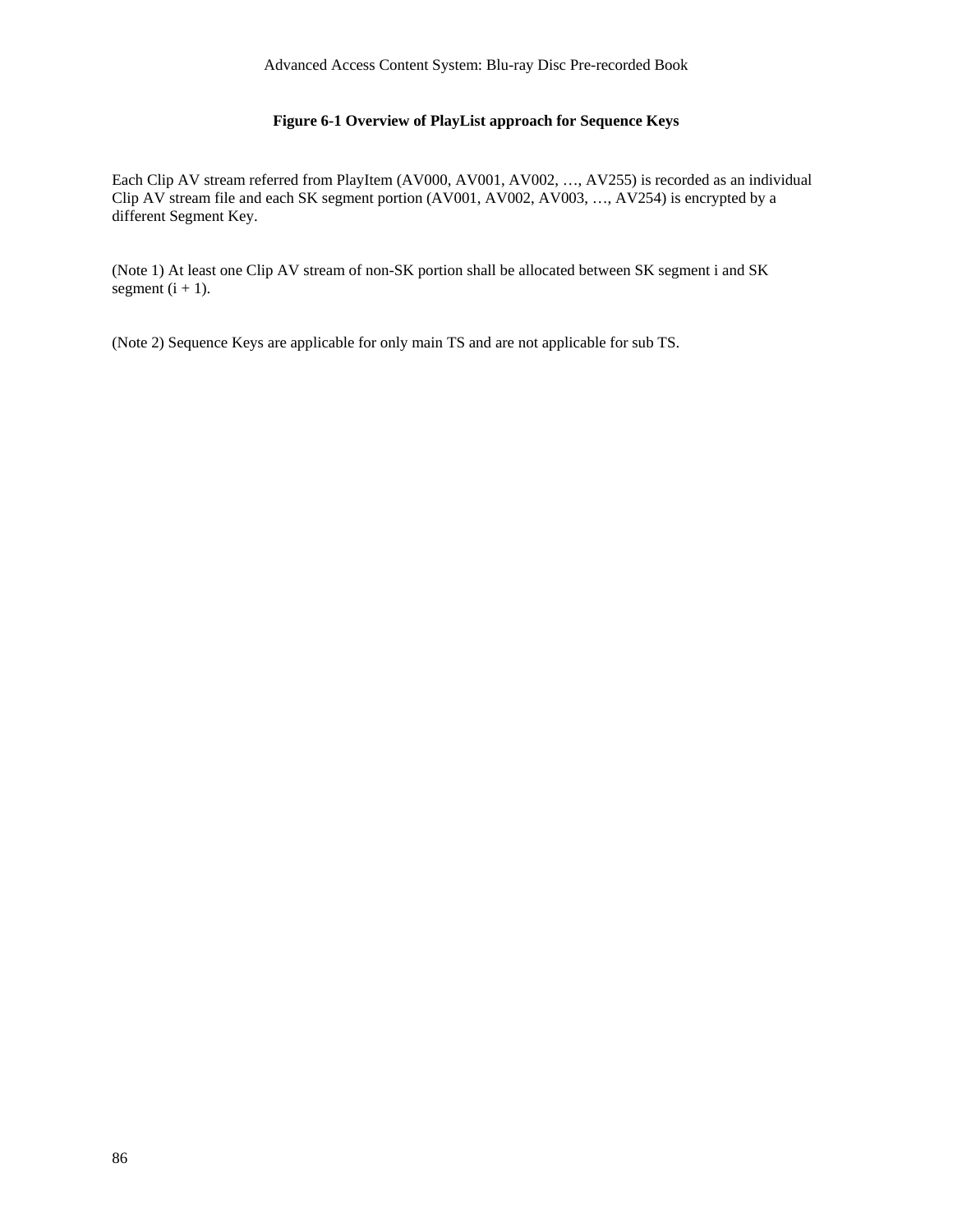# **6.2 Playback process for BD-ROM Player**

### **6.2.1 Encryption and Decryption Overview**

This section describes the encryption and decryption process for (a) SK segment and (b) non-SK portion on the BD-ROM Disc on which the SKB is assigned. The Sequence Key Block Files "SKB1.inf", "SKB2.inf", "SKB3.inf", "SKB4.inf", "SKB5.inf" and "SKB6.inf" shall be recorded in the "\AACS" directory and in the "\AACS\DUPLICATE" directory. In case of the BD-ROM disc on which the SKB is assigned, the number of the SKB shall be between one and six and the index of SKB file name shall be defined in continuous order, starting from one. For example, in case of three SKBs are assigned on the BD-ROM disc, the SKB1.inf, SKB2.inf and SKB3.inf shall be recorded on the disc.

SKB data shall be recorded from the first byte of the file, and the null  $(00<sub>16</sub>)$  padding may be attached after the SKB data in the file for the authoring and the mastering purpose.

On the other hand, for the BD-ROM disc on which the SKB is not assigned, Process SKB is omitted and the Volume Unique Key is used instead of the Volume Variant Unique Key. In this case, the Sequence Key Block and the Segment Key file are not recorded on the disc.

Figure 6-2 describes an encryption and decryption overview for the BD-ROM disc on which the SKB is not assigned.



#### **\*KCD is used by only certain classes of devices.**

**Figure 6-2 Encryption and Decryption Overview for BD-ROM on which SKB is not assigned**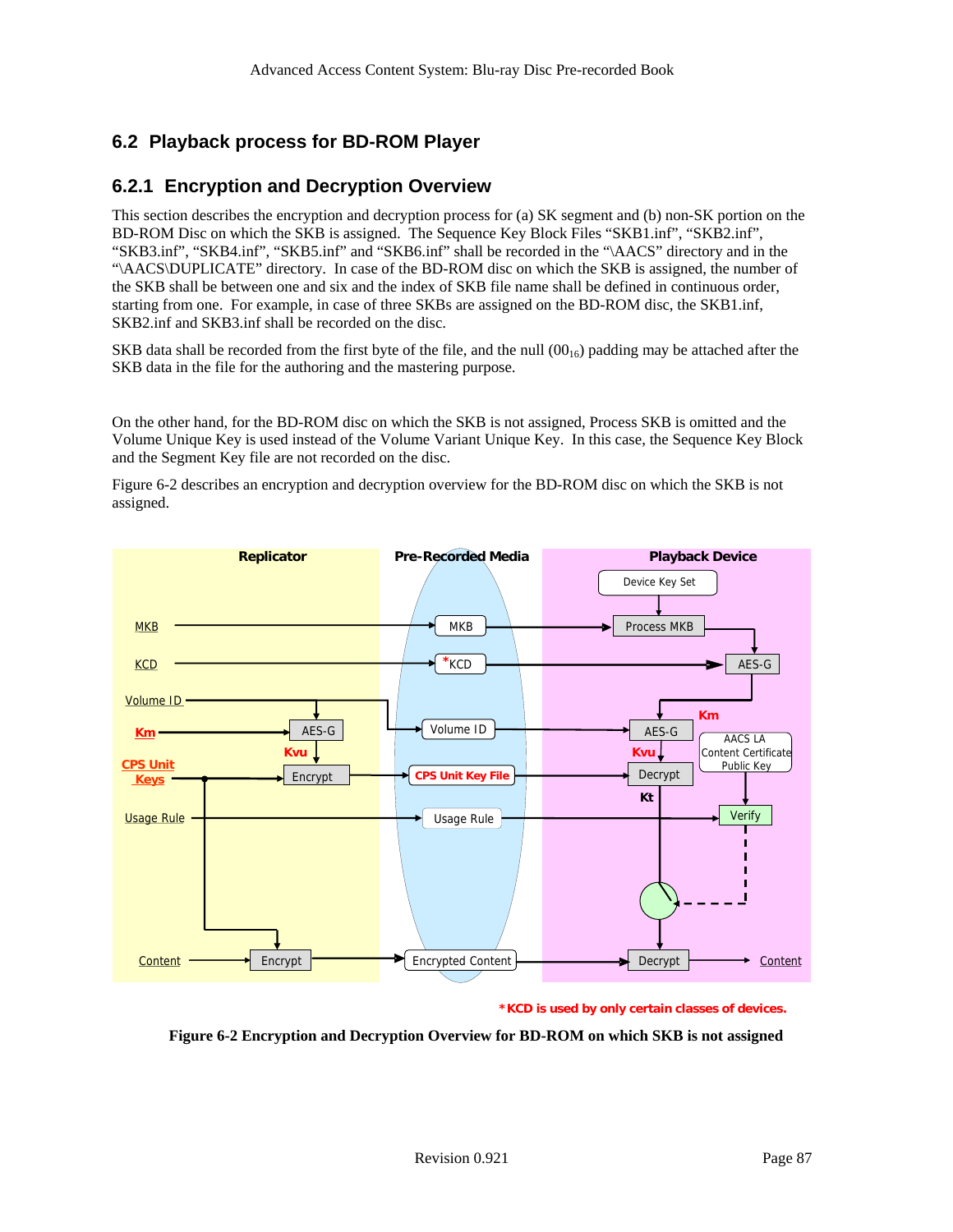# **6.2.1.1 Key Hierarchy for SK segment portion**

For the SK segment, the Segment Key is used for encrypting instead of the CPS Unit Key. 240 (16 variations  $*$ 15 segments) Segment Keys are used for one SKB and these keys are recorded in the Segment Key File.

Figure 6-3 describes an encryption and decryption overview for the SK segment portion on the BD-ROM disc on which the SKB is assigned.

Figure 6-3

**Figure 6-3 Encryption and Decryption Overview for SK segment portion**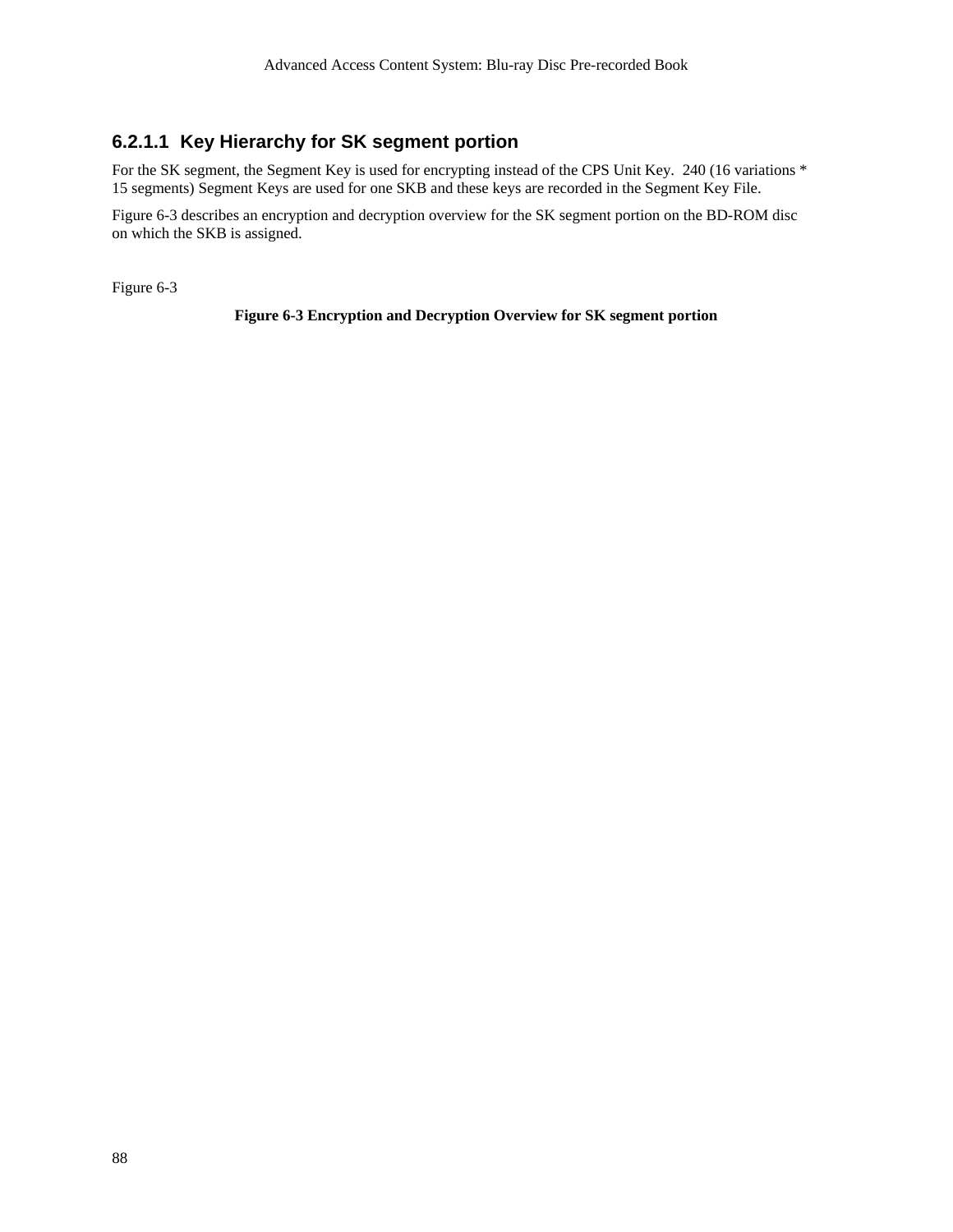# **6.2.1.2 Key Hierarchy for non-SK portion**

For the non-SK portion which means that it is not the SK segment portion, the CPS Unit Keys are used for encrypting instead of the Segment Key.

Figure 6-4 describes an encryption and decryption overview for the non-SK portion on the BD-ROM disc on which the SKB is assigned.



**\*KCD is used by only certain classes of devices.**

**Figure 6-4 Encryption and Decryption Overview for non-SK portion** 

### **6.2.2 Selection process of a PlayList**

The BD player selects a proper PlayList to be player back by using a Movie Object for Title defined in Section 3.9.1.8 of this specification.

(Note) The assignment of the Player Status Registers for the Playlist\_Indicator is PSR96 and PSR97.

This is the example of the Movie Object programmed a PlayList selection for one SKB. This example assumes that PlayList\_id #0 to #255 are assigned for SKB1.

MovieObject(){

```
 Number_of_navigation_commands (=4);
```
Move[GPR#Y][PSR96];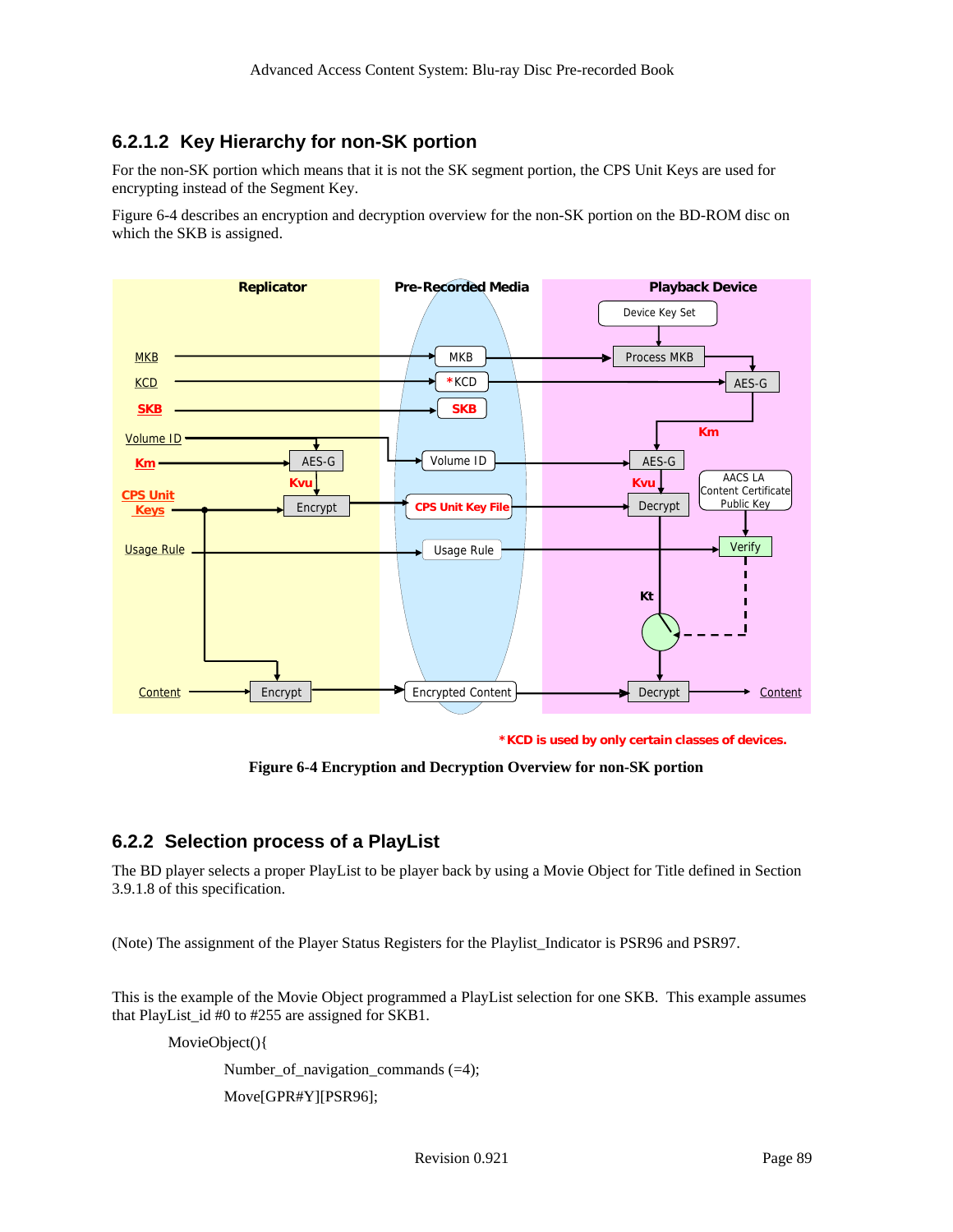And[GPR#Y][0xFF000000]; Shift Right[GPR#Y][0x18]; PlayPL[GPR#Y];

}

For example, the Movie Object for PlayList selection includes "Number\_of\_navigation\_commands" and "PlayPL".

"Number of navigation commands" indicates the number of navigation command structures that are contained with the Movie Object( ).

"PlayPL (PlayList id = PSR)" commands the playback of PlayList#(PlayList id). Note that each PlayPL for each SKB shall not command the playback of the same PlayList#(PlayList id). In other words, for six SKBs, at least 1536 PlayLists are necessary.

This is the example of the Movie Object programmed a PlayList selection for two SKBs. This example assumes that PlayList\_id #0 to #255 and PlayList\_id #256 to #511 are assigned for SKB1 and SKB2 respectively.

MovieObject(){

 Number\_of\_navigation\_commands (=9); Move[GPR#Y][PSR96]; And[GPR#Y][0xFF000000]; Shift Right[GPR#Y][0x18]; PlayPL[GPR#Y];

 Move[GPR#Y][PSR96]; And[GPR#Y][0x00FF0000]; Shift Right[GPR#Y][0x10]; Add[GPR#Y][0x100]; PlayPL[GPR#Y];

}

"PSR" is the Player Status Register, which can be stored a fixed length variable. The PlayList Indicator for each SKB derived from the PlayList\_id is set to the PSR.

Figure 6-5 describes an example of the data format of PSR for Sequence Key purpose. Playlist Indicator #1, Playlist Indicator #2, Playlist Indicator #3, … and Playlist Indicator #6 corresponds to "SKB1.inf", "SKB2.inf", "SKB3.inf", …, and "SKB6.inf" respectively. These Playlist\_Indicators are computed as follows:

Playlist Indicator #i = PlayList id #i mod 256 (i = 1, 2, 3, …, 6)

where PlayList\_id #i denotes the PlayList\_id corresponding the SKBi.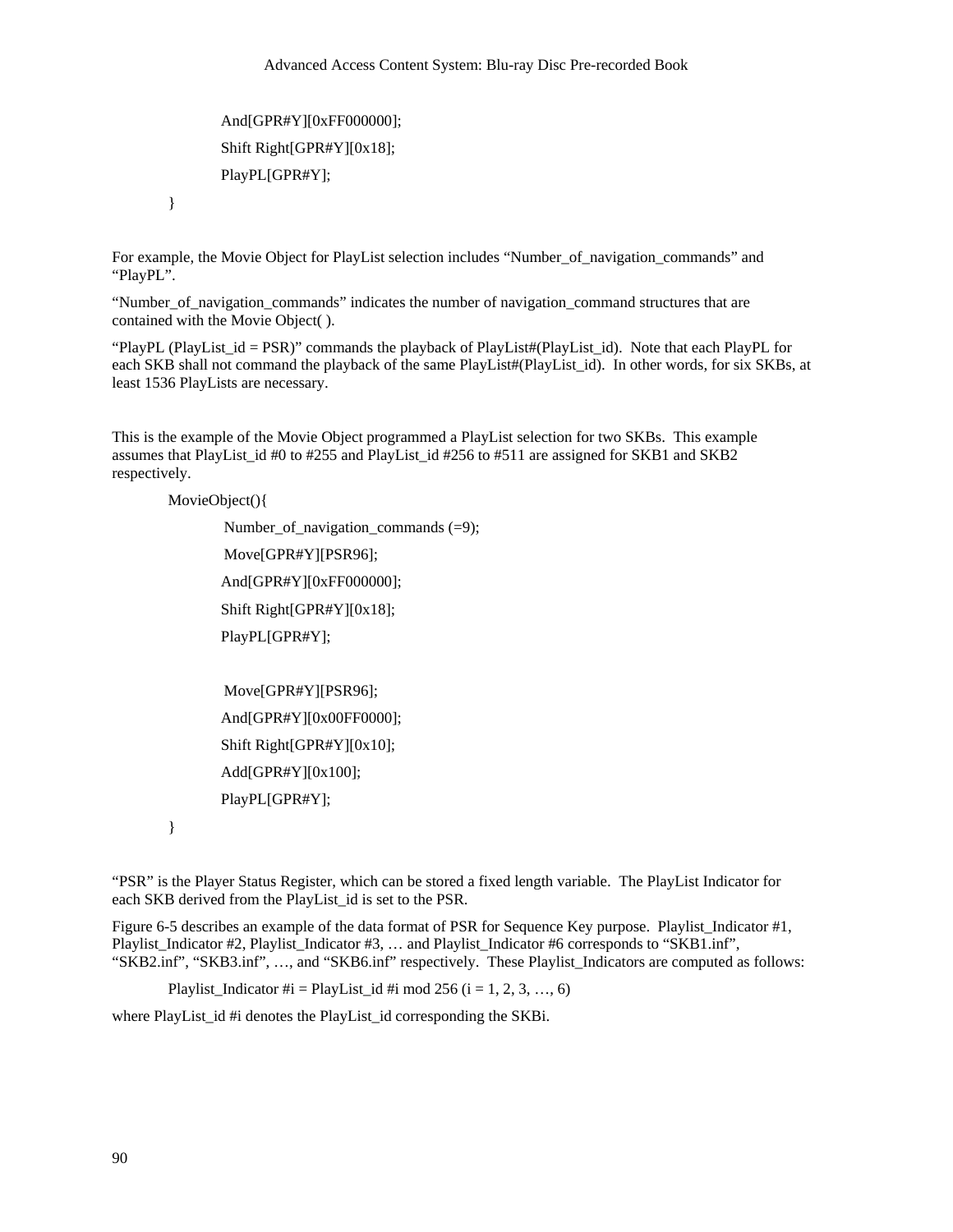

**Figure 6-5 Data format of PSR** 

# **6.3 Segment Key File**

Each SK segment portion is encrypted by the Segment Key and each Segment Key is encrypted by the Volume Variant Unique Key. The Volume Variant Unique Key is defined for each PlayList, in other words, 1024 Volume Variant Unique Keys are used for encrypting the Segment Keys per one Sequence Key Block. The Segment Key File "Segment\_Key.inf" shall be recorded in the "\AACS" directory and in the "\AACS\DUPLICATE" directory.

Table 6-1 shows the data format of the Segment Key File.

| <b>Syntax</b>                                     | No. of bits | <b>Mnemonic</b> |
|---------------------------------------------------|-------------|-----------------|
| Segment_Key_File(){                               |             |                 |
| Num_of_SKB                                        | 16          |                 |
| For(I=0; $I <$ Num_of_SKB; I++){                  |             |                 |
| For(J=0; J < 1024; J++){                          |             |                 |
| PlayList_id $(= X)$                               | 16          |                 |
| For(K=0; K < 15; K++){                            |             |                 |
| $PlayItem_id(X, K)$                               | 16          | uimsbf          |
| Encrypted Segment Key for PlayList/PlayItem(X, K) | 128         | uimsbf          |
|                                                   |             |                 |
|                                                   |             |                 |
|                                                   |             |                 |
|                                                   |             |                 |

### **Table 6-1 Data Format of Segment Key File**

Num\_of\_SKB indicates the number of Sequence Key Blocks on the BD-ROM disc.

PlayList\_id indicates the PlayList for a particular Variant Number for a particular SKB.

PlayItem\_id indicate the PlayItem assigned corresponding encrypted Segment Key.

Encrypted Segment Key for PlayList/PlayItem(X, K) contains the 16 bytes of the encrypted Segment Key for used for encrypting the  $PlayItem(X, K)$ . The Segment Key is encrypted as follows: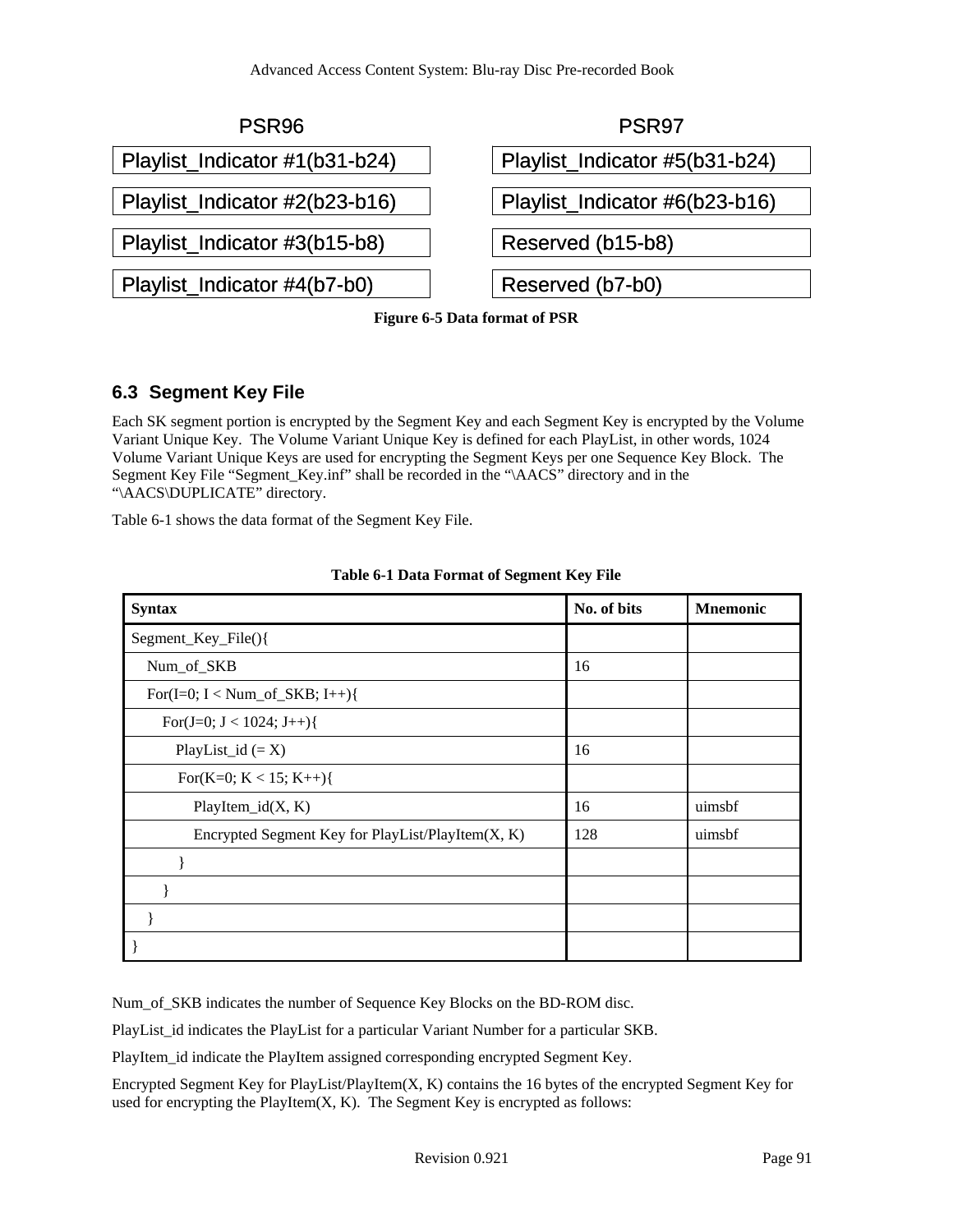$AES_128E(K_{vvu-J}(I, J), Segment Key(X, K))$ 

where Kvvu-J denotes a Volume Variant Unique Key defined in Section 3.3 of the *Pre-recorded Video Book* of this specification and corresponds to the Variant Number "J".

(Note) Different Segment Keys shall be assigned to different SK segment portions.

Calculation method for the Block key for SK segment portion is described in Figure 6-6.



**Figure 6-6 Calculation method for the Block Key from the Segment Key**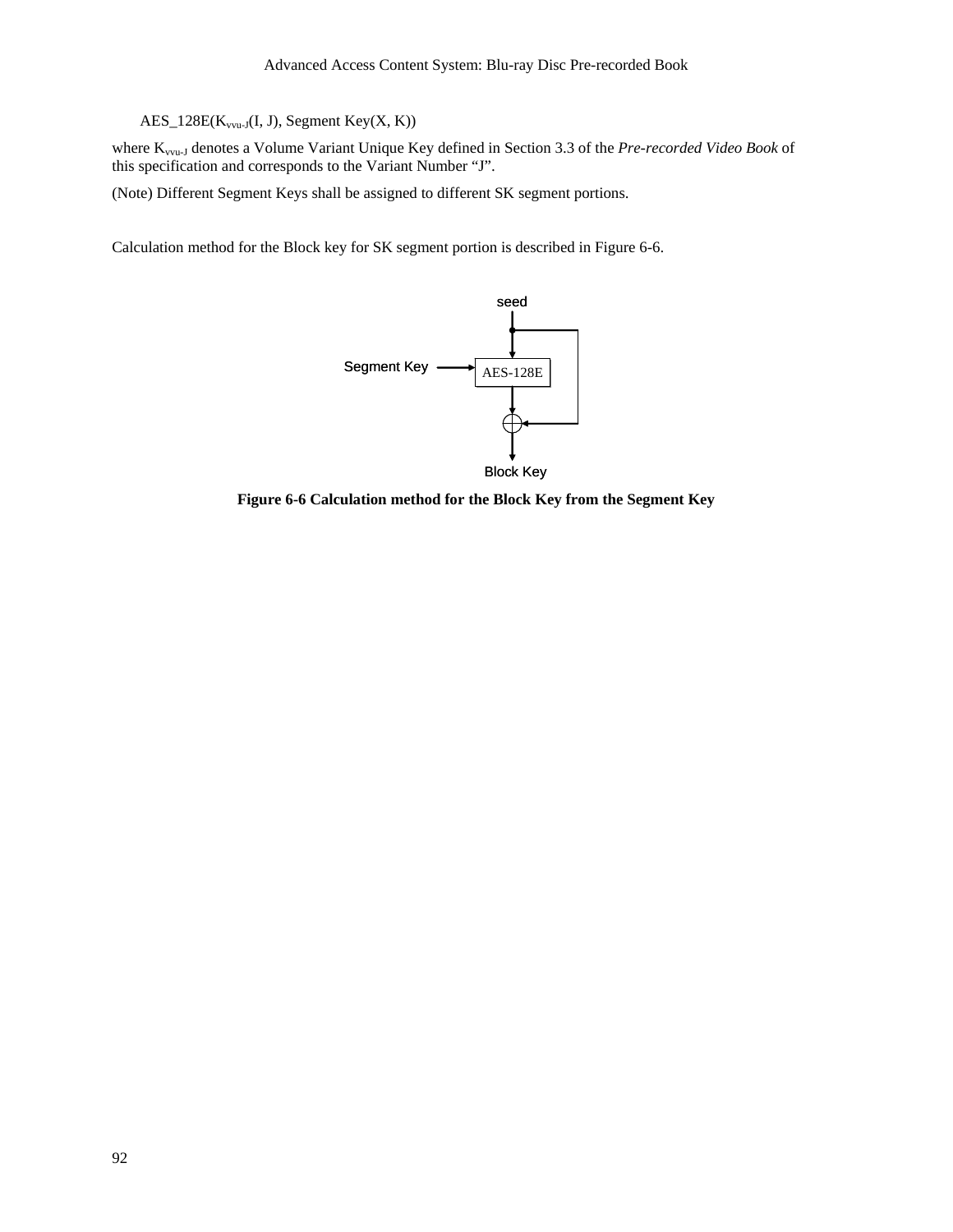# **Chapter 7 Clarifications for AACS unencrypted contents**

# **7. Introduction**

For the BD Prerecorded Disc (BD-ROM), both encrypted contents and unencrypted content can be recorded as AACS contents. This chapter describes details of disc structure for the BD-ROM containing AACS unencrypted contents.

# **7.1 Disc structure**

CPS Unit structure defined in Section 3.9 shall be also applied for AACS unencrypted contents, i.e. Usage Rule shall be also defined for AACS unencrypted contents. Encrypted portion and unencrypted portion cannot be mixed in one CPS Unit, because a Usage Rule is constant in one CPS Unit.

# **7.1.1 CPS information files for AACS unencrypted contents**

This section describes clarifications for the necessary CPS information files for BD-ROM composed of the followings:

- only unencrypted content(s)
- both encrypted content(s) and unencrypted content(s).

# **7.1.1.1 BD-ROM composed of only unencrypted contents**

BD-ROM that contains unencrypted contents and does not contain any encrypted contents shall store all the CPS information files defined in Figure 3-4. In other words, such BD-ROM shall store the followings:

- CPS Unit Key File
- MKB and Read/Write MKB
- Sequence Key Block (Optional)
- Segment Key File (Optional)
- Managed Copy Manifest File (Optional)
- Content Revocation List
- Content Certificate
- Content Hash Table
- CPS Unit Usage File.

In addition to above CPS information files, Volume ID and Partial MKB shall be stored on BD-ROM.

For such BD-ROM, CPS Unit Key shall be assigned for all CPS Units (and the key is not used for decryption).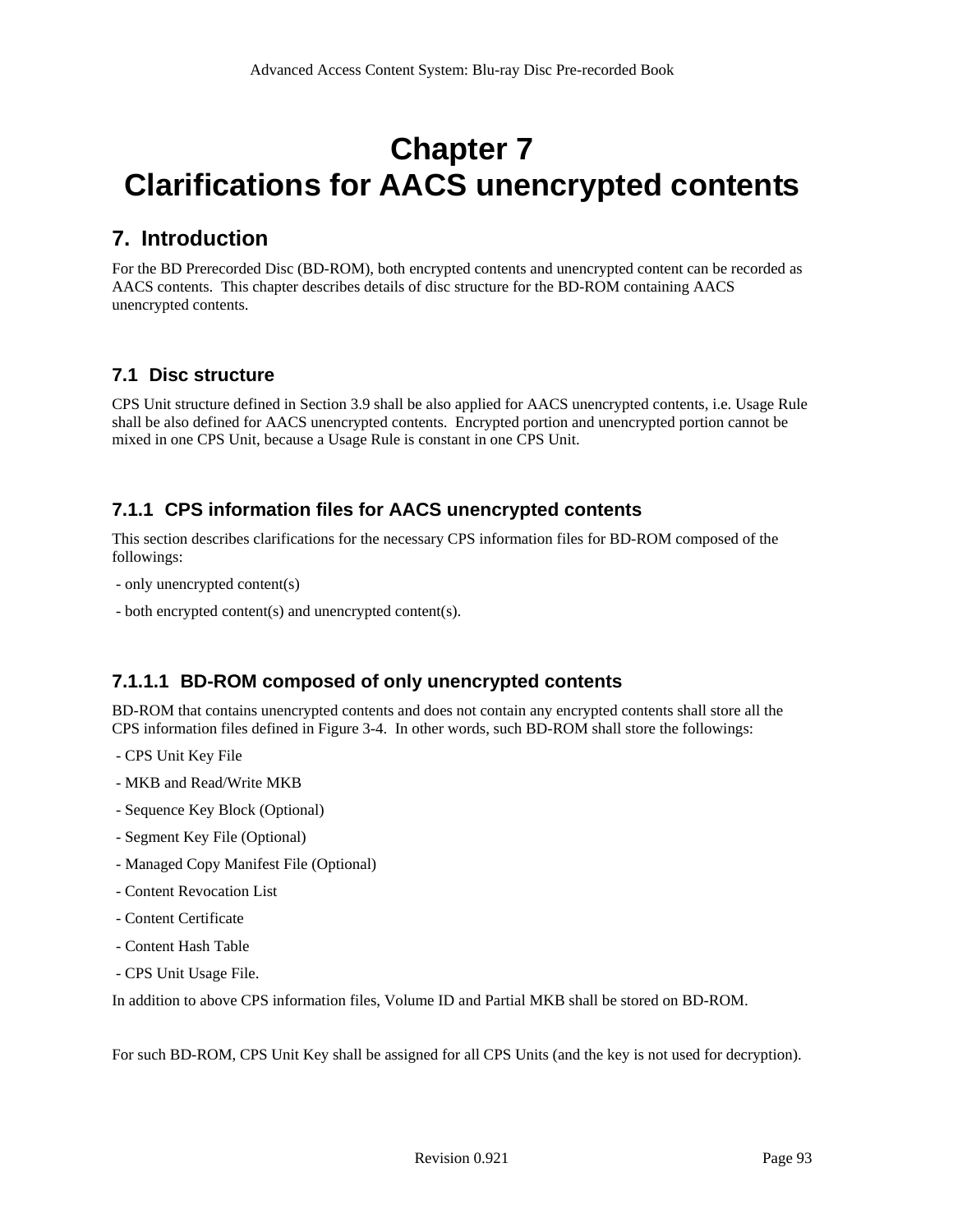Note that for the BD-ROM that does not contain any encrypted contents, the Type 3 MKB defined in Section 3.2.5.1 of *Introduction and Common Cryptographic Elements* book of this specification shall be used as the MKB "MKB\_RO.inf".

The Content Certificate and the Content Hash Table are applied for all unencrypted Clip AV streams on such BD-ROM. A Licensed Player shall verify the Content Certificate and the Content Hash Table for unencrypted Clip AV stream.

### **7.1.1.2 BD-ROM composed of both encrypted contents and unencrypted contents**

BD-ROM that contains both encrypted contents and unencrypted contents shall also store all the CPS information files clarified in Section 7.1.1.1. For such BD-ROM, the CPS Unit number for unencrypted contents shall be different from the number for encrypted contents.

For such BD-ROM, CPS Unit Key shall be assigned for all CPS Units (and some keys are used for decryption and others are not).

For the BD-ROM that contains both encrypted contents and unencrypted contents, the Type 3 or Type 4 MKB shall be used as the MKB "MKB\_RO.inf".

The Content Certificate and the Content Hash Table cover both encrypted and unencrypted contents. A Licensed Player shall verify the Clip AV stream regardless of encrypted or unencrypted.

### **7.2 Usage Rules for AACS unencrypted contents**

Basic CCI for AACS defined in Section 3.9.4.2 shall contain the following Usage Rules for a CPS Unit composed of such contents:

- EPN: EPN-unasserted  $(=1<sub>2</sub>)$
- CCI: Copy Control Not Asserted  $(=00<sub>2</sub>)$
- Image\_Constraint\_Token: High Definition Analog Output in High Definition Analog Form  $(=1<sub>2</sub>)$
- Digital\_Only\_Token: Output of decrypted content is allowed for Analog/Digital Outputs  $(=0<sub>2</sub>)$
- $-$  APSTB: APS off  $(=000<sub>2</sub>)$
- Type of Title: Basic Title  $(=0<sub>2</sub>)$

Note that an Enhanced Title Usage for AACS defined in Section [3.9.4.3](#page-54-0) of this specification shall not be used for such a CPS Unit.

### **7.3 Copy Permission Indicator for AACS unencrypted contents**

Copy permission indicator defined in Section 3.10.2 of this specification indicates whether a corresponding Aligned Unit is encrypted or not and shall be set as shown in Table 7-1.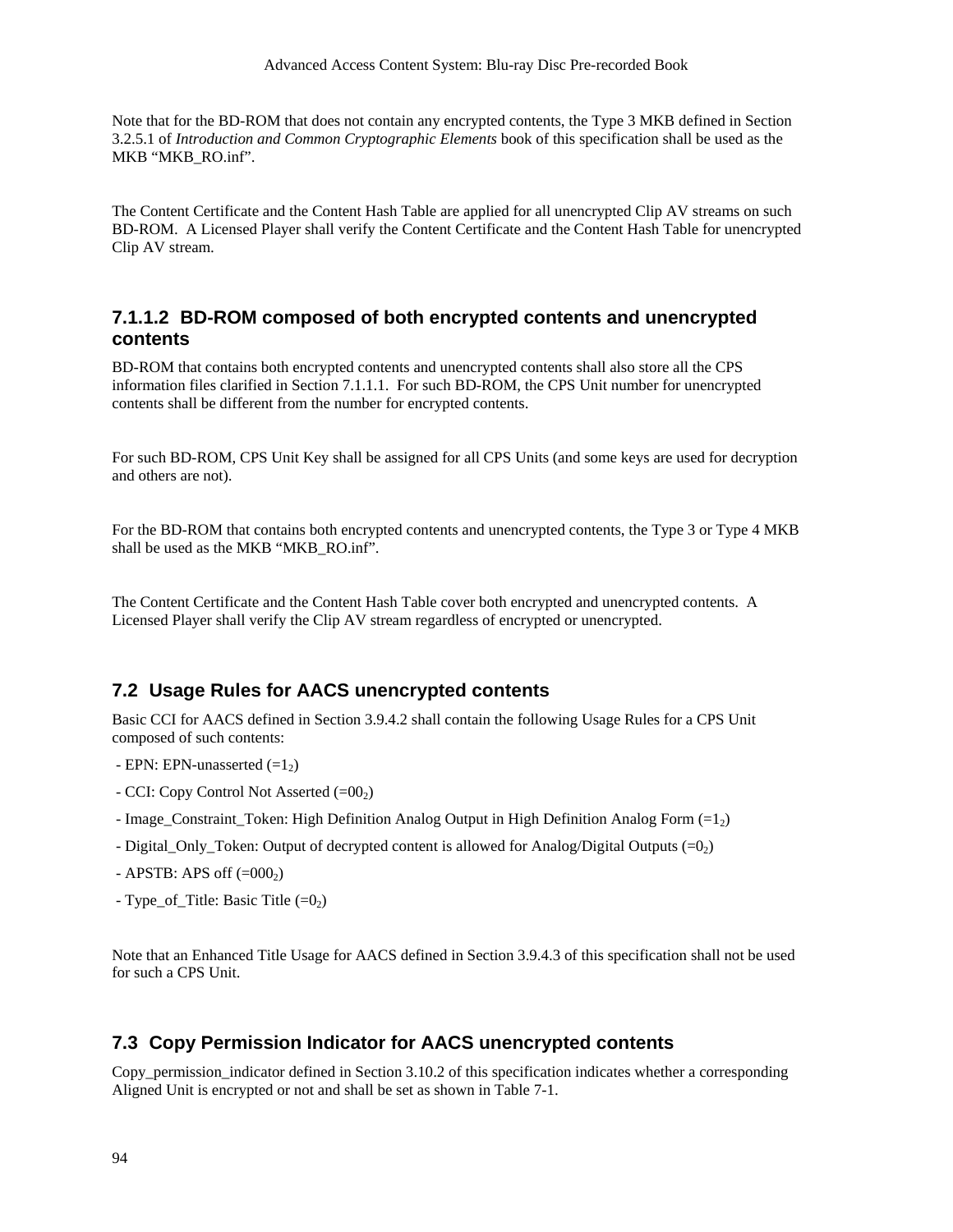| Copy_permission_indicator | <b>Meaning</b> |
|---------------------------|----------------|
| 00 <sub>2</sub>           | unencrypted    |
| $01_2$                    | Reserved       |
| $10_{2}$                  | Reserved       |
| 11 <sub>2</sub>           | encrypted      |

**Table 7-1 Copy\_permission\_indicator** 

For unencrypted contents, i.e. Copy\_permission\_indicator =  $00<sub>2</sub>$ , Licensed Player shall treat such contents according to the Usage Rules defined in Section 7.2 of this specification. If the Licensed Player encounters the packet with Copy\_permission\_indicator set to  $10<sub>2</sub>$  or  $01<sub>2</sub>$ , the data shall be considered encrypted.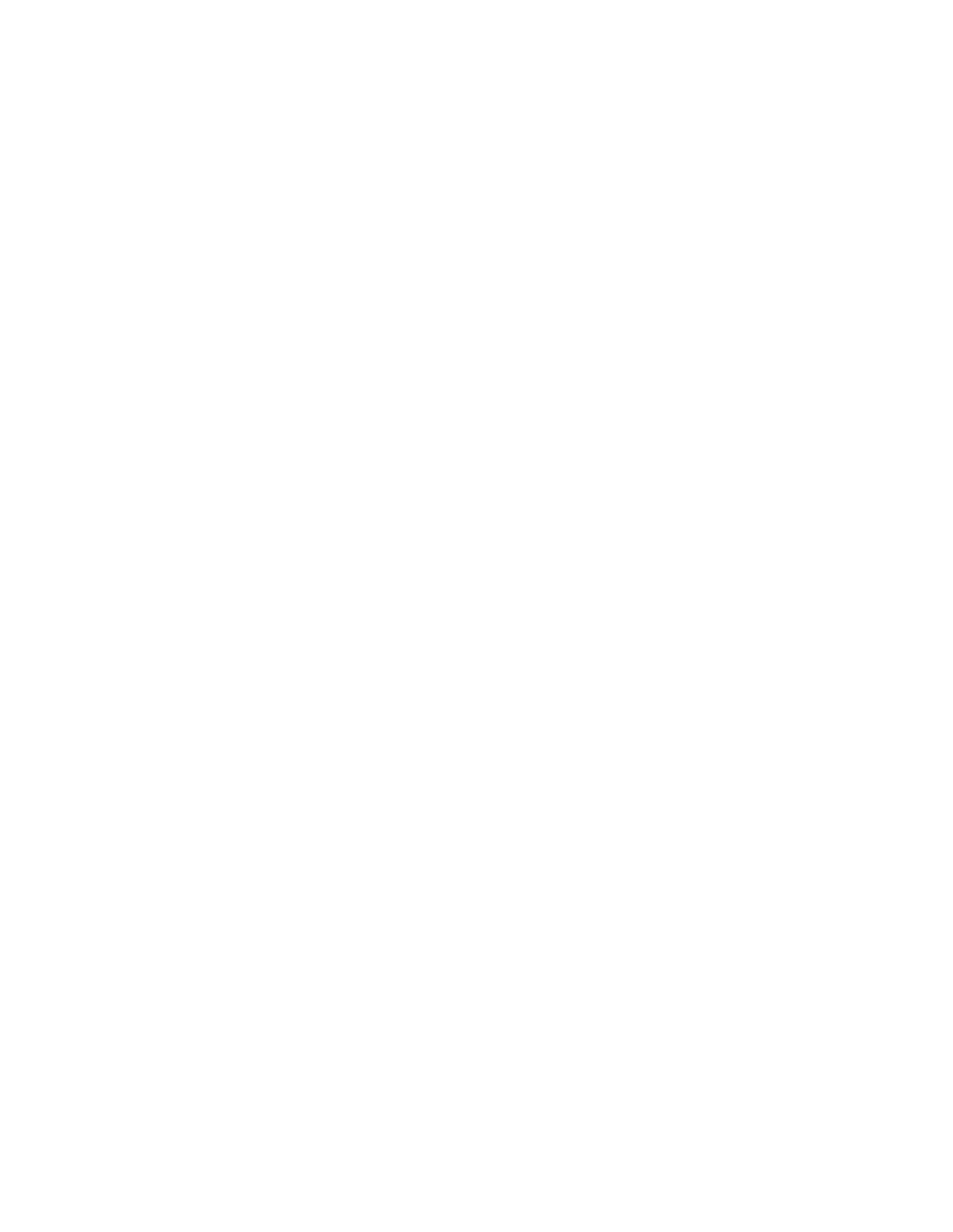# **Annex A. Restriction on Data Allocation (Informative)**

This annex includes the information for Authoring Facility.

AACS introduces the following restrictions on data allocation for ease of mastering and content hash verification. When the Authoring Facility makes the disc image, the Authoring Facility shall comply with these restrictions.

- All the extents of each Clip AV stream file shall be allocated with ascending order in physical layer.
- Each physical sector in an Aligned Unit shall be allocated contiguously on the BD-ROM disc.
- If a Clip AV stream file is recorded over both physical layers in dual-layer disc, the total size of extents for the Clip AV stream file recorded in layer 0 shall be multiple of a hash unit.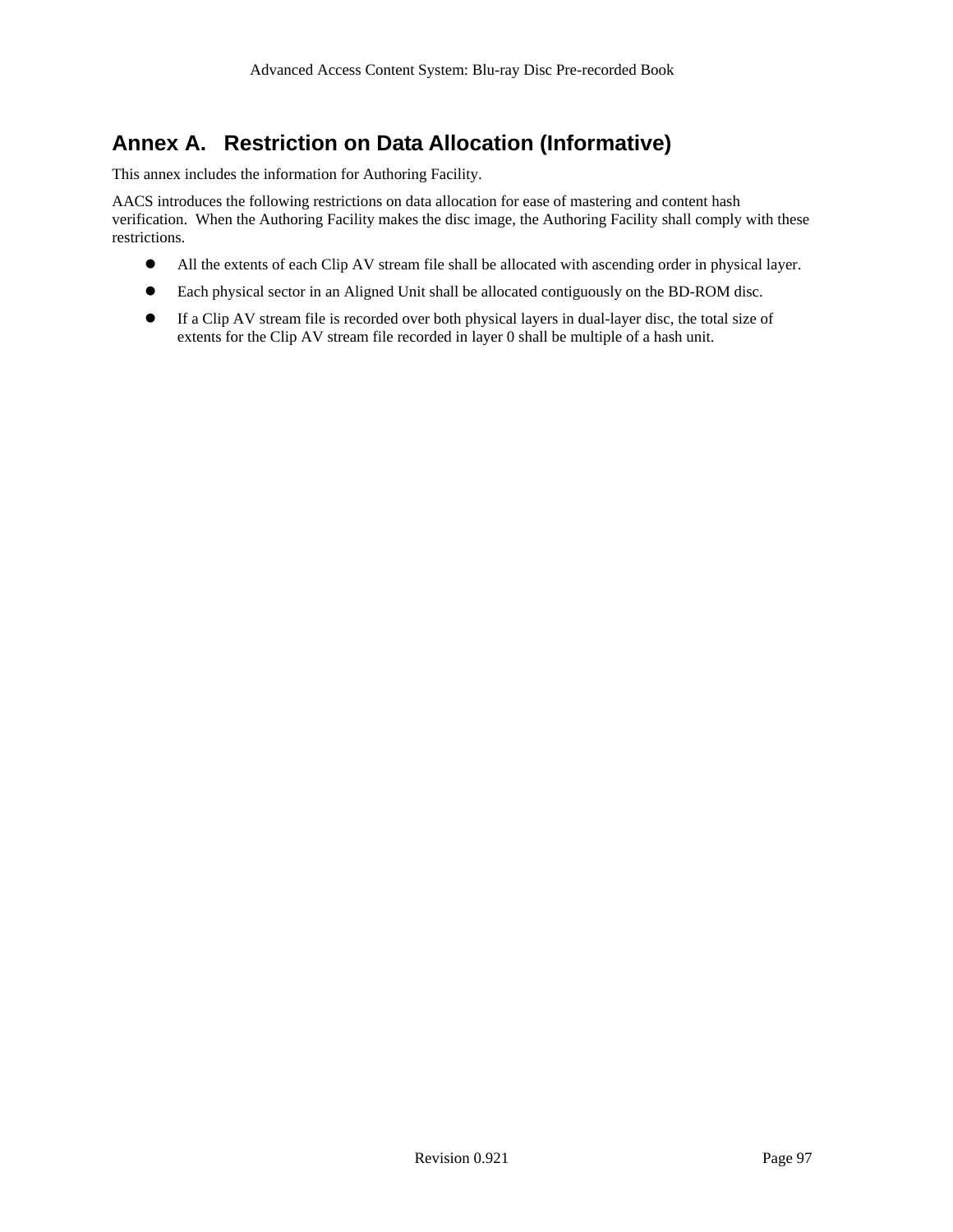This page is intentionally left blank.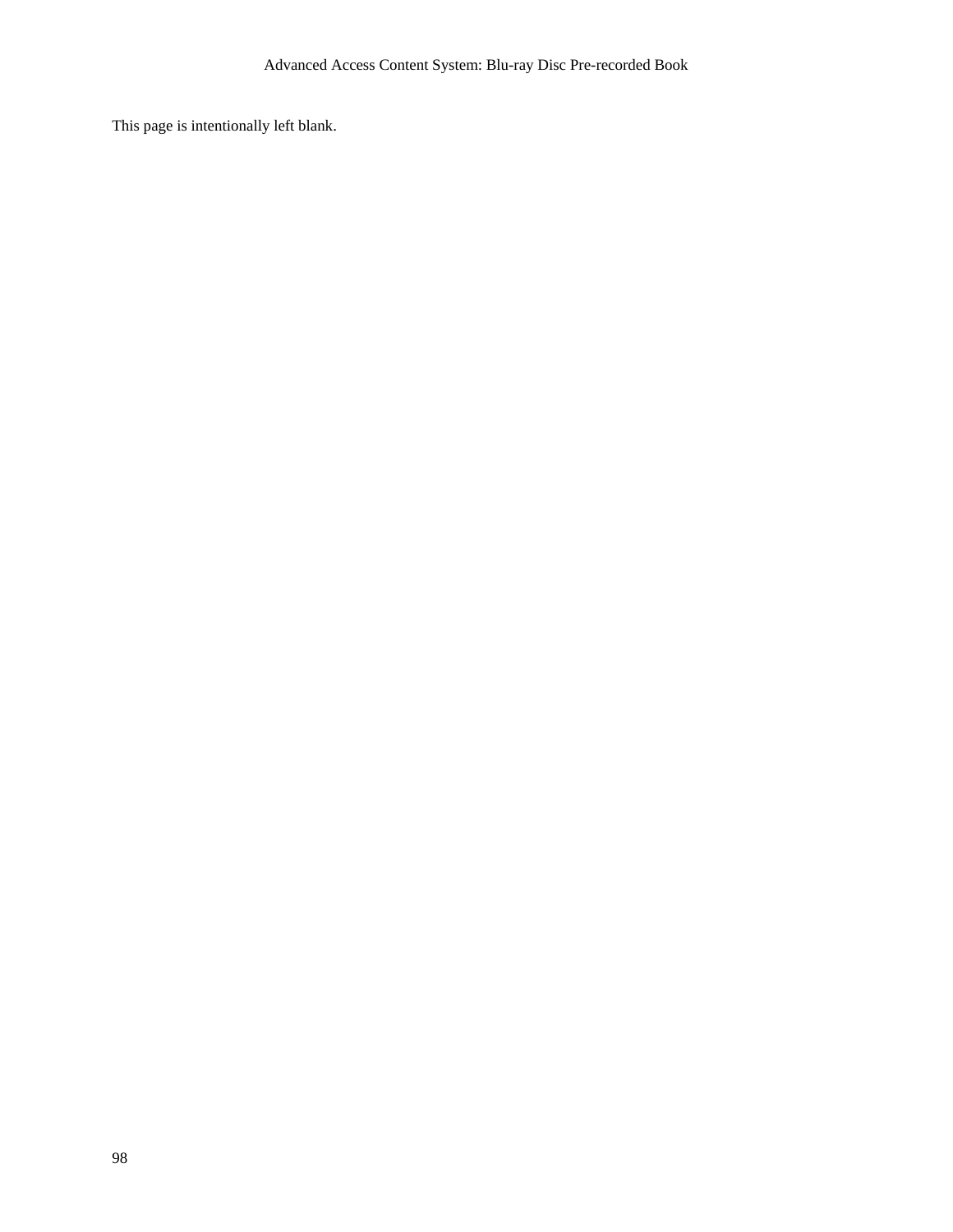# **Annex B. Carriage of System Renewability Message**

### **B.1 Introduction**

This chapter describes the method to store the System Renewability Message (SRM) on the BD-ROM in the case where an SRM is to be stored on the BD-ROM.

#### **B.2 SRM for DTCP**

SRM for DTCP shall be stored as a file "DTCP.srm" in the root directory.

#### **B.3 SRM for HDCP**

SRM for HDCP shall be stored as a file "HDCP.srm" in the root directory.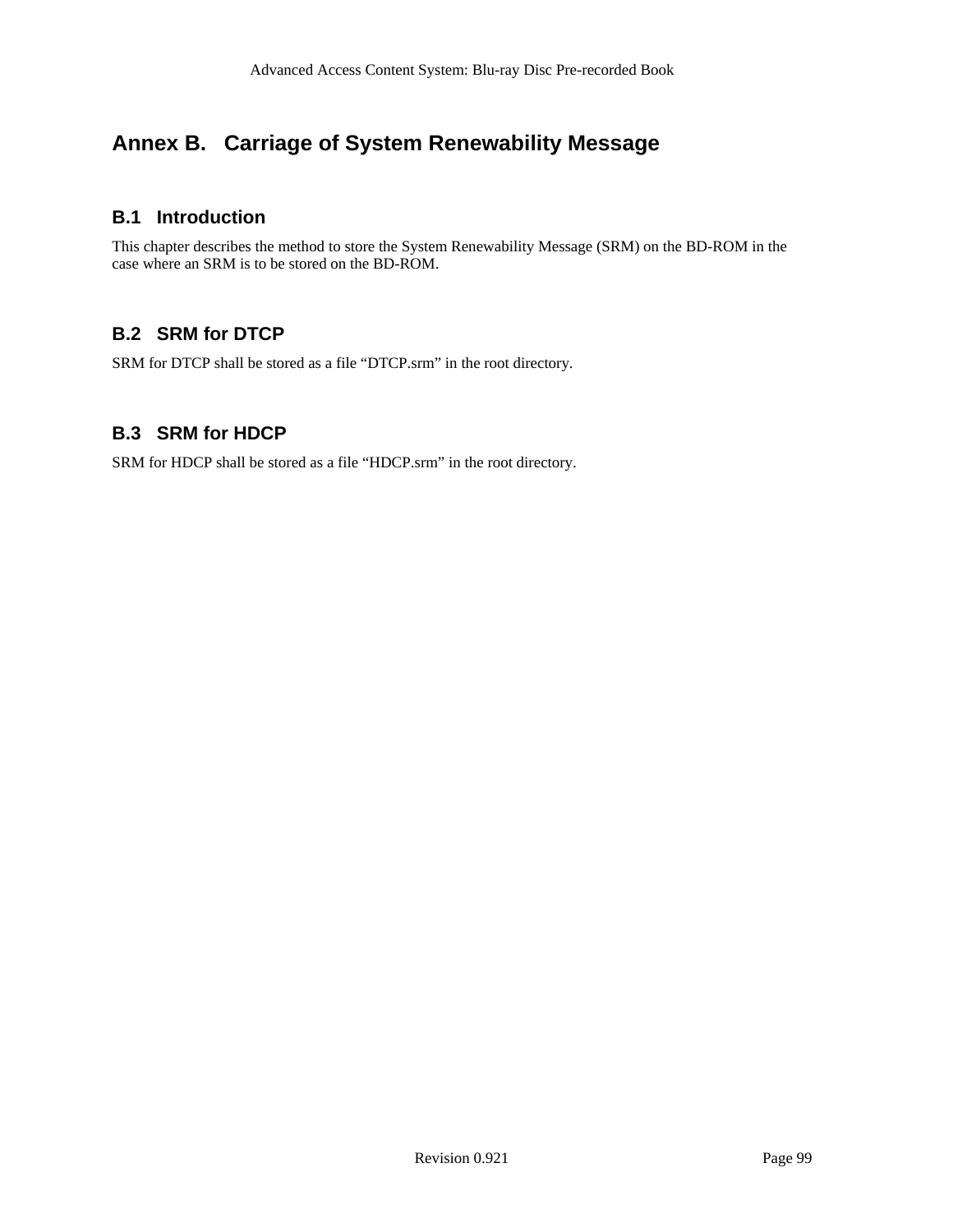This page is intentionally left blank.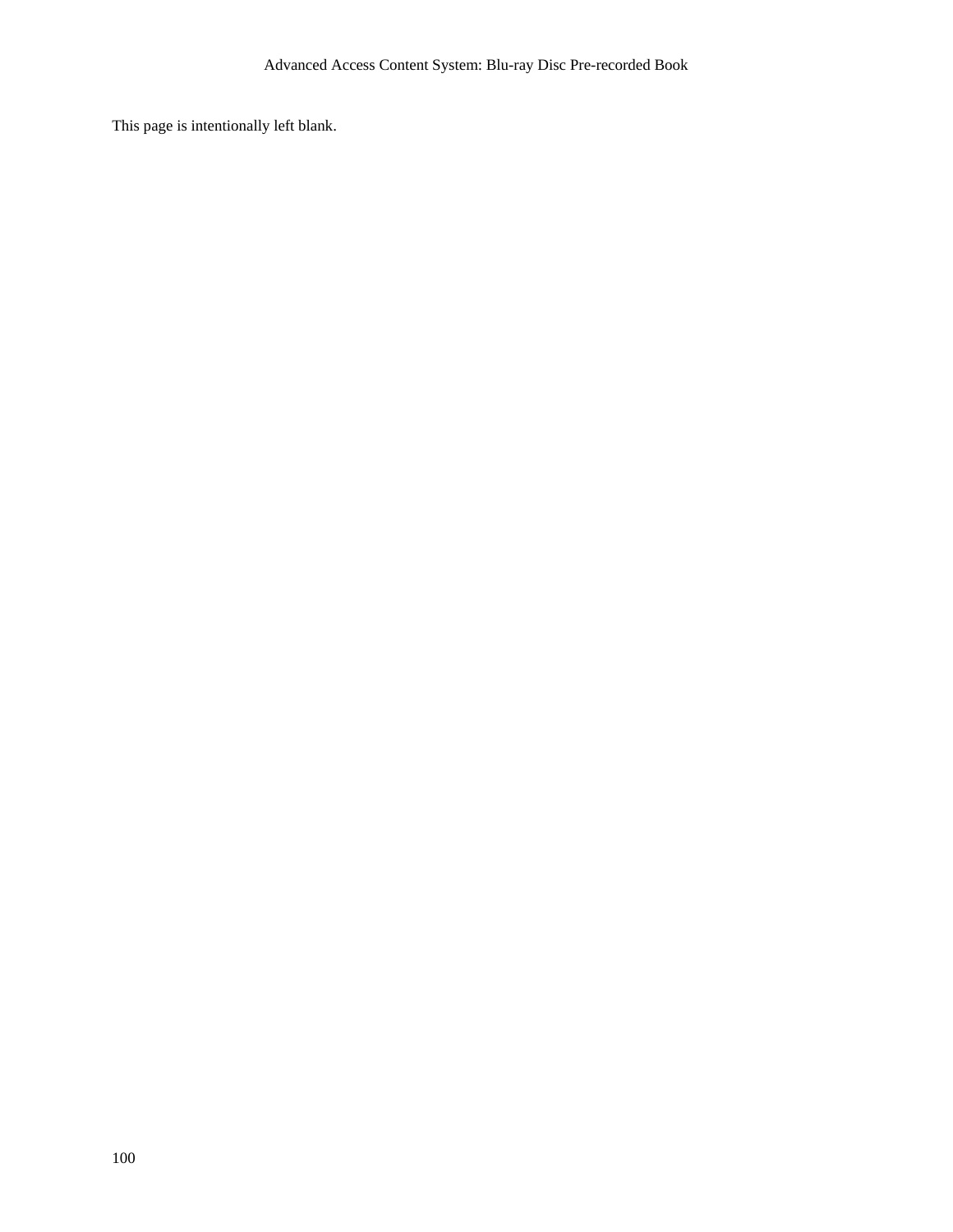# **Annex C. MCM Transaction for Managed Copy**

If a Managed Copy Machine can be controlled by BD-J Application, it shall support the API described in this Annex.

#### **C.1 Package com.aacsla.bluray.mt**

#### **C.1.1 Interface Summary**

#### **MCMTransaction**

The MCMTransaction Interface allows notifying the status of financial and/or account transactions to Managed Copy Machine.

#### **C.1.2 Interface MCMTransaction**

#### public interface **MCMTransaction**

The MCMTransaction Interface allows notifying the status of financial and/or account transactions to Managed Copy Machine.

#### **C.1.2.1 Fields**

#### **C.1.2.1.1 offers**

public String **offers**

Provides the XML object "Offers" returned from the managed copy server using the Request Offer message. See 5.3.3 in the *AACS Pre-recorded Video Book* of this specification.

#### **C.1.2.2 Methods**

#### **C.1.2.2.1 completeTransaction**

public void **completeTransaction**(String coupon, String MCOT, String MCUi,

String status, String MCOTParams )

Notify the completion of Financial Transaction to Managed Copy Machine function.

#### **Parameters:**

coupon – A string uniquely identifying the financial or account transaction. If no financial or account transaction has been completed, Coupon must be a null string.

MCOT – A string identifier of the managed copy output technology selected for the managed copy, as defined in the AACS Compliance rules.

MCUi – An ID which identifies a particular offer that was selected as a part of transaction.

status – an optional string containing further information on the transaction. Informative: For example, if the transaction failed, Status may contain information about why that transaction failed.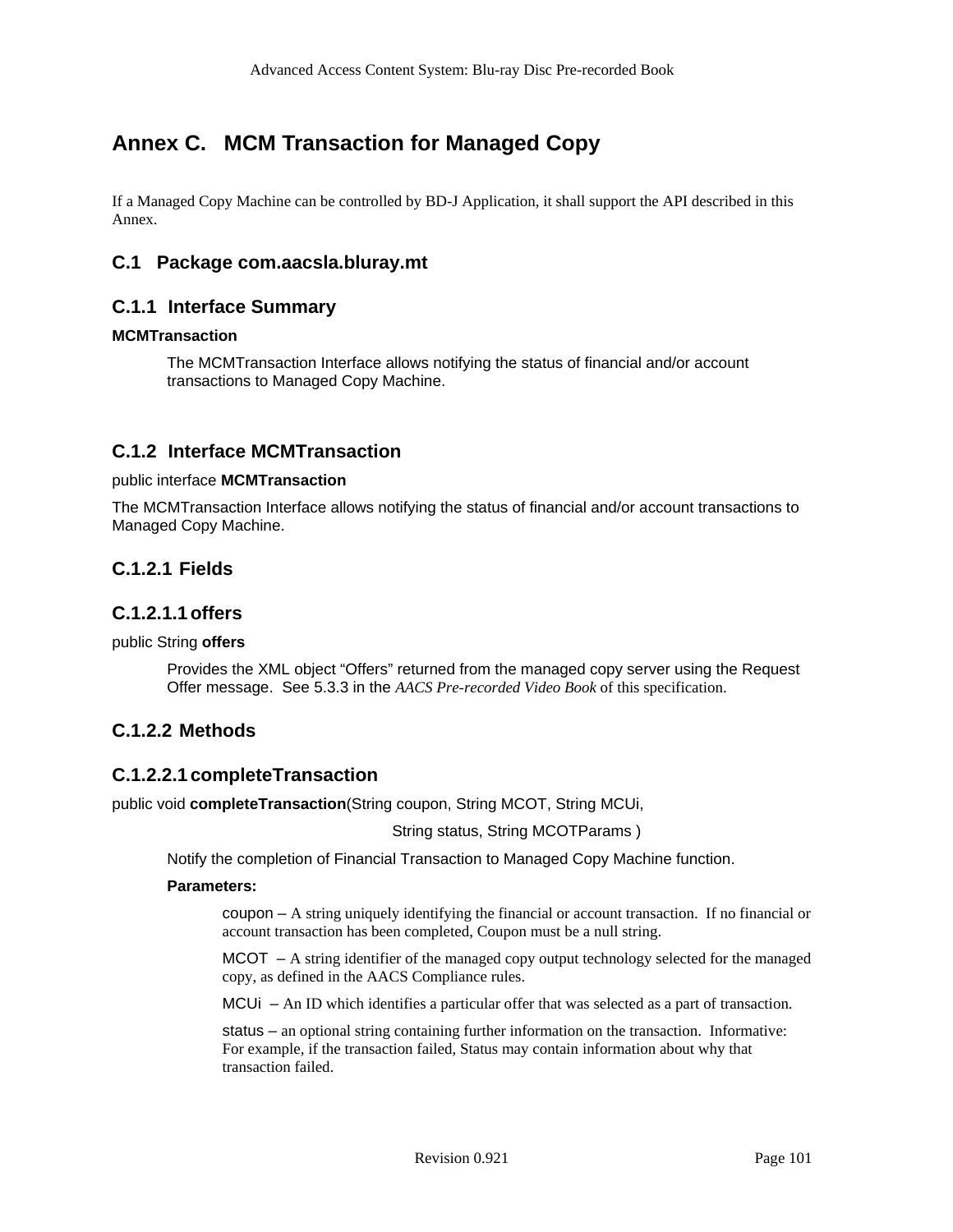Advanced Access Content System: Blu-ray Disc Pre-recorded Book

MCOTParams  $- A$  string value with additional information specific to the managed copy output technology to be used in customization of MCOTInfo to be sent in the RequestPermission message.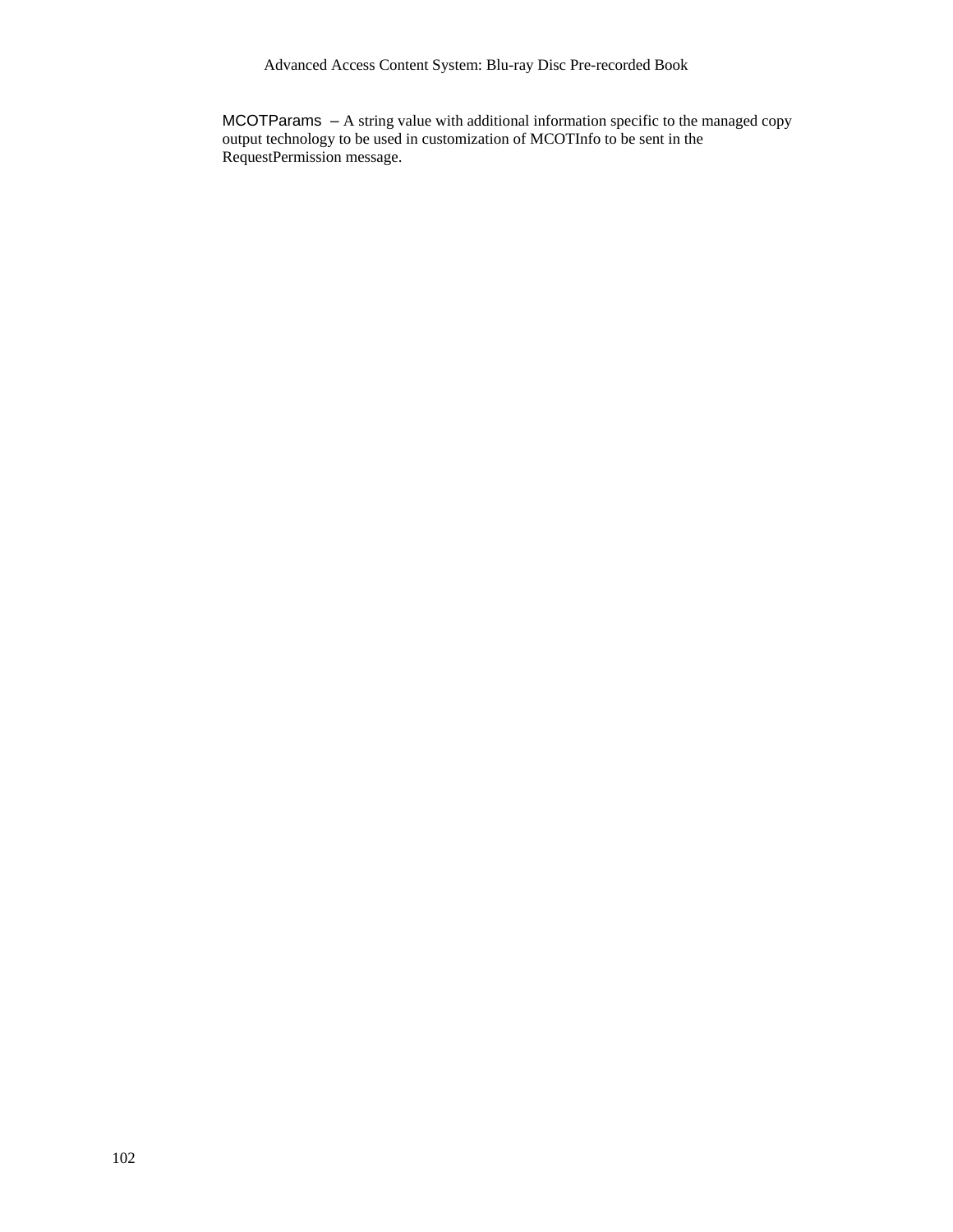## **Annex D. Requirements for On-line and Managed Copy API**

This annex defines requirements and recommendations for On-line and Managed Copy APIs at BD-J specific aspect, in addition to Chapter 4 and Chapter 5 of this specification.

#### **D.1. PSR31 value and VFS capability / BD-J network connectivity**

Player Status Register 31 (PSR31) includes 4-bit Player Profile at the position of bit16~19. Contents shall check player's VFS capability and BD-J network connectivity by referring to Player Profile.

Following table explains the relationship between Player Profile value and VFS capability / BD-J network connectivity.

| 0000b and 1000b : | Player Profile for the player that does not have VFS capability nor BD-J<br>network connectivity      |
|-------------------|-------------------------------------------------------------------------------------------------------|
| $0001b$ :         | Player Profile for the player that has VFS capability, but does not have BD-J<br>network connectivity |
| $0011b$ :         | Player Profile for the player that has both VFS capability and BD-J network<br>connectivity           |

(Other values are reserved)

Note: Implementation of AACS On-line function is mandatory for all Licenced Players that has BD-J network connectivity. However, the capability of storing Cacheable Permission (i.e. Secure Clock implementation) is optional for such kind of Licensed Player. The existence of compliant AACS Online API implementation shall be checked by referring to system property value defined in D.2 because the Licensed Player with Player Profile "0011b" developed before this revision might not implement AACS On-line function.

### **D.2. System property and API implementation**

#### **D.2.1. System Property**

The System Propery for AACS On-line and Managed Copy API is defined as follows.

Other propery names with prefix "aacs.bluray." are reserved for future use.

- aacs.bluray.online.capability = YES | NO

This means that System.getProperty("aacs.bluray.online.capability") in BD-J Application returns the value according to the requirement defined in D.2.2.

- aacs.bluray.mc.capability = YES | NO

This means that System.getProperty("aacs.bluray.mc.capability") in BD-J Application returns the value according to the requirement defined in D.2.3.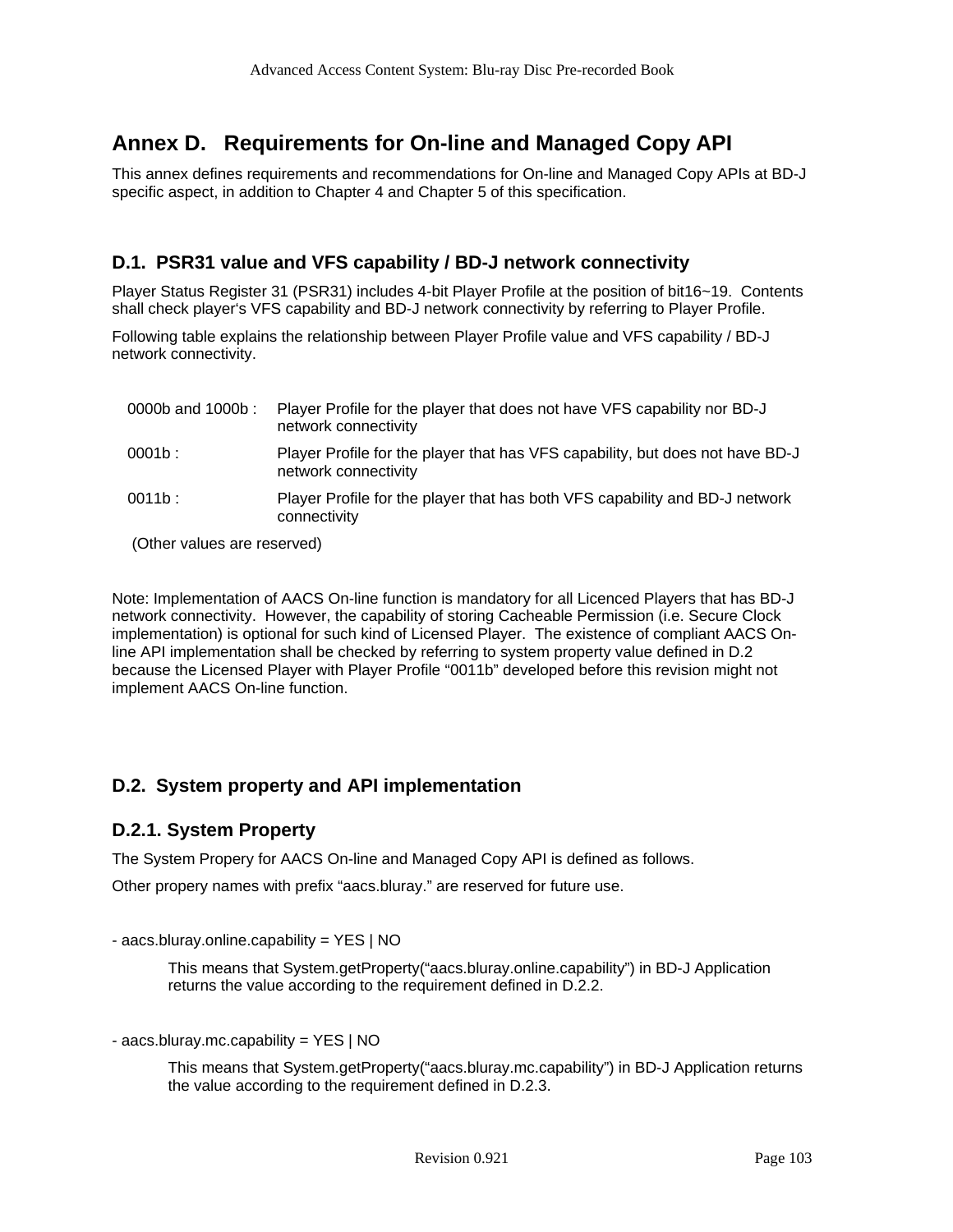## **D.2.2. Implemenation requirement for On-line**

The following table describes the rules for AACS On-line API related player implementation.

|  | Table D-1 System Property and API implementation for AACS On-line |
|--|-------------------------------------------------------------------|
|--|-------------------------------------------------------------------|

|                                            | <b>System Property</b><br>(aacs.bluray.online.capability<br>$=$ YES   NO) | API implementation                                                                       |
|--------------------------------------------|---------------------------------------------------------------------------|------------------------------------------------------------------------------------------|
| Player Profile = 0000b,<br>0001b, or 1000b | NO (*1)                                                                   | Recommended to<br>implement AACS On-line<br>API stubs to return at least<br>dummy values |
| Player Profile = 0011b                     | YES.                                                                      | Required to implement<br>AACS On-line API correctly.                                     |

(\*1) Note: The Licensed Player developped before Revision 0.912 might not implement this property. They may throw SecurityException as a response for unknown system property request.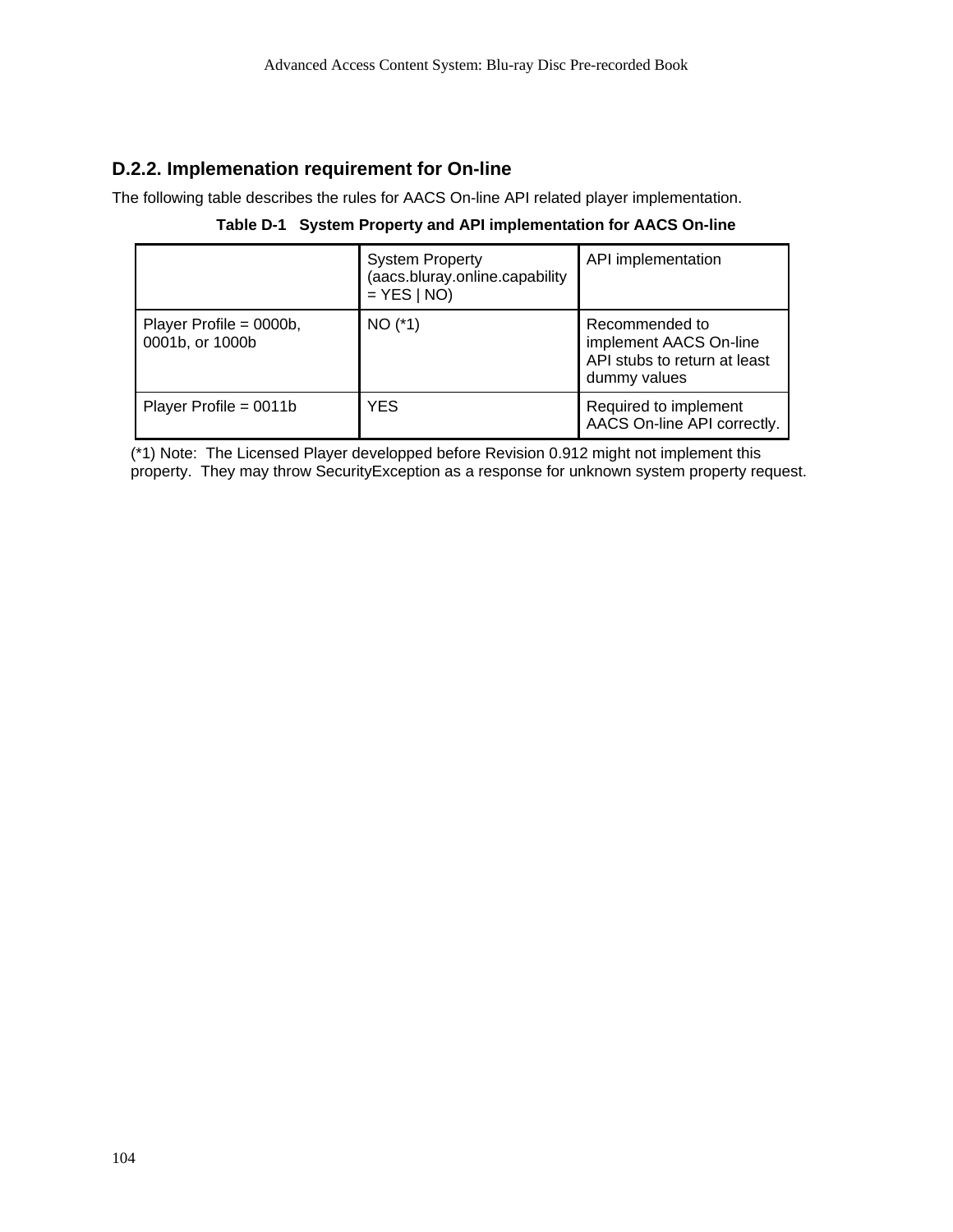## **D.2.3. Implementation requirement for Managed Copy**

The following table describes the rules for AACS Managed Copy API related player implementation.

|                                               | <b>System Property</b><br>(aacs.bluray.mc.capability =<br>YES   NO) | API implementation                                                                                                                                                     |
|-----------------------------------------------|---------------------------------------------------------------------|------------------------------------------------------------------------------------------------------------------------------------------------------------------------|
| Player which does not support<br>Managed Copy | NO('1)                                                              | IsMCMSupported() shall be<br>implemented to return false.<br>(Recommended to<br>implement other AACS<br>Managed Copy<br>API stubs to return at least<br>dummy values.) |
| Player which supports<br>Managed Copy         | <b>YES</b>                                                          | Required to implement<br><b>AACS Managed Copy API</b><br>correctly.                                                                                                    |

**Table D-2 System Property and API implementation for AACS Managed Copy** 

(\*1) Note: The Licensed Player developped before Revision 0.912 might not implement this property. They may throw SecurityException as a response for unknown system property request.

### **D.2.4. Player Implementation options for VFS, On-line and Managed Copy**

The following table describes the options for Player capability and the related indication method to check the Player implementation.

| Option               | VFS (for BDMV and AACS<br>files)        | <b>BD-J Network Connectivity</b> | AACS Online APIs                |
|----------------------|-----------------------------------------|----------------------------------|---------------------------------|
|                      | NO.                                     | NO.                              | <b>NO</b>                       |
| 2                    | YES.                                    | NO.                              | NO.                             |
| 3                    | YES                                     | YES                              | <b>YES</b>                      |
| Indication<br>Method | YES: Player Profile = 0001b<br>or 0011b | $YES: Player Profile = 0011b$    | SystemProperty                  |
|                      |                                         | NO: Player Profile (others)      | (aacs.bluray.online.capability) |
|                      | NO: Player Profile (others)             |                                  |                                 |

**Table D-3 Player Implementation options for On-line and Managed Copy** 

Note: Capability for Managed Copy is independent from other implementation options described in this table, and shall be checked by referring System Property (aacs.bluray.mc.capability).

### **D.3. Consideration for the use of com.aacsla.bluray package**

The following requirements are applied for the contents and player implementation to consider the use of com.aacsla.bluray package.